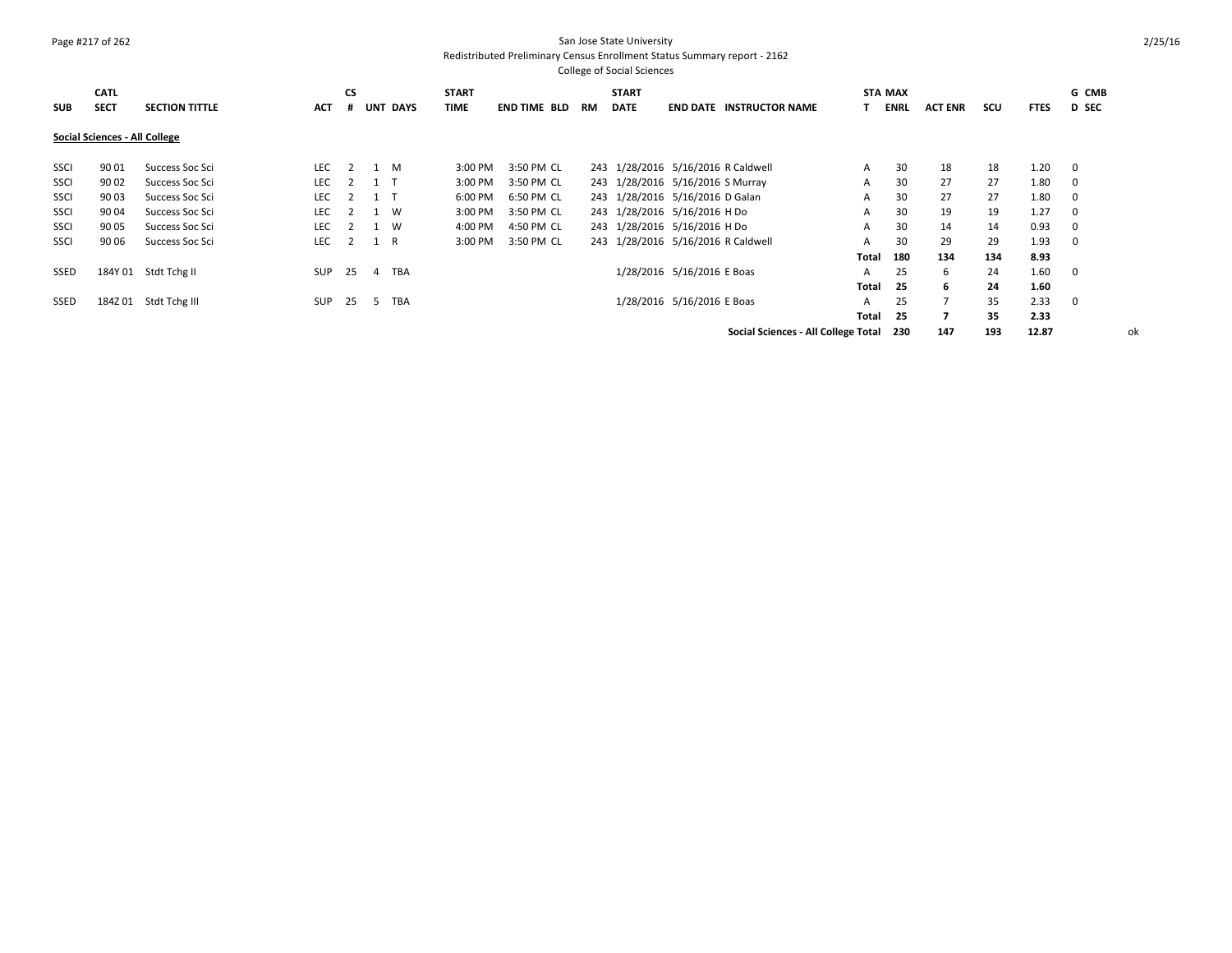## Page #218 of 262 San Jose State University

Redistributed Preliminary Census Enrollment Status Summary report - 2162

|             | <b>CATL</b>                     |                            |            | <b>CS</b>      |   |                 | <b>START</b> |                      |           | <b>START</b> |                                         |                                       | <b>STA MAX</b> |                |              |             | G CMB        |    |
|-------------|---------------------------------|----------------------------|------------|----------------|---|-----------------|--------------|----------------------|-----------|--------------|-----------------------------------------|---------------------------------------|----------------|----------------|--------------|-------------|--------------|----|
| <b>SUB</b>  | <b>SECT</b>                     | <b>SECTION TITTLE</b>      | <b>ACT</b> | #              |   | <b>UNT DAYS</b> | <b>TIME</b>  | <b>END TIME BLD</b>  | <b>RM</b> | <b>DATE</b>  | <b>END DATE INSTRUCTOR NAME</b>         |                                       | <b>ENRL</b>    | <b>ACT ENR</b> | scu          | <b>FTES</b> | <b>D</b> SEC |    |
|             | <b>African American Studies</b> |                            |            |                |   |                 |              |                      |           |              |                                         |                                       |                |                |              |             |              |    |
| AFAM        | 2B 01                           | AfAm & Dev Am His/Gv       | LEC        | 2              | з | <b>TR</b>       |              | 9:00 AM 10:15 AM CL  |           |              | 111 1/28/2016 5/16/2016 R Wilson        | A                                     | 30             | 34             | 102          | 6.80        | 0            |    |
| AFAM        | 2B 02                           | AfAm & Dev Am His/Gv       | LEC        |                | 3 | W               | 6:00 PM      | 8:45 PM DMH          |           |              | 150 1/28/2016 5/16/2016 K White         | A                                     | 30             | 30             | 90           | 6.00        | 0            |    |
| AFAM        | 2B 03                           | AfAm & Dev Am His/Gv       | LEC        |                | 3 | W               | 6:00 PM      | 8:45 PM DMH          |           |              | 150 1/28/2016 5/16/2016 S Millner       | А                                     | 30             | 37             | 111          | 7.40        | 0            |    |
|             |                                 |                            |            |                |   |                 |              |                      |           |              |                                         | <b>Total</b>                          | 90             | 101            | 303          | 20.20       |              |    |
| AFAM        | 102 01                          | Afro-Amer Music            | LEC        |                | 3 |                 |              |                      |           |              |                                         | X                                     | 0              | 0              | 0            | 0.00        | 0            |    |
| AFAM        | 102 02                          | Afro-Amer Music            | LEC        | $\overline{2}$ | 3 | <b>W</b>        | 6:00 PM      | 8:45 PM MUS          |           |              | 250 1/28/2016 5/16/2016 V Groce-Roberts | A                                     | 30             | 13             | 39           | 2.60        | $\mathbf 0$  |    |
|             |                                 |                            |            |                |   |                 |              |                      |           |              |                                         | Total                                 | 30             | 13             | 39           | 2.60        |              |    |
| AFAM        | 11101                           | <b>African Nations</b>     | LEC        | 2              | 3 | M               | 6:00 PM      | 8:45 PM CL           |           |              | 238 1/28/2016 5/16/2016 R Wilson        | А                                     | 20             | 4              | 12           | 0.80        | 0            |    |
|             |                                 |                            |            |                |   |                 |              |                      |           |              |                                         | Total                                 | 20             | 4              | 12           | 0.80        |              |    |
| AFAM        | 134 01                          | MI King & Civil Rgts       | LEC        | 2              | 3 | <b>TR</b>       |              | 10:30 AM 11:45 AM CL |           |              | 234 1/28/2016 5/16/2016 S Myers-Lipton  | A                                     | 20             | 20             | 60           | 4.00        | $\mathbf 0$  |    |
|             |                                 |                            |            |                |   |                 |              |                      |           |              |                                         | Total                                 | 20             | 20             | 60           | 4.00        |              |    |
| AFAM        | 156 01                          | <b>Black Women Writers</b> | SEM        | -5             | з | <b>MW</b>       | 1:30 PM      | 2:45 PM CL           |           |              | 243 1/28/2016 5/16/2016 R Wilson        | A                                     | 20             | 13             | 39           | 2.65        |              | ∗  |
| ENGL        | 156 01                          | <b>Black Women Writers</b> | SEM        | -5             |   | <b>MW</b>       | 1:30 PM      | 2:45 PM CL           |           |              | 243 1/28/2016 5/16/2016 R Wilson        | А                                     | 0              | $\mathbf{0}$   | $\mathbf{0}$ | 0.00        | $\Omega$     | ∗  |
| <b>WOMS</b> | 156 01                          | <b>Black Women Writers</b> | SEM        | -5             |   | MW              | 1:30 PM      | 2:45 PM CL           | 243       |              | 1/28/2016 5/16/2016 R Wilson            | А                                     | 0              | $\mathbf{0}$   | 0            | 0.00        | $\mathbf{0}$ | 米  |
|             |                                 |                            |            |                |   |                 |              |                      |           |              |                                         | Total                                 | 20             | 13             | 39           | 2.65        |              |    |
| AFAM        | 161 01                          | <b>Blk Images Film TV</b>  | SEM        | - 5            | 3 | M               | 6:00 PM      | 8:45 PM DMH          | 167       |              | 1/28/2016 5/16/2016 S Millner           | A                                     | 25             | 9              | 27           | 1.80        | 0            |    |
|             |                                 |                            |            |                |   |                 |              |                      |           |              |                                         | Total                                 | 25             | 9              | 27           | 1.80        |              |    |
| AFAM        | 180 01                          | <b>Individual Studies</b>  | <b>SUP</b> | 36             | 3 | <b>TBA</b>      |              |                      |           |              | 1/28/2016 5/16/2016 R Wilson            | А                                     | 5              | $\overline{2}$ | 6            | 0.40        | $\mathbf 0$  |    |
|             |                                 |                            |            |                |   |                 |              |                      |           |              |                                         | Total                                 | 5              | 2              | 6            | 0.40        |              |    |
|             |                                 |                            |            |                |   |                 |              |                      |           |              |                                         | <b>African American Studies Total</b> | 210            | 162            | 486          | 32.45       |              | ok |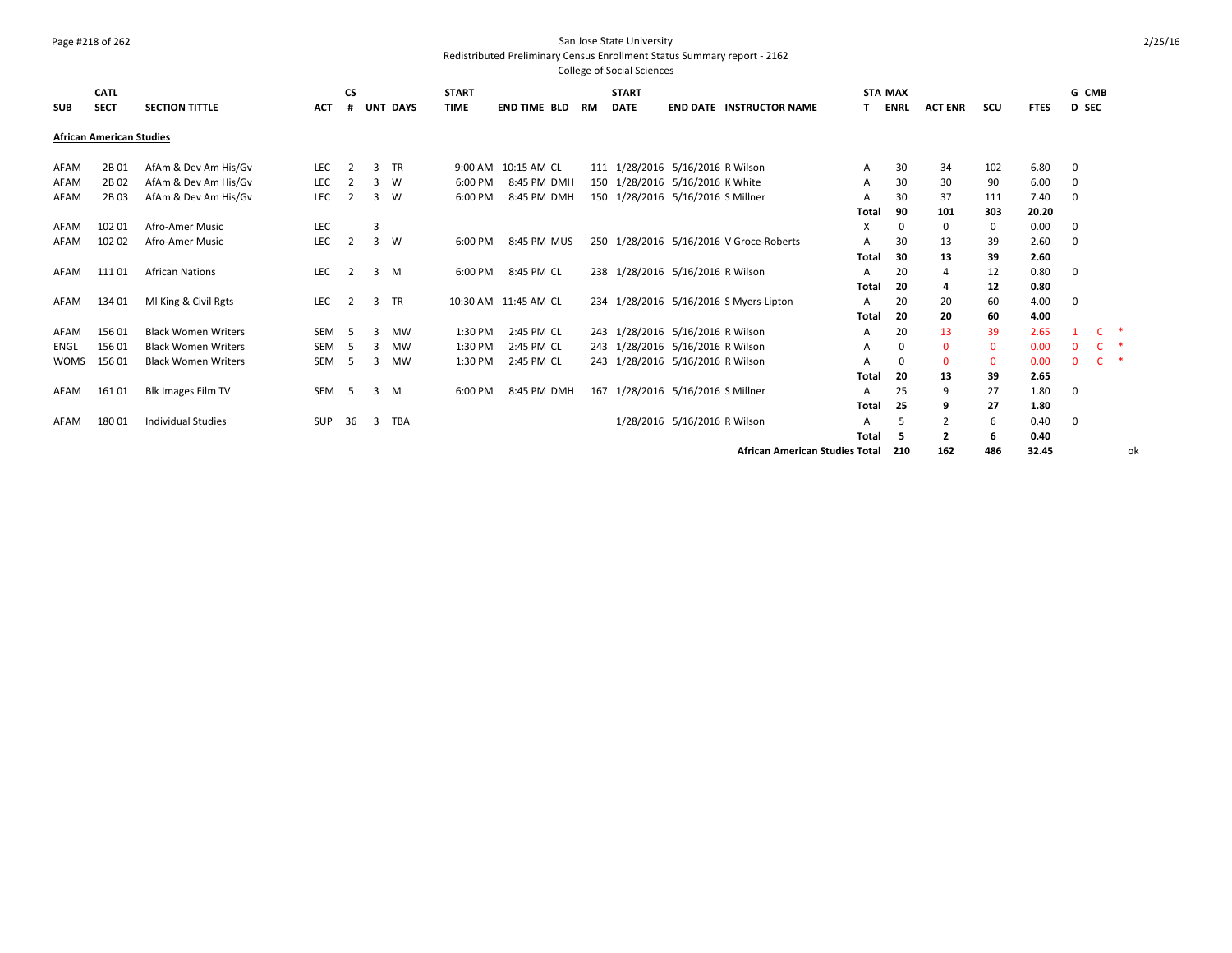#### Page #219 of 262 San Jose State University

Redistributed Preliminary Census Enrollment Status Summary report - 2162

|              | <b>CATL</b> |                               |            | СS                      |                         |                 | <b>START</b> |                        | <b>START</b>                     |                                     |                | <b>STA MAX</b> |                |              |             | G CMB        |              |               |
|--------------|-------------|-------------------------------|------------|-------------------------|-------------------------|-----------------|--------------|------------------------|----------------------------------|-------------------------------------|----------------|----------------|----------------|--------------|-------------|--------------|--------------|---------------|
| <b>SUB</b>   | <b>SECT</b> | <b>SECTION TITTLE</b>         | ACT.       | #                       |                         | <b>UNT DAYS</b> | <b>TIME</b>  | <b>END TIME BLD RM</b> | <b>DATE</b>                      | <b>END DATE INSTRUCTOR NAME</b>     |                | <b>T ENRL</b>  | <b>ACT ENR</b> | scu          | <b>FTES</b> | <b>D</b> SEC |              |               |
| Anthropology |             |                               |            |                         |                         |                 |              |                        |                                  |                                     |                |                |                |              |             |              |              |               |
|              |             |                               |            |                         |                         |                 |              |                        |                                  |                                     |                |                |                |              |             |              |              |               |
| ANTH         | 11 01       | <b>Cultural Anthro</b>        | LEC        | $\overline{2}$          | 3                       | MW              | 1:30 PM      | 2:45 PM CL             | 204 1/28/2016 5/16/2016 C Darrah |                                     | Α              | 45             | 43             | 129          | 8.60        | $\Omega$     |              |               |
| ANTH         | 1102        | <b>Cultural Anthro</b>        | LEC        | $\overline{2}$          | $\overline{3}$          | TR              | 4:30 PM      | 5:45 PM CL             | 310 1/28/2016 5/16/2016 A Faas   |                                     | Α              | 45             | 28             | 84           | 5.60        | $\mathbf 0$  |              |               |
| ANTH         | 1103        | <b>Cultural Anthro</b>        | <b>LEC</b> | $\overline{2}$          |                         | 3 MW            |              | 10:30 AM 11:45 AM WSQ  | 4 1/28/2016 5/16/2016 C Darrah   |                                     | Α              | 45             | 40             | 120          | 8.00        | $\mathbf 0$  |              |               |
|              |             |                               |            |                         |                         |                 |              |                        |                                  |                                     | Total          | 135            | 111            | 333          | 22.20       |              |              |               |
| <b>ANTH</b>  | 1201        | Intro to Human Evol           | LEC        | $\overline{2}$          | $\overline{\mathbf{3}}$ | MW              | 3:00 PM      | 4:15 PM CL             | 310 1/28/2016 5/16/2016 C Yan    |                                     | Α              | 45             | 43             | 129          | 8.60        | $\Omega$     |              |               |
| ANTH         | 1202        | Intro to Human Evol           | LEC        | $\overline{2}$          | $\overline{3}$          | TR              | 12:00 PM     | 1:15 PM WSQ            | 207 1/28/2016 5/16/2016 E Weiss  |                                     | A              | 120            | 115            | 345          | 23.00       | $\mathbf 0$  |              |               |
|              |             |                               |            |                         |                         |                 |              |                        |                                  |                                     | <b>Total</b>   | 165            | 158            | 474          | 31.60       |              |              |               |
| <b>ANTH</b>  | 25 01       | Human Life Context            | LEC        | $\overline{2}$          | $\overline{\mathbf{3}}$ | TR              |              | 10:30 AM 11:45 AM CL   |                                  | 310 1/28/2016 5/16/2016 J Anderson  | Α              | 40             | 36             | 108          | 7.20        | $\Omega$     |              |               |
| <b>ANTH</b>  | 25 02       | Human Life Context            | <b>LEC</b> |                         | $\overline{\mathbf{3}}$ |                 |              |                        |                                  |                                     | X              | $\mathbf 0$    | $\mathbf 0$    | $\mathbf 0$  | 0.00        | $\Omega$     |              |               |
|              |             |                               |            |                         |                         |                 |              |                        |                                  |                                     | Total          | 40             | 36             | 108          | 7.20        |              |              |               |
| ANTH         |             | 100W 01 Writing Workshop      | SEM        | -5                      |                         | 3 TR            | 3:00 PM      | 4:15 PM CL             |                                  | 310 1/28/2016 5/16/2016 J Anderson  | Α              | 25             | 26             | 78           | 5.25        | 1            |              |               |
|              |             |                               |            |                         |                         |                 |              |                        |                                  |                                     | Total          | 25             | 26             | 78           | 5.25        |              |              |               |
| <b>ANTH</b>  | 105 01      | <b>Applied Anthro</b>         | <b>LEC</b> | 3                       | 3                       | TR              | 12:00 PM     | 1:15 PM WSQ            | 4 1/28/2016 5/16/2016 A Faas     |                                     | Α              | 35             | 28             | 84           | 5.60        | $\Omega$     |              |               |
|              |             |                               |            |                         |                         |                 |              |                        |                                  |                                     | Total          | 35             | 28             | 84           | 5.60        |              |              |               |
| <b>ANTH</b>  | 115 01      | Global Culture                | LEC        | $\overline{2}$          | 3                       | TR              |              | 9:00 AM 10:15 AM CL    |                                  | 310 1/28/2016 5/16/2016 J Anderson  | А              | 45             | 43             | 129          | 8.60        | $\mathbf 0$  | C            |               |
| ASIA         | 115 01      | Global Culture                | LEC        | $\overline{2}$          | $\overline{3}$          | <b>TR</b>       |              | 9:00 AM 10:15 AM CL    |                                  | 310 1/28/2016 5/16/2016 J Anderson  | A              | $\mathbf 0$    | $\mathbf{0}$   | $\mathbf 0$  | 0.00        | $\mathbf{0}$ | $\mathsf{C}$ | $\ast$        |
| <b>ANTH</b>  | 115 02      | Global Culture                | <b>LEC</b> |                         | $\overline{3}$          |                 |              |                        |                                  |                                     | х              | $\Omega$       | $\mathbf 0$    | $\mathbf 0$  | 0.00        | $\Omega$     |              |               |
| ASIA         | 115 02      | Global Culture                | <b>LEC</b> |                         | $\overline{3}$          |                 |              |                        |                                  |                                     | X              | $\Omega$       | $\mathbf 0$    | 0            | 0.00        | $\Omega$     |              |               |
| <b>ANTH</b>  | 115 03      | <b>Global Culture</b>         | LEC        | $\overline{2}$          | 3                       | MW              |              | 10:30 AM 11:45 AM CL   |                                  | 310 1/28/2016 5/16/2016 J Marlovits | A              | 45             | 37             | 111          | 7.40        | $\mathbf{0}$ | $\mathsf{C}$ |               |
| ASIA         | 115 03      | Global Culture                | LEC        | $\overline{2}$          | 3                       | MW              |              | 10:30 AM 11:45 AM CL   |                                  | 310 1/28/2016 5/16/2016 J Marlovits | A              | $\Omega$       | $\mathbf 0$    | $\mathbf{0}$ | 0.00        | $\mathbf{0}$ | C            | $\ast$        |
| <b>ANTH</b>  | 115 04      | Global Culture                | LEC        | $\overline{2}$          | 3                       | W               | 6:00 PM      | 8:45 PM CL             |                                  | 204 1/28/2016 5/16/2016 Q McCrary   | A              | 45             | 40             | 120          | 8.00        | $\mathbf 0$  | C            |               |
| ASIA         | 115 04      | Global Culture                | LEC        | $\overline{2}$          | $\mathbf{3}$            | W               |              | 6:00 PM 8:45 PM CL     |                                  | 204 1/28/2016 5/16/2016 Q McCrary   | А              | 0              | $\mathbf 0$    | $\mathbf 0$  | 0.00        | $\mathbf 0$  | C            |               |
| <b>ANTH</b>  | 115 05      | <b>Global Culture</b>         | <b>LEC</b> | $\overline{2}$          | 3                       | TBA             |              |                        |                                  | 1/28/2016 5/16/2016 J Anderson      | А              | 45             | 40             | 120          | 8.00        | $\mathbf{0}$ | C            |               |
| ASIA         | 115 05      | Global Culture                | <b>LEC</b> | $\overline{2}$          | 3                       | TBA             |              |                        |                                  | 1/28/2016 5/16/2016 J Anderson      | A              | $\mathbf 0$    | $\mathbf{0}$   | $\mathbf{0}$ | 0.00        | $\mathbf{0}$ | C            | $\ast$        |
| <b>ANTH</b>  | 115 06      | Global Culture                | LEC        | $\overline{2}$          | 3                       | MW              |              | 9:00 AM 10:15 AM CL    | 303 1/28/2016 5/16/2016 N Conand |                                     | $\overline{A}$ | 45             | 17             | 51           | 3.40        | $\mathbf 0$  | $\mathsf{C}$ |               |
| ASIA         | 115 06      | Global Culture                | LEC        | $\overline{2}$          | $\overline{\mathbf{3}}$ | MW              |              | 9:00 AM 10:15 AM CL    | 303 1/28/2016 5/16/2016 N Conand |                                     | A              | 0              | $\mathbf 0$    | $\mathbf 0$  | 0.00        | $\mathbf 0$  | $\mathsf{C}$ |               |
|              |             |                               |            |                         |                         |                 |              |                        |                                  |                                     | <b>Total</b>   | 225            | 177            | 531          | 35.40       |              |              |               |
| ANTH         | 13201       | <b>Creating Built Worlds</b>  | LEC        | 2                       | 3                       | MW              | 3:00 PM      | 4:15 PM CL             | 204 1/28/2016 5/16/2016 C Darrah |                                     | Α              | 35             | 24             | 72           | 4.85        | 1            | C            | $\rightarrow$ |
| GEOG         | 13201       | <b>Creating Built Worlds</b>  | LEC        | $\overline{2}$          | $\overline{3}$          | MW              | 3:00 PM      | 4:15 PM CL             | 204 1/28/2016 5/16/2016 C Darrah |                                     | $\overline{A}$ | $\mathbf 0$    | $\mathbf 0$    | $\mathbf 0$  | 0.00        | $\mathbf{0}$ | $\mathsf{C}$ |               |
| URBP         | 13201       | <b>Creating Built Worlds</b>  | LEC        | $\overline{2}$          | 3                       | MW              | 3:00 PM      | 4:15 PM CL             | 204 1/28/2016 5/16/2016 C Darrah |                                     | Α              | $\mathbf 0$    | $\mathbf{0}$   | $\mathbf 0$  | 0.00        | $\mathbf 0$  | $\mathsf{C}$ | $\;$ $\;$     |
|              |             |                               |            |                         |                         |                 |              |                        |                                  |                                     | Total          | 35             | 24             | 72           | 4.85        |              |              |               |
| ANTH         | 136 01      | <b>Thought Control</b>        | LEC        | $\overline{2}$          | 3                       | TR              |              | 10:30 AM 11:45 AM CL   |                                  | 204 1/28/2016 5/16/2016 R Gonzalez  | Α              | 40             | 36             | 108          | 7.20        | $\Omega$     |              |               |
|              |             |                               |            |                         |                         |                 |              |                        |                                  |                                     | Total          | 40             | 36             | 108          | 7.20        |              |              |               |
| <b>ANTH</b>  | 140 01      | <b>Human Sexuality</b>        | LEC        | 1                       | 3                       | MW              | 4:30 PM      | 5:45 PM CL             |                                  | 310 1/28/2016 5/16/2016 J Marlovits | Α              | 45             | 45             | 135          | 9.00        | $\mathbf{0}$ | C            | $\ast$        |
| <b>BIOL</b>  | 140 01      | <b>Human Sexuality</b>        | LEC        | 1                       | 3                       | MW              | 4:30 PM      | 5:45 PM CL             |                                  | 310 1/28/2016 5/16/2016 J Marlovits | Α              | 0              | $\mathbf 0$    | $\mathbf 0$  | 0.00        | $\mathbf 0$  | C            |               |
| HS           | 140 01      | <b>Human Sexuality</b>        | <b>LEC</b> | 1                       | 3                       | MW              | 4:30 PM      | 5:45 PM CL             |                                  | 310 1/28/2016 5/16/2016 J Marlovits | Α              | $\mathbf 0$    | $\mathbf{0}$   | $\mathbf{0}$ | 0.00        | $\mathbf{0}$ | C            | 米             |
| ANTH         | 140 02      | <b>Human Sexuality</b>        | <b>LEC</b> | 1                       | 3                       | MW              |              | 9:00 AM 10:15 AM CL    | 310 1/28/2016 5/16/2016 C Yan    |                                     | Α              | 45             | 43             | 129          | 8.60        | $\mathbf{0}$ | C            |               |
| <b>BIOL</b>  | 140 02      | <b>Human Sexuality</b>        | LEC        | 1                       | 3                       | MW              |              | 9:00 AM 10:15 AM CL    | 310 1/28/2016 5/16/2016 C Yan    |                                     | Α              | $\Omega$       | $\mathbf 0$    | $\mathbf 0$  | 0.00        | $\mathbf{0}$ | C            | $\ast$        |
| НS           | 140 02      | <b>Human Sexuality</b>        | LEC        | 1                       | 3                       | MW              |              | 9:00 AM 10:15 AM CL    | 310 1/28/2016 5/16/2016 C Yan    |                                     | А              | $\mathbf 0$    | $\mathbf 0$    | $\mathbf 0$  | 0.00        | $\mathbf 0$  | C            |               |
| <b>ANTH</b>  | 140 03      | <b>Human Sexuality</b>        | <b>LEC</b> | 1                       | 3                       | MW              | 12:00 PM     | 1:15 PM DH             |                                  | 250 1/28/2016 5/16/2016 J McDaniel  | Α              | 43             | $\mathbf{0}$   | $\mathbf{0}$ | 0.00        | $\mathbf{0}$ | $\mathsf{C}$ | 咪             |
| НS           | 140 03      | <b>Human Sexuality</b>        | <b>LEC</b> | 1                       | 3                       | <b>MW</b>       | 12:00 PM     | 1:15 PM DH             |                                  | 250 1/28/2016 5/16/2016 J McDaniel  | $\overline{A}$ | $\Omega$       | $\mathbf{0}$   | $\Omega$     | 0.00        | $\mathbf{0}$ | C            | $\ast$        |
| ANTH         | 140 04      | Human Sexuality               | LEC        | 1                       | 3                       | TR              | 3:00 PM      | 4:15 PM DH             |                                  | 415 1/28/2016 5/16/2016 J McDaniel  | А              | 43             | $\mathbf 0$    | $\mathbf 0$  | 0.00        | $\mathbf{0}$ | $\mathsf{C}$ | $\ast$        |
| HS           | 140 04      | <b>Human Sexuality</b>        | LEC        | 1                       | $\overline{3}$          | TR              | 3:00 PM      | 4:15 PM DH             |                                  | 415 1/28/2016 5/16/2016 J McDaniel  | Α              | $\mathbf 0$    | $\mathbf 0$    | $\mathbf{0}$ | 0.00        | $\mathbf{0}$ | $\mathsf{C}$ | $\ast$        |
|              |             |                               |            |                         |                         |                 |              |                        |                                  |                                     | Total          | 176            | 88             | 264          | 17.60       |              |              |               |
| ANTH         | 146 01      | <b>Culture &amp; Conflict</b> | LEC        | $\overline{2}$          | 3                       | MW              | 1:30 PM      | 2:45 PM CL             |                                  | 310 1/28/2016 5/16/2016 J Marlovits | А              | 45             | 38             | 114          | 7.60        | $\Omega$     |              |               |
| ANTH         | 146 02      | <b>Culture &amp; Conflict</b> | <b>LEC</b> |                         | $\overline{3}$          |                 |              |                        |                                  |                                     | X              | $\mathbf 0$    | $\mathbf 0$    | $\mathbf 0$  | 0.00        | $\Omega$     |              |               |
| <b>ANTH</b>  | 146 03      | <b>Culture &amp; Conflict</b> | LEC        | $\overline{\mathbf{2}}$ |                         | 3 MW            |              | 3:00 PM 4:15 PM CL     |                                  | 303 1/28/2016 5/16/2016 J Marlovits | $\overline{A}$ | 45             | 33             | 99           | 6.60        | $\Omega$     |              |               |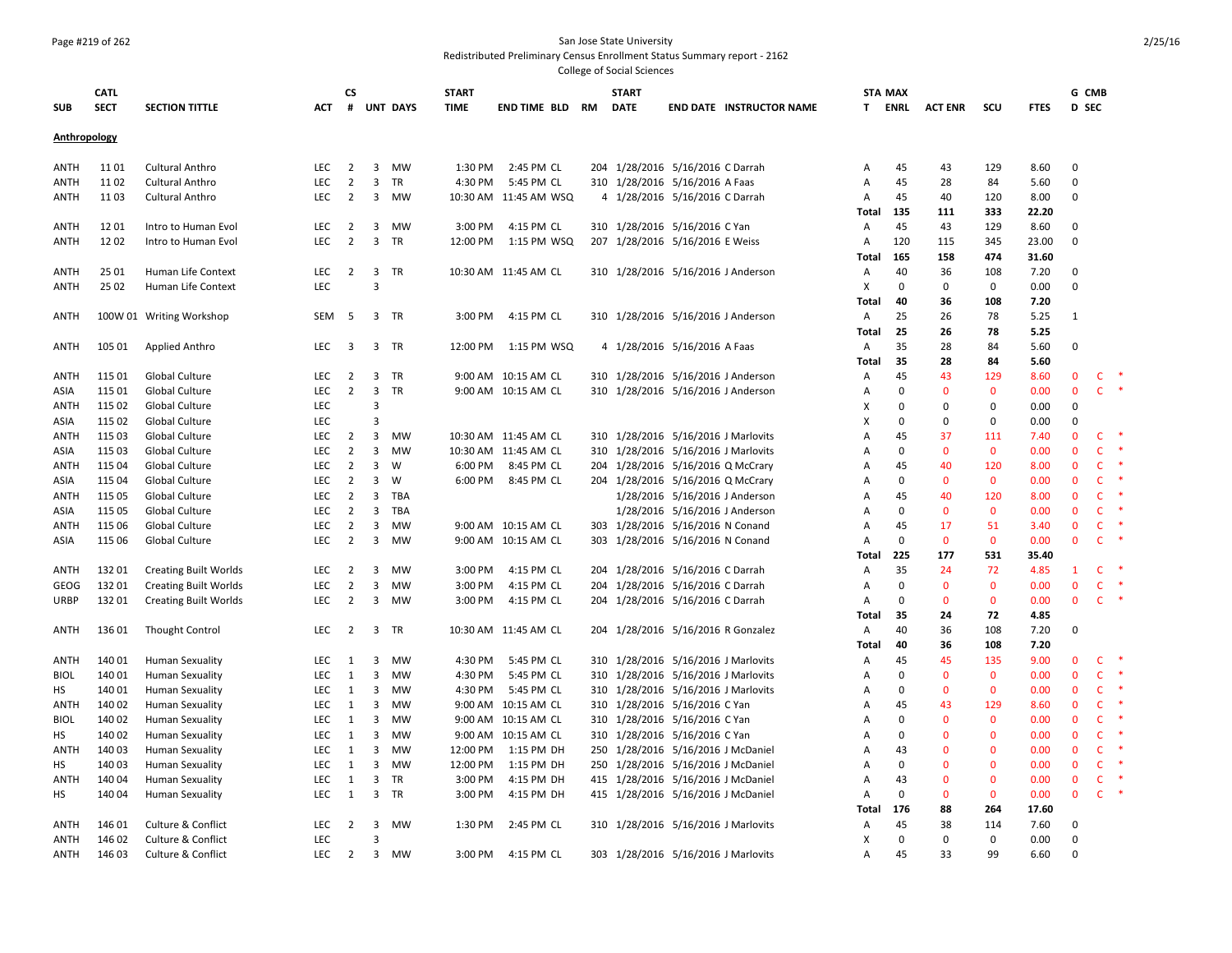#### Page #220 of 262 San Jose State University

Redistributed Preliminary Census Enrollment Status Summary report - 2162

|             | <b>CATL</b> |                                |            | <b>CS</b>               |                         |             | <b>START</b> |                        |     | <b>START</b>                      |                               |                                            |                | <b>STA MAX</b> |                |                |             | G CMB          |              |        |
|-------------|-------------|--------------------------------|------------|-------------------------|-------------------------|-------------|--------------|------------------------|-----|-----------------------------------|-------------------------------|--------------------------------------------|----------------|----------------|----------------|----------------|-------------|----------------|--------------|--------|
| <b>SUB</b>  | <b>SECT</b> | <b>SECTION TITTLE</b>          | <b>ACT</b> |                         |                         | # UNT DAYS  | <b>TIME</b>  | <b>END TIME BLD RM</b> |     | <b>DATE</b>                       |                               | <b>END DATE INSTRUCTOR NAME</b>            | T.             | ENRL           | <b>ACT ENR</b> | scu            | <b>FTES</b> | D SEC          |              |        |
|             |             |                                |            |                         |                         |             |              |                        |     |                                   |                               |                                            |                |                |                |                |             |                |              |        |
|             |             |                                |            |                         |                         |             |              |                        |     |                                   |                               |                                            | Total          | 90             | 71             | 213            | 14.20       |                |              |        |
| ANTH        | 15101       | Modernity/Disease              | <b>LEC</b> | $\overline{2}$          | 3                       | <b>TR</b>   | 1:30 PM      | 2:45 PM WSQ            |     | 4 1/28/2016 5/16/2016 E Weiss     |                               |                                            | Α              | 35             | 16             | 48             | 3.20        | $\mathbf 0$    |              |        |
|             |             |                                |            |                         |                         |             |              |                        |     |                                   |                               |                                            | Total          | 35             | 16             | 48             | 3.20        |                |              |        |
| ANTH        | 15701       | Forensic Anthro                | <b>LEC</b> | $\overline{2}$          |                         | $3 \quad W$ | 3:00 PM      | 5:45 PM WSQ            |     | 4 1/28/2016 5/16/2016 L Pierce    |                               |                                            | Α              | 25             | 27             | 81             | 5.45        | 1              |              |        |
|             |             |                                |            |                         |                         |             |              |                        |     |                                   |                               |                                            | Total          | 25             | 27             | 81             | 5.45        |                |              |        |
| ANTH        | 159 01      | Mummies                        | <b>LEC</b> | $\overline{\mathbf{3}}$ |                         | 3 TR        | 4:30 PM      | 5:45 PM WSQ            |     | 4 1/28/2016 5/16/2016 E Weiss     |                               |                                            | Α              | 35             | 15             | 45             | 3.00        | $\Omega$       |              |        |
|             |             |                                |            |                         |                         |             |              |                        |     |                                   |                               |                                            | Total          | 35             | 15             | 45             | 3.00        |                |              |        |
| ANTH        | 160 01      | Recon Lost Civs                | LEC        | $\overline{2}$          | 3                       | TR          | 12:00 PM     | 1:15 PM CL             |     |                                   |                               | 204 1/28/2016 5/16/2016 V Sanchez-Chopitea | Α              | 45             | 45             | 135            | 9.00        | $\mathbf 0$    |              |        |
| ANTH        | 160 02      | Recon Lost Civs                | LEC        | $\overline{2}$          | 3                       | MW          | 9:00 AM      | 10:15 AM CL            | 204 |                                   |                               | 1/28/2016 5/16/2016 M Meniketti            | Α              | 45             | 45             | 135            | 9.00        | $\Omega$       |              |        |
| ANTH        | 160 03      | Recon Lost Civs                | LEC        | $\overline{2}$          | 3                       | MW          | 12:00 PM     | 1:15 PM CL             |     |                                   |                               | 204 1/28/2016 5/16/2016 M Meniketti        | Α              | 45             | 44             | 132            | 8.80        | $\mathbf 0$    |              |        |
| ANTH        | 160 04      | Recon Lost Civs                | LEC        | $\overline{2}$          | 3                       | TR          |              | 9:00 AM 10:15 AM DMH   |     |                                   |                               | 357 1/28/2016 5/16/2016 V Sanchez-Chopitea | Α              | 45             | 43             | 129            | 8.60        | $\Omega$       |              |        |
|             |             |                                |            |                         |                         |             |              |                        |     |                                   |                               |                                            | Total          | 180            | 177            | 531            | 35.40       |                |              |        |
| ANTH        | 162 01      | Inca/Aztc/Maya Civ             | LEC        | $\overline{2}$          |                         | 3 MW        |              | 10:30 AM 11:45 AM CL   |     |                                   |                               | 204 1/28/2016 5/16/2016 M Meniketti        | Α              | 35             | 34             | 102            | 6.80        | $\Omega$       |              |        |
|             |             |                                |            |                         |                         |             |              |                        |     |                                   |                               |                                            | Total          | 35             | 34             | 102            | 6.80        |                |              |        |
| ANTH        | 168 01      | Archaeological Methods         | LEC        | $\overline{2}$          |                         | 3 TR        |              | 10:30 AM 11:45 AM WSQ  |     | 4 1/28/2016 5/16/2016 C Sunseri   |                               |                                            | Α              | 35             | 24             | 72             | 4.90        | $\overline{2}$ |              |        |
|             |             |                                |            |                         |                         |             |              |                        |     |                                   |                               |                                            | Total          | 35             | 24             | 72             | 4.90        |                |              |        |
| ANTH        | 17301       | Multimedia Anthro              | <b>LEC</b> | $\overline{2}$          |                         | 3 MW        | 12:00 PM     | 1:15 PM WSQ            |     | 4 1/28/2016 5/16/2016 A Pitchon   |                               |                                            | Α              | 35             | 22             | 66             | 4.50        | $\overline{2}$ |              |        |
|             |             |                                |            |                         |                         |             |              |                        |     |                                   |                               |                                            | Total          | 35             | 22             | 66             | 4.50        |                |              |        |
| ANTH        | 180 01      | <b>Individual Studies</b>      | <b>SUP</b> | 36                      | $\overline{2}$          | TBA         |              |                        |     |                                   | 1/28/2016 5/16/2016 J Karpf   |                                            | A              | 3              | 1              | 2              | 0.13        | $\Omega$       |              |        |
| ANTH        | 18002       | <b>Individual Studies</b>      | <b>SUP</b> | 36                      | $\overline{\mathbf{3}}$ | TBA         |              |                        |     |                                   | 1/28/2016 5/16/2016 A Pitchon |                                            | Α              | 3              | 1              | $\overline{3}$ | 0.20        | $\Omega$       |              |        |
| <b>ANTH</b> | 18003       | <b>Individual Studies</b>      | <b>SUP</b> | 36                      | $\overline{\mathbf{3}}$ | TBA         |              |                        |     |                                   | 1/28/2016 5/16/2016 L Pierce  |                                            | A              | $\overline{3}$ | 1              | 3              | 0.20        | $\Omega$       |              |        |
| ANTH        | 18004       | <b>Individual Studies</b>      | <b>SUP</b> | 36                      | $\overline{\mathbf{3}}$ | TBA         |              |                        |     |                                   |                               | 1/28/2016 5/16/2016 J English-Lueck        | Α              | 6              | 5              | 15             | 1.05        | 1              |              |        |
| ANTH        | 180 05      | <b>Individual Studies</b>      | SUP        | 36                      | $\overline{\mathbf{3}}$ | TBA         |              |                        |     |                                   | 1/28/2016 5/16/2016 A Faas    |                                            | А              | $\overline{3}$ | $\mathbf{1}$   | $\overline{3}$ | 0.20        | $\mathbf 0$    |              |        |
| ANTH        | 180 06      | <b>Individual Studies</b>      | SUP        |                         | 6                       |             |              |                        |     |                                   |                               |                                            | X              | $\Omega$       | $\mathbf 0$    | $\Omega$       | 0.00        | $\Omega$       |              |        |
| <b>ANTH</b> | 18007       | <b>Individual Studies</b>      | SUP        | 36                      | $\overline{\mathbf{3}}$ | TBA         |              |                        |     |                                   |                               | 1/28/2016 5/16/2016 A Leventhal            | $\overline{A}$ | 5              | $\Omega$       | $\Omega$       | 0.00        | $\Omega$       |              |        |
| ANTH        | 18008       | <b>Individual Studies</b>      | SUP        | 36                      | $\overline{3}$          | TBA         |              |                        |     |                                   |                               | 1/28/2016 5/16/2016 R Gonzalez             | A              | $\overline{3}$ | 1              | 3              | 0.20        | $\Omega$       |              |        |
| ANTH        | 18009       | <b>Individual Studies</b>      | <b>SUP</b> | 36                      | $\overline{4}$          | TBA         |              |                        |     |                                   | 1/28/2016 5/16/2016 C Sunseri |                                            | Α              | $\overline{3}$ | $\mathbf 0$    | $\Omega$       | 0.00        | $\Omega$       |              |        |
| ANTH        | 180 10      | <b>Individual Studies</b>      | <b>SUP</b> | 36                      |                         | 2 TBA       |              |                        |     |                                   | 1/28/2016 5/16/2016 C Sunseri |                                            | $\overline{A}$ | 3              | 0              | $\Omega$       | 0.00        | $\Omega$       |              |        |
|             |             |                                |            |                         |                         |             |              |                        |     |                                   |                               |                                            | Total          | 32             | 10             | 29             | 1.98        |                |              |        |
| ANTH        | 190 01      | Designing Research             | LEC        | 3                       | 3                       | TR          | 3:00 PM      | 4:15 PM WSQ            |     | 4 1/28/2016 5/16/2016 C Sunseri   |                               |                                            | Α              | 35             | 13             | 39             | 3.00        | 8              |              |        |
|             |             |                                |            |                         |                         |             |              |                        |     |                                   |                               |                                            | Total          | 35             | 13             | 39             | 3.00        |                |              |        |
| ANTH        | 19101       | <b>Frontiers Anthro</b>        | <b>SEM</b> | 5                       | 3                       | MW          | 4:30 PM      | 5:45 PM CL             |     | 204 1/28/2016 5/16/2016 A Pitchon |                               |                                            | A              | 35             | 27             | 81             | 5.40        | $\Omega$       |              |        |
|             |             |                                |            |                         |                         |             |              |                        |     |                                   |                               |                                            | Total          | 35             | 27             | 81             | 5.40        |                |              |        |
| <b>ANTH</b> | 193 01      | Beh Science in Practice        | LEC        | $\overline{2}$          | 3                       | TR          | 9:00 AM      | 10:15 AM WSQ           |     |                                   |                               | 4 1/28/2016 5/16/2016 J English-Lueck      | Α              | 35             | 19             | 57             | 3.80        | $\mathbf 0$    | C            |        |
| <b>PSYC</b> | 193 01      | Beh Science in Practice        | <b>LEC</b> | $\overline{2}$          | 3                       | TR          | 9:00 AM      | 10:15 AM WSQ           |     |                                   |                               | 4 1/28/2016 5/16/2016 J English-Lueck      | A              | $\Omega$       | $\mathbf{0}$   | $\mathbf{0}$   | 0.00        | $\Omega$       | C            |        |
| SOCI        | 193 01      | <b>Beh Science in Practice</b> | LEC        | 2                       | $\overline{\mathbf{3}}$ | TR          |              | 9:00 AM 10:15 AM WSQ   |     |                                   |                               | 4 1/28/2016 5/16/2016 J English-Lueck      | A              | $\Omega$       | $\mathbf{0}$   | $\mathbf{0}$   | 0.00        | $\Omega$       | $\mathsf{C}$ |        |
| ANTH        | 193 02      | Beh Science in Practice        | LEC        | $\overline{2}$          | 3                       | MW          | 1:30 PM      | 2:45 PM WSQ            |     |                                   |                               | 4 1/28/2016 5/16/2016 R Gonzalez           | Α              | 35             | 25             | 75             | 5.00        | $\mathbf 0$    | $\mathsf{C}$ |        |
| <b>PSYC</b> | 193 02      | Beh Science in Practice        | LEC        | $\overline{2}$          | 3                       | MW          | 1:30 PM      | 2:45 PM WSQ            |     |                                   |                               | 4 1/28/2016 5/16/2016 R Gonzalez           | Α              | $\Omega$       | $\mathbf 0$    | $\mathbf 0$    | 0.00        | $\mathbf 0$    | c            | ∗      |
| SOCI        | 193 02      | <b>Beh Science in Practice</b> | <b>LEC</b> | $\overline{2}$          | 3                       | MW          | 1:30 PM      | 2:45 PM WSQ            |     |                                   |                               | 4 1/28/2016 5/16/2016 R Gonzalez           | Α              | $\Omega$       | $\mathbf{0}$   | $\Omega$       | 0.00        | $\mathbf{0}$   | C            | $\ast$ |
|             |             |                                |            |                         |                         |             |              |                        |     |                                   |                               |                                            | Total          | 70             | 44             | 132            | 8.80        |                |              |        |
| <b>ANTH</b> | 198 01      | <b>Special Projects</b>        | SUP        | 25                      |                         | 4 TBA       |              |                        |     |                                   | 1/28/2016 5/16/2016           |                                            | A              | $\Omega$       | 0              | $\mathbf 0$    | 0.00        | $\mathbf 0$    |              |        |
|             |             |                                |            |                         |                         |             |              |                        |     |                                   |                               |                                            | Total          | $\mathbf 0$    | 0              | 0              | 0.00        |                |              |        |
| <b>ANTH</b> | 23201       | <b>Applications Core</b>       | <b>SEM</b> | 4                       |                         | 3 W         | 6:00 PM      | 8:45 PM WSQ            |     |                                   |                               | 4 1/28/2016 5/16/2016 J English-Lueck      | $\overline{A}$ | 20             | 14             | 42             | 3.50        | 14             |              |        |
|             |             |                                |            |                         |                         |             |              |                        |     |                                   |                               |                                            | Total          | 20             | 14             | 42             | 3.50        |                |              |        |
| ANTH        | 234 01      | Adv Research Methd             | SEM        | $\overline{4}$          |                         | $3 \quad M$ | 6:00 PM      | 8:45 PM WSQ            |     |                                   |                               | 4 1/28/2016 5/16/2016 M Meniketti          | Α              | 20             | 12             | 36             | 3.00        | 12             |              |        |
|             |             |                                |            |                         |                         |             |              |                        |     |                                   |                               |                                            | Total          | 20             | 12             | 36             | 3.00        |                |              |        |
| ANTH        | 235 01      | <b>Quantitative Meths</b>      | SEM        | 4                       |                         | 3 R         | 6:00 PM      | 8:45 PM WSQ            |     | 4 1/28/2016 5/16/2016 C Sunseri   |                               |                                            | Α              | 20             | 14             | 42             | 3.50        | 14             |              |        |
|             |             |                                |            |                         |                         |             |              |                        |     |                                   |                               |                                            | Total          | 20             | 14             | 42             | 3.50        |                |              |        |
| ANTH        | 280 01      | <b>Individual Studies</b>      | SUP        | 25                      |                         | 3 TBA       |              |                        |     |                                   | 1/28/2016 5/16/2016 A Faas    |                                            | Α              | 5              | $\mathbf{1}$   | $\mathbf{a}$   | 0.25        | 1              |              |        |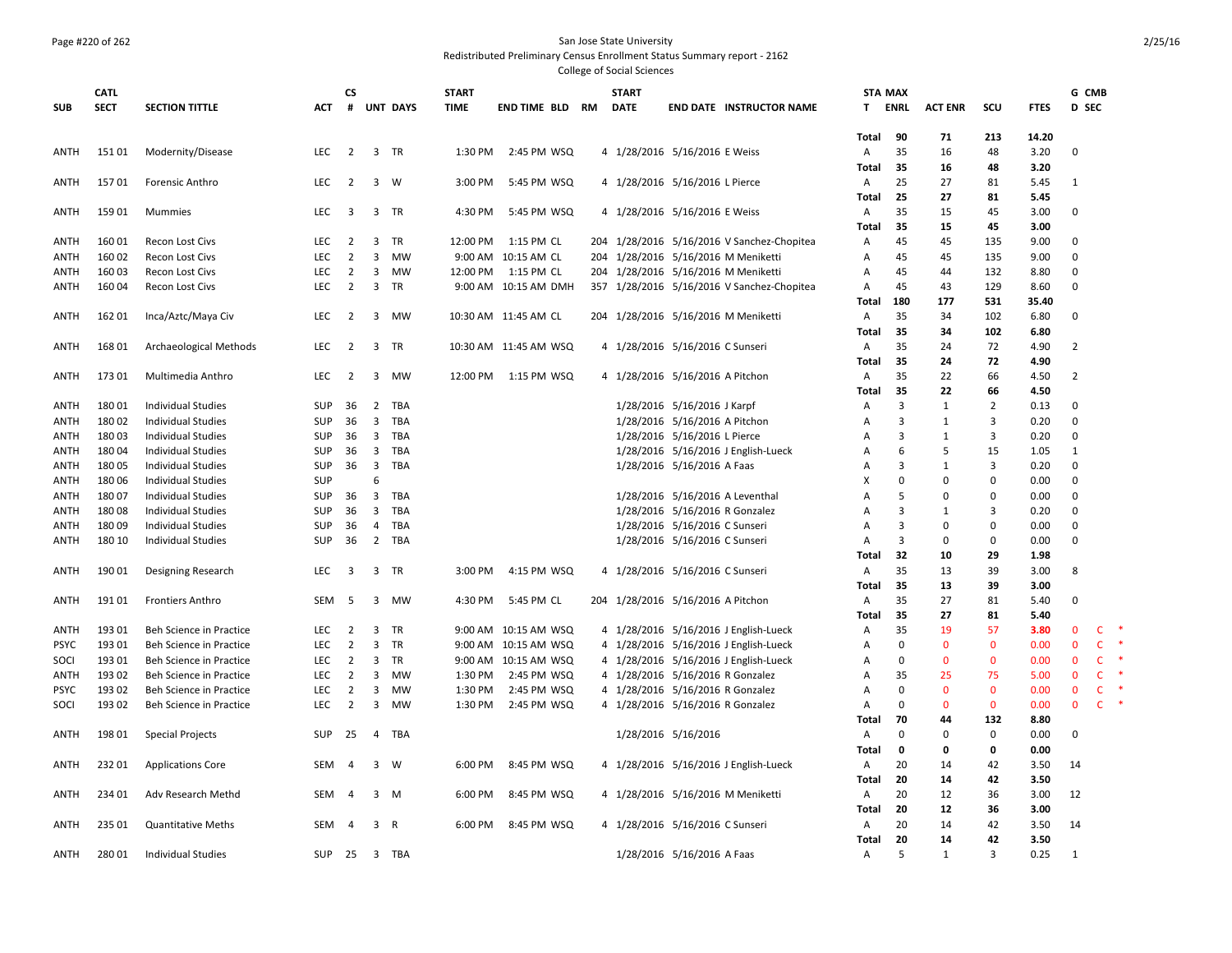## Page #221 of 262 San Jose State University

Redistributed Preliminary Census Enrollment Status Summary report - 2162

| <b>SUB</b>  | <b>CATL</b><br><b>SECT</b> | <b>SECTION TITTLE</b> | ACT | <b>CS</b> |    | # UNT DAYS | <b>START</b><br><b>TIME</b> | <b>END TIME BLD</b> | RM | <b>START</b><br><b>DATE</b> |                             | <b>END DATE INSTRUCTOR NAME</b> |                         |       | <b>STA MAX</b><br><b>ENRL</b> | <b>ACT ENR</b> | scu         | <b>FTES</b> | G CMB<br><b>D</b> SEC   |
|-------------|----------------------------|-----------------------|-----|-----------|----|------------|-----------------------------|---------------------|----|-----------------------------|-----------------------------|---------------------------------|-------------------------|-------|-------------------------------|----------------|-------------|-------------|-------------------------|
|             |                            |                       |     |           |    |            |                             |                     |    |                             |                             |                                 |                         | Total |                               |                | з           | 0.25        |                         |
| <b>ANTH</b> | 299 01                     | Master's Thesis       | SUP | - 25      |    | <b>TBA</b> |                             |                     |    |                             | 1/28/2016 5/16/2016         |                                 |                         | A     |                               | $\Omega$       | $\mathbf 0$ | 0.00        | $\overline{\mathbf{0}}$ |
| ANTH        | 299 02                     | Master's Thesis       | SUP | - 25      | -3 | <b>TBA</b> |                             |                     |    |                             | 1/28/2016 5/16/2016 A Faas  |                                 |                         | A     |                               |                |             | 0.25        |                         |
|             |                            |                       |     |           |    |            |                             |                     |    |                             |                             |                                 |                         | Total | -8                            |                | 3           | 0.25        |                         |
| ORGS        | 102 01                     | Org Inquiry/Analys    | LEC |           |    | <b>TBA</b> |                             |                     |    |                             | 1/28/2016 5/16/2016         |                                 |                         | A     | 30                            | 24             | 72          | 6.40        | $\overline{\mathbf{0}}$ |
| ORGS        | 102 02                     | Org Inquiry/Analys    | ACT |           |    | <b>TBA</b> |                             |                     |    |                             | 1/28/2016 5/16/2016 L Gomez |                                 |                         | A     | 30                            | 24             | 24          | 0.00        | $\overline{\mathbf{0}}$ |
|             |                            |                       |     |           |    |            |                             |                     |    |                             |                             |                                 |                         | Total | 60                            | 48             | 96          | 6.40        |                         |
|             |                            |                       |     |           |    |            |                             |                     |    |                             |                             |                                 | Anthropology Total 1651 |       |                               | 1254           | 3713        | 250.43      | ok\                     |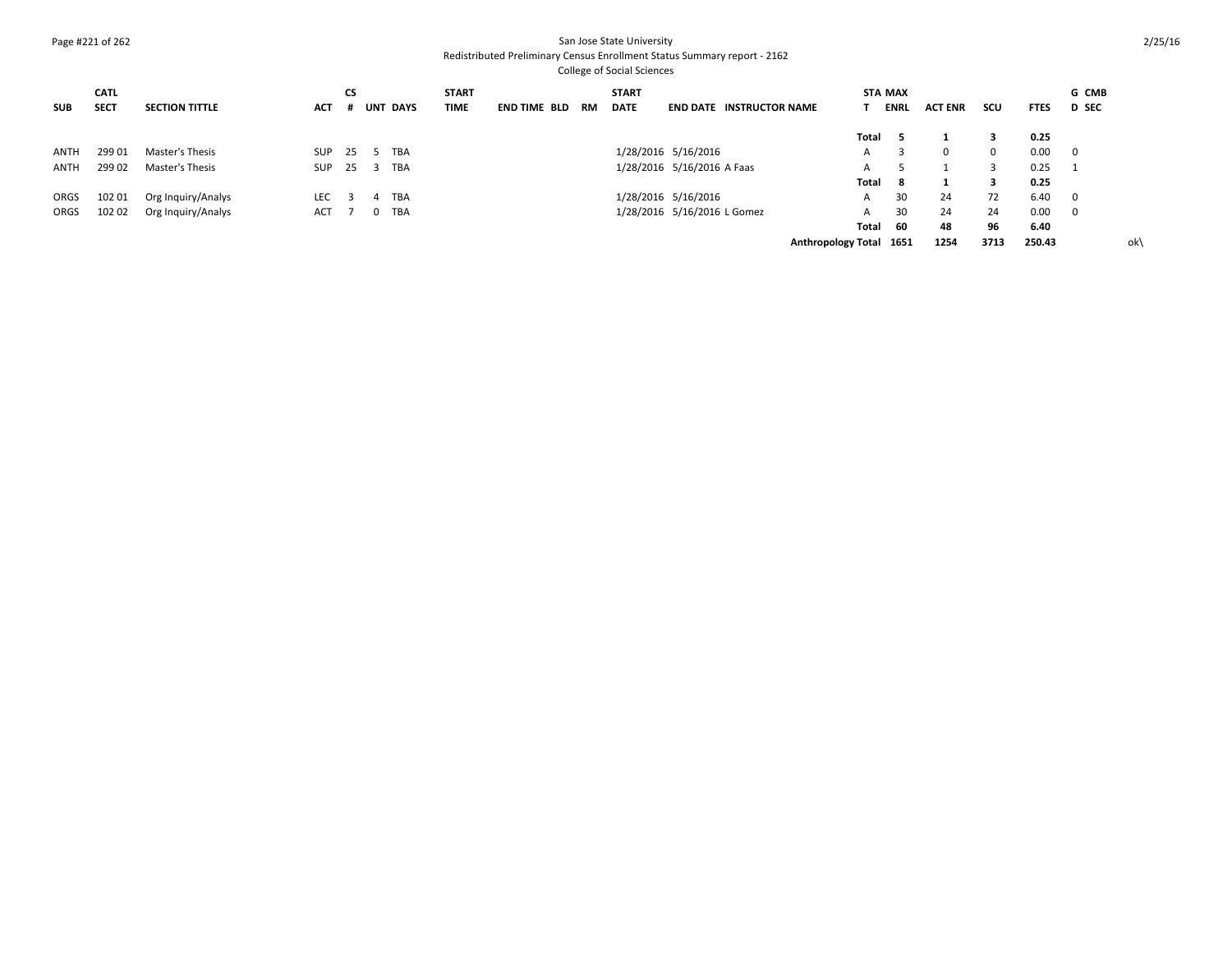#### Page #222 of 262 San Jose State University

Redistributed Preliminary Census Enrollment Status Summary report - 2162

| <b>SUB</b>  | <b>CATL</b><br><b>SECT</b>   | <b>SECTION TITTLE</b>          | <b>ACT</b> | CS<br># |                | <b>UNT DAYS</b> | <b>START</b><br><b>TIME</b> | <b>END TIME BLD</b>   | RM | <b>START</b><br><b>DATE</b> | <b>END DATE INSTRUCTOR NAME</b>           | STA MAX<br>T. | ENRL        | <b>ACT ENR</b> | SCU         | <b>FTES</b> | G CMB<br>D SEC |
|-------------|------------------------------|--------------------------------|------------|---------|----------------|-----------------|-----------------------------|-----------------------|----|-----------------------------|-------------------------------------------|---------------|-------------|----------------|-------------|-------------|----------------|
|             | <b>Communication Studies</b> |                                |            |         |                |                 |                             |                       |    |                             |                                           |               |             |                |             |             |                |
| COMM        | 1001                         | Comm and Relations             | LEC        | 1       | 3              | TBA             |                             |                       |    |                             | 1/28/2016 5/16/2016                       | Α             | 27          | 23             | 69          | 4.60        | 0              |
| COMM        | 1080                         | Comm and Relations             | <b>LEC</b> | 1       | 3              | TBA             |                             |                       |    |                             | 1/28/2016 5/16/2016 C Perez               | A             | 27          | 27             | 81          | 5.40        | 0              |
|             |                              |                                |            |         |                |                 |                             |                       |    |                             |                                           | Total         | 54          | 50             | 150         | 10.00       |                |
| COMM        | 20 01                        | <b>Public Speaking</b>         | LEC        | 4       | 3              | TBA             |                             |                       |    |                             | 1/28/2016 5/16/2016                       | A             | 27          | 27             | 81          | 5.40        | 0              |
| COMM        | 20 02                        | <b>Public Speaking</b>         | <b>LEC</b> | 4       | 3              | TBA             |                             |                       |    |                             | 1/28/2016 5/16/2016                       | A             | 27          | 27             | 81          | 5.40        | $\Omega$       |
| <b>COMM</b> | 2003                         | <b>Public Speaking</b>         | LEC        | 4       | 3              | <b>MW</b>       | 7:30 AM                     | 8:45 AM HGH           |    |                             | 225 1/28/2016 5/16/2016 Z Hasan           | A             | 27          | 27             | 81          | 5.40        | $\Omega$       |
| COMM        | 2004                         | <b>Public Speaking</b>         | <b>LEC</b> | 4       | 3              | TBA             |                             |                       |    |                             | 1/28/2016 5/16/2016                       | A             | 27          | 25             | 75          | 5.00        | $\Omega$       |
| <b>COMM</b> | 20 05                        | <b>Public Speaking</b>         | <b>LEC</b> | 4       | 3              | TBA             |                             |                       |    |                             | 1/28/2016 5/16/2016                       | A             | 27          | 24             | 72          | 4.80        | 0              |
| COMM        | 2006                         | <b>Public Speaking</b>         | <b>LEC</b> | 4       | 3              | <b>MW</b>       |                             | 9:00 AM 10:15 AM HGH  |    |                             | 229 1/28/2016 5/16/2016 R Cnudde          | A             | 27          | 27             | 81          | 5.40        | 0              |
| COMM        | 20 07                        | <b>Public Speaking</b>         | <b>LEC</b> | 4       | 3              | TBA             |                             |                       |    |                             | 1/28/2016 5/16/2016                       | A             | 27          | 28             | 84          | 5.60        | 0              |
| COMM        | 2008                         | <b>Public Speaking</b>         | LEC        | 4       | 3              | TBA             |                             |                       |    |                             | 1/28/2016 5/16/2016                       | A             | 27          | 27             | 81          | 5.40        | 0              |
| COMM        | 20 09                        | <b>Public Speaking</b>         | <b>LEC</b> | 4       | 3              | TBA             |                             |                       |    |                             | 1/28/2016 5/16/2016                       | A             | 27          | 27             | 81          | 5.40        | 0              |
| <b>COMM</b> | 20 10                        | <b>Public Speaking</b>         | LEC        | 4       | 3              | TBA             |                             |                       |    |                             | 1/28/2016 5/16/2016                       | A             | 27          | 28             | 84          | 5.60        | $\Omega$       |
| COMM        | 20 11                        | <b>Public Speaking</b>         | <b>LEC</b> | 4       | 3              | TR              |                             | 10:30 AM 11:45 AM BBC |    |                             | 223 1/28/2016 5/16/2016 A Iyengar         | А             | 27          | 27             | 81          | 5.40        | $\Omega$       |
| <b>COMM</b> | 20 12                        | <b>Public Speaking</b>         | <b>LEC</b> | 4       | 3              | <b>MW</b>       | 12:00 PM                    | 1:15 PM CL            |    |                             | 318 1/28/2016 5/16/2016 A Buxi            | A             | 25          | 23             | 69          | 4.60        | 0              |
| COMM        | 20 13                        | <b>Public Speaking</b>         | <b>LEC</b> | 4       | 3              | <b>MW</b>       | 1:30 PM                     | 2:45 PM CL            |    |                             | 318 1/28/2016 5/16/2016 A Buxi            | A             | 25          | 25             | 75          | 5.00        | 0              |
| COMM        | 20 14                        | <b>Public Speaking</b>         | <b>LEC</b> |         | $\overline{3}$ |                 |                             |                       |    |                             |                                           | x             | $\mathbf 0$ | $\mathbf 0$    | $\mathbf 0$ | 0.00        | 0              |
| COMM        | 20 15                        | <b>Public Speaking</b>         | LEC        | 4       | 3              | <b>MW</b>       | 12:00 PM                    | 1:15 PM BBC           |    |                             | 223 1/28/2016 5/16/2016 J Biagini         | A             | 27          | 27             | 81          | 5.40        | 0              |
| COMM        | 20 16                        | <b>Public Speaking</b>         | <b>LEC</b> | 4       | 3              | <b>MW</b>       | 3:00 PM                     | 4:15 PM BBC           |    |                             | 223 1/28/2016 5/16/2016 E Sullivan        | A             | 27          | 24             | 72          | 4.80        | 0              |
| <b>COMM</b> | 20 17                        | <b>Public Speaking</b>         | LEC        | 4       | 3              | MW              | 4:30 PM                     | 5:45 PM BBC           |    |                             | 223 1/28/2016 5/16/2016 M McKnight        | A             | 27          | 26             | 78          | 5.20        | 0              |
| COMM        | 20 18                        | <b>Public Speaking</b>         | <b>LEC</b> | 4       | 3              | TR              |                             | 9:00 AM 10:15 AM BBC  |    |                             | 223 1/28/2016 5/16/2016 K Raiff           | A             | 27          | 27             | 81          | 5.40        | $\Omega$       |
| <b>COMM</b> | 20 19                        | <b>Public Speaking</b>         | LEC        | 4       | 3              | <b>TR</b>       | 4:30 PM                     | 5:45 PM BBC           |    |                             | 223 1/28/2016 5/16/2016 M Lieberman       | A             | 27          | 27             | 81          | 5.40        | 0              |
| COMM        | 20 20                        | <b>Public Speaking</b>         | <b>LEC</b> | 4       | 3              | <b>MW</b>       | 3:00 PM                     | 4:15 PM CL            |    |                             | 318 1/28/2016 5/16/2016 J Capurso         | A             | 25          | 25             | 75          | 5.00        | 0              |
| COMM        | 20 21                        | <b>Public Speaking</b>         | <b>LEC</b> | 4       | 3              | <b>MW</b>       | 4:30 PM                     | 5:45 PM CL            |    |                             | 318 1/28/2016 5/16/2016 E McMurray        | А             | 25          | 25             | 75          | 5.00        | 0              |
| COMM        | 20 22                        | <b>Public Speaking</b>         | LEC        | 4       | 3              | TR              |                             | 9:00 AM 10:15 AM CL   |    |                             | 318 1/28/2016 5/16/2016 K Barrett         | A             | 25          | 24             | 72          | 4.80        | 0              |
| COMM        | 20 23                        | <b>Public Speaking</b>         | LEC        | 4       | 3              | R               | 6:00 PM                     | 8:45 PM HGH           |    |                             | 223 1/28/2016 5/16/2016 K Barrett         | A             | 27          | 26             | 78          | 5.20        | 0              |
| COMM        | 20 24                        | <b>Public Speaking</b>         | LEC        | 4       | 3              | <b>MW</b>       | 3:00 PM                     | 4:15 PM HGH           |    |                             | 231 1/28/2016 5/16/2016 M Simoes Monteiro | A             | 27          | 26             | 78          | 5.20        | 0              |
| COMM        | 20 25                        | <b>Public Speaking</b>         | <b>LEC</b> | 4       | 3              | <b>MW</b>       | 4:30 PM                     | 5:45 PM HGH           |    |                             | 225 1/28/2016 5/16/2016 M Lieberman       | A             | 27          | 27             | 81          | 5.40        | $\mathbf{0}$   |
| <b>COMM</b> | 20 26                        | <b>Public Speaking</b>         | LEC        | 4       | 3              | M               | 6:00 PM                     | 8:45 PM HGH           |    |                             | 225 1/28/2016 5/16/2016 M Dalton          | A             | 27          | 25             | 75          | 5.00        | 0              |
| COMM        | 20 27                        | <b>Public Speaking</b>         | <b>LEC</b> | 4       | 3              | TR              | 7:30 AM                     | 8:45 AM HGH           |    |                             | 225 1/28/2016 5/16/2016 R Flores          | A             | 27          | 26             | 78          | 5.20        | 0              |
| COMM        | 20 28                        | <b>Public Speaking</b>         | <b>LEC</b> |         | 3              |                 |                             |                       |    |                             |                                           | x             | $\mathbf 0$ | $\mathbf 0$    | $\mathbf 0$ | 0.00        | 0              |
| COMM        | 20 29                        | <b>Public Speaking</b>         | LEC        | 4       | 3              | TR              | 12:00 PM                    | 1:15 PM HGH           |    |                             | 120 1/28/2016 5/16/2016 A Iyengar         | A             | 27          | 28             | 84          | 5.60        | $\Omega$       |
| COMM        | 20 30                        | <b>Public Speaking</b>         | <b>LEC</b> |         | 3              |                 |                             |                       |    |                             |                                           | X             | 0           | $\mathbf 0$    | 0           | 0.00        | 0              |
| COMM        | 20 31                        | <b>Public Speaking</b>         | LEC        | 4       | 3              | TBA             |                             |                       |    |                             | 1/28/2016 5/16/2016                       | A             | 27          | 25             | 75          | 5.00        | $\mathbf 0$    |
| COMM        | 20 32                        | <b>Public Speaking</b>         | <b>LEC</b> | 4       | 3              | TBA             |                             |                       |    |                             | 1/28/2016 5/16/2016                       | A             | 27          | 26             | 78          | 5.20        | 0              |
| COMM        | 20 33                        | <b>Public Speaking</b>         | LEC        | 4       | 3              | TBA             |                             |                       |    |                             | 1/28/2016 5/16/2016                       | A             | 27          | 27             | 81          | 5.40        | 0              |
| COMM        | 20 34                        | <b>Public Speaking</b>         | <b>LEC</b> | 4       | 3              | R               | 6:00 PM                     | 8:45 PM HGH           |    |                             | 219 1/28/2016 5/16/2016 P Antonellis      | A             | 27          | 20             | 60          | 4.00        | 0              |
| COMM        | 20 35                        | <b>Public Speaking</b>         | <b>LEC</b> | 4       | 3              | <b>MW</b>       | 4:30 PM                     | 5:45 PM HGH           |    |                             | 231 1/28/2016 5/16/2016 D Galan           | А             | 25          | 23             | 69          | 4.60        | 0              |
| <b>COMM</b> | 20 36                        | <b>Public Speaking</b>         | <b>LEC</b> | 4       | 3              | <b>MW</b>       |                             | 10:30 AM 11:45 AM HGH |    |                             | 231 1/28/2016 5/16/2016 S McGaffey        | A             | 25          | 24             | 72          | 4.80        | $\Omega$       |
|             |                              |                                |            |         |                |                 |                             |                       |    |                             |                                           | Total         | 877         | 850            | 2550        | 170.00      |                |
| COMM        | 20N 01                       | Pub Sp Nonn Spks               | SEM        | 4       | 3              | <b>MW</b>       |                             | 9:00 AM 10:15 AM CL   |    |                             | 318 1/28/2016 5/16/2016 T Teng            | А             | 25          | 23             | 69          | 4.60        | 0              |
| COMM        | 20N 02                       | Pub Sp Nonn Spks               | SEM        | 4       | 3              | TR              | 3:00 PM                     | 4:15 PM CL            |    |                             | 318 1/28/2016 5/16/2016 T Teng            | Α             | 25          | 21             | 63          | 4.20        | 0              |
|             |                              |                                |            |         |                |                 |                             |                       |    |                             |                                           | Total         | 50          | 44             | 132         | 8.80        |                |
| COMM        | 21 01                        | Performing Culture and Society | LEC        | 4       | 3              | MW              |                             | 9:00 AM 10:15 AM HGH  |    |                             | 231 1/28/2016 5/16/2016 S Anderson        | A             | 25          | 22             | 66          | 4.40        | 0              |
| COMM        | 21 02                        | Performing Culture and Society | <b>LEC</b> |         | $\mathbf{a}$   |                 |                             |                       |    |                             |                                           | X             | $\mathbf 0$ | $\mathbf 0$    | 0           | 0.00        | 0              |
|             |                              |                                |            |         |                |                 |                             |                       |    |                             |                                           | Total         | 25          | 22             | 66          | 4.40        |                |
| COMM        | 40 01                        | Argmnt/Advocacy                | <b>SEM</b> | 4       |                | 3 TR            | 7:30 AM                     | 8:45 AM HGH           |    |                             | 223 1/28/2016 5/16/2016 M Sunseri         | Α             | 27          | 26             | 78          | 5.20        | $\Omega$       |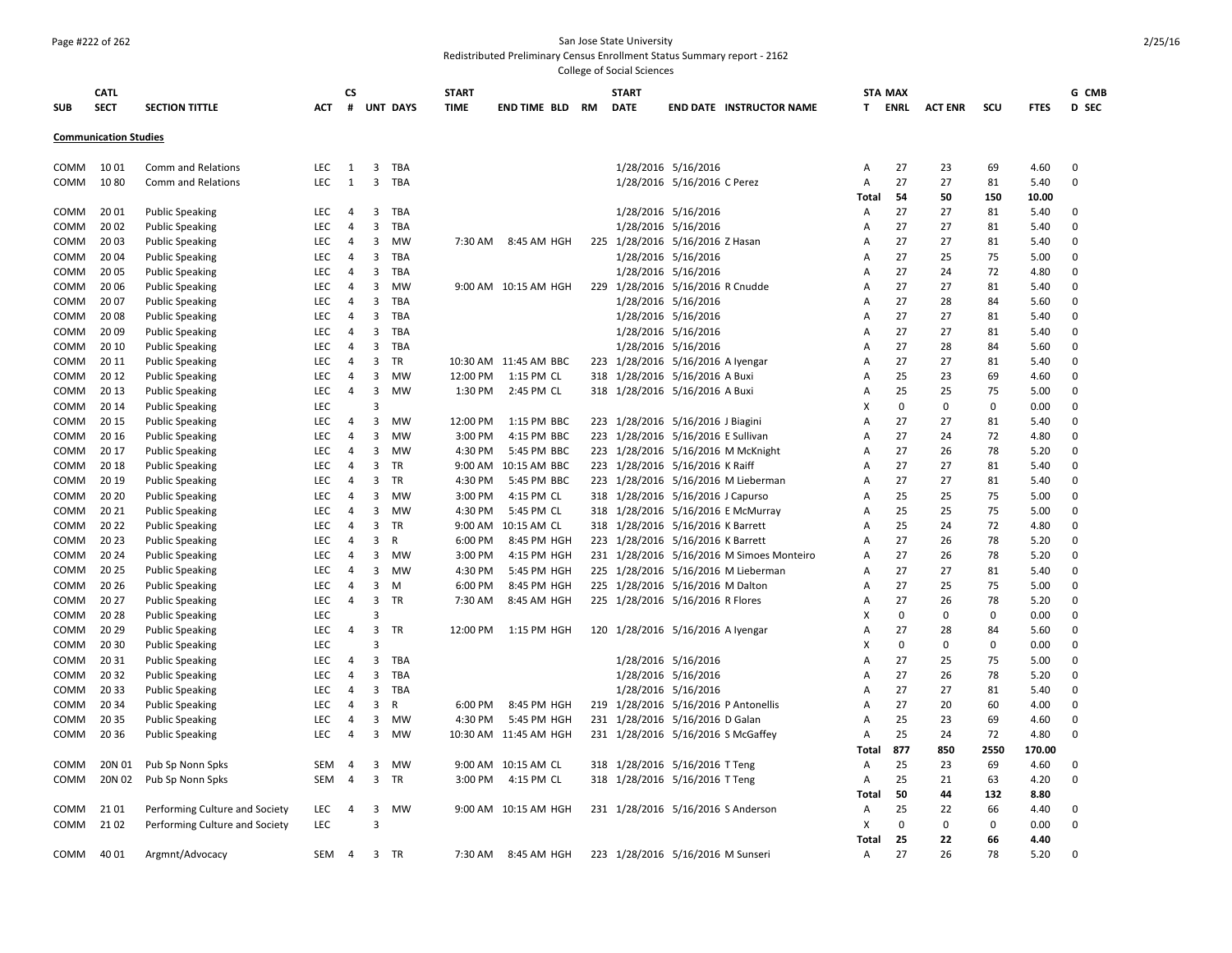## Page #223 of 262 San Jose State University

Redistributed Preliminary Census Enrollment Status Summary report - 2162

|             | <b>CATL</b> |                               |            | <b>CS</b>      |                         |                 | <b>START</b> |                      |    | <b>START</b>                        |                               |                                 |              | <b>STA MAX</b> |                |                |             | G CMB        |
|-------------|-------------|-------------------------------|------------|----------------|-------------------------|-----------------|--------------|----------------------|----|-------------------------------------|-------------------------------|---------------------------------|--------------|----------------|----------------|----------------|-------------|--------------|
| <b>SUB</b>  | <b>SECT</b> | <b>SECTION TITTLE</b>         | ACT        | #              |                         | <b>UNT DAYS</b> | <b>TIME</b>  | <b>END TIME BLD</b>  | RM | <b>DATE</b>                         |                               | <b>END DATE INSTRUCTOR NAME</b> | T.           | ENRL           | <b>ACT ENR</b> | scu            | <b>FTES</b> | <b>D</b> SEC |
|             |             |                               |            |                |                         |                 |              |                      |    |                                     |                               |                                 |              |                |                |                |             |              |
| COMM        | 40 02       | Argmnt/Advocacy               | <b>SEM</b> | 4              | 3                       | <b>MW</b>       |              | 9:00 AM 10:15 AM HGH |    | 223 1/28/2016 5/16/2016 E Harris    |                               |                                 | Α            | 27             | 27             | 81             | 5.40        | 0            |
| COMM        | 40 03       | Argmnt/Advocacy               | SEM        | 4              | 3                       | TBA             |              |                      |    |                                     | 1/28/2016 5/16/2016           |                                 | A            | 27             | 28             | 84             | 5.60        | 0            |
| <b>COMM</b> | 40 04       | Argmnt/Advocacy               | <b>SEM</b> | $\overline{4}$ | 3                       | <b>MW</b>       | 12:00 PM     | 1:15 PM HGH          |    | 219 1/28/2016 5/16/2016 E Harris    |                               |                                 | A            | 27             | 27             | 81             | 5.40        | 0            |
| <b>COMM</b> | 40 05       | Argmnt/Advocacy               | <b>SEM</b> | 4              | 3                       | TR              | 12:00 PM     | 1:15 PM BBC          |    | 223 1/28/2016 5/16/2016 J Hawker    |                               |                                 | A            | 27             | 28             | 84             | 5.60        | 0            |
| COMM        | 40 06       | Argmnt/Advocacy               | SEM        | 4              | 3                       | MW              | 1:30 PM      | 2:45 PM BBC          |    | 223 1/28/2016 5/16/2016 S Sequeira  |                               |                                 | A            | 27             | 25             | 75             | 5.00        | 0            |
| COMM        | 40 07       | Argmnt/Advocacy               | SEM        | 4              | 3                       | TR              | 1:30 PM      | 2:45 PM BBC          |    | 223 1/28/2016 5/16/2016 J Hawker    |                               |                                 | A            | 27             | 27             | 81             | 5.40        | 0            |
| <b>COMM</b> | 40 08       | Argmnt/Advocacy               | <b>SEM</b> |                | 3                       |                 |              |                      |    |                                     |                               |                                 | X            | $\mathbf 0$    | $\mathbf 0$    | $\mathbf 0$    | 0.00        | 0            |
| COMM        | 40 09       | Argmnt/Advocacy               | SEM        | $\overline{4}$ | 3                       | TR              | 3:00 PM      | 4:15 PM BBC          |    | 223 1/28/2016 5/16/2016 J Hawker    |                               |                                 | A            | 27             | 27             | 81             | 5.40        | 0            |
| <b>COMM</b> | 40 10       | Argmnt/Advocacy               | <b>SEM</b> | 4              | $\overline{\mathbf{3}}$ | <b>TR</b>       | 4:30 PM      | 5:45 PM CL           |    | 318 1/28/2016 5/16/2016 T Teng      |                               |                                 | A            | 25             | 22             | 66             | 4.40        | 0            |
|             |             |                               |            |                |                         |                 |              |                      |    |                                     |                               |                                 | Total        | 241            | 237            | 711            | 47.40       |              |
| COMM        | 41 01       | <b>Crit Dec Making</b>        | SEM        | $\overline{4}$ | 3                       | TBA             |              |                      |    |                                     | 1/28/2016 5/16/2016           |                                 | А            | 27             | 27             | 81             | 5.40        | 0            |
| COMM        | 41 02       | <b>Crit Dec Making</b>        | <b>SEM</b> | 4              | 3                       | <b>TBA</b>      |              |                      |    |                                     | 1/28/2016 5/16/2016           |                                 | А            | 27             | 22             | 66             | 4.40        | 0            |
| COMM        | 4103        | <b>Crit Dec Making</b>        | SEM        |                | $\overline{3}$          |                 |              |                      |    |                                     |                               |                                 | X            | $\pmb{0}$      | $\mathbf 0$    | $\mathbf 0$    | 0.00        | 0            |
| <b>COMM</b> | 41 04       | <b>Crit Dec Making</b>        | SEM        | $\overline{4}$ | 3                       | <b>MW</b>       |              | 10:30 AM 11:45 AM CL |    | 318 1/28/2016 5/16/2016 T Teng      |                               |                                 | A            | 25             | 25             | 75             | 5.00        | 0            |
| COMM        | 41 05       | <b>Crit Dec Making</b>        | SEM        | -4             | 3                       | TBA             |              |                      |    |                                     | 1/28/2016 5/16/2016           |                                 | A            | 27             | 26             | 78             | 5.20        | 0            |
| COMM        | 41 06       | <b>Crit Dec Making</b>        | <b>SEM</b> | 4              | 3                       | TBA             |              |                      |    |                                     | 1/28/2016 5/16/2016           |                                 | A            | 27             | 27             | 81             | 5.40        | $\mathbf{0}$ |
| COMM        | 41 07       | <b>Crit Dec Making</b>        | SEM        | 4              | 3                       | TBA             |              |                      |    |                                     | 1/28/2016 5/16/2016           |                                 | A            | 27             | 27             | 81             | 5.40        | 0            |
| COMM        | 41 08       | <b>Crit Dec Making</b>        | SEM        | 4              | 3                       | <b>MW</b>       | 12:00 PM     | 1:15 PM HGH          |    | 231 1/28/2016 5/16/2016 S Anderson  |                               |                                 | A            | 25             | 26             | 78             | 5.20        | $\mathbf 0$  |
| COMM        | 41 09       | <b>Crit Dec Making</b>        | SEM        | $\overline{4}$ | 3                       | <b>MW</b>       | 4:30 PM      | 5:45 PM HGH          |    | 223 1/28/2016 5/16/2016 C Lancaster |                               |                                 | A            | 27             | 27             | 81             | 5.40        | 0            |
| COMM        | 41 10       | <b>Crit Dec Making</b>        | <b>SEM</b> |                | 3                       |                 |              |                      |    |                                     |                               |                                 | X            | $\mathbf 0$    | $\mathbf 0$    | 0              | 0.00        | 0            |
| COMM        | 4180        | <b>Crit Dec Making</b>        | SEM        | 4              | 3                       | TBA             |              |                      |    |                                     | 1/28/2016 5/16/2016 K Werking |                                 | A            | 27             | 26             | 78             | 5.20        | 0            |
|             |             |                               |            |                |                         |                 |              |                      |    |                                     |                               |                                 | <b>Total</b> | 239            | 233            | 699            | 46.60       |              |
| <b>COMM</b> | 45 01       | Media and Culture             | <b>LEC</b> |                | 3                       |                 |              |                      |    |                                     |                               |                                 | X            | $\pmb{0}$      | $\mathbf 0$    | $\mathbf 0$    | 0.00        | 0            |
| COMM        | 45 80       | Media and Culture             | <b>LEC</b> | 4              | 3                       | TBA             |              |                      |    |                                     | 1/28/2016 5/16/2016 G Firenzi |                                 | A            | 27             | 26             | 78             | 5.20        | $\Omega$     |
| COMM        | 4581        | Media and Culture             | <b>LEC</b> | 4              | $\overline{3}$          | TBA             |              |                      |    |                                     | 1/28/2016 5/16/2016 G Firenzi |                                 | Α            | 27             | 25             | 75             | 5.00        | 0            |
|             |             |                               |            |                |                         |                 |              |                      |    |                                     |                               |                                 | Total        | 54             | 51             | 153            | 10.20       |              |
| <b>COMM</b> | 8001        | <b>Communication Workshop</b> | ACT        | 12             | 1                       | TBA             |              |                      |    |                                     |                               | 1/28/2016 5/16/2016 S McGaffey  | Α            | 45             | 45             | 45             | 3.00        | 0            |
| COMM        | 8002        | <b>Communication Workshop</b> | ACT        | 12             | 1                       | TBA             |              |                      |    |                                     | 1/28/2016 5/16/2016 M Peck    |                                 | А            | 45             | 47             | 47             | 3.13        | $\mathbf 0$  |
| <b>COMM</b> | 80 03       | <b>Communication Workshop</b> | ACT        | 12             | $\mathbf{1}$            | TBA             |              |                      |    |                                     | 1/28/2016 5/16/2016 R Cnudde  |                                 | A            | 45             | 45             | 45             | 3.00        | 0            |
| COMM        | 8004        | <b>Communication Workshop</b> | ACT        | 12             | 1                       | TBA             |              |                      |    |                                     |                               | 1/28/2016 5/16/2016 S McGaffey  | A            | 45             | 45             | 45             | 3.00        | $\mathbf 0$  |
| COMM        | 8005        | <b>Communication Workshop</b> | ACT        | 12             |                         | 1 TBA           |              |                      |    |                                     | 1/28/2016 5/16/2016 R Cnudde  |                                 | A            | 45             | 45             | 45             | 3.00        | $\Omega$     |
|             |             |                               |            |                |                         |                 |              |                      |    |                                     |                               |                                 | Total        | 225            | 227            | 227            | 15.13       |              |
| COMM        | 91A 01      | Foren Act Debate              | <b>SUP</b> | 36             |                         | 1 TBA           |              |                      |    |                                     | 1/28/2016 5/16/2016 T Lim     |                                 | Α            | 15             | 15             | 15             | 1.00        | 0            |
|             |             |                               |            |                |                         |                 |              |                      |    |                                     |                               |                                 | Total        | 15             | 15             | 15             | 1.00        |              |
| COMM        | 91J 01      | <b>Judge Training</b>         | ACT        | 12             | 1                       | TBA             |              |                      |    |                                     | 1/28/2016 5/16/2016 T Lim     |                                 | A            | 45             | 43             | 43             | 2.87        | $\Omega$     |
| COMM        | 91J 02      | <b>Judge Training</b>         | ACT        | 12             | $\mathbf{1}$            | TBA             |              |                      |    |                                     | 1/28/2016 5/16/2016 M Sunseri |                                 | Α            | 45             | 20             | 20             | 1.33        | $\mathbf 0$  |
| COMM        | 91J03       | <b>Judge Training</b>         | ACT        | 12             | 1                       | TBA             |              |                      |    |                                     | 1/28/2016 5/16/2016 O Hatton  |                                 | Α            | 45             | $\overline{7}$ | $\overline{7}$ | 0.47        | 0            |
|             |             |                               |            |                |                         |                 |              |                      |    |                                     |                               |                                 | Total        | 135            | 70             | 70             | 4.67        |              |
| COMM        |             | 100W 01 Writing Workshop      | SEM        | 4              | 3                       | MW              | 7:30 AM      | 8:45 AM HGH          |    | 231 1/28/2016 5/16/2016 S Anderson  |                               |                                 | Α            | 25             | 26             | 78             | 5.20        | 0            |
| COMM        |             | 100W 02 Writing Workshop      | <b>SEM</b> | -4             | 3                       | TBA             |              |                      |    |                                     | 1/28/2016 5/16/2016           |                                 | Α            | 27             | 27             | 81             | 5.40        | 0            |
| COMM        |             | 100W 03 Writing Workshop      | SEM        | $\overline{4}$ | $\overline{3}$          | TR              |              | 9:00 AM 10:15 AM HGH |    | 229 1/28/2016 5/16/2016 M Peck      |                               |                                 | А            | 27             | 26             | 78             | 5.20        | 0            |
| <b>COMM</b> |             | 100W 04 Writing Workshop      | <b>SEM</b> |                | 3                       |                 |              |                      |    |                                     |                               |                                 | X            | $\mathbf 0$    | $\Omega$       | $\mathbf 0$    | 0.00        | 0            |
| COMM        |             | 100W 05 Writing Workshop      | SEM        | $\overline{4}$ | 3                       | TBA             |              |                      |    |                                     | 1/28/2016 5/16/2016           |                                 | A            | 27             | 26             | 78             | 5.20        | 0            |
| COMM        |             | 100W 06 Writing Workshop      | SEM        | 4              | 3                       | <b>TBA</b>      |              |                      |    |                                     | 1/28/2016 5/16/2016           |                                 | A            | 27             | 27             | 81             | 5.40        | 0            |
| COMM        |             | 100W 07 Writing Workshop      | SEM        | 4              | 3                       | TBA             |              |                      |    |                                     | 1/28/2016 5/16/2016           |                                 | A            | 25             | 24             | 72             | 4.80        | 0            |
| COMM        |             | 100W 08 Writing Workshop      | SEM        | 4              | 3                       | TBA             |              |                      |    |                                     | 1/28/2016 5/16/2016           |                                 | A            | 27             | 26             | 78             | 5.20        | 0            |
| <b>COMM</b> |             | 100W 09 Writing Workshop      | <b>SEM</b> | -4             | 3                       | TBA             |              |                      |    |                                     | 1/28/2016 5/16/2016           |                                 | A            | 27             | 27             | 81             | 5.40        | 0            |
| COMM        |             | 100W 10 Writing Workshop      | <b>SEM</b> | 4              | 3                       | TBA             |              |                      |    |                                     | 1/28/2016 5/16/2016           |                                 | A            | 25             | 26             | 78             | 5.20        | 0            |
| COMM        |             | 100W 11 Writing Workshop      | SEM        | $\overline{4}$ | $\mathbf{3}$            | TBA             |              |                      |    |                                     | 1/28/2016 5/16/2016           |                                 | Α            | 25             | 25             | 75             | 5.00        | $\mathbf 0$  |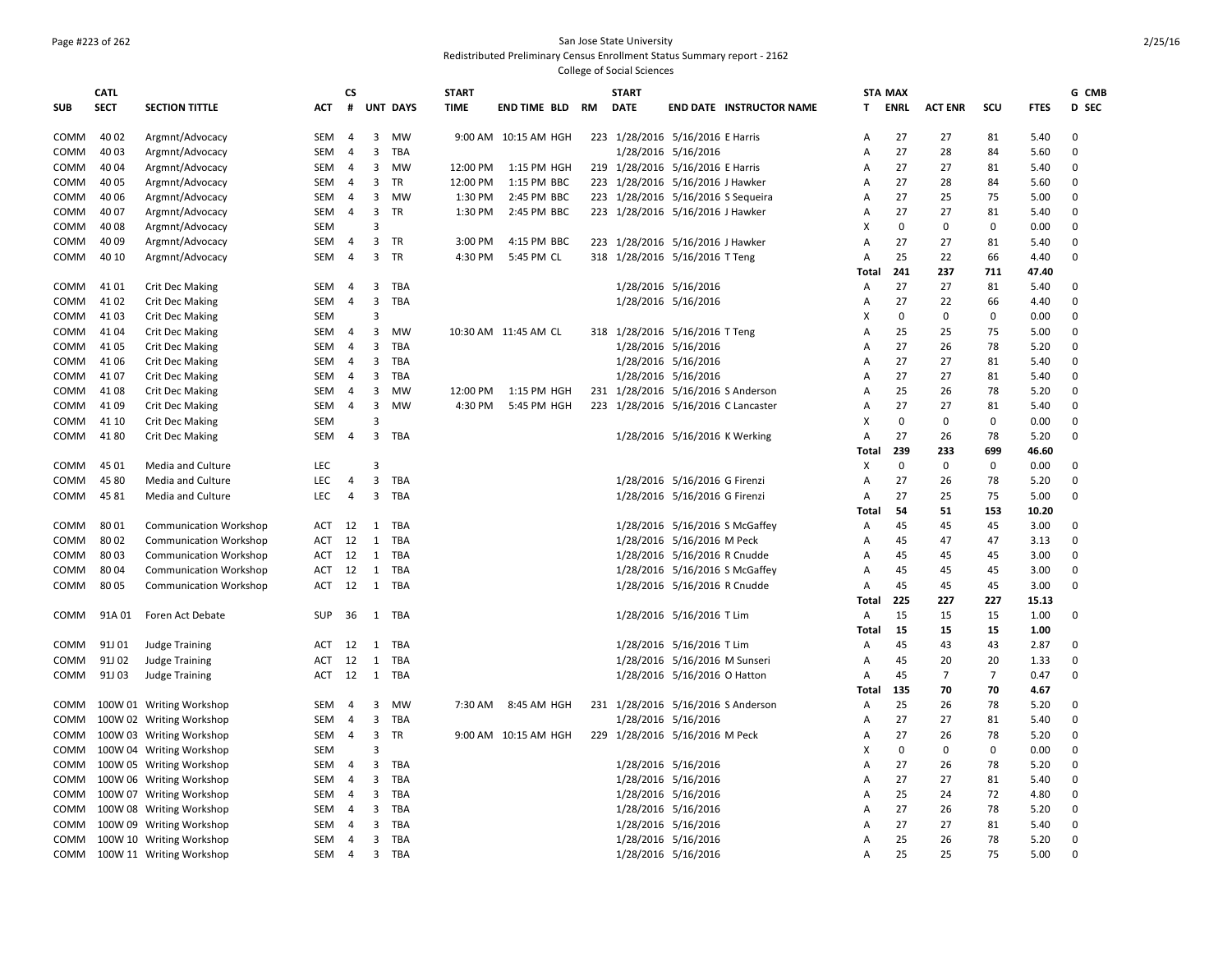#### Page #224 of 262 San Jose State University Redistributed Preliminary Census Enrollment Status Summary report - 2162

|             | <b>CATL</b> |                                  |            | <b>CS</b>               |                         |                 | <b>START</b> |                      |    | <b>START</b>                    |                               |                                     |            | <b>STA MAX</b> |                |             |              | G CMB        |
|-------------|-------------|----------------------------------|------------|-------------------------|-------------------------|-----------------|--------------|----------------------|----|---------------------------------|-------------------------------|-------------------------------------|------------|----------------|----------------|-------------|--------------|--------------|
| <b>SUB</b>  | <b>SECT</b> | <b>SECTION TITTLE</b>            | ACT        | #                       |                         | <b>UNT DAYS</b> | <b>TIME</b>  | <b>END TIME BLD</b>  | RM | <b>DATE</b>                     |                               | <b>END DATE INSTRUCTOR NAME</b>     | Τ          | ENRL           | <b>ACT ENR</b> | scu         | <b>FTES</b>  | <b>D</b> SEC |
|             |             | COMM 100W 12 Writing Workshop    | SEM        | $\overline{4}$          | $\overline{\mathbf{3}}$ | <b>TR</b>       | 7:30 AM      | 8:45 AM HGH          |    |                                 |                               | 231 1/28/2016 5/16/2016 S Anderson  | Α          | 25             | 25             | 75          | 5.00         | 0            |
| COMM        |             | 100W 13 Writing Workshop         | SEM        | $\overline{4}$          | 3                       | TR              | 4:30 PM      | 5:45 PM HGH          |    | 225 1/28/2016 5/16/2016 X Tan   |                               |                                     | Α          | 27             | 24             | 72          | 4.80         | 0            |
| COMM        |             | 100W 14 Writing Workshop         | <b>SEM</b> | 4                       | 3                       | W               | 6:00 PM      | 8:45 PM HGH          |    | 225 1/28/2016 5/16/2016 D Galan |                               |                                     | A          | 27             | 26             | 78          | 5.20         | 0            |
| COMM        |             | 100W 15 Writing Workshop         | SEM        | $\overline{4}$          | 3                       | R               | 6:00 PM      | 8:45 PM HGH          |    | 229 1/28/2016 5/16/2016 D Pozzi |                               |                                     | Α          | 27             | 26             | 78          | 5.20         | 0            |
| COMM        |             | 100W 16 Writing Workshop         | SEM        | 4                       | 3                       | TR              |              | 9:00 AM 10:15 AM HGH |    |                                 |                               | 231 1/28/2016 5/16/2016 S Anderson  | A          | 25             | 21             | 63          | 4.20         | 0            |
| <b>COMM</b> |             | 100W 17 Writing Workshop         | SEM        | $\overline{4}$          | 3                       | M               | 6:00 PM      | 8:45 PM HGH          |    | 229 1/28/2016 5/16/2016 D Pozzi |                               |                                     | Α          | 25             | 18             | 54          | 3.60         | 0            |
| COMM        |             | 100W 18 Writing Workshop         | <b>SEM</b> | 4                       | 3                       | $\top$          | 6:00 PM      | 8:45 PM HGH          |    |                                 |                               | 219 1/28/2016 5/16/2016 K McConnell | A          | 27             | 11             | 33          | 2.20         | 0            |
| COMM        |             | 100W 80 Writing Workshop         | SEM        | $\overline{4}$          | 3                       | TBA             |              |                      |    |                                 |                               | 1/28/2016 5/16/2016 B Lawhorne      | Α          | 27             | 27             | 81          | 5.40         | 0            |
| сомм        |             | 100W 81 Writing Workshop         | <b>SEM</b> | 4                       | $\overline{3}$          | TBA             |              |                      |    |                                 |                               | 1/28/2016 5/16/2016 B Lawhorne      | Α          | 27             | 27             | 81          | 5.40         | 0            |
| COMM        |             | 100W 82 Writing Workshop         | SEM        | $\overline{4}$          | $\overline{\mathbf{3}}$ | TBA             |              |                      |    |                                 | 1/28/2016 5/16/2016 D Pozzi   |                                     | Α          | 27             | 26             | 78          | 5.20         | 0            |
|             |             |                                  |            |                         |                         |                 |              |                      |    |                                 |                               |                                     | Total      | 526            | 491            | 1473        | 98.20        |              |
| COMM        |             | 101C 01 Junior Seminar           | LEC        | 3                       | 4                       | TBA             |              |                      |    |                                 | 1/28/2016 5/16/2016           |                                     | Α          | 25             | 21             | 84          | 5.60         | 0            |
| COMM        | 101C 02     | Junior Seminar                   | LEC        | $\overline{3}$          | 4                       | TBA             |              |                      |    |                                 | 1/28/2016 5/16/2016           |                                     | Α          | 25             | 23             | 92          | 6.13         | 0            |
| COMM        | 101C 03     | Junior Seminar                   | <b>LEC</b> | 3                       | 4                       | TBA             |              |                      |    |                                 | 1/28/2016 5/16/2016           |                                     | A          | 25             | 26             | 104         | 6.93         | 0            |
|             |             | COMM 101C 04 Junior Seminar      | <b>LEC</b> | 3                       | 4                       | TBA             |              |                      |    |                                 | 1/28/2016 5/16/2016           |                                     | A          | 25             | 27             | 108         | 7.20         | $\mathbf 0$  |
| сомм        |             | 101C 05 Junior Seminar           | <b>LEC</b> |                         | 4                       |                 |              |                      |    |                                 |                               |                                     | X          | $\mathbf 0$    | $\mathbf 0$    | $\mathbf 0$ | 0.00         | $\Omega$     |
| сомм        |             | 101C 80 Junior Seminar           | <b>LEC</b> | $\overline{3}$          | $\overline{4}$          | TBA             |              |                      |    |                                 |                               | 1/28/2016 5/16/2016 S Hinerman      | A          | 25             | 24             | 96          | 6.40         | 0            |
|             |             |                                  |            |                         |                         |                 |              |                      |    |                                 |                               |                                     | Total      | 125            | 121            | 484         | 32.27        |              |
|             |             | COMM 105P 01 Comm Self & Soc     | SEM        | $\overline{\mathbf{3}}$ | 4                       | TBA             |              |                      |    |                                 | 1/28/2016 5/16/2016           |                                     | Α          | 25             | 26             | 104         | 6.93         | 0            |
| COMM        | 105P 80     | Comm Self & Soc                  | <b>SEM</b> | $\overline{\mathbf{3}}$ | 4                       | TBA             |              |                      |    |                                 | 1/28/2016 5/16/2016 C Perez   |                                     | A          | 25             | 25             | 100         | 6.67         | 0            |
|             |             |                                  |            |                         |                         |                 |              |                      |    |                                 |                               |                                     | Total      | 50             | 51             | 204         | 13.60        |              |
| COMM        | 110F 01     | Interpersonal Comm               | SEM        | $\overline{\mathbf{3}}$ | 4                       | TBA             |              |                      |    |                                 | 1/28/2016 5/16/2016           |                                     | Α          | 25             | 29             | 116         | 7.73         | 0            |
| COMM        | 110F 80     | Interpersonal Comm               | SEM        | $\overline{3}$          | $\overline{4}$          | TBA             |              |                      |    |                                 | 1/28/2016 5/16/2016 K Werking |                                     | Α          | 25             | 25             | 100         | 6.67         | $\Omega$     |
|             |             |                                  |            |                         |                         |                 |              |                      |    |                                 |                               |                                     | Total      | 50             | 54             | 216         | 14.40        |              |
|             |             | COMM 111P 80 Interviewing        | <b>LEC</b> | 3                       | 4                       | TBA             |              |                      |    |                                 |                               | 1/28/2016 5/16/2016 S Coopman       | Α          | 25             | 26             | 104         | 6.93         | 0            |
|             |             |                                  | LEC        |                         |                         |                 |              |                      |    |                                 |                               |                                     | Total      | 25             | 26<br>25       | 104         | 6.93         |              |
|             |             | COMM 113P 80 Games Everyday Life |            | 3                       |                         | 4 TBA           |              |                      |    |                                 |                               | 1/28/2016 5/16/2016 S Coopman       | Α<br>Total | 25<br>25       | 25             | 100         | 6.67         | 0            |
|             |             | COMM 114P 01 Bus & Prof Spking   | <b>LEC</b> | 3                       |                         | 4 TBA           |              |                      |    |                                 | 1/28/2016 5/16/2016           |                                     | Α          | 25             | 26             | 100<br>104  | 6.67<br>6.93 | 0            |
|             |             |                                  |            |                         |                         |                 |              |                      |    |                                 |                               |                                     | Total      | 25             | 26             | 104         | 6.93         |              |
| COMM        |             | 116P 01 Mediation                | LEC        | 3                       | 4                       | TBA             |              |                      |    |                                 | 1/28/2016 5/16/2016           |                                     | Α          | 25             | 26             | 104         | 6.93         | 0            |
|             |             |                                  |            |                         |                         |                 |              |                      |    |                                 |                               |                                     | Total      | 25             | 26             | 104         | 6.93         |              |
|             |             | COMM 117F 80 Play & Games        | <b>LEC</b> | $\overline{\mathbf{3}}$ | 4                       | TBA             |              |                      |    |                                 |                               | 1/28/2016 5/16/2016 S Coopman       | Α          | 25             | 23             | 92          | 6.13         | $\Omega$     |
|             |             |                                  |            |                         |                         |                 |              |                      |    |                                 |                               |                                     | Total      | 25             | 23             | 92          | 6.13         |              |
| COMM        |             | 121P 01 Perf as Practice         | LEC        | 3                       | 4                       | TBA             |              |                      |    |                                 | 1/28/2016 5/16/2016           |                                     | A          | 25             | 21             | 84          | 5.60         | 0            |
|             |             |                                  |            |                         |                         |                 |              |                      |    |                                 |                               |                                     | Total      | 25             | 21             | 84          | 5.60         |              |
|             |             | COMM 122F 01 Perform Studies     | LEC        | $\overline{3}$          | 4                       | TBA             |              |                      |    |                                 | 1/28/2016 5/16/2016           |                                     | A          | 25             | 25             | 100         | 6.67         | 0            |
|             |             |                                  |            |                         |                         |                 |              |                      |    |                                 |                               |                                     | Total      | 25             | 25             | 100         | 6.67         |              |
| COMM        | 124P 01     | Comm Training & Dev              | LEC        | 3                       | 4                       | TBA             |              |                      |    |                                 | 1/28/2016 5/16/2016           |                                     | Α          | 25             | 25             | 100         | 6.67         | $\Omega$     |
|             |             |                                  |            |                         |                         |                 |              |                      |    |                                 |                               |                                     | Total      | 25             | 25             | 100         | 6.67         |              |
|             | COMM 131P80 | New/You Media                    | <b>LEC</b> | 4                       | 4                       | TBA             |              |                      |    |                                 | 1/28/2016 5/16/2016 C Perez   |                                     | Α          | 25             | 25             | 100         | 6.67         | 0            |
|             |             |                                  |            |                         |                         |                 |              |                      |    |                                 |                               |                                     | Total      | 25             | 25             | 100         | 6.67         |              |
| COMM        | 133F 80     | <b>Ethical Prob Comm</b>         | <b>LEC</b> | 3                       | 4                       | TBA             |              |                      |    |                                 | 1/28/2016 5/16/2016 G Firenzi |                                     | A          | 25             | 25             | 100         | 6.67         | 0            |
|             |             |                                  |            |                         |                         |                 |              |                      |    |                                 |                               |                                     | Total      | 25             | 25             | 100         | 6.67         |              |
|             |             | COMM 140P 01 Argument & Debate   | <b>LEC</b> | 3                       | 4                       | TBA             |              |                      |    |                                 | 1/28/2016 5/16/2016           |                                     | A          | 25             | 26             | 104         | 6.93         | 0            |
|             |             |                                  |            |                         |                         |                 |              |                      |    |                                 |                               |                                     | Total      | 25             | 26             | 104         | 6.93         |              |
| COMM        |             | 141P 01 Small Group Comm         | LEC        | 3                       | 4                       | TBA             |              |                      |    |                                 | 1/28/2016 5/16/2016           |                                     | Α          | 25             | 25             | 100         | 6.67         | $\Omega$     |
|             |             | COMM 141P 80 Small Group Comm    | LEC        | $\overline{\mathbf{3}}$ | 4                       | TBA             |              |                      |    |                                 | 1/28/2016 5/16/2016 C Perez   |                                     | Α          | 25             | 25             | 100         | 6.67         | 0            |
|             |             |                                  |            |                         |                         |                 |              |                      |    |                                 |                               |                                     | Total      | 50             | 50             | 200         | 13.33        |              |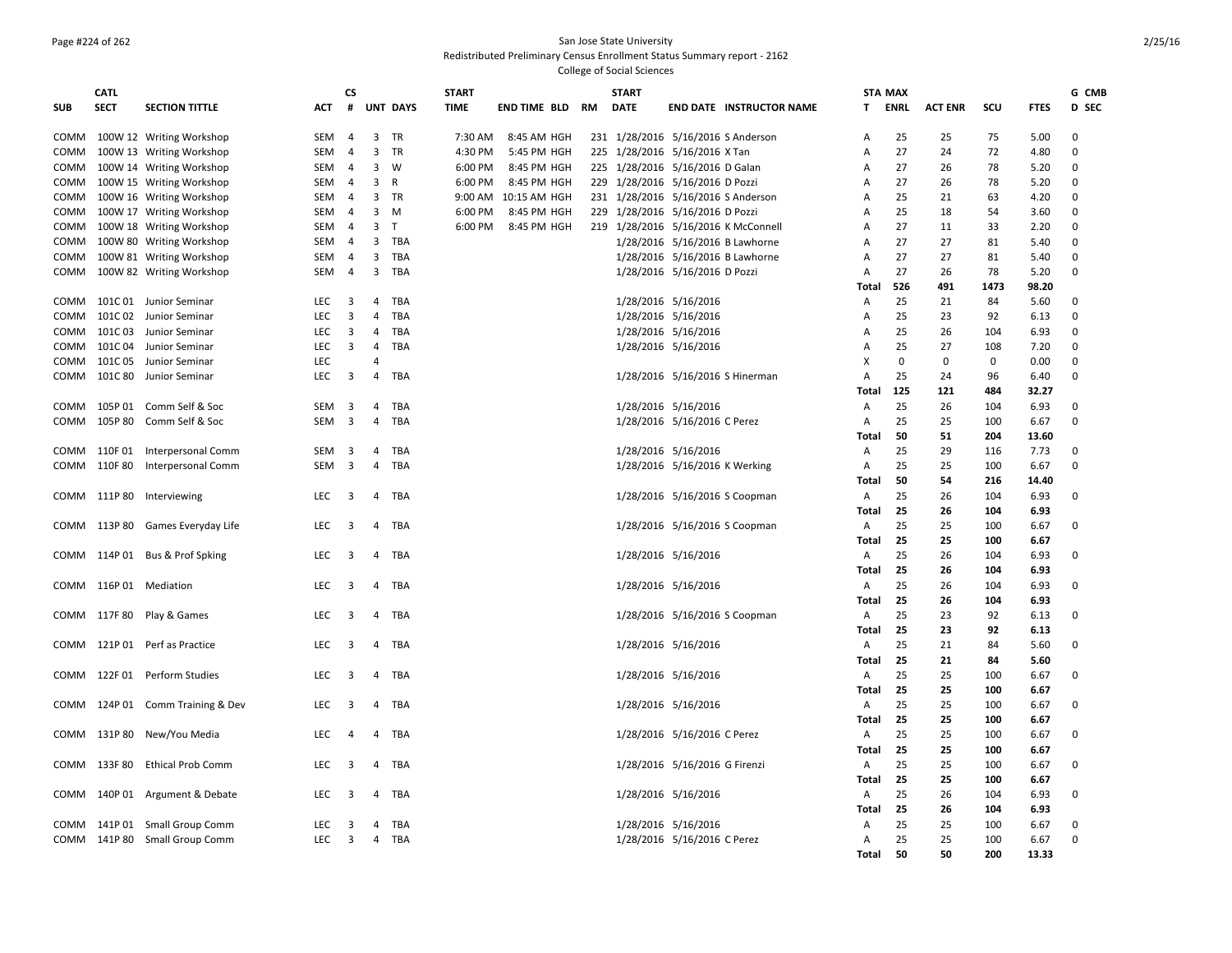## Page #225 of 262 San Jose State University

Redistributed Preliminary Census Enrollment Status Summary report - 2162

|                            | CATL        |                                                                      |                          | CS                      |                                  |                 | <b>START</b>       |                            | <b>START</b>                                                         |                               |                                     |              | <b>STA MAX</b> |                             |                              |              | G CMB                       |                              |        |
|----------------------------|-------------|----------------------------------------------------------------------|--------------------------|-------------------------|----------------------------------|-----------------|--------------------|----------------------------|----------------------------------------------------------------------|-------------------------------|-------------------------------------|--------------|----------------|-----------------------------|------------------------------|--------------|-----------------------------|------------------------------|--------|
| <b>SUB</b>                 | <b>SECT</b> | <b>SECTION TITTLE</b>                                                | <b>ACT</b>               | #                       |                                  | <b>UNT DAYS</b> | <b>TIME</b>        | <b>END TIME BLD RM</b>     | <b>DATE</b>                                                          |                               | <b>END DATE INSTRUCTOR NAME</b>     |              | T ENRL         | <b>ACT ENR</b>              | scu                          | <b>FTES</b>  | D SEC                       |                              |        |
|                            |             | COMM 144F 01 Organiza Communica                                      | LEC                      | $\overline{\mathbf{3}}$ | $\overline{4}$                   | TBA             |                    |                            |                                                                      | 1/28/2016 5/16/2016           |                                     | Α            | 25             | 28                          | 112                          | 7.47         | $\mathbf 0$                 |                              |        |
|                            |             |                                                                      |                          |                         |                                  |                 |                    |                            |                                                                      |                               |                                     | Total        | 25             | 28                          | 112                          | 7.47         |                             |                              |        |
| COMM                       | 145180      | <b>Rhet Criticism</b>                                                | LEC                      | 3                       | 4                                | TBA             |                    |                            |                                                                      | 1/28/2016 5/16/2016 G Firenzi |                                     | Α            | 25             | 25<br>25                    | 100                          | 6.67         | 0                           |                              |        |
| COMM                       | 146F 01     | Comm & Environment                                                   | LEC                      | $\overline{\mathbf{3}}$ | 4                                | TBA             |                    |                            |                                                                      | 1/28/2016 5/16/2016           |                                     | Total<br>Α   | 25<br>25       | 28                          | 100<br>112                   | 6.67<br>7.47 | $\mathbf 0$                 | $\mathsf{C}$                 |        |
| ENVS                       | 146F01      | Comm & Environment                                                   | LEC                      | $\overline{3}$          | 4                                | TBA             |                    |                            |                                                                      | 1/28/2016 5/16/2016           |                                     | Α            | 0              | $\mathbf 0$                 | $\mathbf 0$                  | 0.00         | $\mathbf{0}$                | $\mathsf{C}$                 | $\ast$ |
|                            |             |                                                                      |                          |                         |                                  |                 |                    |                            |                                                                      |                               |                                     | Total        | 25             | 28                          | 112                          | 7.47         |                             |                              |        |
| COMM                       |             | 149F 01 Rhet Public Life                                             | LEC                      | $\overline{\mathbf{3}}$ | 4                                | TBA             |                    |                            |                                                                      | 1/28/2016 5/16/2016           |                                     | A            | 25             | 25                          | 100                          | 6.67         | 0                           |                              |        |
|                            |             |                                                                      |                          |                         |                                  |                 |                    |                            |                                                                      |                               |                                     | Total        | 25             | 25                          | 100                          | 6.67         |                             |                              |        |
|                            | COMM 150101 | Org Com Inquiry                                                      | LEC                      | 3                       | $\overline{4}$                   | TBA             |                    |                            |                                                                      | 1/28/2016 5/16/2016           |                                     | A            | 25             | 26                          | 104                          | 6.93         | $\Omega$                    |                              |        |
|                            |             |                                                                      |                          |                         |                                  |                 |                    |                            |                                                                      |                               |                                     | Total        | 25             | 26                          | 104                          | 6.93         |                             |                              |        |
| COMM                       | 151180      | New Media/Methods                                                    | LEC                      | $\overline{4}$          | 4                                | TBA             |                    |                            |                                                                      | 1/28/2016 5/16/2016 T Coopman |                                     | Α            | 25             | 26                          | 104                          | 6.93         | 0                           |                              |        |
|                            |             |                                                                      |                          |                         |                                  |                 |                    |                            |                                                                      |                               |                                     | Total        | 25             | 26                          | 104                          | 6.93         |                             |                              |        |
| COMM                       | 152101      | Comm in Wrld Cultr                                                   | LEC                      | 3                       | 4                                | TBA             |                    |                            |                                                                      | 1/28/2016 5/16/2016           |                                     | Α            | 25             | 24                          | 96                           | 6.40         | 0                           |                              |        |
|                            |             |                                                                      |                          |                         |                                  |                 |                    |                            |                                                                      |                               |                                     | Total        | 25             | 24                          | 96                           | 6.40         |                             |                              |        |
| COMM                       | 155I 80     | <b>Quantitative Comm</b>                                             | LEC                      | $\overline{\mathbf{3}}$ |                                  | 4 TBA           |                    |                            |                                                                      | 1/28/2016 5/16/2016 G Gao     |                                     | Α            | 25             | 27                          | 108                          | 7.20         | $\Omega$                    |                              |        |
|                            |             |                                                                      |                          |                         |                                  |                 |                    |                            |                                                                      |                               |                                     | <b>Total</b> | 25             | 27                          | 108                          | 7.20         |                             |                              |        |
|                            | COMM 156180 | Observe/Interview                                                    | LEC                      | $\overline{\mathbf{3}}$ |                                  | 4 TBA           |                    |                            |                                                                      | 1/28/2016 5/16/2016 K Werking |                                     | Α            | 25             | 26                          | 104                          | 6.93         | $\Omega$                    |                              |        |
|                            |             |                                                                      |                          |                         |                                  |                 |                    |                            |                                                                      |                               |                                     | <b>Total</b> | 25             | 26                          | 104                          | 6.93         |                             |                              |        |
| COMM                       |             | 157SL 01 Comm Action & Serv                                          | LEC                      | $\overline{2}$          | 3 <sub>T</sub>                   |                 | 3:00 PM            | 5:45 PM CL                 | 226 1/28/2016 5/16/2016 T Hart                                       |                               |                                     | Α            | 30             | 31                          | 93                           | 6.20         | $\mathbf 0$                 | $\mathsf{C}$                 |        |
| <b>EDUC</b>                |             | 157SL 01 Comm Action & Serv                                          | LEC                      | $\overline{2}$          | $\overline{3}$                   | T               | 3:00 PM            | 5:45 PM CL                 | 226 1/28/2016 5/16/2016 T Hart                                       |                               |                                     | Α            | 0              | $\mathbf 0$                 | $\mathbf 0$                  | 0.00         | $\mathbf 0$                 | $\mathsf{C}$                 |        |
| ENGR                       |             | 157SL 01 Comm Action & Serv                                          | LEC                      | $\overline{2}$          | 3 <sub>T</sub><br>3 <sub>T</sub> |                 | 3:00 PM            | 5:45 PM CL                 | 226 1/28/2016 5/16/2016 T Hart                                       |                               |                                     | Α            | 0<br>0         | $\Omega$<br>$\Omega$        | $\mathbf{0}$<br>$\mathbf{0}$ | 0.00         | $\mathbf{0}$                | $\mathsf{C}$<br>$\mathsf{C}$ |        |
| HA<br>SCI                  |             | 157SL 01 Comm Action & Serv                                          | <b>LEC</b><br><b>LEC</b> | $\overline{2}$<br>2     | 3 <sub>T</sub>                   |                 | 3:00 PM<br>3:00 PM | 5:45 PM CL<br>5:45 PM CL   | 226 1/28/2016 5/16/2016 T Hart<br>226 1/28/2016 5/16/2016 T Hart     |                               |                                     | Α            | 0              | $\Omega$                    | $\Omega$                     | 0.00<br>0.00 | $\mathbf 0$<br>$\mathbf{0}$ | $\mathsf{C}$                 |        |
| COMM                       |             | 157SL 01 Comm Action & Serv<br>157SL 02 Comm Action & Serv           | LEC                      | $\overline{2}$          | 3 <sub>T</sub>                   |                 | 3:00 PM            | 5:45 PM CL                 | 226 1/28/2016 5/16/2016 R Mitchell                                   |                               |                                     | Α<br>Α       | 30             | $\Omega$                    | $\Omega$                     | 0.00         | $\mathbf{0}$                | $\mathsf{C}$                 |        |
| <b>ENGR</b>                |             | 157SL 02 Comm Action & Serv                                          | LEC                      | $\overline{2}$          | 3 <sub>T</sub>                   |                 | 3:00 PM            | 5:45 PM CL                 | 226 1/28/2016 5/16/2016 R Mitchell                                   |                               |                                     | Α            | 0              | $\Omega$                    | $\Omega$                     | 0.00         | $\mathbf{0}$                | $\mathsf{C}$                 |        |
| HA                         |             | 157SL 02 Comm Action & Serv                                          | LEC                      | $\overline{2}$          | 3 <sub>T</sub>                   |                 | 3:00 PM            | 5:45 PM CL                 | 226 1/28/2016 5/16/2016 R Mitchell                                   |                               |                                     | Α            | 0              | $\Omega$                    | $\Omega$                     | 0.00         | $\mathbf{0}$                | $\mathsf{C}$                 |        |
| SCI                        |             | 157SL 02 Comm Action & Serv                                          | LEC                      | $\overline{2}$          | $\overline{\mathbf{3}}$          | $\top$          | 3:00 PM            | 5:45 PM CL                 | 226 1/28/2016 5/16/2016 R Mitchell                                   |                               |                                     | Α            | 0              | $\overline{0}$              | $\mathbf{0}$                 | 0.00         | $\mathbf 0$                 | $\mathsf{C}$                 |        |
| COMM                       |             | 157SL 03 Comm Action & Serv                                          | LEC                      | $\overline{2}$          |                                  | $3 \quad W$     | 3:00 PM            | 5:45 PM CL                 | 226 1/28/2016 5/16/2016 R Mitchell                                   |                               |                                     | Α            | 30             | $\mathbf{0}$                | $\mathbf{0}$                 | 0.00         | $\mathbf 0$                 | $\mathsf{C}$                 |        |
| ENGR                       |             | 157SL 03 Comm Action & Serv                                          | <b>LEC</b>               | $\overline{2}$          | 3                                | W               | 3:00 PM            | 5:45 PM CL                 | 226 1/28/2016 5/16/2016 R Mitchell                                   |                               |                                     | Α            | $\Omega$       | $\Omega$                    | $\Omega$                     | 0.00         | $\mathbf{0}$                | $\mathsf{C}$                 |        |
| HA                         |             | 157SL 03 Comm Action & Serv                                          | LEC                      | $\overline{2}$          | 3                                | W               | 3:00 PM            | 5:45 PM CL                 | 226 1/28/2016 5/16/2016 R Mitchell                                   |                               |                                     | Α            | $\mathbf 0$    | $\Omega$                    | $\mathbf{0}$                 | 0.00         | $\mathbf{0}$                | $\mathsf{C}$                 |        |
| SCI                        |             | 157SL 03 Comm Action & Serv                                          | LEC                      | $\overline{2}$          | $\overline{3}$                   | W               | 3:00 PM            | 5:45 PM CL                 | 226 1/28/2016 5/16/2016 R Mitchell                                   |                               |                                     | Α            | $\Omega$       | $\mathbf 0$                 | $\Omega$                     | 0.00         | $\mathbf 0$                 | $\mathsf{C}$                 |        |
| COMM                       |             | 157SL 04 Comm Action & Serv                                          | LEC                      | $\overline{2}$          | 3                                | W               | 3:00 PM            | 5:45 PM CL                 |                                                                      |                               | 226 1/28/2016 5/16/2016 B Brockmann | Α            | 30             | 17                          | 51                           | 3.40         | $\mathbf{0}$                | $\mathsf{C}$                 |        |
| <b>EDUC</b>                |             | 157SL 04 Comm Action & Serv                                          | LEC                      | $\overline{2}$          | $\overline{\mathbf{3}}$          | W               | 3:00 PM            | 5:45 PM CL                 |                                                                      |                               | 226 1/28/2016 5/16/2016 B Brockmann | Α            | 0              | $\Omega$                    | $\mathbf{0}$                 | 0.00         | $\mathbf{0}$                | $\mathsf{C}$                 |        |
| ENGR                       |             | 157SL 04 Comm Action & Serv                                          | LEC                      | $\overline{2}$          | $\overline{3}$                   | W               | 3:00 PM            | 5:45 PM CL                 |                                                                      |                               | 226 1/28/2016 5/16/2016 B Brockmann | Α            | 0              | $\Omega$                    | $\mathbf{0}$                 | 0.00         | $\mathbf{0}$                | $\mathsf{C}$                 |        |
| HA                         |             | 157SL 04 Comm Action & Serv                                          | LEC                      | $\overline{2}$          | 3                                | W               | 3:00 PM            | 5:45 PM CL                 |                                                                      |                               | 226 1/28/2016 5/16/2016 B Brockmann | Α            | 0              | $\mathbf{0}$                | $\mathbf{0}$                 | 0.00         | $\mathbf 0$                 | $\mathsf{C}$                 |        |
| SCI                        |             | 157SL 04 Comm Action & Serv                                          | LEC                      | $\overline{2}$          | 3                                | W               | 3:00 PM            | 5:45 PM CL                 |                                                                      |                               | 226 1/28/2016 5/16/2016 B Brockmann | Α            | 0              | $\mathbf 0$                 | $\mathbf{0}$                 | 0.00         | $\mathbf 0$                 | $\mathsf{C}$                 | $\ast$ |
|                            |             |                                                                      |                          |                         |                                  |                 |                    |                            |                                                                      |                               |                                     | Total        | 120            | 48                          | 144                          | 9.60         |                             |                              |        |
| COMM                       |             | 161F 01 Comm & Culture                                               | LEC                      | 3                       | 4                                | TBA             |                    |                            |                                                                      | 1/28/2016 5/16/2016           |                                     | Α            | 25             | 25                          | 100                          | 6.67         | 0                           |                              |        |
| COMM                       | 161F 80     | Comm & Culture                                                       | LEC                      | $\overline{3}$          | $\overline{4}$                   | TBA             |                    |                            |                                                                      |                               | 1/28/2016 5/16/2016 S Hinerman      | Α            | 25             | 25                          | 100                          | 6.67         | 0                           |                              |        |
|                            |             |                                                                      |                          |                         |                                  |                 |                    |                            |                                                                      |                               |                                     | Total        | 50             | 50                          | 200                          | 13.33        |                             |                              |        |
| COMM                       | 168B 01     | Global Climate Change II                                             | LEC                      | 1                       | 3                                | TR              | 1:30 PM            | 2:45 PM WSQ                |                                                                      |                               | 207 1/28/2016 5/16/2016 B Brockmann | Α            | 40             | 15                          | 45                           | 3.00         | $\mathbf 0$                 | $\mathsf{C}$                 |        |
| <b>GEOL</b>                | 168B01      | Global Climate Change II                                             | LEC                      | 1                       | $\overline{3}$                   | TR              | 1:30 PM            | 2:45 PM WSQ                |                                                                      |                               | 207 1/28/2016 5/16/2016 B Brockmann | Α            | 0              | $\mathbf 0$                 | $\mathbf 0$                  | 0.00         | $\mathbf 0$                 | $\mathsf{C}$                 |        |
| <b>HUM</b>                 | 168B01      | Global Climate Change II                                             | LEC                      | 1                       | $\overline{3}$                   | TR              | 1:30 PM            | 2:45 PM WSQ                |                                                                      |                               | 207 1/28/2016 5/16/2016 B Brockmann | Α            | 0              | $\mathbf 0$                 | $\mathbf{0}$                 | 0.00         | $\mathbf{0}$                | $\mathsf{C}$                 |        |
| COMM                       |             | 168B 02 Global Climate Change II                                     | LEC                      | 1                       | $\overline{\mathbf{3}}$          | TR              | 1:30 PM            | 2:45 PM WSQ                | 207 1/28/2016 5/16/2016 B Murphy                                     |                               |                                     | Α            | 40             | 39                          | 117                          | 7.80         | $\mathbf 0$                 | $\mathsf{C}$                 |        |
| <b>ENVS</b><br><b>GEOL</b> |             | 168B 02 Global Climate Change II<br>168B 02 Global Climate Change II | LEC<br>LEC               | $\mathbf{1}$<br>1       | 3<br>3                           | TR<br>TR        | 1:30 PM<br>1:30 PM | 2:45 PM WSQ<br>2:45 PM WSQ | 207 1/28/2016 5/16/2016 B Murphy<br>207 1/28/2016 5/16/2016 B Murphy |                               |                                     | Α<br>A       | $\Omega$<br>0  | $\mathbf 0$<br>$\mathbf{0}$ | $\mathbf 0$<br>$\mathbf{0}$  | 0.00<br>0.00 | $\mathbf 0$<br>$\mathbf{0}$ | $\mathsf{C}$<br>$\mathsf{C}$ |        |
| <b>HUM</b>                 |             | 168B 02 Global Climate Change II                                     | LEC                      | 1                       |                                  | 3 TR            | 1:30 PM            | 2:45 PM WSQ                | 207 1/28/2016 5/16/2016 B Murphy                                     |                               |                                     | Α            | 0              | $\Omega$                    | $\mathbf{0}$                 | 0.00         | $\mathbf{0}$                | $\mathsf{C}$                 |        |
| <b>METR</b>                |             | 168B 02 Global Climate Change II                                     | LEC                      | $\overline{1}$          |                                  | 3 TR            | 1:30 PM            | 2:45 PM WSQ                | 207 1/28/2016 5/16/2016 B Murphy                                     |                               |                                     | A            | $\Omega$       | $\Omega$                    | $\Omega$                     | 0.00         | $\mathbf{0}$                | $\mathsf{C}$                 | $\ast$ |
|                            |             |                                                                      |                          |                         |                                  |                 |                    |                            |                                                                      |                               |                                     |              |                |                             |                              |              |                             |                              |        |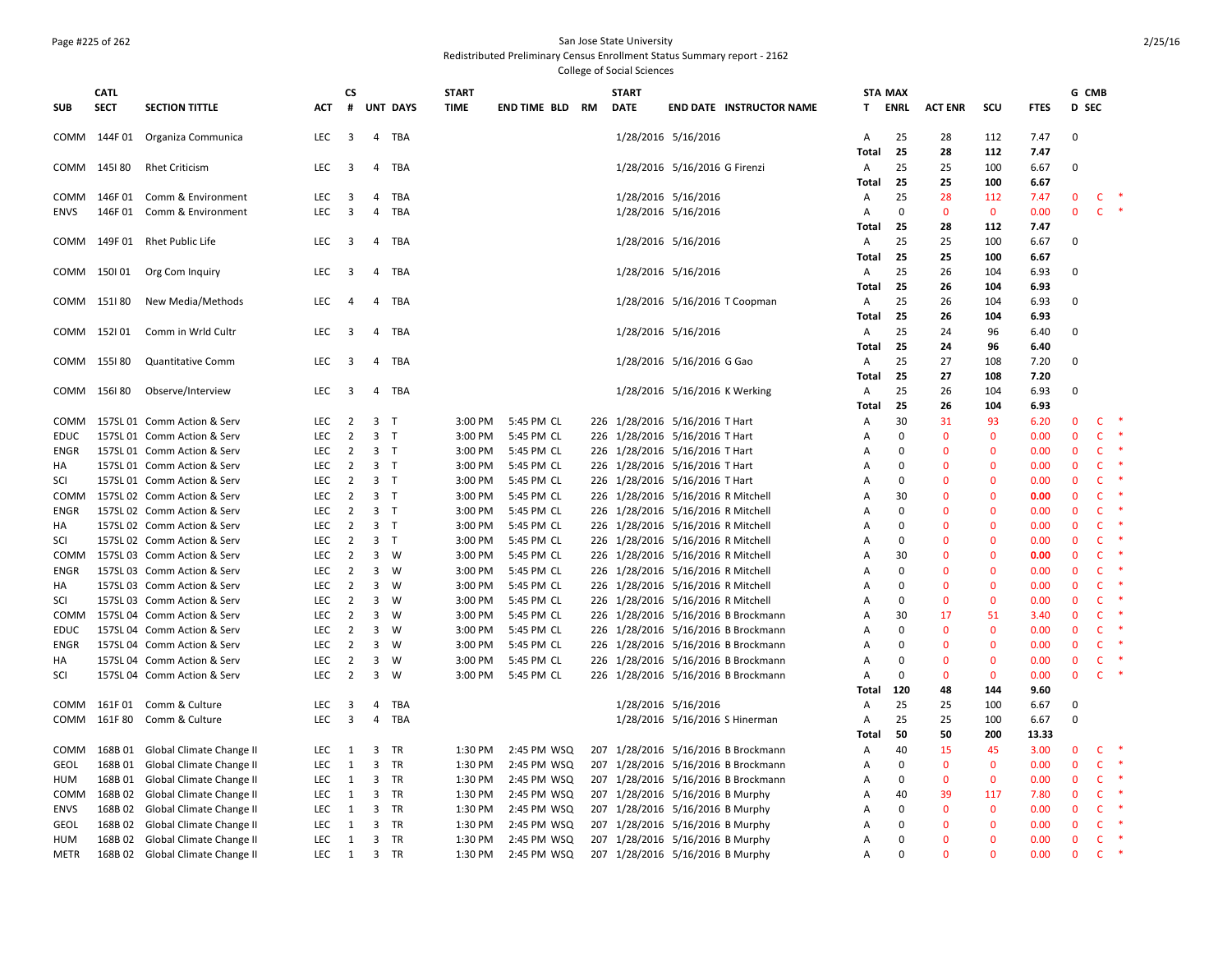#### Page #226 of 262 San Jose State University Redistributed Preliminary Census Enrollment Status Summary report - 2162

|             | <b>CATL</b>  |                             |            | <b>CS</b>               |                         |                 | <b>START</b> |              |    | <b>START</b> |                                    |                                  |                         | <b>STA MAX</b> |                |              |              | G CMB          |              |        |
|-------------|--------------|-----------------------------|------------|-------------------------|-------------------------|-----------------|--------------|--------------|----|--------------|------------------------------------|----------------------------------|-------------------------|----------------|----------------|--------------|--------------|----------------|--------------|--------|
| <b>SUB</b>  | <b>SECT</b>  | <b>SECTION TITTLE</b>       | ACT        | #                       |                         | <b>UNT DAYS</b> | <b>TIME</b>  | END TIME BLD | RM | <b>DATE</b>  |                                    | <b>END DATE INSTRUCTOR NAME</b>  | T.                      | ENRL           | <b>ACT ENR</b> | scu          | <b>FTES</b>  | D SEC          |              |        |
|             |              |                             |            |                         |                         |                 |              |              |    |              |                                    |                                  |                         |                |                |              |              |                |              |        |
| COMM        | 168B03       | Global Climate Change II    | <b>LEC</b> | 1                       | 3                       | - TR            | 1:30 PM      | 2:45 PM WSQ  |    |              | 207 1/28/2016 5/16/2016 D Wrathall |                                  | $\overline{A}$          | 40             | 17             | 51           | 3.40         | $\mathbf{0}$   | $\mathsf{C}$ | -*     |
| <b>ENVS</b> | 168B03       | Global Climate Change II    | LEC        | 1                       | $\overline{3}$          | TR              | 1:30 PM      | 2:45 PM WSQ  |    |              | 207 1/28/2016 5/16/2016 D Wrathall |                                  | A                       | $\mathbf 0$    | $\mathbf 0$    | $\mathbf 0$  | 0.00         | $\mathbf 0$    | $\mathsf{C}$ | $\ast$ |
| GEOL        | 168B03       | Global Climate Change II    | <b>LEC</b> | 1                       | 3                       | - TR            | 1:30 PM      | 2:45 PM WSQ  |    |              | 207 1/28/2016 5/16/2016 D Wrathall |                                  | A                       | $\Omega$       | $\mathbf{0}$   | $\mathbf{0}$ | 0.00         | $\mathbf{0}$   | $\mathsf{C}$ |        |
| HUM         | 168B03       | Global Climate Change II    | LEC        | 1                       | 3                       | TR              | 1:30 PM      | 2:45 PM WSQ  |    |              | 207 1/28/2016 5/16/2016 D Wrathall |                                  | A                       | $\Omega$       | $\mathbf{0}$   | $\mathbf 0$  | 0.00         | $\mathbf{0}$   | $\mathsf{C}$ |        |
| METR        | 168B03       | Global Climate Change II    | LEC        | 1                       | 3                       | TR              | 1:30 PM      | 2:45 PM WSQ  |    |              | 207 1/28/2016 5/16/2016 D Wrathall |                                  | A                       | $\Omega$       | $\mathbf 0$    | $\mathbf 0$  | 0.00         | $\mathbf 0$    | $\mathsf{C}$ |        |
|             |              |                             |            |                         |                         |                 |              |              |    |              |                                    |                                  | Total                   | 120            | 71             | 213          | 14.20        |                |              |        |
| COMM        | 169180       | Media Respns Crit           | LEC        | 3                       | 4                       | TBA             |              |              |    |              |                                    | 1/28/2016 5/16/2016 S Hinerman   | $\overline{A}$          | 25             | 25             | 100          | 6.67         | 0              |              |        |
|             | COMM 172F 01 |                             |            |                         |                         | TBA             |              |              |    |              |                                    |                                  | Total                   | 25<br>25       | 25<br>28       | 100          | 6.67         | 0              |              |        |
|             |              | <b>Multicultural Comm</b>   | LEC        | $\overline{\mathbf{3}}$ | 4                       |                 |              |              |    |              | 1/28/2016 5/16/2016                |                                  | $\overline{A}$<br>Total | 25             | 28             | 112<br>112   | 7.47<br>7.47 |                |              |        |
| COMM        | 173F01       | Comm & Global Understanding | LEC        | 3                       | 4                       | TBA             |              |              |    |              | 1/28/2016 5/16/2016                |                                  |                         | 25             | 25             | 100          | 6.67         | $\mathbf 0$    |              |        |
|             | COMM 173F 80 | Comm & Global Understanding | <b>LEC</b> | 3                       | $\overline{4}$          | TBA             |              |              |    |              | 1/28/2016 5/16/2016 G Gao          |                                  | A<br>A                  | 25             | 22             | 88           | 6.00         | $\overline{2}$ |              |        |
|             |              |                             |            |                         |                         |                 |              |              |    |              |                                    |                                  | Total                   | 50             | 47             | 188          | 12.67        |                |              |        |
| COMM 174 80 |              | Intercult & Inequal         | <b>LEC</b> | 4                       | 3                       | TBA             |              |              |    |              |                                    | 1/28/2016 5/16/2016 M Holopainen | $\mathsf{A}$            | 25             | 25             | 75           | 5.05         | $\mathbf{1}$   |              |        |
|             |              |                             |            |                         |                         |                 |              |              |    |              |                                    |                                  | Total                   | 25             | 25             | 75           | 5.05         |                |              |        |
|             | COMM 175F 80 | Nonverbal Comm              | LEC        | 3                       | $\overline{4}$          | TBA             |              |              |    |              | 1/28/2016 5/16/2016 G Gao          |                                  | A                       | 25             | 25             | 100          | 6.67         | 0              |              |        |
|             |              |                             |            |                         |                         |                 |              |              |    |              |                                    |                                  | Total                   | 25             | 25             | 100          | 6.67         |                |              |        |
| COMM        | 176P 01      | Comm & Gender               | LEC        | 3                       | 4                       | TBA             |              |              |    |              | 1/28/2016 5/16/2016                |                                  | A                       | 25             | 26             | 104          | 6.93         | 0              |              |        |
|             |              |                             |            |                         |                         |                 |              |              |    |              |                                    |                                  | Total                   | 25             | 26             | 104          | 6.93         |                |              |        |
| COMM 179 80 |              | Media & Resistance          | LEC        |                         | 3                       |                 |              |              |    |              |                                    |                                  | X                       | $\Omega$       | 0              | 0            | 0.00         | $\Omega$       |              |        |
| COMM 17981  |              | Media & Resistance          | <b>LEC</b> | $\overline{4}$          | $\overline{3}$          | TBA             |              |              |    |              | 1/28/2016 5/16/2016 S Hinerman     |                                  | $\mathsf{A}$            | 25             | 26             | 78           | 5.20         | 0              |              |        |
|             |              |                             |            |                         |                         |                 |              |              |    |              |                                    |                                  | Total                   | 25             | 26             | 78           | 5.20         |                |              |        |
| COMM        | 18001        | <b>Individual Study</b>     | SUP        | 36                      | 1                       | TBA             |              |              |    |              | 1/28/2016 5/16/2016                |                                  | A                       | 5              | 0              | 0            | 0.00         | $\Omega$       |              |        |
| COMM        | 18002        | <b>Individual Study</b>     | <b>SUP</b> | 36                      | $\overline{2}$          | TBA             |              |              |    |              | 1/28/2016 5/16/2016 T Coopman      |                                  | A                       | 3              | 3              | 6            | 0.40         | $\mathbf 0$    |              |        |
|             |              |                             |            |                         |                         |                 |              |              |    |              |                                    |                                  | Total                   | 8              | 3              | 6            | 0.40         |                |              |        |
|             | COMM 181F80  | New Media/World             | LEC        | 3                       |                         | 4 TBA           |              |              |    |              | 1/28/2016 5/16/2016 T Coopman      |                                  | A                       | 25             | 26             | 104          | 6.93         | $\Omega$       |              |        |
|             |              |                             |            |                         |                         |                 |              |              |    |              |                                    |                                  | Total                   | 25             | 26             | 104          | 6.93         |                |              |        |
| COMM 184 01 |              | Directed Reading            | SUP        | 36                      | 1                       | TBA             |              |              |    |              | 1/28/2016 5/16/2016                |                                  | A                       | -5             | 0              | 0            | 0.00         | $\mathbf 0$    |              |        |
| COMM 184 02 |              | <b>Directed Reading</b>     | SUP        | 36                      |                         | 2 TBA           |              |              |    |              | 1/28/2016 5/16/2016 T Coopman      |                                  | Α                       | -5             | 3              | 6            | 0.40         | $\mathbf 0$    |              |        |
|             |              |                             |            |                         |                         |                 |              |              |    |              |                                    |                                  | Total                   | 10             | 3              | 6            | 0.40         |                |              |        |
| COMM        | 19001        | Act Proj in Speech          | SUP        | 36                      | 1                       | TBA             |              |              |    |              | 1/28/2016 5/16/2016 T Hart         |                                  | Α                       | 5              | 4              | 4            | 0.27         | $\Omega$       |              |        |
| COMM        | 190 02       | Act Proj in Speech          | SUP        | 36                      | $\overline{2}$          | TBA             |              |              |    |              | 1/28/2016 5/16/2016 T Hart         |                                  | А                       | 5              | 4              | 8            | 0.53         | 0              |              |        |
| COMM        | 190 03       | Act Proj in Speech          | SUP        | 36                      | $\overline{\mathbf{3}}$ | TBA             |              |              |    |              | 1/28/2016 5/16/2016 T Hart         |                                  | Α                       | 5              | $\mathbf{1}$   | 3            | 0.20         | $\mathbf 0$    |              |        |
| COMM        | 19004        | Act Proj in Speech          | SUP        | 36                      | 4                       | TBA             |              |              |    |              | 1/28/2016 5/16/2016 T Hart         |                                  | A                       | 10             | 1              | 4            | 0.27         | $\Omega$       |              |        |
| COMM        | 190 05       | Act Proj in Speech          | SUP        | 36                      | 5                       | TBA             |              |              |    |              | 1/28/2016 5/16/2016 T Hart         |                                  | Α                       | 5              | $\mathbf{1}$   | 5            | 0.33         | $\mathbf 0$    |              |        |
| COMM        | 190 06       | Act Proj in Speech          | <b>SUP</b> | 36                      | 6                       | TBA             |              |              |    |              | 1/28/2016 5/16/2016 T Hart         |                                  | A                       | 5              | 0              | 0            | 0.00         | $\Omega$       |              |        |
|             |              |                             |            |                         |                         |                 |              |              |    |              |                                    |                                  | Total                   | 35             | 11             | 24           | 1.60         |                |              |        |
| COMM        | 191A 01      | Foren Act Debate            | SUP        | 36                      |                         | 1 TBA           |              |              |    |              | 1/28/2016 5/16/2016 M Sunseri      |                                  | A                       | 45             | 45             | 45           | 3.00         | $\Omega$       |              |        |
| COMM        |              | 191A 02 Foren Act Debate    | SUP        | 36                      |                         | 1 TBA           |              |              |    |              | 1/28/2016 5/16/2016 T Lim          |                                  | $\mathsf{A}$            | 30             | 30             | 30           | 2.00         | $\Omega$       |              |        |
|             |              |                             |            |                         |                         |                 |              |              |    |              |                                    |                                  | Total                   | 75             | 75             | 75           | 5.00         |                |              |        |
| COMM        | 191B 01      | Ind Evnts Plat Spk          | SUP        | 36                      | 1                       | TBA             |              |              |    |              | 1/28/2016 5/16/2016 O Hatton       |                                  | A                       | 45             | 33             | 33           | 2.20         | 0              |              |        |
|             |              |                             |            |                         |                         |                 |              |              |    |              |                                    |                                  | Total                   | 45             | 33             | 33           | 2.20         |                |              |        |
| COMM        | 191C 01      | Ind Evnts Oral Int          | SUP        | 36                      | 1                       | TBA             |              |              |    |              | 1/28/2016 5/16/2016 T Lim          |                                  | A                       | 30             | 30             | 30           | 2.00         | $\mathbf 0$    |              |        |
|             |              |                             |            |                         |                         |                 |              |              |    |              |                                    |                                  | Total                   | 30             | 30             | 30           | 2.00         |                |              |        |
| COMM        | 191J 01      | Speech Judging              | SUP        | 36                      | 1                       | TBA             |              |              |    |              |                                    | 1/28/2016 5/16/2016 B Brockmann  | A                       | 45             | 44             | 44           | 2.95         | 1              |              |        |
| COMM        | 191J 02      | Speech Judging              | <b>SUP</b> | 36                      | 1                       | TBA             |              |              |    |              | 1/28/2016 5/16/2016 M Dalton       |                                  | A                       | 20             | 12             | 12           | 0.80         | $\mathbf 0$    |              |        |
|             |              |                             |            |                         |                         |                 |              |              |    |              |                                    |                                  | Total                   | 65             | 56             | 56           | 3.75         |                |              |        |
|             |              | COMM 191M 80 Moot Court     | SUP        | 36                      |                         | 1 TBA           |              |              |    |              | 1/28/2016 5/16/2016 G Firenzi      |                                  | A                       | 15             | 16             | 16           | 1.07         | $\mathbf 0$    |              |        |
|             |              |                             |            |                         |                         |                 |              |              |    |              |                                    |                                  | Total                   | 15             | 16             | 16           | 1.07         |                |              |        |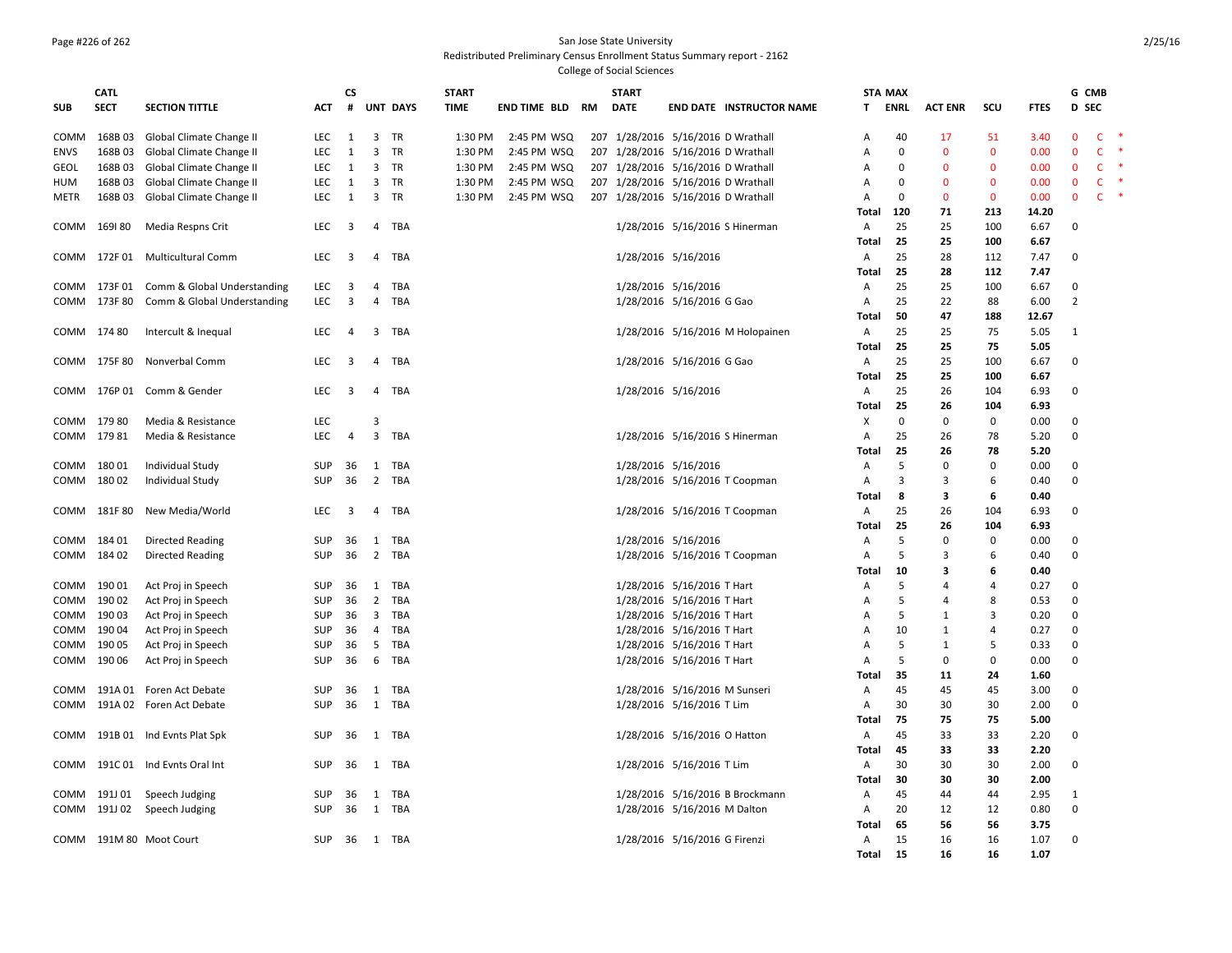# Page #227 of 262 San Jose State University

Redistributed Preliminary Census Enrollment Status Summary report - 2162

|            | <b>CATL</b> |                            |            | <b>CS</b>               |                         |                 | <b>START</b> |                       |    | <b>START</b> |                                     |                                 |                | <b>STA MAX</b> |                |                |             |                | G CMB        |           |
|------------|-------------|----------------------------|------------|-------------------------|-------------------------|-----------------|--------------|-----------------------|----|--------------|-------------------------------------|---------------------------------|----------------|----------------|----------------|----------------|-------------|----------------|--------------|-----------|
| <b>SUB</b> | <b>SECT</b> | <b>SECTION TITTLE</b>      | <b>ACT</b> | #                       |                         | <b>UNT DAYS</b> | <b>TIME</b>  | END TIME BLD          | RM | <b>DATE</b>  |                                     | <b>END DATE INSTRUCTOR NAME</b> | T.             | ENRL           | <b>ACT ENR</b> | scu            | <b>FTES</b> | D SEC          |              |           |
|            | COMM 195 01 | <b>Special Topics</b>      | SEM        | 4                       |                         | 3 TR            |              | 10:30 AM 11:45 AM HGH |    |              | 231 1/28/2016 5/16/2016 M Von Till  |                                 | Α              | 25             | 23             | 69             | 4.60        | $\Omega$       |              |           |
|            |             |                            |            |                         |                         |                 |              |                       |    |              |                                     |                                 | Total          | 25             | 23             | 69             | 4.60        |                |              |           |
| COMM       | 198 01      | Comm Applied Activity      | <b>SUP</b> | 36                      |                         | 1 TBA           |              |                       |    |              | 1/28/2016 5/16/2016 R Cnudde        |                                 | Α              | 30             | 31             | 31             | 2.07        | $\Omega$       |              |           |
| COMM       | 198 02      | Comm Applied Activity      | <b>SUP</b> | 36                      | $\overline{2}$          | TBA             |              |                       |    |              | 1/28/2016 5/16/2016 R Cnudde        |                                 | А              | 10             | 0              | 0              | 0.00        | $\Omega$       |              |           |
| COMM       | 198 03      | Comm Applied Activity      | SUP        | 36                      |                         | 1 TBA           |              |                       |    |              | 1/28/2016 5/16/2016 T Hart          |                                 | Α              | 45             | 6              | 6              | 0.40        | $\mathbf 0$    |              |           |
| COMM       | 19804       | Comm Applied Activity      | SUP        | 36                      | $\overline{2}$          | TBA             |              |                       |    |              | 1/28/2016 5/16/2016 T Hart          |                                 | Α              | 20             | 21             | 42             | 2.80        | $\Omega$       |              |           |
| COMM       | 198 05      | Comm Applied Activity      | SUP        | 36                      | 1                       | TBA             |              |                       |    |              | 1/28/2016 5/16/2016 T Coopman       |                                 | А              | 15             | 16             | 16             | 1.07        | $\Omega$       |              |           |
| COMM       | 198 06      | Comm Applied Activity      | <b>SUP</b> | 36                      | $\overline{2}$          | TBA             |              |                       |    |              | 1/28/2016 5/16/2016 T Coopman       |                                 | A              | 5              | 3              | 6              | 0.40        | $\Omega$       |              |           |
| COMM       | 198 07      | Comm Applied Activity      | SUP        | 36                      | 1                       | TBA             |              |                       |    |              | 1/28/2016 5/16/2016 T Lim           |                                 | А              | 5              | 3              | 3              | 0.20        | $\Omega$       |              |           |
| COMM       | 19808       | Comm Applied Activity      | <b>SUP</b> | 36                      | $\overline{2}$          | TBA             |              |                       |    |              | 1/28/2016 5/16/2016 T Lim           |                                 | A              | .5             | 1              | $\overline{2}$ | 0.13        | $\Omega$       |              |           |
| COMM       | 198 09      | Comm Applied Activity      | <b>SUP</b> | 36                      | 1                       | TBA             |              |                       |    |              |                                     | 1/28/2016 5/16/2016 K McConnell | А              | 25             | 1              | 1              | 0.07        | $\Omega$       |              |           |
| COMM       | 198 10      | Comm Applied Activity      | SUP        | 36                      |                         | 2 TBA           |              |                       |    |              | 1/28/2016 5/16/2016                 |                                 | A              | 5              | 0              | $\mathbf 0$    | 0.00        | $\mathbf 0$    |              |           |
|            |             |                            |            |                         |                         |                 |              |                       |    |              |                                     |                                 | Total          | 165            | 82             | 107            | 7.13        |                |              |           |
| COMM       | 199C 01     | Senior Seminar             | LEC        | $\overline{\mathbf{3}}$ | 4                       | TBA             |              |                       |    |              | 1/28/2016 5/16/2016                 |                                 | А              | 25             | 25             | 100            | 6.67        | $\Omega$       |              |           |
| COMM       |             | 199C 02 Senior Seminar     | LEC        | $\overline{3}$          | $\overline{4}$          | TBA             |              |                       |    |              | 1/28/2016 5/16/2016                 |                                 | A              | 25             | 25             | 100            | 6.67        | $\Omega$       |              |           |
| COMM       | 199C03      | Senior Seminar             | LEC        | 3                       | 4                       | TBA             |              |                       |    |              | 1/28/2016 5/16/2016                 |                                 | А              | 25             | 26             | 104            | 6.93        | $\Omega$       |              |           |
| COMM       | 199C 04     | Senior Seminar             | <b>LEC</b> | $\overline{\mathbf{3}}$ | $\overline{4}$          | TBA             |              |                       |    |              | 1/28/2016 5/16/2016                 |                                 | $\overline{A}$ | 25             | 25             | 100            | 6.67        | $\Omega$       |              |           |
| COMM       | 199C 80     | Senior Seminar             | LEC        | 3                       | 4                       | TBA             |              |                       |    |              | 1/28/2016 5/16/2016 K Werking       |                                 | А              | 25             | 29             | 116            | 7.73        | $\Omega$       |              |           |
|            |             |                            |            |                         |                         |                 |              |                       |    |              |                                     |                                 | Total          | 125            | 130            | 520            | 34.67       |                |              |           |
| COMM       | 20101       | Comm Methodologies         | SEM        | 5                       | 3                       | <b>M</b>        | 6:00 PM      | 8:45 PM HGH           |    |              | 219 1/28/2016 5/16/2016 R Halualani |                                 | Α              | 15             | 19             | 57             | 4.75        | 19             |              |           |
|            |             |                            |            |                         |                         |                 |              |                       |    |              |                                     |                                 | Total          | 15             | 19             | 57             | 4.75        |                |              |           |
| COMM       |             | 210R 01 Sem Interpers Comm | SEM        | - 5                     |                         | 4 TBA           |              |                       |    |              | 1/28/2016 5/16/2016                 |                                 | А              | 15             | 15             | 60             | 4.73        | 11             |              |           |
|            |             |                            |            |                         |                         |                 |              |                       |    |              |                                     |                                 | Total          | 15             | 15             | 60             | 4.73        |                |              |           |
| COMM       | 231R01      | <b>Present Aesthetics</b>  | <b>SEM</b> | - 5                     | $\overline{4}$          | TBA             |              |                       |    |              | 1/28/2016 5/16/2016                 |                                 | Α              | 15             | 9              | 36             | 2.80        | 6              | C            |           |
| TA         | 231R01      | <b>Present Aesthetics</b>  | SEM        | 5                       | 4                       | TBA             |              |                       |    |              | 1/28/2016 5/16/2016                 |                                 | А              | $\Omega$       | $\mathbf{0}$   | $\mathbf{0}$   | 0.00        | $\mathbf{0}$   | $\mathsf{C}$ | $\;$ $\;$ |
|            |             |                            |            |                         |                         |                 |              |                       |    |              |                                     |                                 | Total          | 15             | 9              | 36             | 2.80        |                |              |           |
| COMM       |             | 244R 01 Sem in Org Comm    | SEM        | - 5                     | $\overline{4}$          | TBA             |              |                       |    |              | 1/28/2016 5/16/2016                 |                                 | Α              | 15             | 15             | 60             | 4.93        | 14             |              |           |
|            |             |                            |            |                         |                         |                 |              |                       |    |              |                                     |                                 | Total          | 15             | 15             | 60             | 4.93        |                |              |           |
| COMM       | 28001       | Independent Study          | <b>SUP</b> | 25                      | 1                       | TBA             |              |                       |    |              | 1/28/2016 5/16/2016 L Gomez         |                                 | A              | 10             | 1              | 1              | 0.08        | 1              |              |           |
| COMM       | 28002       | Independent Study          | SUP        | 25                      | $\overline{2}$          | TBA             |              |                       |    |              | 1/28/2016 5/16/2016 T Coopman       |                                 | Α              | 5              | 1              | $\overline{2}$ | 0.17        | 1              |              |           |
| COMM       | 28003       | Independent Study          | <b>SUP</b> | 25                      | $\overline{3}$          | TBA             |              |                       |    |              | 1/28/2016 5/16/2016 T Coopman       |                                 | Α              | $\overline{2}$ | 1              | 3              | 0.25        | 1              |              |           |
| COMM       | 280 04      | Independent Study          | <b>SUP</b> | 25                      | 1                       | TBA             |              |                       |    |              |                                     | 1/28/2016 5/16/2016 K McConnell | A              | $\mathbf{1}$   | 1              | $\mathbf{1}$   | 0.08        | 1              |              |           |
| COMM       | 280 05      | Independent Study          | SUP        | 25                      | $\overline{\mathbf{3}}$ | TBA             |              |                       |    |              | 1/28/2016 5/16/2016                 |                                 | А              | $\mathbf{1}$   | $\Omega$       | $\Omega$       | 0.00        | $\Omega$       |              |           |
| COMM       | 280 06      | Independent Study          | <b>SUP</b> | 25                      | $\overline{3}$          | TBA             |              |                       |    |              | 1/28/2016 5/16/2016                 |                                 | A              | $\mathbf{1}$   | $\Omega$       | $\Omega$       | 0.00        | $\mathbf 0$    |              |           |
| COMM       | 28007       | Independent Study          | SUP        | 25                      |                         | 2 TBA           |              |                       |    |              | 1/28/2016 5/16/2016 R Halualani     |                                 | A              | $\overline{2}$ | $\overline{2}$ | 4              | 0.33        | $\overline{2}$ |              |           |
|            |             |                            |            |                         |                         |                 |              |                       |    |              |                                     |                                 | Total          | 22             | 6              | 11             | 0.92        |                |              |           |
| COMM       |             | 285B 01 TA Practicum II    | <b>SUP</b> | 25                      | $\overline{2}$          | TBA             |              |                       |    |              | 1/28/2016 5/16/2016 D Fassett       |                                 | Α              | 10             | 6              | 12             | 1.00        | 6              |              |           |
| COMM       |             | 285B 02 TA Practicum II    | <b>SUP</b> | 25                      |                         | 1 TBA           |              |                       |    |              | 1/28/2016 5/16/2016 D Fassett       |                                 | Α              | 1              | $\overline{2}$ | $\overline{2}$ | 0.17        | $\overline{2}$ |              |           |
|            |             |                            |            |                         |                         |                 |              |                       |    |              |                                     |                                 | Total          | 11             | 8              | 14             | 1.17        |                |              |           |
| COMM       | 291 01      | Grad Internship            | SUP        | 25                      |                         | 1 TBA           |              |                       |    |              | 1/28/2016 5/16/2016 T Hart          |                                 | Α              | 5              | $\overline{2}$ | $\overline{2}$ | 0.17        | $\overline{2}$ |              |           |
| COMM       | 291 02      | Grad Internship            | <b>SUP</b> | 25                      | $\overline{2}$          | TBA             |              |                       |    |              | 1/28/2016 5/16/2016 T Hart          |                                 | А              | 5              | 1              | $\overline{2}$ | 0.17        | 1              |              |           |
| COMM       | 29103       | Grad Internship            | SUP        | 25                      | $\overline{\mathbf{3}}$ | TBA             |              |                       |    |              | 1/28/2016 5/16/2016 T Hart          |                                 | A              | 5              | 0              | $\Omega$       | 0.00        | $\Omega$       |              |           |
| COMM       | 291 04      | Grad Internship            | <b>SUP</b> | 25                      | 4                       | TBA             |              |                       |    |              | 1/28/2016 5/16/2016 T Hart          |                                 | A              | 5              | 1              | 4              | 0.33        | 1              |              |           |
|            |             |                            |            |                         |                         |                 |              |                       |    |              |                                     |                                 | Total          | 20             | 4              | 8              | 0.67        |                |              |           |
| COMM       |             | 295R 01 Top in Comm Studie | LEC        | $\overline{\mathbf{3}}$ |                         | 4 TBA           |              |                       |    |              | 1/28/2016 5/16/2016                 |                                 | Α              | 15             | 6              | 24             | 1.87        | 4              |              |           |
|            |             |                            |            |                         |                         |                 |              |                       |    |              |                                     |                                 | Total          | 15             | 6              | 24             | 1.87        |                |              |           |
| COMM       | 29701       | Adv Writing Workshop       | SEM        | - 5                     | 2 R                     |                 | 6:00 PM      | 8:45 PM HGH           |    |              | 231 1/28/2016 5/16/2016 M Spangler  |                                 | Α              | 15<br>15       | 15             | 30             | 2.50        | 15             |              |           |
|            |             |                            |            |                         |                         |                 |              |                       |    |              |                                     |                                 | Total          | 5              | 15             | 30             | 2.50        | $\Omega$       |              |           |
|            | COMM 298 01 | Master's Project           | SUP        | 25                      |                         | 1 TBA           |              |                       |    |              | 1/28/2016 5/16/2016                 |                                 | $\overline{A}$ |                | $\Omega$       | $\Omega$       | 0.00        |                |              |           |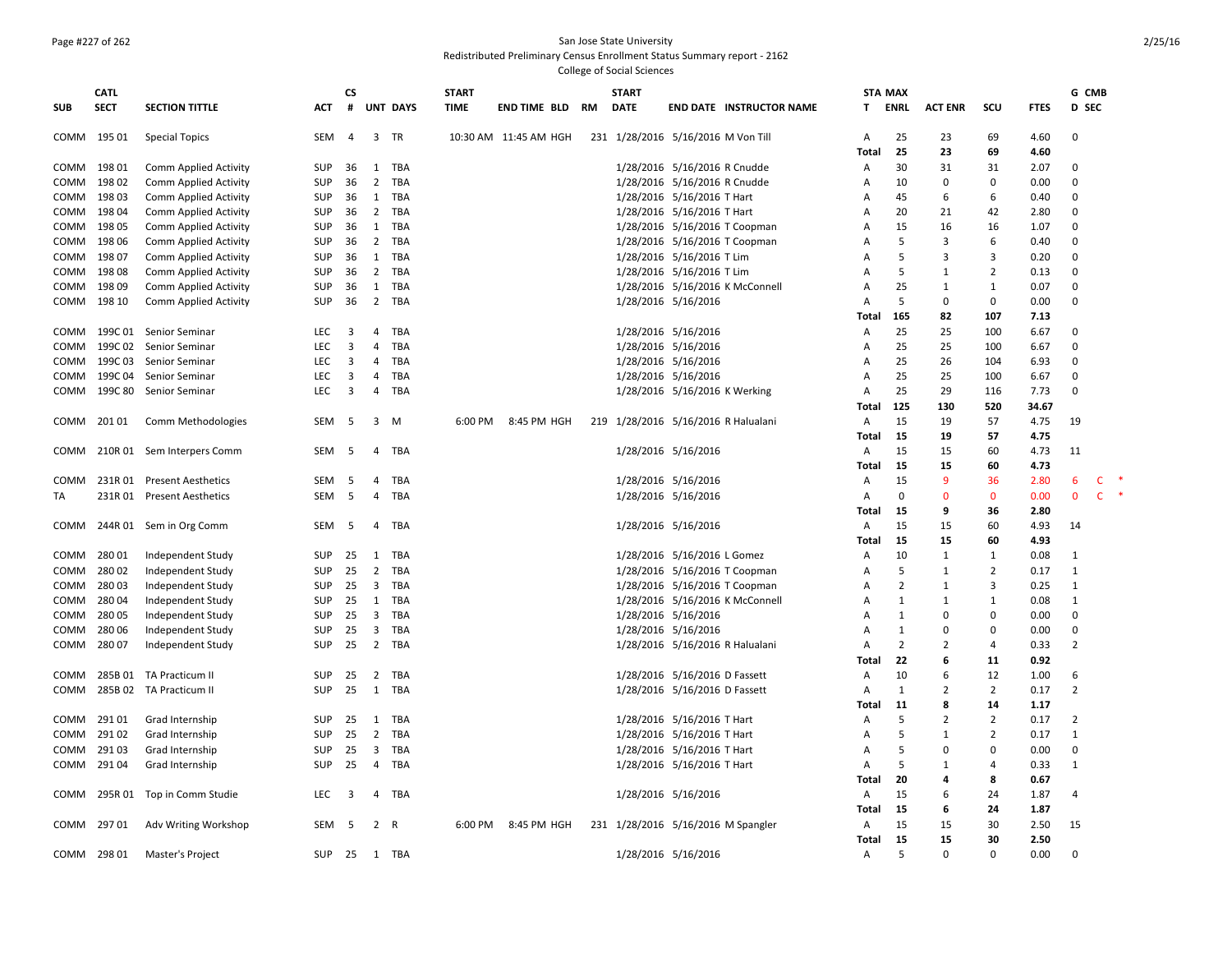### Page #228 of 262 San Jose State University Redistributed Preliminary Census Enrollment Status Summary report - 2162

College of Social Sciences

| <b>SUB</b>  | <b>CATL</b><br><b>SECT</b> | <b>SECTION TITTLE</b> | <b>ACT</b> | <b>CS</b><br># |    | UNT DAYS | <b>START</b><br><b>TIME</b> | <b>END TIME BLD</b> | RM | <b>START</b><br><b>DATE</b> |                     | <b>END DATE INSTRUCTOR NAME</b>                  |       | <b>STA MAX</b><br>ENRL | <b>ACT ENR</b> | scu          | <b>FTES</b> | G CMB<br><b>D</b> SEC |
|-------------|----------------------------|-----------------------|------------|----------------|----|----------|-----------------------------|---------------------|----|-----------------------------|---------------------|--------------------------------------------------|-------|------------------------|----------------|--------------|-------------|-----------------------|
| COMM        | 29802                      | Master's Project      | <b>SUP</b> | 25             |    | 2 TBA    |                             |                     |    |                             | 1/28/2016 5/16/2016 |                                                  | A     | 25                     | $\mathbf 0$    | $\mathbf 0$  | 0.00        | $\mathbf 0$           |
| COMM        | 29803                      | Master's Project      | <b>SUP</b> | 25             | 4  | TBA      |                             |                     |    |                             | 1/28/2016 5/16/2016 |                                                  | A     |                        | $\Omega$       | $\mathbf{0}$ | 0.00        | $\mathbf 0$           |
| COMM        | 298 04                     | Master's Project      | <b>SUP</b> | 25             | 4  | TBA      |                             |                     |    |                             | 1/28/2016 5/16/2016 |                                                  | A     |                        | $\Omega$       | 0            | 0.00        | $\mathbf 0$           |
|             |                            |                       |            |                |    |          |                             |                     |    |                             |                     |                                                  | Total | 32                     | 0              | 0            | 0.00        |                       |
| COMM        | 29901                      | Master's Thesis       | <b>SUP</b> | 25             |    | 1 TBA    |                             |                     |    |                             | 1/28/2016 5/16/2016 |                                                  | A     | 5                      | $\Omega$       | $\mathbf 0$  | 0.00        | $\mathbf 0$           |
| COMM        | 299 02                     | Master's Thesis       | <b>SUP</b> | 25             |    | 2 TBA    |                             |                     |    |                             | 1/28/2016 5/16/2016 |                                                  | A     | 5                      | $\Omega$       | $\mathbf 0$  | 0.00        | $\Omega$              |
| COMM        | 299 03                     | Master's Thesis       | <b>SUP</b> | 25             | 3  | TBA      |                             |                     |    |                             | 1/28/2016 5/16/2016 |                                                  | A     |                        | $\Omega$       | 0            | 0.00        | 0                     |
| COMM        | 299 04                     | Master's Thesis       | <b>SUP</b> | 25             | 4  | TBA      |                             |                     |    |                             | 1/28/2016 5/16/2016 |                                                  | A     |                        | $\mathbf 0$    | 0            | 0.00        | 0                     |
| COMM        | 299 05                     | Master's Thesis       | <b>SUP</b> | 25             | 6  | TBA      |                             |                     |    |                             |                     | 1/28/2016 5/16/2016 K McConnell                  | A     | 3                      |                | 6            | 0.50        | -1                    |
|             |                            |                       |            |                |    |          |                             |                     |    |                             |                     |                                                  | Total | -21                    |                | 6            | 0.50        |                       |
| <b>SPED</b> |                            | 184Y 01 Stdt Tchg II  | <b>SUP</b> | 25             | 6  | TBA      |                             |                     |    |                             | 1/28/2016 5/16/2016 |                                                  | A     | $\Omega$               | $\Omega$       | $\mathbf 0$  | 0.00        | $\mathbf 0$           |
|             |                            |                       |            |                |    |          |                             |                     |    |                             |                     |                                                  | Total | 0                      | $\mathbf{0}$   | $\mathbf 0$  | 0.00        |                       |
| <b>SPED</b> | 242C 01                    | Educ Internship       | <b>SUP</b> | 25             | -6 | TBA      |                             |                     |    |                             | 1/28/2016 5/16/2016 |                                                  | A     | $\Omega$               | $\Omega$       | $\mathbf 0$  | 0.00        | $\mathbf 0$           |
|             |                            |                       |            |                |    |          |                             |                     |    |                             |                     |                                                  | Total | $\Omega$               | 0              | $\Omega$     | 0.00        |                       |
|             |                            |                       |            |                |    |          |                             |                     |    |                             |                     | $\sim$ $\sim$ $\sim$ $\sim$ $\sim$ $\sim$ $\sim$ |       |                        | $- - - -$      | $\cdots$     | $- - - -$   |                       |

**Communication Studies Total 4525 4031 12048 807.83** ok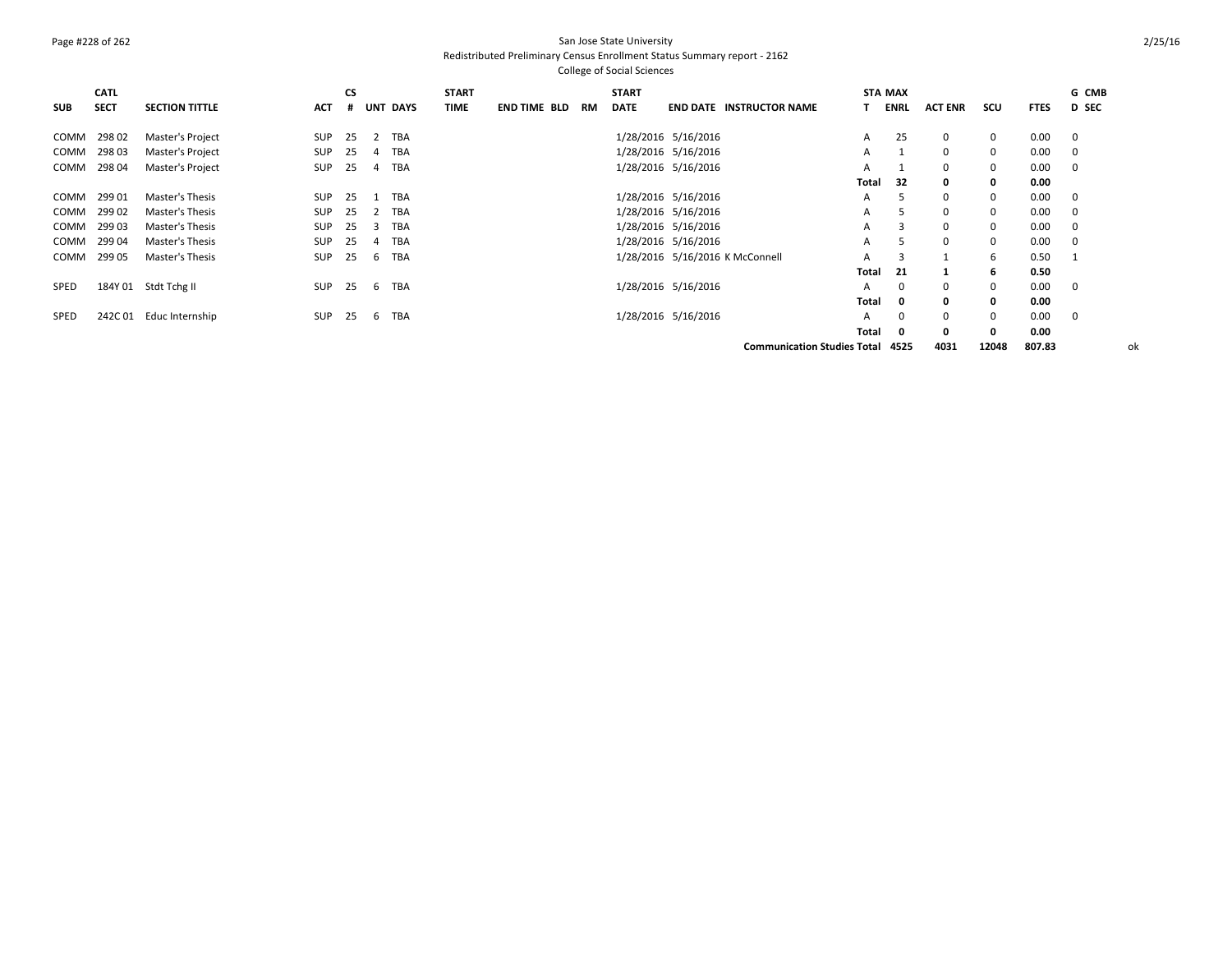#### Page #229 of 262 San Jose State University

Redistributed Preliminary Census Enrollment Status Summary report - 2162

| <b>SECT</b><br>#<br><b>UNT DAYS</b><br>D SEC<br><b>SUB</b><br><b>SECTION TITTLE</b><br><b>ACT</b><br><b>TIME</b><br><b>END TIME BLD</b><br><b>RM</b><br><b>DATE</b><br><b>END DATE INSTRUCTOR NAME</b><br>T.<br>ENRL<br><b>ACT ENR</b><br>scu<br><b>FTES</b><br><b>Economics</b><br><b>ECON</b><br>Prin of Econ<br><b>LEC</b><br>$\overline{2}$<br>4<br><b>MW</b><br>9:00 AM 10:15 AM DMH<br>160 1/28/2016 5/16/2016 M Brady<br>40<br>138<br>12.27<br>0<br>1A 01<br>A<br>46<br>$\mathbf 0$<br>1A 02<br>Prin of Econ<br>8<br>TBA<br>1/28/2016 5/16/2016 M Brady<br>40<br>46<br>0.00<br>0<br>ECON<br>ACT<br>Α<br>46<br><b>ECON</b><br>LEC<br>$\overline{2}$<br>4<br>10:30 AM 11:45 AM DMH<br>358 1/28/2016 5/16/2016 S Jerbic<br>40<br>1A 03<br>Prin of Econ<br><b>MW</b><br>41<br>123<br>10.93<br>0<br>Α<br>0<br>1/28/2016 5/16/2016 S Jerbic<br><b>ECON</b><br>1A 04<br>Prin of Econ<br><b>ACT</b><br>8<br><b>TBA</b><br>40<br>41<br>41<br>0.00<br>$\Omega$<br>A<br>$\overline{2}$<br>4<br>160 1/28/2016 5/16/2016 L Martin<br>40<br>ECON<br>1A 05<br>Prin of Econ<br>LEC<br>MW<br>12:00 PM<br>1:15 PM DMH<br>Α<br>42<br>126<br>11.20<br>0<br>$\mathbf 0$<br>8<br>TBA<br>1/28/2016 5/16/2016 L Martin<br>40<br>42<br>0.00<br>0<br><b>ECON</b><br>1A 06<br>Prin of Econ<br><b>ACT</b><br>42<br>A<br><b>LEC</b><br>4<br><b>MW</b><br>348 1/28/2016 5/16/2016 L Martin<br><b>ECON</b><br>1A 07<br>Prin of Econ<br>$\overline{2}$<br>9:00 AM 10:15 AM DMH<br>60<br>59<br>177<br>15.73<br>$\mathbf 0$<br>A<br>0<br><b>ECON</b><br>Prin of Econ<br><b>ACT</b><br>8<br>TBA<br>1/28/2016 5/16/2016 L Martin<br>60<br>59<br>59<br>0.00<br>1A 08<br>A<br>0<br>$\overline{2}$<br>4<br>160 1/28/2016 5/16/2016 G Lang<br><b>ECON</b><br>1A 09<br>Prin of Econ<br><b>LEC</b><br>TR<br>9:00 AM 10:15 AM DMH<br>40<br>43<br>129<br>11.47<br>0<br>A<br>8<br>0<br>TBA<br>40<br>0.00<br><b>ECON</b><br>1A 10<br>Prin of Econ<br>ACT<br>1/28/2016 5/16/2016 G Lang<br>A<br>43<br>43<br>$\mathbf 0$<br><b>ECON</b><br>1A 11<br>Prin of Econ<br><b>LEC</b><br>2<br>4<br>TR<br>10:30 AM 11:45 AM DMH<br>358 1/28/2016 5/16/2016 F Foldvary<br>40<br>46<br>138<br>12.27<br>$\mathbf 0$<br>A<br>Prin of Econ<br>8<br>0<br>TBA<br>1/28/2016 5/16/2016 F Foldvary<br>30<br>46<br>0.00<br>0<br>ECON<br>1A 12<br>ACT<br>Α<br>46<br>$\overline{2}$<br>$\overline{4}$<br>166 1/28/2016 5/16/2016 G Lang<br>0<br><b>ECON</b><br>1A 13<br>Prin of Econ<br><b>LEC</b><br>TR<br>12:00 PM<br>1:15 PM DMH<br>40<br>45<br>135<br>12.00<br>A<br>$\mathbf 0$<br>1/28/2016 5/16/2016 G Lang<br>ECON<br>1A 14<br><b>ACT</b><br>8<br>TBA<br>40<br>45<br>45<br>0.00<br>0<br>Prin of Econ<br>A<br>Prin of Econ<br><b>LEC</b><br>$\overline{2}$<br>4<br>F<br>1:15 PM DMH<br>358 1/28/2016 5/16/2016 G Hanle<br>40<br>39<br><b>ECON</b><br>1A 15<br>10:30 AM<br>A<br>117<br>10.40<br>0<br>8<br>0<br>TBA<br>1/28/2016 5/16/2016 G Hanle<br><b>ECON</b><br>1A 16<br>Prin of Econ<br><b>ACT</b><br>30<br>39<br>39<br>0.00<br>0<br>A<br>LEC<br>$\overline{2}$<br>1/28/2016 5/16/2016 M Holian<br>35<br><b>ECON</b><br>1A 43<br>Prin of Econ<br>4<br><b>TBA</b><br>29<br>87<br>7.73<br>0<br>A<br><b>ECON</b><br>1A 44<br>Prin of Econ<br><b>ACT</b><br>8<br>0<br>TBA<br>1/28/2016 5/16/2016 M Holian<br>35<br>29<br>29<br>0.00<br>$\mathbf 0$<br>A<br><b>LEC</b><br>$\overline{2}$<br>4<br>TBA<br>1/28/2016 5/16/2016 R Liu<br>35<br>78<br>6.93<br><b>ECON</b><br>1A 45<br>Prin of Econ<br>A<br>26<br>0<br>8<br>0<br>1/28/2016 5/16/2016 R Liu<br>35<br>0<br><b>ECON</b><br><b>ACT</b><br><b>TBA</b><br>26<br>26<br>0.00<br>1A 46<br>Prin of Econ<br>A<br>35<br><b>ECON</b><br>1A 47<br><b>LEC</b><br>2<br>4<br>TBA<br>1/28/2016 5/16/2016 T Means<br>76<br>228<br>20.27<br>0<br>Prin of Econ<br>A<br>$\mathbf 0$<br><b>ECON</b><br>1A 48<br><b>ACT</b><br>8<br>TBA<br>1/28/2016 5/16/2016 T Means<br>35<br>76<br>76<br>0.00<br>0<br>Prin of Econ<br>A<br>166 1/28/2016 5/16/2016 J Pogodzinski<br><b>ECON</b><br>1B 01<br>Prin of Econ<br><b>LEC</b><br>$\overline{2}$<br>4<br><b>TR</b><br>9:00 AM 10:15 AM DMH<br>40<br>49<br>147<br>13.07<br>$\mathbf 0$<br>A<br>0<br>1/28/2016 5/16/2016 J Pogodzinski<br><b>ECON</b><br>1B 02<br>Prin of Econ<br>8<br>TBA<br>40<br>49<br>49<br>0.00<br>0<br>ACT<br>A<br><b>ECON</b><br>1B03<br>LEC<br>$\overline{2}$<br>4<br>TR<br>166 1/28/2016 5/16/2016 J Pogodzinski<br>40<br>Prin of Econ<br>10:30 AM 11:45 AM DMH<br>Α<br>51<br>153<br>13.60<br>0<br>0<br>1/28/2016 5/16/2016 J Pogodzinski<br>40<br><b>ECON</b><br>1B04<br>Prin of Econ<br>ACT<br>8<br>TBA<br>A<br>51<br>51<br>0.00<br>$\Omega$<br><b>ECON</b><br>1B 05<br>Prin of Econ<br><b>LEC</b><br>$\overline{2}$<br>4<br><b>TR</b><br>12:00 PM<br>1:15 PM DMH<br>160 1/28/2016 5/16/2016 F Foldvary<br>40<br>49<br>147<br>13.07<br>0<br>A<br>0<br><b>ECON</b><br>1B 06<br><b>ACT</b><br>8<br>TBA<br>1/28/2016 5/16/2016 F Foldvary<br>40<br>49<br>0.00<br>0<br>Prin of Econ<br>49<br>A<br><b>ECON</b><br>1B07<br>LEC<br>$\overline{2}$<br>4<br><b>MW</b><br>348 1/28/2016 5/16/2016 N Norton<br>60<br>57<br>171<br>Prin of Econ<br>10:30 AM 11:45 AM DMH<br>15.20<br>0<br>Α<br>$\mathbf 0$<br><b>ECON</b><br>1B 08<br>Prin of Econ<br><b>ACT</b><br>8<br><b>TBA</b><br>1/28/2016 5/16/2016 N Norton<br>60<br>57<br>57<br>0.00<br>0<br>A<br>LEC<br>$\overline{2}$<br>4<br><b>MW</b><br>358 1/28/2016 5/16/2016 G Cheng<br>40<br>42<br>126<br>ECON<br>1B 09<br>Prin of Econ<br>1:30 PM<br>2:45 PM DMH<br>Α<br>11.20<br>0<br>0<br>8<br>TBA<br>1/28/2016 5/16/2016 G Cheng<br>40<br>42<br>42<br>0.00<br>0<br><b>ECON</b><br>1B 10<br>Prin of Econ<br><b>ACT</b><br>A<br><b>ECON</b><br>1B 11<br>Prin of Econ<br><b>LEC</b><br>2<br>4<br><b>MW</b><br>12:00 PM<br>1:15 PM DMH<br>348 1/28/2016 5/16/2016 R Ragan<br>A<br>40<br>40<br>120<br>10.67<br>$\mathbf 0$<br>0<br><b>ECON</b><br>1B 12<br>Prin of Econ<br><b>ACT</b><br>8<br>TBA<br>1/28/2016 5/16/2016 R Ragan<br>40<br>40<br>40<br>0.00<br>0<br>A<br>1B 13<br>LEC<br>$\overline{2}$<br>$\overline{4}$<br>9:15 PM WSQ<br>207 1/28/2016 5/16/2016 N Malek<br>130<br>129<br>387<br>0<br><b>ECON</b><br>Prin of Econ<br>Т<br>6:30 PM<br>Α<br>34.40<br>1B 14<br>$\mathbf 0$<br>TBA<br>1/28/2016 5/16/2016 N Malek<br>130<br>129<br>129<br>0.00<br><b>ECON</b><br>Prin of Econ<br><b>ACT</b><br>8<br>Α<br>$\mathbf 0$<br><b>ECON</b><br>1B 17<br>Prin of Econ<br><b>LEC</b><br>$\overline{2}$<br>4<br><b>MW</b><br>12:00 PM<br>1:15 PM DMH<br>161 1/28/2016 5/16/2016 M Brady<br>51<br>50<br>150<br>13.33<br>$\mathbf 0$<br>A<br>8<br>0<br>1/28/2016 5/16/2016 M Brady<br><b>ECON</b><br>1B 18<br>Prin of Econ<br><b>ACT</b><br><b>TBA</b><br>A<br>51<br>50<br>50<br>0.00<br>0<br>$\overline{2}$<br>357 1/28/2016 5/16/2016 N Norton<br><b>ECON</b><br>1B 21<br>Prin of Econ<br><b>LEC</b><br>4<br><b>MW</b><br>9:00 AM 10:15 AM DMH<br>30<br>41<br>123<br>10.93<br>0<br>A<br><b>ECON</b><br>1B 22<br>Prin of Econ<br><b>ACT</b><br>8<br>0<br><b>TBA</b><br>1/28/2016 5/16/2016 N Norton<br>А<br>30<br>41<br>41<br>0.00<br>$\mathbf 0$<br><b>ECON</b><br>1B43<br>Prin of Econ<br><b>LEC</b><br>$\overline{2}$<br>4<br>TBA<br>1/28/2016 5/16/2016 T Means<br>35<br>$\overline{7}$<br>21<br>0<br>Α<br>1.87<br>0<br>1/28/2016 5/16/2016 T Means<br>35<br>$\overline{7}$<br><b>ECON</b><br>1B 44<br>Prin of Econ<br><b>ACT</b><br>8<br><b>TBA</b><br>Α<br>7<br>0.00<br>0<br>$\overline{4}$<br>1/28/2016 5/16/2016 T Means<br>35<br>$\mathbf 0$<br><b>ECON</b><br>1B 45<br>Prin of Econ<br><b>LEC</b><br>2<br>TBA<br>A<br>$\mathbf 0$<br>0.00<br>$\mathbf 0$<br>$\mathbf 0$<br><b>ECON</b><br>1B 46<br>Prin of Econ<br><b>ACT</b><br>8<br>TBA<br>1/28/2016 5/16/2016 T Means<br>35<br>0<br>0<br>0.00<br>$\mathbf 0$<br>А<br>1952<br><b>Total</b><br>2014<br>4028<br>268.53<br>1/28/2016 5/16/2016 G Cheng<br>35<br>34<br>$\Omega$<br><b>ECON</b><br>Macro Online Lab<br><b>ACT</b><br>8<br>34<br>2.27<br>2A 01<br>1<br>TBA<br>A<br>35<br>34<br>2.27<br>Total<br>34 | <b>CATL</b> |  | <b>CS</b> |  | <b>START</b> |  | <b>START</b> |  | <b>STA MAX</b> |  | G CMB |
|--------------------------------------------------------------------------------------------------------------------------------------------------------------------------------------------------------------------------------------------------------------------------------------------------------------------------------------------------------------------------------------------------------------------------------------------------------------------------------------------------------------------------------------------------------------------------------------------------------------------------------------------------------------------------------------------------------------------------------------------------------------------------------------------------------------------------------------------------------------------------------------------------------------------------------------------------------------------------------------------------------------------------------------------------------------------------------------------------------------------------------------------------------------------------------------------------------------------------------------------------------------------------------------------------------------------------------------------------------------------------------------------------------------------------------------------------------------------------------------------------------------------------------------------------------------------------------------------------------------------------------------------------------------------------------------------------------------------------------------------------------------------------------------------------------------------------------------------------------------------------------------------------------------------------------------------------------------------------------------------------------------------------------------------------------------------------------------------------------------------------------------------------------------------------------------------------------------------------------------------------------------------------------------------------------------------------------------------------------------------------------------------------------------------------------------------------------------------------------------------------------------------------------------------------------------------------------------------------------------------------------------------------------------------------------------------------------------------------------------------------------------------------------------------------------------------------------------------------------------------------------------------------------------------------------------------------------------------------------------------------------------------------------------------------------------------------------------------------------------------------------------------------------------------------------------------------------------------------------------------------------------------------------------------------------------------------------------------------------------------------------------------------------------------------------------------------------------------------------------------------------------------------------------------------------------------------------------------------------------------------------------------------------------------------------------------------------------------------------------------------------------------------------------------------------------------------------------------------------------------------------------------------------------------------------------------------------------------------------------------------------------------------------------------------------------------------------------------------------------------------------------------------------------------------------------------------------------------------------------------------------------------------------------------------------------------------------------------------------------------------------------------------------------------------------------------------------------------------------------------------------------------------------------------------------------------------------------------------------------------------------------------------------------------------------------------------------------------------------------------------------------------------------------------------------------------------------------------------------------------------------------------------------------------------------------------------------------------------------------------------------------------------------------------------------------------------------------------------------------------------------------------------------------------------------------------------------------------------------------------------------------------------------------------------------------------------------------------------------------------------------------------------------------------------------------------------------------------------------------------------------------------------------------------------------------------------------------------------------------------------------------------------------------------------------------------------------------------------------------------------------------------------------------------------------------------------------------------------------------------------------------------------------------------------------------------------------------------------------------------------------------------------------------------------------------------------------------------------------------------------------------------------------------------------------------------------------------------------------------------------------------------------------------------------------------------------------------------------------------------------------------------------------------------------------------------------------------------------------------------------------------------------------------------------------------------------------------------------------------------------------------------------------------------------------------------------------------------------------------------------------------------------------------------------------------------------------------------------------------------------------------------------------------------------------------------------------------------------------------------------------------------------------------------------------------------------------------------------------------------------------------------------------------------------------------------------------------------------------------------------------------------------------------------------------------------------------------------------------------------------------------------------------------------------------------------------------------------------------------------------------------------------------------------------------------------------------------------------------------------------------------------------------------------------------------------------------------------------------------------------------------------------------------------------------------------------------------------------------------------------------------------------------------------------------------------------------------|-------------|--|-----------|--|--------------|--|--------------|--|----------------|--|-------|
|                                                                                                                                                                                                                                                                                                                                                                                                                                                                                                                                                                                                                                                                                                                                                                                                                                                                                                                                                                                                                                                                                                                                                                                                                                                                                                                                                                                                                                                                                                                                                                                                                                                                                                                                                                                                                                                                                                                                                                                                                                                                                                                                                                                                                                                                                                                                                                                                                                                                                                                                                                                                                                                                                                                                                                                                                                                                                                                                                                                                                                                                                                                                                                                                                                                                                                                                                                                                                                                                                                                                                                                                                                                                                                                                                                                                                                                                                                                                                                                                                                                                                                                                                                                                                                                                                                                                                                                                                                                                                                                                                                                                                                                                                                                                                                                                                                                                                                                                                                                                                                                                                                                                                                                                                                                                                                                                                                                                                                                                                                                                                                                                                                                                                                                                                                                                                                                                                                                                                                                                                                                                                                                                                                                                                                                                                                                                                                                                                                                                                                                                                                                                                                                                                                                                                                                                                                                                                                                                                                                                                                                                                                                                                                                                                                                                                                                                                                                                                                                                                                                                                                                                                                                                                                                                                                                                                                                                                                                                                              |             |  |           |  |              |  |              |  |                |  |       |
|                                                                                                                                                                                                                                                                                                                                                                                                                                                                                                                                                                                                                                                                                                                                                                                                                                                                                                                                                                                                                                                                                                                                                                                                                                                                                                                                                                                                                                                                                                                                                                                                                                                                                                                                                                                                                                                                                                                                                                                                                                                                                                                                                                                                                                                                                                                                                                                                                                                                                                                                                                                                                                                                                                                                                                                                                                                                                                                                                                                                                                                                                                                                                                                                                                                                                                                                                                                                                                                                                                                                                                                                                                                                                                                                                                                                                                                                                                                                                                                                                                                                                                                                                                                                                                                                                                                                                                                                                                                                                                                                                                                                                                                                                                                                                                                                                                                                                                                                                                                                                                                                                                                                                                                                                                                                                                                                                                                                                                                                                                                                                                                                                                                                                                                                                                                                                                                                                                                                                                                                                                                                                                                                                                                                                                                                                                                                                                                                                                                                                                                                                                                                                                                                                                                                                                                                                                                                                                                                                                                                                                                                                                                                                                                                                                                                                                                                                                                                                                                                                                                                                                                                                                                                                                                                                                                                                                                                                                                                                              |             |  |           |  |              |  |              |  |                |  |       |
|                                                                                                                                                                                                                                                                                                                                                                                                                                                                                                                                                                                                                                                                                                                                                                                                                                                                                                                                                                                                                                                                                                                                                                                                                                                                                                                                                                                                                                                                                                                                                                                                                                                                                                                                                                                                                                                                                                                                                                                                                                                                                                                                                                                                                                                                                                                                                                                                                                                                                                                                                                                                                                                                                                                                                                                                                                                                                                                                                                                                                                                                                                                                                                                                                                                                                                                                                                                                                                                                                                                                                                                                                                                                                                                                                                                                                                                                                                                                                                                                                                                                                                                                                                                                                                                                                                                                                                                                                                                                                                                                                                                                                                                                                                                                                                                                                                                                                                                                                                                                                                                                                                                                                                                                                                                                                                                                                                                                                                                                                                                                                                                                                                                                                                                                                                                                                                                                                                                                                                                                                                                                                                                                                                                                                                                                                                                                                                                                                                                                                                                                                                                                                                                                                                                                                                                                                                                                                                                                                                                                                                                                                                                                                                                                                                                                                                                                                                                                                                                                                                                                                                                                                                                                                                                                                                                                                                                                                                                                                              |             |  |           |  |              |  |              |  |                |  |       |
|                                                                                                                                                                                                                                                                                                                                                                                                                                                                                                                                                                                                                                                                                                                                                                                                                                                                                                                                                                                                                                                                                                                                                                                                                                                                                                                                                                                                                                                                                                                                                                                                                                                                                                                                                                                                                                                                                                                                                                                                                                                                                                                                                                                                                                                                                                                                                                                                                                                                                                                                                                                                                                                                                                                                                                                                                                                                                                                                                                                                                                                                                                                                                                                                                                                                                                                                                                                                                                                                                                                                                                                                                                                                                                                                                                                                                                                                                                                                                                                                                                                                                                                                                                                                                                                                                                                                                                                                                                                                                                                                                                                                                                                                                                                                                                                                                                                                                                                                                                                                                                                                                                                                                                                                                                                                                                                                                                                                                                                                                                                                                                                                                                                                                                                                                                                                                                                                                                                                                                                                                                                                                                                                                                                                                                                                                                                                                                                                                                                                                                                                                                                                                                                                                                                                                                                                                                                                                                                                                                                                                                                                                                                                                                                                                                                                                                                                                                                                                                                                                                                                                                                                                                                                                                                                                                                                                                                                                                                                                              |             |  |           |  |              |  |              |  |                |  |       |
|                                                                                                                                                                                                                                                                                                                                                                                                                                                                                                                                                                                                                                                                                                                                                                                                                                                                                                                                                                                                                                                                                                                                                                                                                                                                                                                                                                                                                                                                                                                                                                                                                                                                                                                                                                                                                                                                                                                                                                                                                                                                                                                                                                                                                                                                                                                                                                                                                                                                                                                                                                                                                                                                                                                                                                                                                                                                                                                                                                                                                                                                                                                                                                                                                                                                                                                                                                                                                                                                                                                                                                                                                                                                                                                                                                                                                                                                                                                                                                                                                                                                                                                                                                                                                                                                                                                                                                                                                                                                                                                                                                                                                                                                                                                                                                                                                                                                                                                                                                                                                                                                                                                                                                                                                                                                                                                                                                                                                                                                                                                                                                                                                                                                                                                                                                                                                                                                                                                                                                                                                                                                                                                                                                                                                                                                                                                                                                                                                                                                                                                                                                                                                                                                                                                                                                                                                                                                                                                                                                                                                                                                                                                                                                                                                                                                                                                                                                                                                                                                                                                                                                                                                                                                                                                                                                                                                                                                                                                                                              |             |  |           |  |              |  |              |  |                |  |       |
|                                                                                                                                                                                                                                                                                                                                                                                                                                                                                                                                                                                                                                                                                                                                                                                                                                                                                                                                                                                                                                                                                                                                                                                                                                                                                                                                                                                                                                                                                                                                                                                                                                                                                                                                                                                                                                                                                                                                                                                                                                                                                                                                                                                                                                                                                                                                                                                                                                                                                                                                                                                                                                                                                                                                                                                                                                                                                                                                                                                                                                                                                                                                                                                                                                                                                                                                                                                                                                                                                                                                                                                                                                                                                                                                                                                                                                                                                                                                                                                                                                                                                                                                                                                                                                                                                                                                                                                                                                                                                                                                                                                                                                                                                                                                                                                                                                                                                                                                                                                                                                                                                                                                                                                                                                                                                                                                                                                                                                                                                                                                                                                                                                                                                                                                                                                                                                                                                                                                                                                                                                                                                                                                                                                                                                                                                                                                                                                                                                                                                                                                                                                                                                                                                                                                                                                                                                                                                                                                                                                                                                                                                                                                                                                                                                                                                                                                                                                                                                                                                                                                                                                                                                                                                                                                                                                                                                                                                                                                                              |             |  |           |  |              |  |              |  |                |  |       |
|                                                                                                                                                                                                                                                                                                                                                                                                                                                                                                                                                                                                                                                                                                                                                                                                                                                                                                                                                                                                                                                                                                                                                                                                                                                                                                                                                                                                                                                                                                                                                                                                                                                                                                                                                                                                                                                                                                                                                                                                                                                                                                                                                                                                                                                                                                                                                                                                                                                                                                                                                                                                                                                                                                                                                                                                                                                                                                                                                                                                                                                                                                                                                                                                                                                                                                                                                                                                                                                                                                                                                                                                                                                                                                                                                                                                                                                                                                                                                                                                                                                                                                                                                                                                                                                                                                                                                                                                                                                                                                                                                                                                                                                                                                                                                                                                                                                                                                                                                                                                                                                                                                                                                                                                                                                                                                                                                                                                                                                                                                                                                                                                                                                                                                                                                                                                                                                                                                                                                                                                                                                                                                                                                                                                                                                                                                                                                                                                                                                                                                                                                                                                                                                                                                                                                                                                                                                                                                                                                                                                                                                                                                                                                                                                                                                                                                                                                                                                                                                                                                                                                                                                                                                                                                                                                                                                                                                                                                                                                              |             |  |           |  |              |  |              |  |                |  |       |
|                                                                                                                                                                                                                                                                                                                                                                                                                                                                                                                                                                                                                                                                                                                                                                                                                                                                                                                                                                                                                                                                                                                                                                                                                                                                                                                                                                                                                                                                                                                                                                                                                                                                                                                                                                                                                                                                                                                                                                                                                                                                                                                                                                                                                                                                                                                                                                                                                                                                                                                                                                                                                                                                                                                                                                                                                                                                                                                                                                                                                                                                                                                                                                                                                                                                                                                                                                                                                                                                                                                                                                                                                                                                                                                                                                                                                                                                                                                                                                                                                                                                                                                                                                                                                                                                                                                                                                                                                                                                                                                                                                                                                                                                                                                                                                                                                                                                                                                                                                                                                                                                                                                                                                                                                                                                                                                                                                                                                                                                                                                                                                                                                                                                                                                                                                                                                                                                                                                                                                                                                                                                                                                                                                                                                                                                                                                                                                                                                                                                                                                                                                                                                                                                                                                                                                                                                                                                                                                                                                                                                                                                                                                                                                                                                                                                                                                                                                                                                                                                                                                                                                                                                                                                                                                                                                                                                                                                                                                                                              |             |  |           |  |              |  |              |  |                |  |       |
|                                                                                                                                                                                                                                                                                                                                                                                                                                                                                                                                                                                                                                                                                                                                                                                                                                                                                                                                                                                                                                                                                                                                                                                                                                                                                                                                                                                                                                                                                                                                                                                                                                                                                                                                                                                                                                                                                                                                                                                                                                                                                                                                                                                                                                                                                                                                                                                                                                                                                                                                                                                                                                                                                                                                                                                                                                                                                                                                                                                                                                                                                                                                                                                                                                                                                                                                                                                                                                                                                                                                                                                                                                                                                                                                                                                                                                                                                                                                                                                                                                                                                                                                                                                                                                                                                                                                                                                                                                                                                                                                                                                                                                                                                                                                                                                                                                                                                                                                                                                                                                                                                                                                                                                                                                                                                                                                                                                                                                                                                                                                                                                                                                                                                                                                                                                                                                                                                                                                                                                                                                                                                                                                                                                                                                                                                                                                                                                                                                                                                                                                                                                                                                                                                                                                                                                                                                                                                                                                                                                                                                                                                                                                                                                                                                                                                                                                                                                                                                                                                                                                                                                                                                                                                                                                                                                                                                                                                                                                                              |             |  |           |  |              |  |              |  |                |  |       |
|                                                                                                                                                                                                                                                                                                                                                                                                                                                                                                                                                                                                                                                                                                                                                                                                                                                                                                                                                                                                                                                                                                                                                                                                                                                                                                                                                                                                                                                                                                                                                                                                                                                                                                                                                                                                                                                                                                                                                                                                                                                                                                                                                                                                                                                                                                                                                                                                                                                                                                                                                                                                                                                                                                                                                                                                                                                                                                                                                                                                                                                                                                                                                                                                                                                                                                                                                                                                                                                                                                                                                                                                                                                                                                                                                                                                                                                                                                                                                                                                                                                                                                                                                                                                                                                                                                                                                                                                                                                                                                                                                                                                                                                                                                                                                                                                                                                                                                                                                                                                                                                                                                                                                                                                                                                                                                                                                                                                                                                                                                                                                                                                                                                                                                                                                                                                                                                                                                                                                                                                                                                                                                                                                                                                                                                                                                                                                                                                                                                                                                                                                                                                                                                                                                                                                                                                                                                                                                                                                                                                                                                                                                                                                                                                                                                                                                                                                                                                                                                                                                                                                                                                                                                                                                                                                                                                                                                                                                                                                              |             |  |           |  |              |  |              |  |                |  |       |
|                                                                                                                                                                                                                                                                                                                                                                                                                                                                                                                                                                                                                                                                                                                                                                                                                                                                                                                                                                                                                                                                                                                                                                                                                                                                                                                                                                                                                                                                                                                                                                                                                                                                                                                                                                                                                                                                                                                                                                                                                                                                                                                                                                                                                                                                                                                                                                                                                                                                                                                                                                                                                                                                                                                                                                                                                                                                                                                                                                                                                                                                                                                                                                                                                                                                                                                                                                                                                                                                                                                                                                                                                                                                                                                                                                                                                                                                                                                                                                                                                                                                                                                                                                                                                                                                                                                                                                                                                                                                                                                                                                                                                                                                                                                                                                                                                                                                                                                                                                                                                                                                                                                                                                                                                                                                                                                                                                                                                                                                                                                                                                                                                                                                                                                                                                                                                                                                                                                                                                                                                                                                                                                                                                                                                                                                                                                                                                                                                                                                                                                                                                                                                                                                                                                                                                                                                                                                                                                                                                                                                                                                                                                                                                                                                                                                                                                                                                                                                                                                                                                                                                                                                                                                                                                                                                                                                                                                                                                                                              |             |  |           |  |              |  |              |  |                |  |       |
|                                                                                                                                                                                                                                                                                                                                                                                                                                                                                                                                                                                                                                                                                                                                                                                                                                                                                                                                                                                                                                                                                                                                                                                                                                                                                                                                                                                                                                                                                                                                                                                                                                                                                                                                                                                                                                                                                                                                                                                                                                                                                                                                                                                                                                                                                                                                                                                                                                                                                                                                                                                                                                                                                                                                                                                                                                                                                                                                                                                                                                                                                                                                                                                                                                                                                                                                                                                                                                                                                                                                                                                                                                                                                                                                                                                                                                                                                                                                                                                                                                                                                                                                                                                                                                                                                                                                                                                                                                                                                                                                                                                                                                                                                                                                                                                                                                                                                                                                                                                                                                                                                                                                                                                                                                                                                                                                                                                                                                                                                                                                                                                                                                                                                                                                                                                                                                                                                                                                                                                                                                                                                                                                                                                                                                                                                                                                                                                                                                                                                                                                                                                                                                                                                                                                                                                                                                                                                                                                                                                                                                                                                                                                                                                                                                                                                                                                                                                                                                                                                                                                                                                                                                                                                                                                                                                                                                                                                                                                                              |             |  |           |  |              |  |              |  |                |  |       |
|                                                                                                                                                                                                                                                                                                                                                                                                                                                                                                                                                                                                                                                                                                                                                                                                                                                                                                                                                                                                                                                                                                                                                                                                                                                                                                                                                                                                                                                                                                                                                                                                                                                                                                                                                                                                                                                                                                                                                                                                                                                                                                                                                                                                                                                                                                                                                                                                                                                                                                                                                                                                                                                                                                                                                                                                                                                                                                                                                                                                                                                                                                                                                                                                                                                                                                                                                                                                                                                                                                                                                                                                                                                                                                                                                                                                                                                                                                                                                                                                                                                                                                                                                                                                                                                                                                                                                                                                                                                                                                                                                                                                                                                                                                                                                                                                                                                                                                                                                                                                                                                                                                                                                                                                                                                                                                                                                                                                                                                                                                                                                                                                                                                                                                                                                                                                                                                                                                                                                                                                                                                                                                                                                                                                                                                                                                                                                                                                                                                                                                                                                                                                                                                                                                                                                                                                                                                                                                                                                                                                                                                                                                                                                                                                                                                                                                                                                                                                                                                                                                                                                                                                                                                                                                                                                                                                                                                                                                                                                              |             |  |           |  |              |  |              |  |                |  |       |
|                                                                                                                                                                                                                                                                                                                                                                                                                                                                                                                                                                                                                                                                                                                                                                                                                                                                                                                                                                                                                                                                                                                                                                                                                                                                                                                                                                                                                                                                                                                                                                                                                                                                                                                                                                                                                                                                                                                                                                                                                                                                                                                                                                                                                                                                                                                                                                                                                                                                                                                                                                                                                                                                                                                                                                                                                                                                                                                                                                                                                                                                                                                                                                                                                                                                                                                                                                                                                                                                                                                                                                                                                                                                                                                                                                                                                                                                                                                                                                                                                                                                                                                                                                                                                                                                                                                                                                                                                                                                                                                                                                                                                                                                                                                                                                                                                                                                                                                                                                                                                                                                                                                                                                                                                                                                                                                                                                                                                                                                                                                                                                                                                                                                                                                                                                                                                                                                                                                                                                                                                                                                                                                                                                                                                                                                                                                                                                                                                                                                                                                                                                                                                                                                                                                                                                                                                                                                                                                                                                                                                                                                                                                                                                                                                                                                                                                                                                                                                                                                                                                                                                                                                                                                                                                                                                                                                                                                                                                                                              |             |  |           |  |              |  |              |  |                |  |       |
|                                                                                                                                                                                                                                                                                                                                                                                                                                                                                                                                                                                                                                                                                                                                                                                                                                                                                                                                                                                                                                                                                                                                                                                                                                                                                                                                                                                                                                                                                                                                                                                                                                                                                                                                                                                                                                                                                                                                                                                                                                                                                                                                                                                                                                                                                                                                                                                                                                                                                                                                                                                                                                                                                                                                                                                                                                                                                                                                                                                                                                                                                                                                                                                                                                                                                                                                                                                                                                                                                                                                                                                                                                                                                                                                                                                                                                                                                                                                                                                                                                                                                                                                                                                                                                                                                                                                                                                                                                                                                                                                                                                                                                                                                                                                                                                                                                                                                                                                                                                                                                                                                                                                                                                                                                                                                                                                                                                                                                                                                                                                                                                                                                                                                                                                                                                                                                                                                                                                                                                                                                                                                                                                                                                                                                                                                                                                                                                                                                                                                                                                                                                                                                                                                                                                                                                                                                                                                                                                                                                                                                                                                                                                                                                                                                                                                                                                                                                                                                                                                                                                                                                                                                                                                                                                                                                                                                                                                                                                                              |             |  |           |  |              |  |              |  |                |  |       |
|                                                                                                                                                                                                                                                                                                                                                                                                                                                                                                                                                                                                                                                                                                                                                                                                                                                                                                                                                                                                                                                                                                                                                                                                                                                                                                                                                                                                                                                                                                                                                                                                                                                                                                                                                                                                                                                                                                                                                                                                                                                                                                                                                                                                                                                                                                                                                                                                                                                                                                                                                                                                                                                                                                                                                                                                                                                                                                                                                                                                                                                                                                                                                                                                                                                                                                                                                                                                                                                                                                                                                                                                                                                                                                                                                                                                                                                                                                                                                                                                                                                                                                                                                                                                                                                                                                                                                                                                                                                                                                                                                                                                                                                                                                                                                                                                                                                                                                                                                                                                                                                                                                                                                                                                                                                                                                                                                                                                                                                                                                                                                                                                                                                                                                                                                                                                                                                                                                                                                                                                                                                                                                                                                                                                                                                                                                                                                                                                                                                                                                                                                                                                                                                                                                                                                                                                                                                                                                                                                                                                                                                                                                                                                                                                                                                                                                                                                                                                                                                                                                                                                                                                                                                                                                                                                                                                                                                                                                                                                              |             |  |           |  |              |  |              |  |                |  |       |
|                                                                                                                                                                                                                                                                                                                                                                                                                                                                                                                                                                                                                                                                                                                                                                                                                                                                                                                                                                                                                                                                                                                                                                                                                                                                                                                                                                                                                                                                                                                                                                                                                                                                                                                                                                                                                                                                                                                                                                                                                                                                                                                                                                                                                                                                                                                                                                                                                                                                                                                                                                                                                                                                                                                                                                                                                                                                                                                                                                                                                                                                                                                                                                                                                                                                                                                                                                                                                                                                                                                                                                                                                                                                                                                                                                                                                                                                                                                                                                                                                                                                                                                                                                                                                                                                                                                                                                                                                                                                                                                                                                                                                                                                                                                                                                                                                                                                                                                                                                                                                                                                                                                                                                                                                                                                                                                                                                                                                                                                                                                                                                                                                                                                                                                                                                                                                                                                                                                                                                                                                                                                                                                                                                                                                                                                                                                                                                                                                                                                                                                                                                                                                                                                                                                                                                                                                                                                                                                                                                                                                                                                                                                                                                                                                                                                                                                                                                                                                                                                                                                                                                                                                                                                                                                                                                                                                                                                                                                                                              |             |  |           |  |              |  |              |  |                |  |       |
|                                                                                                                                                                                                                                                                                                                                                                                                                                                                                                                                                                                                                                                                                                                                                                                                                                                                                                                                                                                                                                                                                                                                                                                                                                                                                                                                                                                                                                                                                                                                                                                                                                                                                                                                                                                                                                                                                                                                                                                                                                                                                                                                                                                                                                                                                                                                                                                                                                                                                                                                                                                                                                                                                                                                                                                                                                                                                                                                                                                                                                                                                                                                                                                                                                                                                                                                                                                                                                                                                                                                                                                                                                                                                                                                                                                                                                                                                                                                                                                                                                                                                                                                                                                                                                                                                                                                                                                                                                                                                                                                                                                                                                                                                                                                                                                                                                                                                                                                                                                                                                                                                                                                                                                                                                                                                                                                                                                                                                                                                                                                                                                                                                                                                                                                                                                                                                                                                                                                                                                                                                                                                                                                                                                                                                                                                                                                                                                                                                                                                                                                                                                                                                                                                                                                                                                                                                                                                                                                                                                                                                                                                                                                                                                                                                                                                                                                                                                                                                                                                                                                                                                                                                                                                                                                                                                                                                                                                                                                                              |             |  |           |  |              |  |              |  |                |  |       |
|                                                                                                                                                                                                                                                                                                                                                                                                                                                                                                                                                                                                                                                                                                                                                                                                                                                                                                                                                                                                                                                                                                                                                                                                                                                                                                                                                                                                                                                                                                                                                                                                                                                                                                                                                                                                                                                                                                                                                                                                                                                                                                                                                                                                                                                                                                                                                                                                                                                                                                                                                                                                                                                                                                                                                                                                                                                                                                                                                                                                                                                                                                                                                                                                                                                                                                                                                                                                                                                                                                                                                                                                                                                                                                                                                                                                                                                                                                                                                                                                                                                                                                                                                                                                                                                                                                                                                                                                                                                                                                                                                                                                                                                                                                                                                                                                                                                                                                                                                                                                                                                                                                                                                                                                                                                                                                                                                                                                                                                                                                                                                                                                                                                                                                                                                                                                                                                                                                                                                                                                                                                                                                                                                                                                                                                                                                                                                                                                                                                                                                                                                                                                                                                                                                                                                                                                                                                                                                                                                                                                                                                                                                                                                                                                                                                                                                                                                                                                                                                                                                                                                                                                                                                                                                                                                                                                                                                                                                                                                              |             |  |           |  |              |  |              |  |                |  |       |
|                                                                                                                                                                                                                                                                                                                                                                                                                                                                                                                                                                                                                                                                                                                                                                                                                                                                                                                                                                                                                                                                                                                                                                                                                                                                                                                                                                                                                                                                                                                                                                                                                                                                                                                                                                                                                                                                                                                                                                                                                                                                                                                                                                                                                                                                                                                                                                                                                                                                                                                                                                                                                                                                                                                                                                                                                                                                                                                                                                                                                                                                                                                                                                                                                                                                                                                                                                                                                                                                                                                                                                                                                                                                                                                                                                                                                                                                                                                                                                                                                                                                                                                                                                                                                                                                                                                                                                                                                                                                                                                                                                                                                                                                                                                                                                                                                                                                                                                                                                                                                                                                                                                                                                                                                                                                                                                                                                                                                                                                                                                                                                                                                                                                                                                                                                                                                                                                                                                                                                                                                                                                                                                                                                                                                                                                                                                                                                                                                                                                                                                                                                                                                                                                                                                                                                                                                                                                                                                                                                                                                                                                                                                                                                                                                                                                                                                                                                                                                                                                                                                                                                                                                                                                                                                                                                                                                                                                                                                                                              |             |  |           |  |              |  |              |  |                |  |       |
|                                                                                                                                                                                                                                                                                                                                                                                                                                                                                                                                                                                                                                                                                                                                                                                                                                                                                                                                                                                                                                                                                                                                                                                                                                                                                                                                                                                                                                                                                                                                                                                                                                                                                                                                                                                                                                                                                                                                                                                                                                                                                                                                                                                                                                                                                                                                                                                                                                                                                                                                                                                                                                                                                                                                                                                                                                                                                                                                                                                                                                                                                                                                                                                                                                                                                                                                                                                                                                                                                                                                                                                                                                                                                                                                                                                                                                                                                                                                                                                                                                                                                                                                                                                                                                                                                                                                                                                                                                                                                                                                                                                                                                                                                                                                                                                                                                                                                                                                                                                                                                                                                                                                                                                                                                                                                                                                                                                                                                                                                                                                                                                                                                                                                                                                                                                                                                                                                                                                                                                                                                                                                                                                                                                                                                                                                                                                                                                                                                                                                                                                                                                                                                                                                                                                                                                                                                                                                                                                                                                                                                                                                                                                                                                                                                                                                                                                                                                                                                                                                                                                                                                                                                                                                                                                                                                                                                                                                                                                                              |             |  |           |  |              |  |              |  |                |  |       |
|                                                                                                                                                                                                                                                                                                                                                                                                                                                                                                                                                                                                                                                                                                                                                                                                                                                                                                                                                                                                                                                                                                                                                                                                                                                                                                                                                                                                                                                                                                                                                                                                                                                                                                                                                                                                                                                                                                                                                                                                                                                                                                                                                                                                                                                                                                                                                                                                                                                                                                                                                                                                                                                                                                                                                                                                                                                                                                                                                                                                                                                                                                                                                                                                                                                                                                                                                                                                                                                                                                                                                                                                                                                                                                                                                                                                                                                                                                                                                                                                                                                                                                                                                                                                                                                                                                                                                                                                                                                                                                                                                                                                                                                                                                                                                                                                                                                                                                                                                                                                                                                                                                                                                                                                                                                                                                                                                                                                                                                                                                                                                                                                                                                                                                                                                                                                                                                                                                                                                                                                                                                                                                                                                                                                                                                                                                                                                                                                                                                                                                                                                                                                                                                                                                                                                                                                                                                                                                                                                                                                                                                                                                                                                                                                                                                                                                                                                                                                                                                                                                                                                                                                                                                                                                                                                                                                                                                                                                                                                              |             |  |           |  |              |  |              |  |                |  |       |
|                                                                                                                                                                                                                                                                                                                                                                                                                                                                                                                                                                                                                                                                                                                                                                                                                                                                                                                                                                                                                                                                                                                                                                                                                                                                                                                                                                                                                                                                                                                                                                                                                                                                                                                                                                                                                                                                                                                                                                                                                                                                                                                                                                                                                                                                                                                                                                                                                                                                                                                                                                                                                                                                                                                                                                                                                                                                                                                                                                                                                                                                                                                                                                                                                                                                                                                                                                                                                                                                                                                                                                                                                                                                                                                                                                                                                                                                                                                                                                                                                                                                                                                                                                                                                                                                                                                                                                                                                                                                                                                                                                                                                                                                                                                                                                                                                                                                                                                                                                                                                                                                                                                                                                                                                                                                                                                                                                                                                                                                                                                                                                                                                                                                                                                                                                                                                                                                                                                                                                                                                                                                                                                                                                                                                                                                                                                                                                                                                                                                                                                                                                                                                                                                                                                                                                                                                                                                                                                                                                                                                                                                                                                                                                                                                                                                                                                                                                                                                                                                                                                                                                                                                                                                                                                                                                                                                                                                                                                                                              |             |  |           |  |              |  |              |  |                |  |       |
|                                                                                                                                                                                                                                                                                                                                                                                                                                                                                                                                                                                                                                                                                                                                                                                                                                                                                                                                                                                                                                                                                                                                                                                                                                                                                                                                                                                                                                                                                                                                                                                                                                                                                                                                                                                                                                                                                                                                                                                                                                                                                                                                                                                                                                                                                                                                                                                                                                                                                                                                                                                                                                                                                                                                                                                                                                                                                                                                                                                                                                                                                                                                                                                                                                                                                                                                                                                                                                                                                                                                                                                                                                                                                                                                                                                                                                                                                                                                                                                                                                                                                                                                                                                                                                                                                                                                                                                                                                                                                                                                                                                                                                                                                                                                                                                                                                                                                                                                                                                                                                                                                                                                                                                                                                                                                                                                                                                                                                                                                                                                                                                                                                                                                                                                                                                                                                                                                                                                                                                                                                                                                                                                                                                                                                                                                                                                                                                                                                                                                                                                                                                                                                                                                                                                                                                                                                                                                                                                                                                                                                                                                                                                                                                                                                                                                                                                                                                                                                                                                                                                                                                                                                                                                                                                                                                                                                                                                                                                                              |             |  |           |  |              |  |              |  |                |  |       |
|                                                                                                                                                                                                                                                                                                                                                                                                                                                                                                                                                                                                                                                                                                                                                                                                                                                                                                                                                                                                                                                                                                                                                                                                                                                                                                                                                                                                                                                                                                                                                                                                                                                                                                                                                                                                                                                                                                                                                                                                                                                                                                                                                                                                                                                                                                                                                                                                                                                                                                                                                                                                                                                                                                                                                                                                                                                                                                                                                                                                                                                                                                                                                                                                                                                                                                                                                                                                                                                                                                                                                                                                                                                                                                                                                                                                                                                                                                                                                                                                                                                                                                                                                                                                                                                                                                                                                                                                                                                                                                                                                                                                                                                                                                                                                                                                                                                                                                                                                                                                                                                                                                                                                                                                                                                                                                                                                                                                                                                                                                                                                                                                                                                                                                                                                                                                                                                                                                                                                                                                                                                                                                                                                                                                                                                                                                                                                                                                                                                                                                                                                                                                                                                                                                                                                                                                                                                                                                                                                                                                                                                                                                                                                                                                                                                                                                                                                                                                                                                                                                                                                                                                                                                                                                                                                                                                                                                                                                                                                              |             |  |           |  |              |  |              |  |                |  |       |
|                                                                                                                                                                                                                                                                                                                                                                                                                                                                                                                                                                                                                                                                                                                                                                                                                                                                                                                                                                                                                                                                                                                                                                                                                                                                                                                                                                                                                                                                                                                                                                                                                                                                                                                                                                                                                                                                                                                                                                                                                                                                                                                                                                                                                                                                                                                                                                                                                                                                                                                                                                                                                                                                                                                                                                                                                                                                                                                                                                                                                                                                                                                                                                                                                                                                                                                                                                                                                                                                                                                                                                                                                                                                                                                                                                                                                                                                                                                                                                                                                                                                                                                                                                                                                                                                                                                                                                                                                                                                                                                                                                                                                                                                                                                                                                                                                                                                                                                                                                                                                                                                                                                                                                                                                                                                                                                                                                                                                                                                                                                                                                                                                                                                                                                                                                                                                                                                                                                                                                                                                                                                                                                                                                                                                                                                                                                                                                                                                                                                                                                                                                                                                                                                                                                                                                                                                                                                                                                                                                                                                                                                                                                                                                                                                                                                                                                                                                                                                                                                                                                                                                                                                                                                                                                                                                                                                                                                                                                                                              |             |  |           |  |              |  |              |  |                |  |       |
|                                                                                                                                                                                                                                                                                                                                                                                                                                                                                                                                                                                                                                                                                                                                                                                                                                                                                                                                                                                                                                                                                                                                                                                                                                                                                                                                                                                                                                                                                                                                                                                                                                                                                                                                                                                                                                                                                                                                                                                                                                                                                                                                                                                                                                                                                                                                                                                                                                                                                                                                                                                                                                                                                                                                                                                                                                                                                                                                                                                                                                                                                                                                                                                                                                                                                                                                                                                                                                                                                                                                                                                                                                                                                                                                                                                                                                                                                                                                                                                                                                                                                                                                                                                                                                                                                                                                                                                                                                                                                                                                                                                                                                                                                                                                                                                                                                                                                                                                                                                                                                                                                                                                                                                                                                                                                                                                                                                                                                                                                                                                                                                                                                                                                                                                                                                                                                                                                                                                                                                                                                                                                                                                                                                                                                                                                                                                                                                                                                                                                                                                                                                                                                                                                                                                                                                                                                                                                                                                                                                                                                                                                                                                                                                                                                                                                                                                                                                                                                                                                                                                                                                                                                                                                                                                                                                                                                                                                                                                                              |             |  |           |  |              |  |              |  |                |  |       |
|                                                                                                                                                                                                                                                                                                                                                                                                                                                                                                                                                                                                                                                                                                                                                                                                                                                                                                                                                                                                                                                                                                                                                                                                                                                                                                                                                                                                                                                                                                                                                                                                                                                                                                                                                                                                                                                                                                                                                                                                                                                                                                                                                                                                                                                                                                                                                                                                                                                                                                                                                                                                                                                                                                                                                                                                                                                                                                                                                                                                                                                                                                                                                                                                                                                                                                                                                                                                                                                                                                                                                                                                                                                                                                                                                                                                                                                                                                                                                                                                                                                                                                                                                                                                                                                                                                                                                                                                                                                                                                                                                                                                                                                                                                                                                                                                                                                                                                                                                                                                                                                                                                                                                                                                                                                                                                                                                                                                                                                                                                                                                                                                                                                                                                                                                                                                                                                                                                                                                                                                                                                                                                                                                                                                                                                                                                                                                                                                                                                                                                                                                                                                                                                                                                                                                                                                                                                                                                                                                                                                                                                                                                                                                                                                                                                                                                                                                                                                                                                                                                                                                                                                                                                                                                                                                                                                                                                                                                                                                              |             |  |           |  |              |  |              |  |                |  |       |
|                                                                                                                                                                                                                                                                                                                                                                                                                                                                                                                                                                                                                                                                                                                                                                                                                                                                                                                                                                                                                                                                                                                                                                                                                                                                                                                                                                                                                                                                                                                                                                                                                                                                                                                                                                                                                                                                                                                                                                                                                                                                                                                                                                                                                                                                                                                                                                                                                                                                                                                                                                                                                                                                                                                                                                                                                                                                                                                                                                                                                                                                                                                                                                                                                                                                                                                                                                                                                                                                                                                                                                                                                                                                                                                                                                                                                                                                                                                                                                                                                                                                                                                                                                                                                                                                                                                                                                                                                                                                                                                                                                                                                                                                                                                                                                                                                                                                                                                                                                                                                                                                                                                                                                                                                                                                                                                                                                                                                                                                                                                                                                                                                                                                                                                                                                                                                                                                                                                                                                                                                                                                                                                                                                                                                                                                                                                                                                                                                                                                                                                                                                                                                                                                                                                                                                                                                                                                                                                                                                                                                                                                                                                                                                                                                                                                                                                                                                                                                                                                                                                                                                                                                                                                                                                                                                                                                                                                                                                                                              |             |  |           |  |              |  |              |  |                |  |       |
|                                                                                                                                                                                                                                                                                                                                                                                                                                                                                                                                                                                                                                                                                                                                                                                                                                                                                                                                                                                                                                                                                                                                                                                                                                                                                                                                                                                                                                                                                                                                                                                                                                                                                                                                                                                                                                                                                                                                                                                                                                                                                                                                                                                                                                                                                                                                                                                                                                                                                                                                                                                                                                                                                                                                                                                                                                                                                                                                                                                                                                                                                                                                                                                                                                                                                                                                                                                                                                                                                                                                                                                                                                                                                                                                                                                                                                                                                                                                                                                                                                                                                                                                                                                                                                                                                                                                                                                                                                                                                                                                                                                                                                                                                                                                                                                                                                                                                                                                                                                                                                                                                                                                                                                                                                                                                                                                                                                                                                                                                                                                                                                                                                                                                                                                                                                                                                                                                                                                                                                                                                                                                                                                                                                                                                                                                                                                                                                                                                                                                                                                                                                                                                                                                                                                                                                                                                                                                                                                                                                                                                                                                                                                                                                                                                                                                                                                                                                                                                                                                                                                                                                                                                                                                                                                                                                                                                                                                                                                                              |             |  |           |  |              |  |              |  |                |  |       |
|                                                                                                                                                                                                                                                                                                                                                                                                                                                                                                                                                                                                                                                                                                                                                                                                                                                                                                                                                                                                                                                                                                                                                                                                                                                                                                                                                                                                                                                                                                                                                                                                                                                                                                                                                                                                                                                                                                                                                                                                                                                                                                                                                                                                                                                                                                                                                                                                                                                                                                                                                                                                                                                                                                                                                                                                                                                                                                                                                                                                                                                                                                                                                                                                                                                                                                                                                                                                                                                                                                                                                                                                                                                                                                                                                                                                                                                                                                                                                                                                                                                                                                                                                                                                                                                                                                                                                                                                                                                                                                                                                                                                                                                                                                                                                                                                                                                                                                                                                                                                                                                                                                                                                                                                                                                                                                                                                                                                                                                                                                                                                                                                                                                                                                                                                                                                                                                                                                                                                                                                                                                                                                                                                                                                                                                                                                                                                                                                                                                                                                                                                                                                                                                                                                                                                                                                                                                                                                                                                                                                                                                                                                                                                                                                                                                                                                                                                                                                                                                                                                                                                                                                                                                                                                                                                                                                                                                                                                                                                              |             |  |           |  |              |  |              |  |                |  |       |
|                                                                                                                                                                                                                                                                                                                                                                                                                                                                                                                                                                                                                                                                                                                                                                                                                                                                                                                                                                                                                                                                                                                                                                                                                                                                                                                                                                                                                                                                                                                                                                                                                                                                                                                                                                                                                                                                                                                                                                                                                                                                                                                                                                                                                                                                                                                                                                                                                                                                                                                                                                                                                                                                                                                                                                                                                                                                                                                                                                                                                                                                                                                                                                                                                                                                                                                                                                                                                                                                                                                                                                                                                                                                                                                                                                                                                                                                                                                                                                                                                                                                                                                                                                                                                                                                                                                                                                                                                                                                                                                                                                                                                                                                                                                                                                                                                                                                                                                                                                                                                                                                                                                                                                                                                                                                                                                                                                                                                                                                                                                                                                                                                                                                                                                                                                                                                                                                                                                                                                                                                                                                                                                                                                                                                                                                                                                                                                                                                                                                                                                                                                                                                                                                                                                                                                                                                                                                                                                                                                                                                                                                                                                                                                                                                                                                                                                                                                                                                                                                                                                                                                                                                                                                                                                                                                                                                                                                                                                                                              |             |  |           |  |              |  |              |  |                |  |       |
|                                                                                                                                                                                                                                                                                                                                                                                                                                                                                                                                                                                                                                                                                                                                                                                                                                                                                                                                                                                                                                                                                                                                                                                                                                                                                                                                                                                                                                                                                                                                                                                                                                                                                                                                                                                                                                                                                                                                                                                                                                                                                                                                                                                                                                                                                                                                                                                                                                                                                                                                                                                                                                                                                                                                                                                                                                                                                                                                                                                                                                                                                                                                                                                                                                                                                                                                                                                                                                                                                                                                                                                                                                                                                                                                                                                                                                                                                                                                                                                                                                                                                                                                                                                                                                                                                                                                                                                                                                                                                                                                                                                                                                                                                                                                                                                                                                                                                                                                                                                                                                                                                                                                                                                                                                                                                                                                                                                                                                                                                                                                                                                                                                                                                                                                                                                                                                                                                                                                                                                                                                                                                                                                                                                                                                                                                                                                                                                                                                                                                                                                                                                                                                                                                                                                                                                                                                                                                                                                                                                                                                                                                                                                                                                                                                                                                                                                                                                                                                                                                                                                                                                                                                                                                                                                                                                                                                                                                                                                                              |             |  |           |  |              |  |              |  |                |  |       |
|                                                                                                                                                                                                                                                                                                                                                                                                                                                                                                                                                                                                                                                                                                                                                                                                                                                                                                                                                                                                                                                                                                                                                                                                                                                                                                                                                                                                                                                                                                                                                                                                                                                                                                                                                                                                                                                                                                                                                                                                                                                                                                                                                                                                                                                                                                                                                                                                                                                                                                                                                                                                                                                                                                                                                                                                                                                                                                                                                                                                                                                                                                                                                                                                                                                                                                                                                                                                                                                                                                                                                                                                                                                                                                                                                                                                                                                                                                                                                                                                                                                                                                                                                                                                                                                                                                                                                                                                                                                                                                                                                                                                                                                                                                                                                                                                                                                                                                                                                                                                                                                                                                                                                                                                                                                                                                                                                                                                                                                                                                                                                                                                                                                                                                                                                                                                                                                                                                                                                                                                                                                                                                                                                                                                                                                                                                                                                                                                                                                                                                                                                                                                                                                                                                                                                                                                                                                                                                                                                                                                                                                                                                                                                                                                                                                                                                                                                                                                                                                                                                                                                                                                                                                                                                                                                                                                                                                                                                                                                              |             |  |           |  |              |  |              |  |                |  |       |
|                                                                                                                                                                                                                                                                                                                                                                                                                                                                                                                                                                                                                                                                                                                                                                                                                                                                                                                                                                                                                                                                                                                                                                                                                                                                                                                                                                                                                                                                                                                                                                                                                                                                                                                                                                                                                                                                                                                                                                                                                                                                                                                                                                                                                                                                                                                                                                                                                                                                                                                                                                                                                                                                                                                                                                                                                                                                                                                                                                                                                                                                                                                                                                                                                                                                                                                                                                                                                                                                                                                                                                                                                                                                                                                                                                                                                                                                                                                                                                                                                                                                                                                                                                                                                                                                                                                                                                                                                                                                                                                                                                                                                                                                                                                                                                                                                                                                                                                                                                                                                                                                                                                                                                                                                                                                                                                                                                                                                                                                                                                                                                                                                                                                                                                                                                                                                                                                                                                                                                                                                                                                                                                                                                                                                                                                                                                                                                                                                                                                                                                                                                                                                                                                                                                                                                                                                                                                                                                                                                                                                                                                                                                                                                                                                                                                                                                                                                                                                                                                                                                                                                                                                                                                                                                                                                                                                                                                                                                                                              |             |  |           |  |              |  |              |  |                |  |       |
|                                                                                                                                                                                                                                                                                                                                                                                                                                                                                                                                                                                                                                                                                                                                                                                                                                                                                                                                                                                                                                                                                                                                                                                                                                                                                                                                                                                                                                                                                                                                                                                                                                                                                                                                                                                                                                                                                                                                                                                                                                                                                                                                                                                                                                                                                                                                                                                                                                                                                                                                                                                                                                                                                                                                                                                                                                                                                                                                                                                                                                                                                                                                                                                                                                                                                                                                                                                                                                                                                                                                                                                                                                                                                                                                                                                                                                                                                                                                                                                                                                                                                                                                                                                                                                                                                                                                                                                                                                                                                                                                                                                                                                                                                                                                                                                                                                                                                                                                                                                                                                                                                                                                                                                                                                                                                                                                                                                                                                                                                                                                                                                                                                                                                                                                                                                                                                                                                                                                                                                                                                                                                                                                                                                                                                                                                                                                                                                                                                                                                                                                                                                                                                                                                                                                                                                                                                                                                                                                                                                                                                                                                                                                                                                                                                                                                                                                                                                                                                                                                                                                                                                                                                                                                                                                                                                                                                                                                                                                                              |             |  |           |  |              |  |              |  |                |  |       |
|                                                                                                                                                                                                                                                                                                                                                                                                                                                                                                                                                                                                                                                                                                                                                                                                                                                                                                                                                                                                                                                                                                                                                                                                                                                                                                                                                                                                                                                                                                                                                                                                                                                                                                                                                                                                                                                                                                                                                                                                                                                                                                                                                                                                                                                                                                                                                                                                                                                                                                                                                                                                                                                                                                                                                                                                                                                                                                                                                                                                                                                                                                                                                                                                                                                                                                                                                                                                                                                                                                                                                                                                                                                                                                                                                                                                                                                                                                                                                                                                                                                                                                                                                                                                                                                                                                                                                                                                                                                                                                                                                                                                                                                                                                                                                                                                                                                                                                                                                                                                                                                                                                                                                                                                                                                                                                                                                                                                                                                                                                                                                                                                                                                                                                                                                                                                                                                                                                                                                                                                                                                                                                                                                                                                                                                                                                                                                                                                                                                                                                                                                                                                                                                                                                                                                                                                                                                                                                                                                                                                                                                                                                                                                                                                                                                                                                                                                                                                                                                                                                                                                                                                                                                                                                                                                                                                                                                                                                                                                              |             |  |           |  |              |  |              |  |                |  |       |
|                                                                                                                                                                                                                                                                                                                                                                                                                                                                                                                                                                                                                                                                                                                                                                                                                                                                                                                                                                                                                                                                                                                                                                                                                                                                                                                                                                                                                                                                                                                                                                                                                                                                                                                                                                                                                                                                                                                                                                                                                                                                                                                                                                                                                                                                                                                                                                                                                                                                                                                                                                                                                                                                                                                                                                                                                                                                                                                                                                                                                                                                                                                                                                                                                                                                                                                                                                                                                                                                                                                                                                                                                                                                                                                                                                                                                                                                                                                                                                                                                                                                                                                                                                                                                                                                                                                                                                                                                                                                                                                                                                                                                                                                                                                                                                                                                                                                                                                                                                                                                                                                                                                                                                                                                                                                                                                                                                                                                                                                                                                                                                                                                                                                                                                                                                                                                                                                                                                                                                                                                                                                                                                                                                                                                                                                                                                                                                                                                                                                                                                                                                                                                                                                                                                                                                                                                                                                                                                                                                                                                                                                                                                                                                                                                                                                                                                                                                                                                                                                                                                                                                                                                                                                                                                                                                                                                                                                                                                                                              |             |  |           |  |              |  |              |  |                |  |       |
|                                                                                                                                                                                                                                                                                                                                                                                                                                                                                                                                                                                                                                                                                                                                                                                                                                                                                                                                                                                                                                                                                                                                                                                                                                                                                                                                                                                                                                                                                                                                                                                                                                                                                                                                                                                                                                                                                                                                                                                                                                                                                                                                                                                                                                                                                                                                                                                                                                                                                                                                                                                                                                                                                                                                                                                                                                                                                                                                                                                                                                                                                                                                                                                                                                                                                                                                                                                                                                                                                                                                                                                                                                                                                                                                                                                                                                                                                                                                                                                                                                                                                                                                                                                                                                                                                                                                                                                                                                                                                                                                                                                                                                                                                                                                                                                                                                                                                                                                                                                                                                                                                                                                                                                                                                                                                                                                                                                                                                                                                                                                                                                                                                                                                                                                                                                                                                                                                                                                                                                                                                                                                                                                                                                                                                                                                                                                                                                                                                                                                                                                                                                                                                                                                                                                                                                                                                                                                                                                                                                                                                                                                                                                                                                                                                                                                                                                                                                                                                                                                                                                                                                                                                                                                                                                                                                                                                                                                                                                                              |             |  |           |  |              |  |              |  |                |  |       |
|                                                                                                                                                                                                                                                                                                                                                                                                                                                                                                                                                                                                                                                                                                                                                                                                                                                                                                                                                                                                                                                                                                                                                                                                                                                                                                                                                                                                                                                                                                                                                                                                                                                                                                                                                                                                                                                                                                                                                                                                                                                                                                                                                                                                                                                                                                                                                                                                                                                                                                                                                                                                                                                                                                                                                                                                                                                                                                                                                                                                                                                                                                                                                                                                                                                                                                                                                                                                                                                                                                                                                                                                                                                                                                                                                                                                                                                                                                                                                                                                                                                                                                                                                                                                                                                                                                                                                                                                                                                                                                                                                                                                                                                                                                                                                                                                                                                                                                                                                                                                                                                                                                                                                                                                                                                                                                                                                                                                                                                                                                                                                                                                                                                                                                                                                                                                                                                                                                                                                                                                                                                                                                                                                                                                                                                                                                                                                                                                                                                                                                                                                                                                                                                                                                                                                                                                                                                                                                                                                                                                                                                                                                                                                                                                                                                                                                                                                                                                                                                                                                                                                                                                                                                                                                                                                                                                                                                                                                                                                              |             |  |           |  |              |  |              |  |                |  |       |
|                                                                                                                                                                                                                                                                                                                                                                                                                                                                                                                                                                                                                                                                                                                                                                                                                                                                                                                                                                                                                                                                                                                                                                                                                                                                                                                                                                                                                                                                                                                                                                                                                                                                                                                                                                                                                                                                                                                                                                                                                                                                                                                                                                                                                                                                                                                                                                                                                                                                                                                                                                                                                                                                                                                                                                                                                                                                                                                                                                                                                                                                                                                                                                                                                                                                                                                                                                                                                                                                                                                                                                                                                                                                                                                                                                                                                                                                                                                                                                                                                                                                                                                                                                                                                                                                                                                                                                                                                                                                                                                                                                                                                                                                                                                                                                                                                                                                                                                                                                                                                                                                                                                                                                                                                                                                                                                                                                                                                                                                                                                                                                                                                                                                                                                                                                                                                                                                                                                                                                                                                                                                                                                                                                                                                                                                                                                                                                                                                                                                                                                                                                                                                                                                                                                                                                                                                                                                                                                                                                                                                                                                                                                                                                                                                                                                                                                                                                                                                                                                                                                                                                                                                                                                                                                                                                                                                                                                                                                                                              |             |  |           |  |              |  |              |  |                |  |       |
|                                                                                                                                                                                                                                                                                                                                                                                                                                                                                                                                                                                                                                                                                                                                                                                                                                                                                                                                                                                                                                                                                                                                                                                                                                                                                                                                                                                                                                                                                                                                                                                                                                                                                                                                                                                                                                                                                                                                                                                                                                                                                                                                                                                                                                                                                                                                                                                                                                                                                                                                                                                                                                                                                                                                                                                                                                                                                                                                                                                                                                                                                                                                                                                                                                                                                                                                                                                                                                                                                                                                                                                                                                                                                                                                                                                                                                                                                                                                                                                                                                                                                                                                                                                                                                                                                                                                                                                                                                                                                                                                                                                                                                                                                                                                                                                                                                                                                                                                                                                                                                                                                                                                                                                                                                                                                                                                                                                                                                                                                                                                                                                                                                                                                                                                                                                                                                                                                                                                                                                                                                                                                                                                                                                                                                                                                                                                                                                                                                                                                                                                                                                                                                                                                                                                                                                                                                                                                                                                                                                                                                                                                                                                                                                                                                                                                                                                                                                                                                                                                                                                                                                                                                                                                                                                                                                                                                                                                                                                                              |             |  |           |  |              |  |              |  |                |  |       |
|                                                                                                                                                                                                                                                                                                                                                                                                                                                                                                                                                                                                                                                                                                                                                                                                                                                                                                                                                                                                                                                                                                                                                                                                                                                                                                                                                                                                                                                                                                                                                                                                                                                                                                                                                                                                                                                                                                                                                                                                                                                                                                                                                                                                                                                                                                                                                                                                                                                                                                                                                                                                                                                                                                                                                                                                                                                                                                                                                                                                                                                                                                                                                                                                                                                                                                                                                                                                                                                                                                                                                                                                                                                                                                                                                                                                                                                                                                                                                                                                                                                                                                                                                                                                                                                                                                                                                                                                                                                                                                                                                                                                                                                                                                                                                                                                                                                                                                                                                                                                                                                                                                                                                                                                                                                                                                                                                                                                                                                                                                                                                                                                                                                                                                                                                                                                                                                                                                                                                                                                                                                                                                                                                                                                                                                                                                                                                                                                                                                                                                                                                                                                                                                                                                                                                                                                                                                                                                                                                                                                                                                                                                                                                                                                                                                                                                                                                                                                                                                                                                                                                                                                                                                                                                                                                                                                                                                                                                                                                              |             |  |           |  |              |  |              |  |                |  |       |
|                                                                                                                                                                                                                                                                                                                                                                                                                                                                                                                                                                                                                                                                                                                                                                                                                                                                                                                                                                                                                                                                                                                                                                                                                                                                                                                                                                                                                                                                                                                                                                                                                                                                                                                                                                                                                                                                                                                                                                                                                                                                                                                                                                                                                                                                                                                                                                                                                                                                                                                                                                                                                                                                                                                                                                                                                                                                                                                                                                                                                                                                                                                                                                                                                                                                                                                                                                                                                                                                                                                                                                                                                                                                                                                                                                                                                                                                                                                                                                                                                                                                                                                                                                                                                                                                                                                                                                                                                                                                                                                                                                                                                                                                                                                                                                                                                                                                                                                                                                                                                                                                                                                                                                                                                                                                                                                                                                                                                                                                                                                                                                                                                                                                                                                                                                                                                                                                                                                                                                                                                                                                                                                                                                                                                                                                                                                                                                                                                                                                                                                                                                                                                                                                                                                                                                                                                                                                                                                                                                                                                                                                                                                                                                                                                                                                                                                                                                                                                                                                                                                                                                                                                                                                                                                                                                                                                                                                                                                                                              |             |  |           |  |              |  |              |  |                |  |       |
|                                                                                                                                                                                                                                                                                                                                                                                                                                                                                                                                                                                                                                                                                                                                                                                                                                                                                                                                                                                                                                                                                                                                                                                                                                                                                                                                                                                                                                                                                                                                                                                                                                                                                                                                                                                                                                                                                                                                                                                                                                                                                                                                                                                                                                                                                                                                                                                                                                                                                                                                                                                                                                                                                                                                                                                                                                                                                                                                                                                                                                                                                                                                                                                                                                                                                                                                                                                                                                                                                                                                                                                                                                                                                                                                                                                                                                                                                                                                                                                                                                                                                                                                                                                                                                                                                                                                                                                                                                                                                                                                                                                                                                                                                                                                                                                                                                                                                                                                                                                                                                                                                                                                                                                                                                                                                                                                                                                                                                                                                                                                                                                                                                                                                                                                                                                                                                                                                                                                                                                                                                                                                                                                                                                                                                                                                                                                                                                                                                                                                                                                                                                                                                                                                                                                                                                                                                                                                                                                                                                                                                                                                                                                                                                                                                                                                                                                                                                                                                                                                                                                                                                                                                                                                                                                                                                                                                                                                                                                                              |             |  |           |  |              |  |              |  |                |  |       |
|                                                                                                                                                                                                                                                                                                                                                                                                                                                                                                                                                                                                                                                                                                                                                                                                                                                                                                                                                                                                                                                                                                                                                                                                                                                                                                                                                                                                                                                                                                                                                                                                                                                                                                                                                                                                                                                                                                                                                                                                                                                                                                                                                                                                                                                                                                                                                                                                                                                                                                                                                                                                                                                                                                                                                                                                                                                                                                                                                                                                                                                                                                                                                                                                                                                                                                                                                                                                                                                                                                                                                                                                                                                                                                                                                                                                                                                                                                                                                                                                                                                                                                                                                                                                                                                                                                                                                                                                                                                                                                                                                                                                                                                                                                                                                                                                                                                                                                                                                                                                                                                                                                                                                                                                                                                                                                                                                                                                                                                                                                                                                                                                                                                                                                                                                                                                                                                                                                                                                                                                                                                                                                                                                                                                                                                                                                                                                                                                                                                                                                                                                                                                                                                                                                                                                                                                                                                                                                                                                                                                                                                                                                                                                                                                                                                                                                                                                                                                                                                                                                                                                                                                                                                                                                                                                                                                                                                                                                                                                              |             |  |           |  |              |  |              |  |                |  |       |
|                                                                                                                                                                                                                                                                                                                                                                                                                                                                                                                                                                                                                                                                                                                                                                                                                                                                                                                                                                                                                                                                                                                                                                                                                                                                                                                                                                                                                                                                                                                                                                                                                                                                                                                                                                                                                                                                                                                                                                                                                                                                                                                                                                                                                                                                                                                                                                                                                                                                                                                                                                                                                                                                                                                                                                                                                                                                                                                                                                                                                                                                                                                                                                                                                                                                                                                                                                                                                                                                                                                                                                                                                                                                                                                                                                                                                                                                                                                                                                                                                                                                                                                                                                                                                                                                                                                                                                                                                                                                                                                                                                                                                                                                                                                                                                                                                                                                                                                                                                                                                                                                                                                                                                                                                                                                                                                                                                                                                                                                                                                                                                                                                                                                                                                                                                                                                                                                                                                                                                                                                                                                                                                                                                                                                                                                                                                                                                                                                                                                                                                                                                                                                                                                                                                                                                                                                                                                                                                                                                                                                                                                                                                                                                                                                                                                                                                                                                                                                                                                                                                                                                                                                                                                                                                                                                                                                                                                                                                                                              |             |  |           |  |              |  |              |  |                |  |       |
|                                                                                                                                                                                                                                                                                                                                                                                                                                                                                                                                                                                                                                                                                                                                                                                                                                                                                                                                                                                                                                                                                                                                                                                                                                                                                                                                                                                                                                                                                                                                                                                                                                                                                                                                                                                                                                                                                                                                                                                                                                                                                                                                                                                                                                                                                                                                                                                                                                                                                                                                                                                                                                                                                                                                                                                                                                                                                                                                                                                                                                                                                                                                                                                                                                                                                                                                                                                                                                                                                                                                                                                                                                                                                                                                                                                                                                                                                                                                                                                                                                                                                                                                                                                                                                                                                                                                                                                                                                                                                                                                                                                                                                                                                                                                                                                                                                                                                                                                                                                                                                                                                                                                                                                                                                                                                                                                                                                                                                                                                                                                                                                                                                                                                                                                                                                                                                                                                                                                                                                                                                                                                                                                                                                                                                                                                                                                                                                                                                                                                                                                                                                                                                                                                                                                                                                                                                                                                                                                                                                                                                                                                                                                                                                                                                                                                                                                                                                                                                                                                                                                                                                                                                                                                                                                                                                                                                                                                                                                                              |             |  |           |  |              |  |              |  |                |  |       |
|                                                                                                                                                                                                                                                                                                                                                                                                                                                                                                                                                                                                                                                                                                                                                                                                                                                                                                                                                                                                                                                                                                                                                                                                                                                                                                                                                                                                                                                                                                                                                                                                                                                                                                                                                                                                                                                                                                                                                                                                                                                                                                                                                                                                                                                                                                                                                                                                                                                                                                                                                                                                                                                                                                                                                                                                                                                                                                                                                                                                                                                                                                                                                                                                                                                                                                                                                                                                                                                                                                                                                                                                                                                                                                                                                                                                                                                                                                                                                                                                                                                                                                                                                                                                                                                                                                                                                                                                                                                                                                                                                                                                                                                                                                                                                                                                                                                                                                                                                                                                                                                                                                                                                                                                                                                                                                                                                                                                                                                                                                                                                                                                                                                                                                                                                                                                                                                                                                                                                                                                                                                                                                                                                                                                                                                                                                                                                                                                                                                                                                                                                                                                                                                                                                                                                                                                                                                                                                                                                                                                                                                                                                                                                                                                                                                                                                                                                                                                                                                                                                                                                                                                                                                                                                                                                                                                                                                                                                                                                              |             |  |           |  |              |  |              |  |                |  |       |
|                                                                                                                                                                                                                                                                                                                                                                                                                                                                                                                                                                                                                                                                                                                                                                                                                                                                                                                                                                                                                                                                                                                                                                                                                                                                                                                                                                                                                                                                                                                                                                                                                                                                                                                                                                                                                                                                                                                                                                                                                                                                                                                                                                                                                                                                                                                                                                                                                                                                                                                                                                                                                                                                                                                                                                                                                                                                                                                                                                                                                                                                                                                                                                                                                                                                                                                                                                                                                                                                                                                                                                                                                                                                                                                                                                                                                                                                                                                                                                                                                                                                                                                                                                                                                                                                                                                                                                                                                                                                                                                                                                                                                                                                                                                                                                                                                                                                                                                                                                                                                                                                                                                                                                                                                                                                                                                                                                                                                                                                                                                                                                                                                                                                                                                                                                                                                                                                                                                                                                                                                                                                                                                                                                                                                                                                                                                                                                                                                                                                                                                                                                                                                                                                                                                                                                                                                                                                                                                                                                                                                                                                                                                                                                                                                                                                                                                                                                                                                                                                                                                                                                                                                                                                                                                                                                                                                                                                                                                                                              |             |  |           |  |              |  |              |  |                |  |       |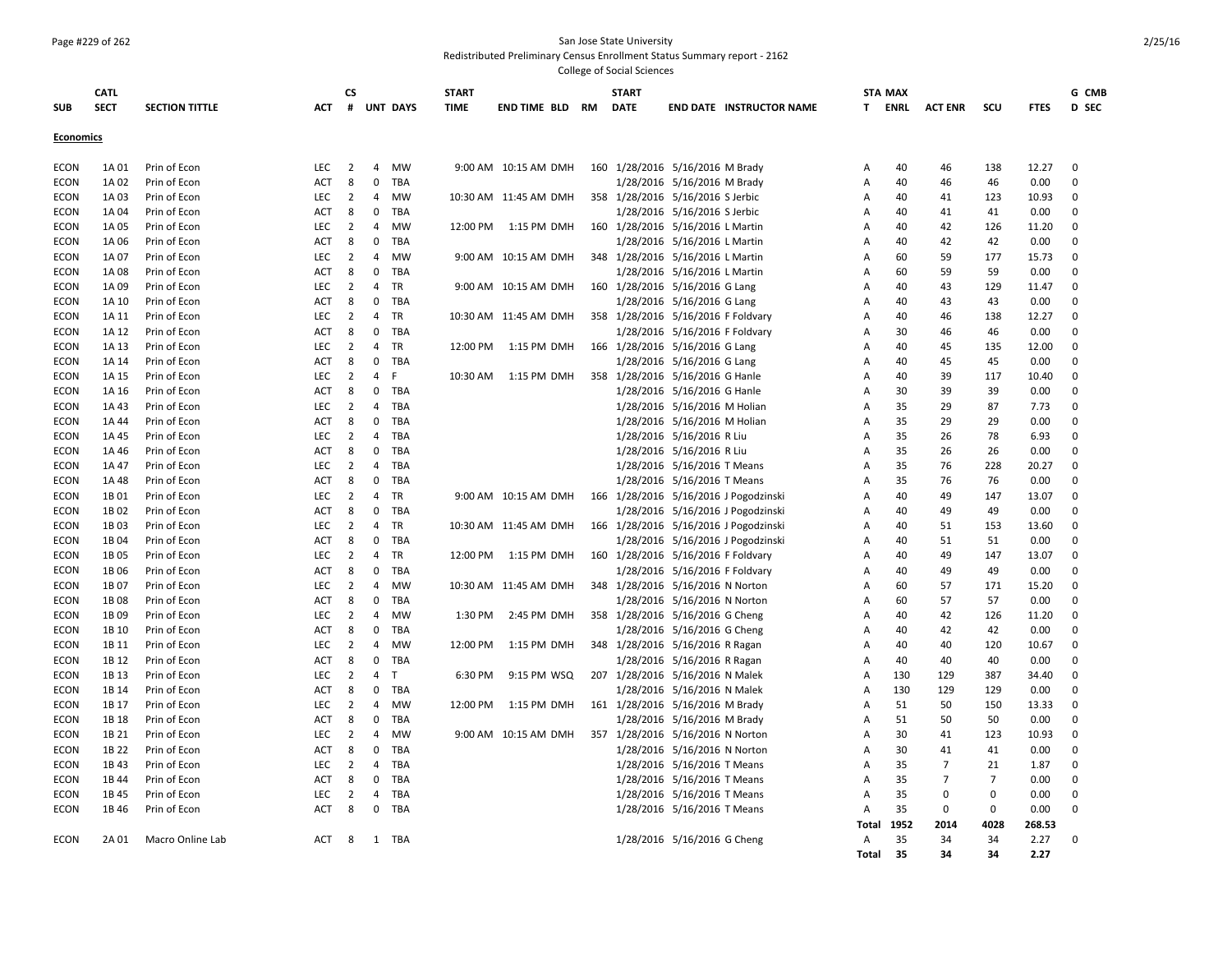## Page #230 of 262 San Jose State University

Redistributed Preliminary Census Enrollment Status Summary report - 2162

|             | CATL        |                            |            | <b>CS</b>      |                         |                 | <b>START</b> |                        | <b>START</b>                     |                             |                                 |                | <b>STA MAX</b> |                |                |                | G CMB        |              |  |
|-------------|-------------|----------------------------|------------|----------------|-------------------------|-----------------|--------------|------------------------|----------------------------------|-----------------------------|---------------------------------|----------------|----------------|----------------|----------------|----------------|--------------|--------------|--|
| SUB         | <b>SECT</b> | <b>SECTION TITTLE</b>      | ACT        | #              |                         | <b>UNT DAYS</b> | <b>TIME</b>  | <b>END TIME BLD RM</b> | <b>DATE</b>                      |                             | <b>END DATE INSTRUCTOR NAME</b> | T.             | ENRL           | <b>ACT ENR</b> | scu            | <b>FTES</b>    | D SEC        |              |  |
| ECON        | 2B 01       | Micro Online Lab           | ACT        | 8              |                         | 1 TBA           |              |                        |                                  | 1/28/2016 5/16/2016 G Cheng |                                 | $\mathsf{A}$   | 35             | 36             | 36             | 2.40           | 0            |              |  |
|             |             |                            |            |                |                         |                 |              |                        |                                  |                             |                                 | Total          | 35             | 36             | 36             | 2.40           |              |              |  |
| <b>ECON</b> | 301         | <b>Econ Statistics</b>     | SEM        | -5             | 4                       | M               | 3:00 PM      | 5:45 PM DMH            | 166 1/28/2016 5/16/2016 T Means  |                             |                                 | $\overline{A}$ | 25             | 24             | 72             | 6.40           | $\mathbf 0$  |              |  |
| <b>ECON</b> | 3 0 2       | <b>Econ Statistics</b>     | LAB        | 15             | 0                       | W               | 3:00 PM      | 5:45 PM DMH            | 236 1/28/2016 5/16/2016 T Means  |                             |                                 | Α              | 25             | 24             | 24             | 0.00           | $\mathbf 0$  |              |  |
|             |             |                            |            |                |                         |                 |              |                        |                                  |                             |                                 | Total          | 50             | 48             | 96             | 6.40           |              |              |  |
| <b>ECON</b> |             | 100W 01 Wrtg Wsh/Econ Reps | SEM        | 4              | 4                       | TBA             |              |                        |                                  | 1/28/2016 5/16/2016         |                                 | Α              | 25             | 25             | 100            | 6.67           | $\mathbf 0$  |              |  |
| <b>ECON</b> |             | 100W 02 Wrtg Wsh/Econ Reps | SEM        | $\overline{4}$ | 4                       | TBA             |              |                        |                                  | 1/28/2016 5/16/2016         |                                 | A              | 25             | 29             | 116            | 7.73           | $\mathbf 0$  |              |  |
|             |             |                            |            |                |                         |                 |              |                        |                                  |                             |                                 | Total          | 50             | 54             | 216            | 14.40          |              |              |  |
| ECON        | 101 01      | Micr-Econ Analysis         | SEM        | 5              | $\overline{4}$          | TBA             |              |                        |                                  | 1/28/2016 5/16/2016         |                                 | $\mathsf{A}$   | 48             | 36             | 144            | 9.60           | $\mathbf 0$  |              |  |
|             |             |                            |            |                |                         |                 |              |                        |                                  |                             |                                 | Total          | 48             | 36             | 144            | 9.60           |              |              |  |
| <b>ECON</b> | 102 01      | Macr-Econ Analysis         | SEM        | -5             | 4                       | TBA             |              |                        |                                  | 1/28/2016 5/16/2016         |                                 | A<br>Total     | 51<br>51       | 54<br>54       | 216<br>216     | 14.40<br>14.40 | 0            |              |  |
| <b>ECON</b> | 103 01      | Intro Econometrics         | SEM        | $\overline{4}$ | 4                       | TR              | 1:30 PM      | 2:45 PM DMH            | 160 1/28/2016 5/16/2016 M Holian |                             |                                 | A              | 33             | 32             | 96             | 8.53           | $\mathbf 0$  |              |  |
| ECON        | 103 02      | Intro Econometrics         | ACT        | 13             | 0                       | TR              | 3:00 PM      | 4:15 PM DMH            | 160 1/28/2016 5/16/2016 M Holian |                             |                                 | A              | 33             | 32             | 32             | 0.00           | $\mathbf 0$  |              |  |
|             |             |                            |            |                |                         |                 |              |                        |                                  |                             |                                 | Total          | 66             | 64             | 128            | 8.53           |              |              |  |
| ECON        | 104 01      | Math Meth for Econ         | SEM        | - 5            | $\overline{4}$          | TBA             |              |                        |                                  | 1/28/2016 5/16/2016         |                                 | $\mathsf{A}$   | 38             | 46             | 184            | 12.60          | 5            |              |  |
|             |             |                            |            |                |                         |                 |              |                        |                                  |                             |                                 | Total          | 38             | 46             | 184            | 12.60          |              |              |  |
| ECON        | 109 01      | Econ for Teachers          | LEC        | $\overline{2}$ | 3                       | TBA             |              |                        |                                  | 1/28/2016 5/16/2016         |                                 | Α              | 20             | 19             | 57             | 3.80           | $\mathbf 0$  |              |  |
|             |             |                            |            |                |                         |                 |              |                        |                                  |                             |                                 | Total          | 20             | 19             | 57             | 3.80           |              |              |  |
| ECON        | 112 01      | Econ Development           | SEM        | - 5            | 4                       | TBA             |              |                        |                                  | 1/28/2016 5/16/2016         |                                 | A              | 33             | 36             | 144            | 9.60           | 0            |              |  |
|             |             |                            |            |                |                         |                 |              |                        |                                  |                             |                                 | Total          | 33             | 36             | 144            | 9.60           |              |              |  |
| <b>ECON</b> | 113B01      | Econ Hist Europe           | SEM        | 5              | 4                       | TBA             |              |                        |                                  | 1/28/2016 5/16/2016         |                                 | A              | 35             | 45             | 180            | 12.00          | $\mathbf 0$  | C            |  |
| HIST        | 113B01      | Econ Hist Europe           | SEM        | $5^{\circ}$    | $\overline{4}$          | TBA             |              |                        |                                  | 1/28/2016 5/16/2016         |                                 | A              | $\mathbf 0$    | $\mathbf 0$    | $\mathbf 0$    | 0.00           | $\mathbf 0$  | $\mathsf{C}$ |  |
|             |             |                            |            |                |                         |                 |              |                        |                                  |                             |                                 | Total          | 35             | 45             | 180            | 12.00          |              |              |  |
| ECON        | 12101       | <b>Indus Organization</b>  | SEM        | -5             | 4                       | TBA             |              |                        |                                  | 1/28/2016 5/16/2016         |                                 | A              | 30             | 27             | 108            | 7.33           | 2            |              |  |
|             |             |                            |            |                |                         |                 |              |                        |                                  |                             |                                 | Total          | 30             | 27             | 108            | 7.33           |              |              |  |
| ECON        | 13301       | <b>Public Choice</b>       | SEM 5      |                | 4                       | TBA             |              |                        |                                  | 1/28/2016 5/16/2016         |                                 | $\overline{A}$ | 35             | 34             | 136            | 9.20           | 2            |              |  |
|             |             |                            |            |                |                         |                 |              |                        |                                  |                             |                                 | Total          | -35            | 34             | 136            | 9.20           |              |              |  |
| ECON        | 135 01      | Money & Banking            | SEM        | - 5            | 4                       | TBA             |              |                        |                                  | 1/28/2016 5/16/2016         |                                 | A              | 30             | 25             | 100            | 6.67           | $\mathbf 0$  |              |  |
|             |             |                            |            | - 5            |                         |                 |              |                        |                                  |                             |                                 | Total          | 30<br>38       | 25             | 100            | 6.67           | $\mathbf 0$  |              |  |
| <b>ECON</b> | 13601       | Internatl Econ             | SEM        |                | 4                       | TBA             |              |                        |                                  | 1/28/2016 5/16/2016         |                                 | A<br>Total     | 38             | 40<br>40       | 160<br>160     | 10.67<br>10.67 |              |              |  |
| ECON        |             | 137A 01 Fund Corp Finance  | SEM        | 5              | 4                       | TBA             |              |                        |                                  | 1/28/2016 5/16/2016         |                                 | A              | 25             | 36             | 144            | 9.67           | 1            |              |  |
|             |             |                            |            |                |                         |                 |              |                        |                                  |                             |                                 | Total          | 25             | 36             | 144            | 9.67           |              |              |  |
| <b>ECON</b> |             | 137B 01 Topic Corp Finance | SEM        | 5              | 4                       | TBA             |              |                        |                                  | 1/28/2016 5/16/2016         |                                 | $\overline{A}$ | 33             | 27             | 108            | 7.27           | $\mathbf{1}$ |              |  |
|             |             |                            |            |                |                         |                 |              |                        |                                  |                             |                                 | Total          | 33             | 27             | 108            | 7.27           |              |              |  |
| <b>ECON</b> | 139 01      | Prin of Invest             | SEM        |                | 4                       |                 |              |                        |                                  |                             |                                 | X              | $\mathbf 0$    | $\mathbf 0$    | 0              | 0.00           | 0            |              |  |
|             |             |                            |            |                |                         |                 |              |                        |                                  |                             |                                 | Total          | $\mathbf 0$    | 0              | 0              | 0.00           |              |              |  |
| ECON        | 15801       | Econ of Entrepr            | SEM        | - 5            | 4                       | TBA             |              |                        |                                  | 1/28/2016 5/16/2016         |                                 | $\overline{A}$ | 25             | 24             | 96             | 6.47           | 1            |              |  |
|             |             |                            |            |                |                         |                 |              |                        |                                  |                             |                                 | Total          | 25             | 24             | 96             | 6.47           |              |              |  |
| ECON        | 165 01      | <b>Regional Economics</b>  | SEM        | - 5            | 4                       | TBA             |              |                        |                                  | 1/28/2016 5/16/2016         |                                 | Α              | 33             | 37             | 148            | 9.93           | 1            |              |  |
|             |             |                            |            |                |                         |                 |              |                        |                                  |                             |                                 | <b>Total</b>   | 33             | 37             | 148            | 9.93           |              |              |  |
| <b>ECON</b> | 18001       | <b>Indiv Studies</b>       | <b>SUP</b> |                | 1                       |                 |              |                        |                                  |                             |                                 | X              | 0              | $\mathbf 0$    | 0              | 0.00           | 0            |              |  |
| <b>ECON</b> | 18002       | <b>Indiv Studies</b>       | <b>SUP</b> | 36             | 1                       | TBA             |              |                        |                                  | 1/28/2016 5/16/2016 T Means |                                 | Α              | 12             | 10             | 10             | 0.67           | $\mathbf 0$  |              |  |
| <b>ECON</b> | 18004       | <b>Indiv Studies</b>       | <b>SUP</b> | 36             | 3                       | TBA             |              |                        |                                  | 1/28/2016 5/16/2016         |                                 | A              | 5              | $\mathbf 0$    | 0              | 0.00           | $\mathbf 0$  |              |  |
| <b>ECON</b> | 18005       | <b>Indiv Studies</b>       | <b>SUP</b> | 36             | 3                       | TBA             |              |                        |                                  | 1/28/2016 5/16/2016         |                                 | $\mathsf{A}$   | 5              | 0              | <sup>0</sup>   | 0.00           | $\mathbf 0$  |              |  |
| <b>ECON</b> | 180 06      | <b>Indiv Studies</b>       | <b>SUP</b> | 36             | 3                       | TBA             |              |                        |                                  | 1/28/2016 5/16/2016         |                                 | Α              | 1              | $\mathbf 0$    | $\Omega$       | 0.00           | $\mathbf 0$  |              |  |
| ECON        | 18007       | <b>Indiv Studies</b>       | <b>SUP</b> | 36             | $\overline{\mathbf{3}}$ | TBA             |              |                        |                                  | 1/28/2016 5/16/2016         |                                 | A              | 5<br>28        | $\Omega$<br>10 | $\Omega$<br>10 | 0.00           | $\mathbf 0$  |              |  |
|             |             |                            |            |                |                         |                 |              |                        |                                  |                             |                                 | Total          |                |                |                | 0.67           |              |              |  |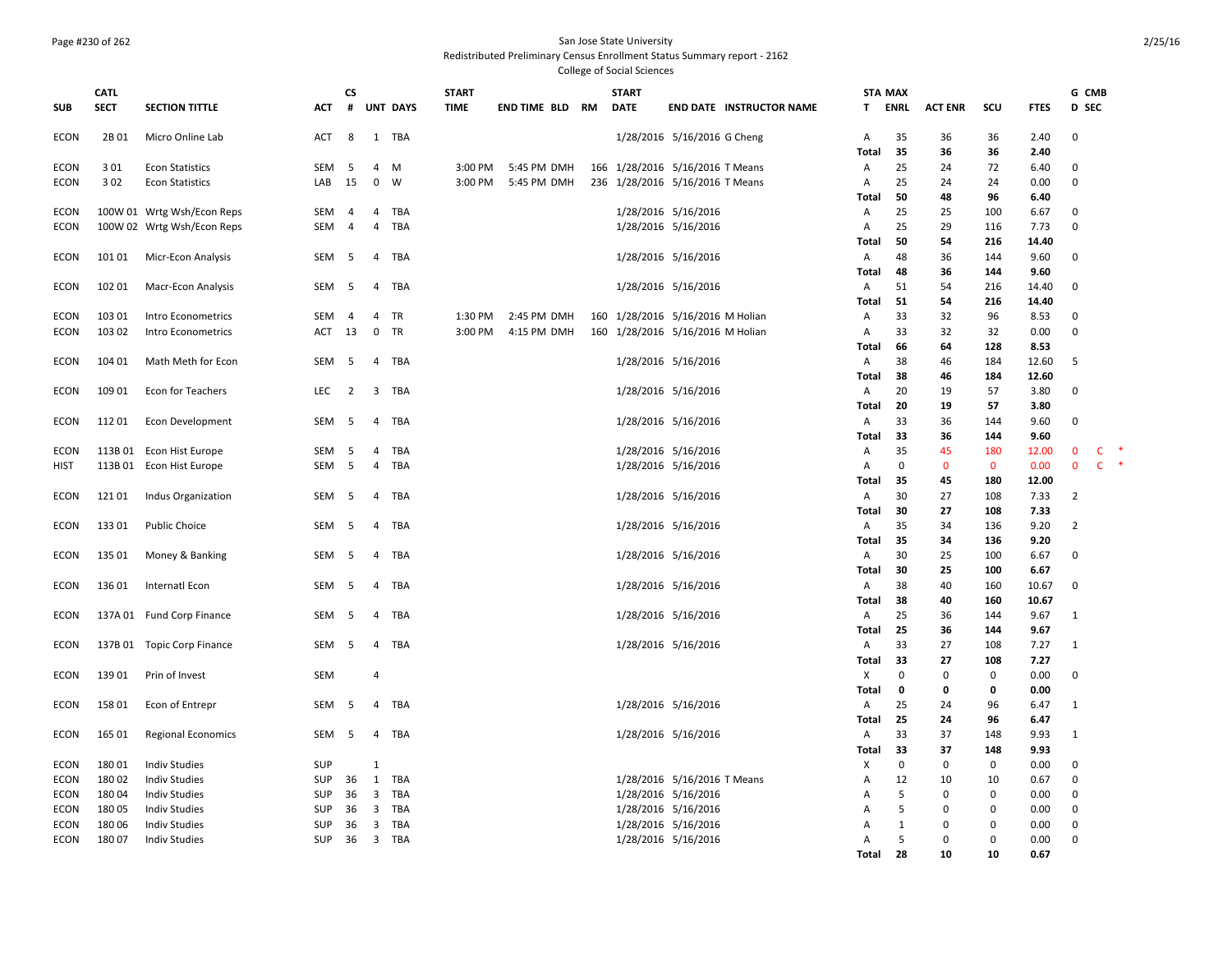## Page #231 of 262 San Jose State University

Redistributed Preliminary Census Enrollment Status Summary report - 2162

|             | <b>CATL</b> |                            |                  | <b>CS</b> |                         |                 | <b>START</b> |                     |    | <b>START</b> |                                    |                        | <b>STA MAX</b> |                |             |             | G CMB       |
|-------------|-------------|----------------------------|------------------|-----------|-------------------------|-----------------|--------------|---------------------|----|--------------|------------------------------------|------------------------|----------------|----------------|-------------|-------------|-------------|
| <b>SUB</b>  | <b>SECT</b> | <b>SECTION TITTLE</b>      | <b>ACT</b>       | #         |                         | <b>UNT DAYS</b> | <b>TIME</b>  | <b>END TIME BLD</b> | RM | <b>DATE</b>  | <b>END DATE INSTRUCTOR NAME</b>    | T.                     | ENRL           | <b>ACT ENR</b> | scu         | <b>FTES</b> | D SEC       |
| <b>ECON</b> | 185 01      | Appld Econ Intrn           | SUP              | 36        | $\overline{3}$          | TBA             |              |                     |    |              | 1/28/2016 5/16/2016                | Α                      | $\Omega$       | 0              | 0           | 0.00        | $\mathbf 0$ |
| <b>ECON</b> | 185 02      | Appld Econ Intrn           | SUP              | 36        | $\overline{\mathbf{3}}$ | TBA             |              |                     |    |              | 1/28/2016 5/16/2016 C Haight       | A                      | .5             | 1              | 3           | 0.20        | $\Omega$    |
|             |             |                            |                  |           |                         |                 |              |                     |    |              |                                    | Total                  | 5              | 1              | 3           | 0.20        |             |
| ECON        | 193 01      | New Institutional Econ     | SEM              | - 5       | 4                       | TBA             |              |                     |    |              | 1/28/2016 5/16/2016                | A                      | 25             | 23             | 92          | 6.13        | 0           |
|             |             |                            |                  |           |                         |                 |              |                     |    |              |                                    | <b>Total</b>           | 25             | 23             | 92          | 6.13        |             |
| ECON        | 200 01      | Sem Law and Econ           | SEM <sub>5</sub> |           | 3                       | R               | 6:30 PM      | 9:15 PM DMH         |    |              | 358 1/28/2016 5/16/2016 F Foldvary | A                      | 6              | 4              | 12          | 1.00        | 4           |
|             |             |                            |                  |           |                         |                 |              |                     |    |              |                                    | <b>Total</b>           | 6              | Δ              | 12          | 1.00        |             |
| <b>ECON</b> | 202 01      | <b>Macro Analysis</b>      | SEM              | - 5       | 3 <sub>T</sub>          |                 | 6:30 PM      | 9:15 PM DMH         |    |              | 166 1/28/2016 5/16/2016 J Hummel   | Α                      | 6              | 3              | 9           | 0.75        | 3           |
|             |             |                            |                  |           |                         |                 |              |                     |    |              |                                    | Total                  | 6              | 3              | 9           | 0.75        |             |
| <b>ECON</b> |             | 203B 01 Sem Econometr Meth | SEM              | -5        | 3                       | - W             | 6:30 PM      | 9:15 PM DMH         |    |              | 160 1/28/2016 5/16/2016 T Means    | $\overline{A}$         | 10             | 11             | 33          | 2.75        | 11          |
|             |             |                            |                  |           |                         |                 |              |                     |    |              |                                    | Total                  | 10             | 11             | 33          | 2.75        |             |
| <b>ECON</b> | 205 01      | Workshop in Policy         | SEM              | - 5       | 3                       | <b>MW</b>       | 4:30 PM      | 5:45 PM DMH         |    |              | 160 1/28/2016 5/16/2016 C Haight   | A                      | 15             | 21             | 63          | 5.25        | 21          |
|             |             |                            |                  |           |                         |                 |              |                     |    |              |                                    | Total                  | 15             | 21             | 63          | 5.25        |             |
| <b>ECON</b> | 236 01      | Sem Intern Tr & Fin        | SEM              | - 5       | 3                       | M               | 6:30 PM      | 9:15 PM DMH         |    |              | 166 1/28/2016 5/16/2016 R Liu      | A                      | 10             | 13             | 39          | 3.25        | 13          |
|             |             |                            |                  |           |                         |                 |              |                     |    |              |                                    | Total                  | 10             | 13             | 39          | 3.25        |             |
| <b>ECON</b> | 285 01      | Applied Econ Intrn         | <b>SUP</b>       | 25        | 6                       | TBA             |              |                     |    |              | 1/28/2016 5/16/2016                | A                      | 0              | $\mathbf 0$    | 0           | 0.00        | 0           |
| <b>ECON</b> | 285 02      | Applied Econ Intrn         | SUP              | 25        | 3                       | TBA             |              |                     |    |              | 1/28/2016 5/16/2016 C Haight       | A                      | .5             | -1             | 3           | 0.25        | 1           |
| <b>ECON</b> | 285 03      | Applied Econ Intrn         | <b>SUP</b>       | 25        | 6                       | TBA             |              |                     |    |              | 1/28/2016 5/16/2016                | $\overline{A}$         | .5             | $\Omega$       | 0           | 0.00        | $\mathbf 0$ |
|             |             |                            |                  |           |                         |                 |              |                     |    |              |                                    | Total                  | 10             | 1              | 3           | 0.25        |             |
| <b>ECON</b> | 298 01      | Spec Study                 | <b>SUP</b>       | 25        | 3                       | TBA             |              |                     |    |              | 1/28/2016 5/16/2016                | A                      | $\mathbf 0$    | $\Omega$       | 0           | 0.00        | 0           |
| <b>ECON</b> | 298 02      | Spec Study                 | SUP              | 25        | 3                       | TBA             |              |                     |    |              | 1/28/2016 5/16/2016                | A                      | 5              | 0              | 0           | 0.00        | 0           |
| <b>ECON</b> | 298 03      | Spec Study                 | <b>SUP</b>       | 25        | $\overline{3}$          | TBA             |              |                     |    |              | 1/28/2016 5/16/2016                | A                      | 5              | $\Omega$       | $\mathbf 0$ | 0.00        | 0           |
| <b>ECON</b> | 298 04      | Spec Study                 | <b>SUP</b>       | 25        | 3                       | TBA             |              |                     |    |              | 1/28/2016 5/16/2016                | A                      | 5              | 0              | 0           | 0.00        | 0           |
| ECON        | 298 05      | Spec Study                 | SUP              | 25        | $\mathbf{3}$            | TBA             |              |                     |    |              | 1/28/2016 5/16/2016                | A                      | .5             | 0              | 0           | 0.00        | 0           |
| <b>ECON</b> | 298 06      | <b>Spec Study</b>          | <b>SUP</b>       | 25        | $\overline{3}$          | TBA             |              |                     |    |              | 1/28/2016 5/16/2016                | A                      | 5              | $\Omega$       | 0           | 0.00        | 0           |
| <b>ECON</b> | 298 07      | Spec Study                 | SUP              | 25        |                         | 1 TBA           |              |                     |    |              | 1/28/2016 5/16/2016                | A                      | .5             | $\Omega$       | 0           | 0.00        | $\Omega$    |
|             |             |                            |                  |           |                         |                 |              |                     |    |              |                                    | Total                  | 30             | 0              | 0           | 0.00        |             |
| <b>ECON</b> | 298E 01     | Comp Exam                  | SUP              | 25        |                         | 1 TBA           |              |                     |    |              | 1/28/2016 5/16/2016 J Hummel       | A                      | 15             | 3              | 3           | 0.25        | 3           |
|             |             |                            |                  |           |                         |                 |              |                     |    |              |                                    | Total                  | 15             | 3              | 3           | 0.25        |             |
| <b>ECON</b> | 299 01      | MA Thesis Project          | <b>SUP</b>       | 25        | 6                       | TBA             |              |                     |    |              | 1/28/2016 5/16/2016                | A                      | $\Omega$       | $\Omega$       | $\mathbf 0$ | 0.00        | 0           |
| <b>ECON</b> | 299 02      | <b>MA Thesis Project</b>   | SUP              | 25        | 4                       | TBA             |              |                     |    |              | 1/28/2016 5/16/2016                | A                      | 1              | $\Omega$       | 0           | 0.00        | $\mathbf 0$ |
|             |             |                            |                  |           |                         |                 |              |                     |    |              |                                    | <b>Total</b>           | 1              | 0              | 0           | 0.00        |             |
|             |             |                            |                  |           |                         |                 |              |                     |    |              |                                    | <b>Economics Total</b> | 2823           | 2826           | 6730        | 452.23      |             |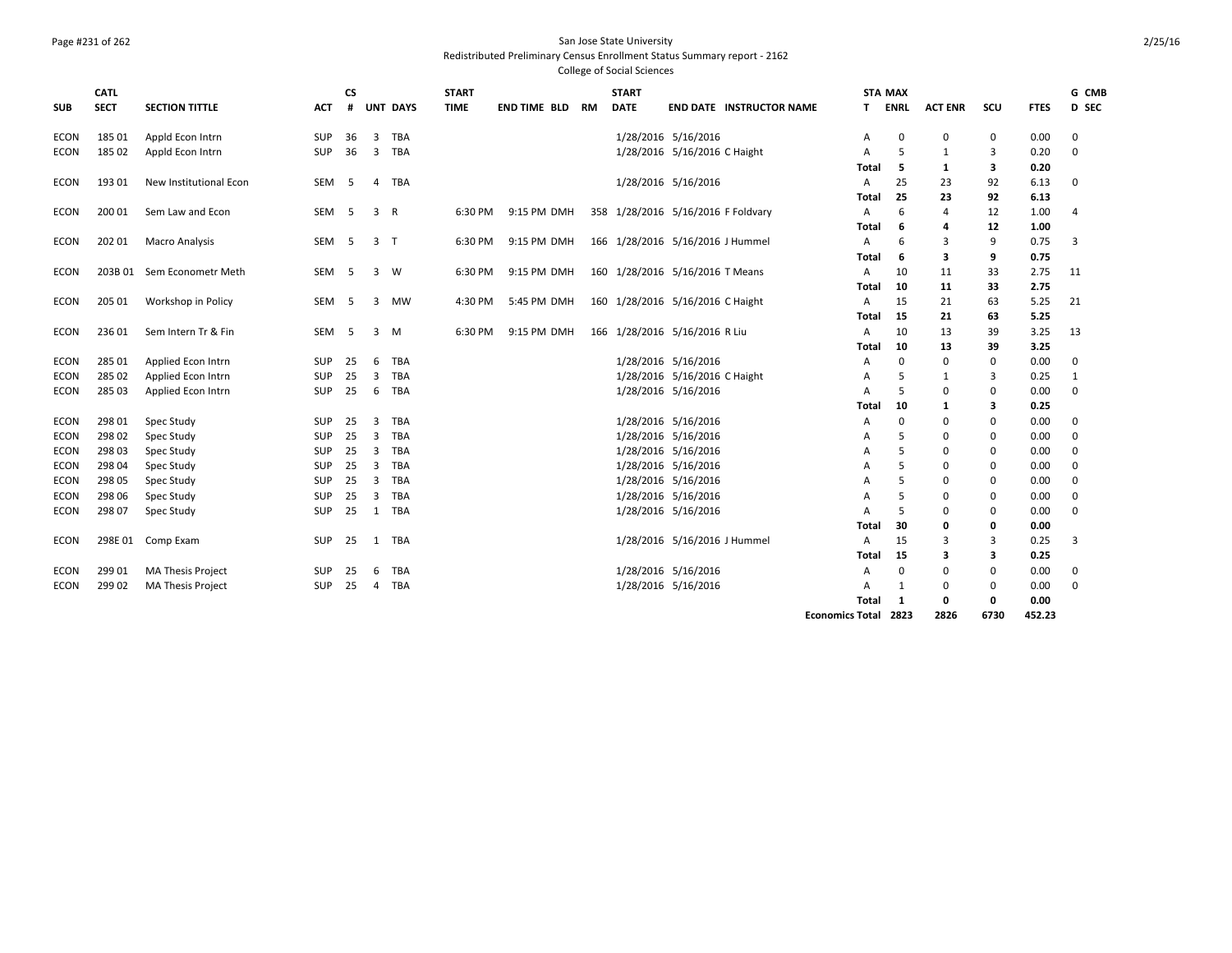#### Page #232 of 262 San Jose State University

Redistributed Preliminary Census Enrollment Status Summary report - 2162

| <b>SUB</b>                 | <b>CATL</b><br><b>SECT</b>   | <b>SECTION TITTLE</b>          | <b>ACT</b>        | <b>CS</b><br># |                                           | <b>UNT DAYS</b> | <b>START</b><br><b>TIME</b> | <b>END TIME BLD</b>        | RM | <b>START</b><br><b>DATE</b> |                                                                          | <b>END DATE INSTRUCTOR NAME</b>         | T.             | <b>STA MAX</b><br><b>ENRL</b> | <b>ACT ENR</b>     | scu                | <b>FTES</b>  | G CMB<br>D SEC       |                   |        |
|----------------------------|------------------------------|--------------------------------|-------------------|----------------|-------------------------------------------|-----------------|-----------------------------|----------------------------|----|-----------------------------|--------------------------------------------------------------------------|-----------------------------------------|----------------|-------------------------------|--------------------|--------------------|--------------|----------------------|-------------------|--------|
|                            | <b>Environmental Studies</b> |                                |                   |                |                                           |                 |                             |                            |    |                             |                                                                          |                                         |                |                               |                    |                    |              |                      |                   |        |
| <b>ENVS</b>                | 1 0 1                        | Intro Environ Iss              | LEC               | 1              | 3                                         | MW              |                             | 10:30 AM 11:45 AM WSQ      |    |                             |                                                                          | 207 1/28/2016 5/16/2016 A Gershenson    | $\overline{A}$ | 120                           | 79                 | 237                | 15.80        | $\Omega$             |                   |        |
| <b>ENVS</b>                | 1 0 2                        | Intro Environ Iss              | <b>LEC</b>        | $\mathbf{1}$   | $\overline{3}$                            | MW              | 12:00 PM                    | 1:15 PM CL                 |    |                             |                                                                          | 226 1/28/2016 5/16/2016 A Gershenson    | A              | 35                            | 34                 | 102                | 6.80         | $\Omega$             |                   |        |
| <b>ENVS</b>                | 103                          | Intro Environ Iss              | LEC               | 1              |                                           | 3 TBA           |                             |                            |    |                             | 1/28/2016 5/16/2016 J Douglas                                            |                                         | Α              | 40                            | 75                 | 225                | 15.00        | $\Omega$             |                   |        |
|                            |                              |                                |                   |                |                                           |                 |                             |                            |    |                             |                                                                          |                                         | Total          | 195                           | 188                | 564                | 37.60        |                      |                   |        |
| ENVS                       | 10 01                        | Life Chang Planet              | LEC               | 1              | 3                                         | MW              |                             | 9:00 AM 10:15 AM DMH       |    |                             |                                                                          | 164 1/28/2016 5/16/2016 G Bacigalupi    | Α              | 35                            | 37                 | 111                | 7.40         | $\Omega$             |                   |        |
| <b>ENVS</b>                | 1002                         | Life Chang Planet              | LEC               | 1              |                                           | 3 TR            |                             | 9:00 AM 10:15 AM WSQ       |    |                             |                                                                          | 207 1/28/2016 5/16/2016 R Lazzeri-Aerts | A              | 120                           | 122                | 366                | 24.40        | $\mathbf 0$          |                   |        |
|                            |                              |                                |                   |                |                                           |                 |                             |                            |    |                             |                                                                          |                                         | Total          | 155                           | 159                | 477                | 31.80        |                      |                   |        |
| <b>ENVS</b>                |                              | 100W 01 Env Res and Writ       | SEM               | 4              | 3                                         | <b>TR</b>       |                             | 10:30 AM 11:45 AM CL       |    |                             | 243 1/28/2016 5/16/2016 S Bane                                           |                                         | A              | 20                            | 21                 | 63                 | 4.20         | $\Omega$<br>$\Omega$ |                   |        |
| <b>ENVS</b>                |                              | 100W 02 Env Res and Writ       | <b>SEM</b>        | $\overline{4}$ | 3                                         | TR              | 12:00 PM                    | 1:15 PM CL                 |    |                             | 243 1/28/2016 5/16/2016 S Bane                                           |                                         | Α              | 20<br>40                      | 19<br>40           | 57<br>120          | 3.80<br>8.00 |                      |                   |        |
| <b>ENVS</b>                | 10701                        | Env Econ & Policy              | <b>LEC</b>        | 1              | 3                                         | <b>TR</b>       | 12:00 PM                    | 1:15 PM CL                 |    |                             | 303 1/28/2016 5/16/2016 D Fiack                                          |                                         | Total<br>Α     | 25                            | 36                 | 108                | 7.25         | 1                    | c                 |        |
| ECON                       | 107 01                       | Env Econ & Policy              | LEC               | 1              | 3                                         | <b>TR</b>       | 12:00 PM                    | 1:15 PM CL                 |    |                             | 303 1/28/2016 5/16/2016 D Fiack                                          |                                         | A              | $\mathbf 0$                   | $\mathbf{0}$       | $\mathbf{0}$       | 0.00         | $\mathbf 0$          | $\mathsf{C}$      | $\ast$ |
| <b>ENVS</b>                | 10702                        | Env Econ & Policy              | <b>LEC</b>        | $\mathbf{1}$   | 3                                         | <b>TR</b>       | 3:00 PM                     | 4:15 PM DMH                |    |                             | 165 1/28/2016 5/16/2016 D Fiack                                          |                                         | Α              | 25                            | 27                 | 81                 | 5.50         | $\overline{2}$       | C                 |        |
| ECON                       | 10702                        | Env Econ & Policy              | <b>LEC</b>        | 1              |                                           | 3 TR            | 3:00 PM                     | 4:15 PM DMH                |    |                             | 165 1/28/2016 5/16/2016 D Fiack                                          |                                         | Α              | $\Omega$                      | $\mathbf{0}$       | $\mathbf{0}$       | 0.00         | $\mathbf{0}$         | $\mathsf{C}$      | -*     |
|                            |                              |                                |                   |                |                                           |                 |                             |                            |    |                             |                                                                          |                                         | Total          | 50                            | 63                 | 189                | 12.75        |                      |                   |        |
| <b>ENVS</b>                | 11001                        | <b>Resource Analysis</b>       | LEC               | $\overline{2}$ | 4                                         | M               | 3:00 PM                     | 5:45 PM DMH                |    |                             |                                                                          | 164 1/28/2016 5/16/2016 R Lazzeri-Aerts | Α              | 40                            | 39                 | 117                | 10.47        | $\mathbf{1}$         |                   |        |
| <b>ENVS</b>                | 11002                        | <b>Resource Analysis</b>       | LAB               | 16             | 0                                         | TR              | 12:00 PM                    | 1:15 PM WSQ                |    |                             |                                                                          | 113 1/28/2016 5/16/2016 R Lazzeri-Aerts | A              | 20                            | 20                 | 20                 | 0.00         | $\mathbf{1}$         |                   |        |
| <b>ENVS</b>                | 110 03                       | Resource Analysis              | LAB               | 16             | $\mathbf 0$                               | <b>TR</b>       | 1:30 PM                     | 2:45 PM WSQ                |    |                             |                                                                          | 113 1/28/2016 5/16/2016 R Lazzeri-Aerts | A              | 20                            | 19                 | 19                 | 0.00         | $\Omega$             |                   |        |
|                            |                              |                                |                   |                |                                           |                 |                             |                            |    |                             |                                                                          |                                         | Total          | 80                            | 78                 | 156                | 10.47        |                      |                   |        |
| <b>ENVS</b>                | 11701                        | Human Ecology                  | SEM               | - 5            |                                           | 3 MW            |                             | 10:30 AM 11:45 AM CL       |    |                             | 234 1/28/2016 5/16/2016 G Klee                                           |                                         | A              | 24                            | 20                 | 60                 | 4.10         | $\overline{2}$       |                   |        |
|                            |                              |                                |                   |                |                                           |                 |                             |                            |    |                             |                                                                          |                                         | Total          | 24                            | 20                 | 60                 | 4.10         |                      |                   |        |
| <b>ENVS</b>                | 118 01                       | <b>Sust Home Gardens</b>       | SEM               | - 5            | 4                                         | TR              | 1:30 PM                     | 2:45 PM DMH                |    |                             |                                                                          | 164 1/28/2016 5/16/2016 G Bacigalupi    | Α              | 20                            | 20                 | 60                 | 5.47         | $\overline{2}$       |                   |        |
| <b>ENVS</b>                | 11802                        | <b>Sust Home Gardens</b>       | <b>ACT</b>        | 8              | $\mathbf 0$                               | R               | 3:00 PM                     | 4:45 PM DMH                |    |                             |                                                                          | 164 1/28/2016 5/16/2016 G Bacigalupi    | A              | 20                            | 20                 | 20                 | 0.00         | $\overline{2}$       |                   |        |
|                            |                              |                                |                   |                |                                           |                 |                             |                            |    |                             |                                                                          |                                         | Total          | 40                            | 40                 | 80                 | 5.47         |                      |                   |        |
| <b>ENVS</b>                | 119 01                       | Energy & Environ               | LEC               | $\overline{2}$ | 3                                         | TR              | 7:30 AM                     | 8:45 AM SH                 |    |                             |                                                                          | 435 1/28/2016 5/16/2016 B Delaveau      | Α              | 30                            | 28                 | 84                 | 5.60         | $\mathbf 0$          | C                 | 咪      |
| ENGR                       | 11901                        | Energy & Environ               | LEC               | $\overline{2}$ | 3                                         | TR              | 7:30 AM                     | 8:45 AM SH                 |    |                             |                                                                          | 435 1/28/2016 5/16/2016 B Delaveau      | Α              | $\Omega$                      | $\mathbf 0$        | $\mathbf 0$        | 0.00         | $\mathbf 0$          | $\mathsf{C}$      | $\ast$ |
| <b>ENVS</b>                | 11902                        | Energy & Environ               | LEC               | $\overline{2}$ | 3                                         | <b>TR</b>       |                             | 10:30 AM 11:45 AM SH       |    |                             |                                                                          | 435 1/28/2016 5/16/2016 B Delaveau      | Α              | 30                            | 30                 | 90                 | 6.05         | $\mathbf{1}$         | C                 | 咪      |
| ENGR                       | 11902                        | Energy & Environ               | LEC               | $\overline{2}$ |                                           | 3 TR            |                             | 10:30 AM 11:45 AM SH       |    |                             |                                                                          | 435 1/28/2016 5/16/2016 B Delaveau      | Α              | $\mathbf 0$                   | $\mathbf{0}$       | $\mathbf 0$        | 0.00         | $\mathbf{0}$         | C                 |        |
|                            |                              |                                |                   |                |                                           |                 |                             |                            |    |                             |                                                                          |                                         | Total          | 60                            | 58                 | 174                | 11.65        |                      |                   |        |
| <b>ENVS</b>                | 124 01                       | Intro Env Law                  | LEC               | 1              | 3                                         | $\mathsf{T}$    | 3:00 PM                     | 5:45 PM CL                 |    |                             | 234 1/28/2016 5/16/2016 T Trumbull                                       |                                         | $\mathsf{A}$   | 30                            | 28                 | 84                 | 5.65         | -1<br>$\mathbf{0}$   | C<br>$\mathsf{C}$ |        |
| <b>POLS</b>                | 124 01<br>124 02             | Intro Env Law                  | LEC               | 1              | 3 <sub>T</sub><br>$\overline{\mathbf{3}}$ |                 | 3:00 PM                     | 5:45 PM CL                 |    |                             | 234 1/28/2016 5/16/2016 T Trumbull                                       |                                         | A              | $\mathbf 0$<br>30             | $\mathbf 0$        | $\mathbf 0$        | 0.00         | $\mathbf 0$          | $\mathsf{C}$      | 咪      |
| <b>ENVS</b><br><b>POLS</b> | 124 02                       | Intro Env Law<br>Intro Env Law | LEC<br><b>LEC</b> | 1<br>1         | 3 F                                       | F               | 1:30 PM<br>1:30 PM          | 4:15 PM DMH<br>4:15 PM DMH |    |                             | 164 1/28/2016 5/16/2016 T Trumbull<br>164 1/28/2016 5/16/2016 T Trumbull |                                         | Α<br>Α         | $\Omega$                      | 24<br>$\mathbf{0}$ | 72<br>$\mathbf{0}$ | 4.80<br>0.00 | $\mathbf{0}$         | $\mathsf{C}$      | $\ast$ |
|                            |                              |                                |                   |                |                                           |                 |                             |                            |    |                             |                                                                          |                                         | Total          | 60                            | 52                 | 156                | 10.45        |                      |                   |        |
| <b>ENVS</b>                | 128 01                       | Water Res Mgt                  | LEC               | $\overline{2}$ |                                           | 3 W             | 3:00 PM                     | 5:45 PM CL                 |    |                             | 234 1/28/2016 5/16/2016 P Ferraro                                        |                                         | Α              | 25                            | 29                 | 87                 | 5.80         | $\mathbf 0$          |                   |        |
|                            |                              |                                |                   |                |                                           |                 |                             |                            |    |                             |                                                                          |                                         | Total          | 25                            | 29                 | 87                 | 5.80         |                      |                   |        |
| <b>ENVS</b>                | 129 01                       | Water Policy in the West       | <b>LEC</b>        | $\overline{2}$ | 3                                         | MW              | 1:30 PM                     | 2:45 PM DMH                |    |                             | 164 1/28/2016 5/16/2016 P Ferraro                                        |                                         | A              | 25                            | 25                 | 75                 | 5.00         | $\Omega$             |                   |        |
|                            |                              |                                |                   |                |                                           |                 |                             |                            |    |                             |                                                                          |                                         | Total          | 25                            | 25                 | 75                 | 5.00         |                      |                   |        |
| <b>ENVS</b>                | 133 01                       | Sustainable Energy             | LEC               | $\overline{2}$ | $\overline{\mathbf{3}}$                   | <b>TR</b>       |                             | 9:00 AM 10:15 AM CL        |    |                             |                                                                          | 238 1/28/2016 5/16/2016 D Mulvaney      | Α              | 24                            | 23                 | 69                 | 4.60         | $\Omega$             |                   |        |
|                            |                              |                                |                   |                |                                           |                 |                             |                            |    |                             |                                                                          |                                         | Total          | 24                            | 23                 | 69                 | 4.60         |                      |                   |        |
| <b>ENVS</b>                | 13701                        | Green Build Des Issues         | <b>LEC</b>        | $\overline{2}$ | 3                                         | M               | 3:00 PM                     | 5:45 PM CL                 |    |                             |                                                                          | 234 1/28/2016 5/16/2016 B Delaveau      | A              | 24                            | 22                 | 66                 | 4.45         | 1                    |                   |        |
|                            |                              |                                |                   |                |                                           |                 |                             |                            |    |                             |                                                                          |                                         | Total          | 24                            | 22                 | 66                 | 4.45         |                      |                   |        |
| <b>ENVS</b>                | 140 01                       | Poltics and Envir              | <b>LEC</b>        | $\overline{2}$ |                                           | 3 M             | 6:00 PM                     | 8:45 PM DMH                |    |                             | 164 1/28/2016 5/16/2016 T Trumbull                                       |                                         | A              | 25                            | 17                 | 51                 | 3.45         | 1                    |                   |        |
|                            |                              |                                |                   |                |                                           |                 |                             |                            |    |                             |                                                                          |                                         | Total          | 25                            | 17                 | 51                 | 3.45         |                      |                   |        |
| <b>ENVS</b>                | 144 01                       | <b>Calif Wetland Controv</b>   | <b>LEC</b>        | 2              | 4                                         | MW              |                             | 12:00 PM 12:50 PM CL       |    |                             | 234 1/28/2016 5/16/2016 G Klee                                           |                                         | Α              | 24                            | 21                 | 42                 | 5.60         | $\mathbf 0$          |                   |        |
| <b>ENVS</b>                | 144 02                       | Calif Wetland Controv          | ACT 13            |                | $\mathbf{0}$                              | TBA             |                             |                            |    |                             | 1/28/2016 5/16/2016 G Klee                                               |                                         | A              | 24                            | 21                 | 42                 | 0.00         | $\Omega$             |                   |        |
|                            |                              |                                |                   |                |                                           |                 |                             |                            |    |                             |                                                                          |                                         | Total          | 48                            | 42                 | 84                 | 5.60         |                      |                   |        |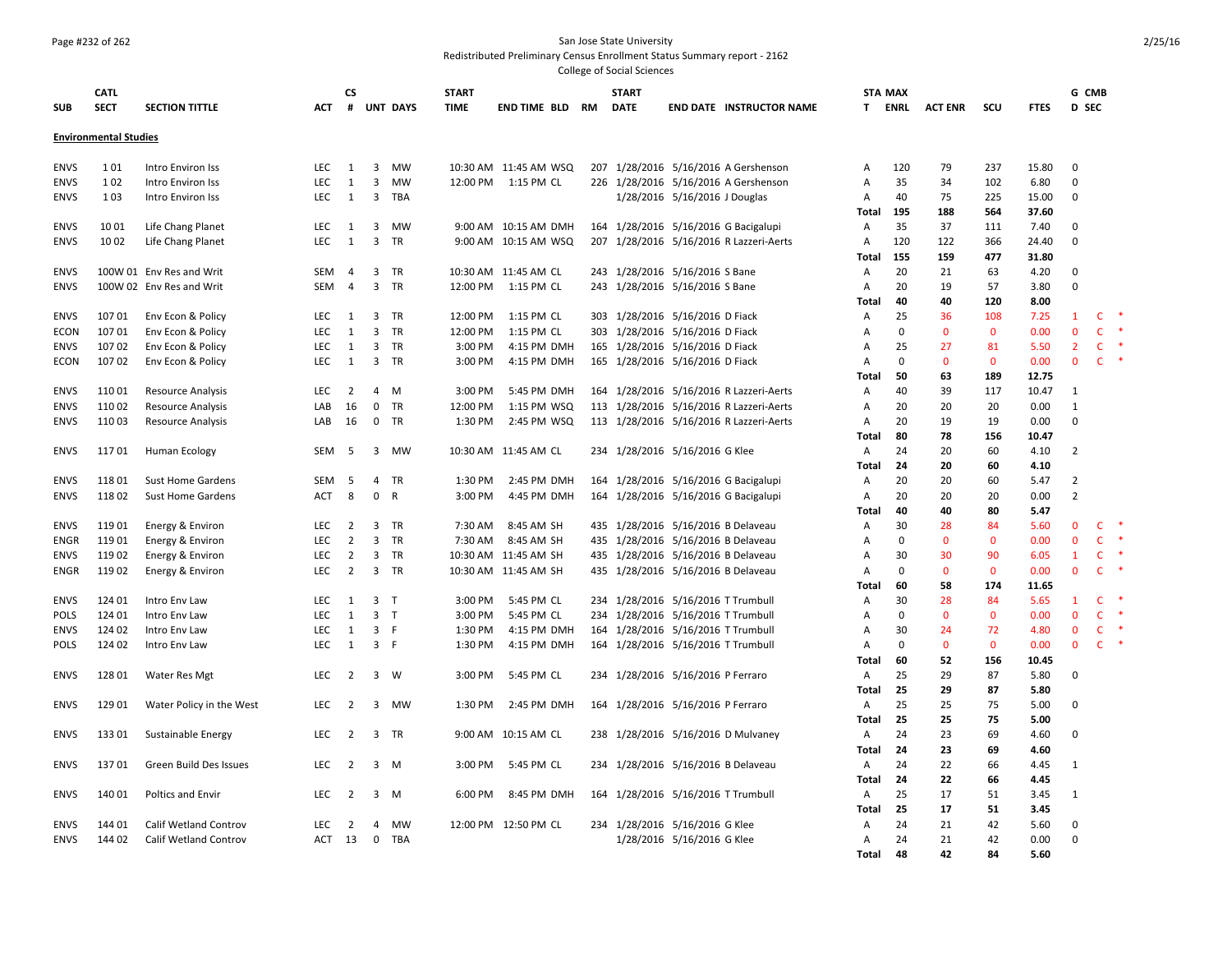## Page #233 of 262 San Jose State University

Redistributed Preliminary Census Enrollment Status Summary report - 2162

|             | <b>CATL</b> |                                |            | СS             |                         |                 | <b>START</b> |                       | <b>START</b> |                                     |                                      |                | <b>STA MAX</b> |                |                |             |                | G CMB        |        |
|-------------|-------------|--------------------------------|------------|----------------|-------------------------|-----------------|--------------|-----------------------|--------------|-------------------------------------|--------------------------------------|----------------|----------------|----------------|----------------|-------------|----------------|--------------|--------|
| <b>SUB</b>  | <b>SECT</b> | <b>SECTION TITTLE</b>          | ACT        | #              |                         | <b>UNT DAYS</b> | <b>TIME</b>  | END TIME BLD RM       | <b>DATE</b>  |                                     | <b>END DATE INSTRUCTOR NAME</b>      | T.             | <b>ENRL</b>    | <b>ACT ENR</b> | SCU            | <b>FTES</b> | <b>D</b> SEC   |              |        |
| <b>ENVS</b> | 15001       | Intro Env Thought              | <b>SEM</b> | - 5            |                         | 3 W             | 3:00 PM      | 5:45 PM DMH           |              | 164 1/28/2016 5/16/2016 W Russell   |                                      | Α              | 25             | 25             | 75             | 5.00        | $\mathbf 0$    |              |        |
|             |             |                                |            |                |                         |                 |              |                       |              |                                     | 1/28/2016 5/16/2016 B Olszewski      | Total          | 25<br>30       | 25<br>31       | 75<br>93       | 5.00        | $\mathbf{0}$   |              |        |
| <b>ENVS</b> | 152 80      | <b>Global Environment</b>      | LEC        | $\overline{2}$ | 3                       | TBA             |              |                       |              |                                     |                                      | Α              |                |                |                | 6.20        |                | C            | 米      |
| <b>PKG</b>  | 152 80      | <b>Global Environment</b>      | <b>LEC</b> | $\overline{2}$ | $\overline{\mathbf{3}}$ | TBA             |              |                       |              |                                     | 1/28/2016 5/16/2016 B Olszewski      | Α              | $\mathbf 0$    | $\mathbf{0}$   | $\mathbf{0}$   | 0.00        | $\mathbf{0}$   | c            | $\ast$ |
| <b>ENVS</b> | 152 81      | Global Environment             | <b>LEC</b> | $\overline{2}$ | 3                       | TBA             |              |                       |              |                                     | 1/28/2016 5/16/2016 B Olszewski      | Α              | 30             | 31             | 93             | 6.20        | $\mathbf 0$    | c            |        |
| <b>PKG</b>  | 152 81      | Global Environment             | LEC        | $\overline{2}$ | $\overline{\mathbf{3}}$ | TBA             |              |                       |              |                                     | 1/28/2016 5/16/2016 B Olszewski      | A              | 0              | $\mathbf 0$    | $\Omega$       | 0.00        | $\mathbf 0$    | $\mathsf{C}$ | -*     |
| <b>ENVS</b> | 152 82      | <b>Global Environment</b>      | <b>LEC</b> | $\overline{2}$ | 3                       | TBA             |              |                       |              |                                     | 1/28/2016 5/16/2016 B Olszewski      | Α              | 30             | 32             | 96             | 6.40        | $\mathbf{0}$   | C            |        |
| PKG         | 152 82      | <b>Global Environment</b>      | <b>LEC</b> | $\overline{2}$ |                         | 3 TBA           |              |                       |              |                                     | 1/28/2016 5/16/2016 B Olszewski      | A              | $\mathbf 0$    | $\mathbf{0}$   | $\mathbf{0}$   | 0.00        | $\mathbf{0}$   | $\mathsf{C}$ | $\ast$ |
|             |             |                                |            |                |                         |                 |              |                       |              |                                     |                                      | Total          | 90             | 94             | 282            | 18.80       |                |              |        |
| <b>ENVS</b> | 158 01      | <b>Environmental Education</b> | LEC        | $\overline{2}$ | $\overline{\mathbf{3}}$ | MW              |              | 10:30 AM 11:45 AM DMH |              |                                     | 164 1/28/2016 5/16/2016 G Bacigalupi | Α              | 25             | 26             | 78             | 5.20        | $\mathbf 0$    |              |        |
| <b>ENVS</b> | 158 02      | <b>Environmental Education</b> | <b>LEC</b> | $\overline{2}$ | $\overline{\mathbf{3}}$ | $\top$          | 3:00 PM      | 5:45 PM DMH           |              |                                     | 164 1/28/2016 5/16/2016 G Bacigalupi | Α              | 25             | 25             | 75             | 5.00        | $\Omega$       |              |        |
|             |             |                                |            |                |                         |                 |              |                       |              |                                     |                                      | Total          | 50             | 51             | 153            | 10.20       |                |              |        |
| <b>ENVS</b> | 168B01      | Global Climate Change II       | LEC        | 1              |                         | 3 TR            | 1:30 PM      | 2:45 PM WSQ           |              |                                     | 207 1/28/2016 5/16/2016 B Brockmann  | Α              | 0              | 14             | 42             | 2.80        | 0              | c            |        |
|             |             |                                |            |                |                         |                 |              |                       |              |                                     |                                      | Total          | $\mathbf{0}$   | 14             | 42             | 2.80        |                |              |        |
| <b>ENVS</b> | 17301       | Sust Forest Manage             | LEC        | $\overline{2}$ | $\overline{4}$          | - F             | 10:30 AM     | 1:15 PM DMH           |              | 164 1/28/2016 5/16/2016 W Russell   |                                      | Α              | 20             | 25             | 75             | 6.93        | 4              |              |        |
| <b>ENVS</b> | 173 02      | Sust Forest Manage             | ACT        | $\overline{7}$ | $\mathbf{0}$            | - F             | 1:30 PM      | 3:30 PM WSQ           |              | 115 1/28/2016 5/16/2016 W Russell   |                                      | Α              | 20             | 25             | 25             | 0.00        | 4              |              |        |
|             |             |                                |            |                |                         |                 |              |                       |              |                                     |                                      | Total          | 40             | 50             | 100            | 6.93        |                |              |        |
| <b>ENVS</b> | 18101       | <b>Envir Res Center</b>        | ACT        | 13             | $\mathbf{1}$            | <b>TR</b>       | 1:30 PM      | 2:45 PM DMH           |              | 166 1/28/2016 5/16/2016 J Douglas   |                                      | $\overline{A}$ | 3              | 6              | 6              | 0.40        | $\Omega$       |              |        |
| <b>ENVS</b> | 18102       | <b>Envir Res Center</b>        | ACT        | 13             | $\overline{2}$          | <b>TR</b>       | 1:30 PM      | 2:45 PM DMH           |              | 166 1/28/2016 5/16/2016 J Douglas   |                                      | A              | 3              | 6              | 6              | 0.80        | $\mathbf 0$    |              |        |
| <b>ENVS</b> | 18103       | <b>Envir Res Center</b>        | ACT        | 13             |                         | 3 TR            | 1:30 PM      | 2:45 PM DMH           |              | 166 1/28/2016 5/16/2016 J Douglas   |                                      | Α              | 3              | 3              | 3              | 0.60        | $\mathbf 0$    |              |        |
|             |             |                                |            |                |                         |                 |              |                       |              |                                     |                                      | Total          | 9              | 15             | 15             | 1.80        |                |              |        |
| <b>ENVS</b> | 185 01      | Envir Impact Anal              | LEC        | 2              |                         | 4 F             | 10:30 AM     | 1:15 PM CL            |              | 316 1/28/2016 5/16/2016 A Marquez   |                                      | A              | 20             | 21             | 63             | 5.67        | $\mathbf{1}$   | C            | $\ast$ |
| URBP        | 185 01      | Envir Impact Anal              | <b>LEC</b> | $\overline{2}$ | $\overline{4}$          | -F              | 10:30 AM     | 1:15 PM CL            |              | 316 1/28/2016 5/16/2016 A Marquez   |                                      | Α              | $\mathbf 0$    | $\mathbf{0}$   | $\mathbf{0}$   | 0.00        | $\mathbf{0}$   | C            | ×      |
| ENVS        | 185 02      | Envir Impact Anal              | ACT        | 13             | $\mathbf 0$             | TBA             |              |                       |              | 1/28/2016 5/16/2016 A Marquez       |                                      | Α              | 20             | 21             | 21             | 0.00        | $\mathbf{1}$   | c            |        |
| <b>URBP</b> | 185 02      | Envir Impact Anal              | ACT        | 13             | 0                       | TBA             |              |                       |              | 1/28/2016 5/16/2016 A Marquez       |                                      | Α              | $\mathbf 0$    | $\mathbf{0}$   | $\mathbf{0}$   | 0.00        | $\mathbf 0$    | c            | -8     |
| <b>ENVS</b> | 18503       | Envir Impact Anal              | <b>LEC</b> | $\overline{2}$ | $\overline{4}$          | -F              | 1:30 PM      | 4:15 PM CL            |              | 316 1/28/2016 5/16/2016 A Marquez   |                                      | Α              | 20             | 20             | 60             | 5.40        | 1              | C            |        |
|             | 185 03      |                                |            | $\overline{2}$ | $\overline{4}$          | $\mathsf F$     | 1:30 PM      | 4:15 PM CL            |              |                                     |                                      | Α              | $\mathbf 0$    | $\mathbf{0}$   | $\mathbf{0}$   | 0.00        | $\mathbf{0}$   | C            |        |
| URBP        |             | Envir Impact Anal              | LEC        |                |                         |                 |              |                       |              | 316 1/28/2016 5/16/2016 A Marquez   |                                      |                |                |                |                |             |                |              |        |
| <b>ENVS</b> | 185 04      | Envir Impact Anal              | ACT        | 13             | $\mathbf 0$             | TBA             |              |                       |              | 1/28/2016 5/16/2016 A Marquez       |                                      | Α              | 20             | 20             | 20             | 0.00        | $\mathbf{1}$   | C            | $\ast$ |
| <b>URBP</b> | 185 04      | Envir Impact Anal              | ACT        | 13             |                         | 0 TBA           |              |                       |              | 1/28/2016 5/16/2016 A Marquez       |                                      | A              | $\mathbf 0$    | $\mathbf{0}$   | $\mathbf{0}$   | 0.00        | $\overline{0}$ | C            |        |
|             |             |                                |            |                |                         |                 |              |                       |              |                                     |                                      | Total          | 80             | 82             | 164            | 11.07       |                |              |        |
| <b>ENVS</b> | 18701       | <b>Environ Restor</b>          | LEC        | $\overline{2}$ | 4                       | TR              |              | 10:30 AM 11:45 AM DH  |              | 415 1/28/2016 5/16/2016 M Melen     |                                      | Α              | 24             | 22             | 66             | 5.93        | 1              |              |        |
| <b>ENVS</b> | 18702       | <b>Environ Restor</b>          | <b>ACT</b> | 13             | $\mathbf 0$             | TBA             |              |                       |              | 1/28/2016 5/16/2016 M Melen         |                                      | Α              | 24             | 22             | 22             | 0.00        | $\mathbf{1}$   |              |        |
|             |             |                                |            |                |                         |                 |              |                       |              |                                     |                                      | Total          | 48             | 44             | 88             | 5.93        |                |              |        |
| <b>ENVS</b> | 19101       | <b>Adv Environ Restor</b>      | LEC        | $\overline{2}$ | $\overline{4}$          | TR              | 12:00 PM     | 1:15 PM MH            |              | 234 1/28/2016 5/16/2016 M Melen     |                                      | Α              | 12             | 21             | 63             | 5.60        | $\mathbf 0$    |              |        |
| <b>ENVS</b> | 19102       | <b>Adv Environ Restor</b>      | ACT        | 13             | $\mathbf 0$             | TBA             |              |                       |              | 1/28/2016 5/16/2016 M Melen         |                                      | A              | 12             | 21             | 21             | 0.00        | $\mathbf 0$    |              |        |
|             |             |                                |            |                |                         |                 |              |                       |              |                                     |                                      | Total          | 24             | 42             | 84             | 5.60        |                |              |        |
| ENVS        | 193 01      | Supr Proj & Res                | <b>SUP</b> | 36             | 1                       | - F             | 9:00 AM      | 10:15 AM WSQ          |              |                                     | 115 1/28/2016 5/16/2016 B Olszewski  | Α              | 6              | 5              | .5             | 0.33        | $\mathbf 0$    |              |        |
| <b>ENVS</b> | 193 02      | Supr Proj & Res                | <b>SUP</b> | 36             | 2 F                     |                 |              | 9:00 AM 10:15 AM WSQ  |              |                                     | 115 1/28/2016 5/16/2016 B Olszewski  | Α              | 6              | $\mathbf{1}$   | $\overline{2}$ | 0.13        | $\mathbf 0$    |              |        |
| <b>ENVS</b> | 193 03      | Supr Proj & Res                | <b>SUP</b> | 36             | 3 F                     |                 |              | 9:00 AM 10:15 AM WSQ  |              |                                     | 115 1/28/2016 5/16/2016 B Olszewski  | Α              | 6              | 5              | 15             | 1.00        | $\mathbf 0$    |              |        |
| <b>ENVS</b> | 193 04      | Supr Proj & Res                | <b>SUP</b> | 36             | 4 F                     |                 |              | 9:00 AM 10:15 AM WSQ  |              | 115 1/28/2016 5/16/2016 B Olszewski |                                      | Α              | 3              | 5              | 20             | 1.33        | $\pmb{0}$      |              |        |
| <b>ENVS</b> | 193 05      | Supr Proj & Res                | <b>SUP</b> | 36             | 5 F                     |                 |              | 9:00 AM 10:15 AM WSQ  |              |                                     | 115 1/28/2016 5/16/2016 B Olszewski  | $\overline{A}$ | $\overline{3}$ | $\mathbf{1}$   | 5              | 0.33        | $\Omega$       |              |        |
| <b>ENVS</b> | 193 06      | Supr Proj & Res                | <b>SUP</b> | 36             | 6 F                     |                 |              | 9:00 AM 10:15 AM WSQ  |              |                                     | 115 1/28/2016 5/16/2016 B Olszewski  | A              | 3              | 1              | 6              | 0.40        | $\Omega$       |              |        |
|             |             |                                |            |                |                         |                 |              |                       |              |                                     |                                      | Total          | 27             | 18             | 53             | 3.53        |                |              |        |
| <b>ENVS</b> | 194 01      | <b>Environment Intern</b>      | <b>SUP</b> | 36             | 1                       | M               | 9:00 AM      | 10:00 AM WSQ          |              | 111 1/28/2016 5/16/2016 G Klee      |                                      | Α              | 3              | $\Omega$       | $\mathbf 0$    | 0.00        | $\mathbf 0$    |              |        |
| <b>ENVS</b> | 194 02      | Environment Intern             | SUP        | 36             | $\overline{2}$          | M               |              | 9:00 AM 10:00 AM WSQ  |              | 111 1/28/2016 5/16/2016 G Klee      |                                      | Α              | 3              | $\overline{7}$ | 14             | 0.93        | $\mathbf 0$    |              |        |
| <b>ENVS</b> | 194 03      | <b>Environment Intern</b>      | <b>SUP</b> | 36             | 3                       | M               |              | 9:00 AM 10:00 AM WSQ  |              | 111 1/28/2016 5/16/2016 G Klee      |                                      | A              | 3              | 6              | 18             | 1.20        | $\mathbf 0$    |              |        |
| ENVS        | 194 04      | <b>Environment Intern</b>      | SUP        | 36             | 4                       | M               |              | 9:00 AM 10:00 AM WSQ  |              | 111 1/28/2016 5/16/2016 G Klee      |                                      | Α              | 3              | $\overline{2}$ | 8              | 0.53        | $\pmb{0}$      |              |        |
| <b>ENVS</b> | 194 05      | <b>Environment Intern</b>      | <b>SUP</b> | 36             | 5                       | M               |              | 9:00 AM 10:00 AM WSQ  |              | 111 1/28/2016 5/16/2016 G Klee      |                                      | Α              | 3              | 4              | 20             | 1.33        | $\pmb{0}$      |              |        |
| <b>ENVS</b> | 194 06      | <b>Environment Intern</b>      | SUP        | 36             | 6                       | M               |              | 9:00 AM 10:00 AM WSQ  |              |                                     | 111 1/28/2016 5/16/2016 A Gershenson | Α              | $\mathbf{a}$   | $\overline{a}$ | 24             | 1.60        | $\Omega$       |              |        |
|             |             |                                |            |                |                         |                 |              |                       |              |                                     |                                      |                |                |                |                |             |                |              |        |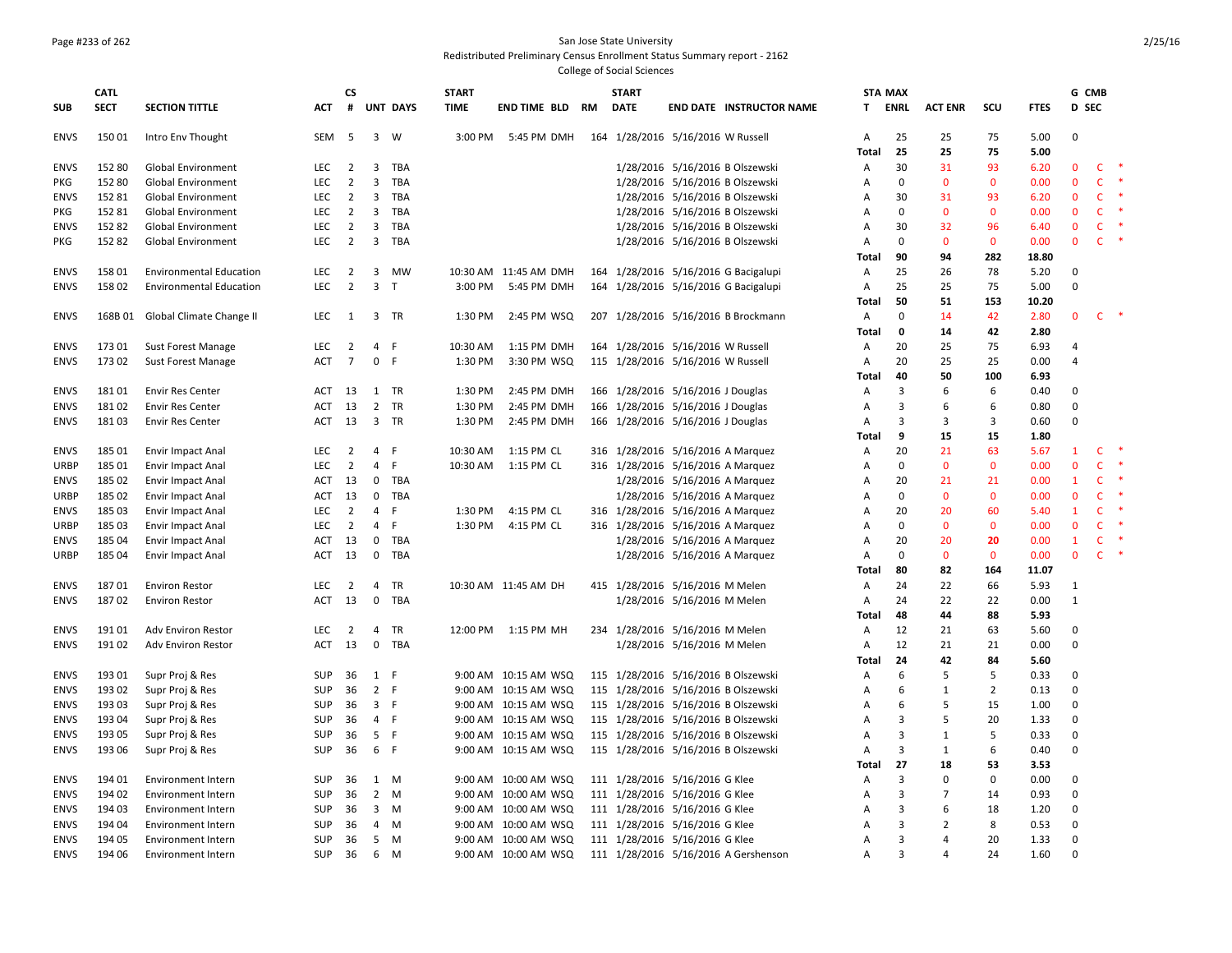### Page #234 of 262 San Jose State University

Redistributed Preliminary Census Enrollment Status Summary report - 2162

College of Social Sciences

|             | <b>CATL</b> |                           |            | <b>CS</b> |                |                 | <b>START</b> |                       |           | <b>START</b>                      |                               |                                      |              | <b>STA MAX</b>          |                          |                |             | G CMB          |
|-------------|-------------|---------------------------|------------|-----------|----------------|-----------------|--------------|-----------------------|-----------|-----------------------------------|-------------------------------|--------------------------------------|--------------|-------------------------|--------------------------|----------------|-------------|----------------|
| <b>SUB</b>  | <b>SECT</b> | <b>SECTION TITTLE</b>     | <b>ACT</b> | #         |                | <b>UNT DAYS</b> | <b>TIME</b>  | <b>END TIME BLD</b>   | <b>RM</b> | <b>DATE</b>                       |                               | <b>END DATE INSTRUCTOR NAME</b>      | т            | <b>ENRL</b>             | <b>ACT ENR</b>           | scu            | <b>FTES</b> | D SEC          |
| <b>ENVS</b> | 194 07      | <b>Environment Intern</b> | <b>SUP</b> | 36        |                | 7 M             |              | 9:00 AM 10:00 AM WSQ  |           |                                   |                               | 111 1/28/2016 5/16/2016 A Gershenson | Α            | 3                       | 1                        | 7              | 0.47        | 0              |
| <b>ENVS</b> | 194 08      | Environment Intern        | SUP        | 36        | 8              | M               |              | 9:00 AM 10:00 AM WSQ  |           |                                   |                               | 111 1/28/2016 5/16/2016 A Gershenson | A            | 3                       | 0                        | 0              | 0.00        | 0              |
| <b>ENVS</b> | 194 09      | Environment Intern        | SUP        | 36        | 9              | M               |              | 9:00 AM 10:00 AM WSQ  |           |                                   |                               | 111 1/28/2016 5/16/2016 A Gershenson | A            | 3                       | 2                        | 18             | 1.20        | $\mathbf 0$    |
|             |             |                           |            |           |                |                 |              |                       |           |                                   |                               |                                      | Total        | 27                      | 26                       | 109            | 7.27        |                |
| <b>ENVS</b> | 195 01      | Inst Asst Env Stud        | <b>SUP</b> | 36        | 3              | TBA             |              |                       |           |                                   | 1/28/2016 5/16/2016 L Trulio  |                                      | A            | $\overline{\mathbf{3}}$ | 3                        | 9              | 0.60        | $\mathbf 0$    |
|             |             |                           |            |           |                |                 |              |                       |           |                                   |                               |                                      | Total        | 3                       | 3                        | 9              | 0.60        |                |
| <b>ENVS</b> | 198 01      | Sr Sem                    | SEM        | -5        | 3              | TR              |              | 10:30 AM 11:45 AM WSQ |           |                                   |                               | 113 1/28/2016 5/16/2016 D Mulvaney   | A            | 15                      | 19                       | 57             | 3.80        | 0              |
| <b>ENVS</b> | 198 02      | Sr Sem                    | SEM        | 5         | 3              | $\top$          | 3:00 PM      | 5:45 PM DMH           |           |                                   |                               | 236 1/28/2016 5/16/2016 D Mulvaney   | A            | 15                      | 18                       | 54             | 3.60        | 0              |
|             |             |                           |            |           |                |                 |              |                       |           |                                   |                               |                                      | Total        | 30                      | 37                       | 111            | 7.40        |                |
| <b>ENVS</b> | 200 01      | Sem Env Methods           | SEM        | -5        | 3 <sub>T</sub> |                 | 6:00 PM      | 8:45 PM WSQ           |           | 115 1/28/2016 5/16/2016 L Trulio  |                               |                                      | $\mathsf{A}$ | 12                      | $\mathbf{q}$             | 27             | 2.25        | 9              |
|             |             |                           |            |           |                |                 |              |                       |           |                                   |                               |                                      | Total        | 12                      | q                        | 27             | 2.25        |                |
| <b>ENVS</b> | 210 01      | <b>Environ Topics</b>     | <b>SUP</b> | 25        | 1              | <b>MW</b>       | 12:00 PM     | 1:15 PM WSQ           |           |                                   |                               | 111 1/28/2016 5/16/2016 A Gershenson | A            | 3                       | з                        | 3              | 0.25        | 3              |
| <b>ENVS</b> | 210 02      | <b>Environ Topics</b>     | <b>SUP</b> | 25        | $\overline{2}$ | <b>MW</b>       | 12:00 PM     | 1:15 PM WSQ           |           |                                   |                               | 111 1/28/2016 5/16/2016 A Gershenson | A            | 3                       | 1                        | 2              | 0.17        | 1              |
| <b>ENVS</b> | 210 03      | <b>Environ Topics</b>     | <b>SUP</b> | 25        | 3              | MW              | 12:00 PM     | 1:15 PM WSQ           |           |                                   |                               | 111 1/28/2016 5/16/2016 A Gershenson | A            | 3                       | 3                        | 9              | 0.75        | 3              |
|             |             |                           |            |           |                |                 |              |                       |           |                                   |                               |                                      | Total        | 9                       | 7                        | 14             | 1.17        |                |
| <b>ENVS</b> | 270 01      | <b>Field Studies Watr</b> | SEM        | -5        | $\overline{4}$ | $\mathsf{T}$    | 3:00 PM      | 5:45 PM SH            |           | 435 1/28/2016 5/16/2016 K Cushing |                               |                                      | A            | 12                      | 12                       | 36             | 3.40        | 3              |
| <b>ENVS</b> | 270 02      | <b>Field Studies Watr</b> | <b>ACT</b> | 8         | $\mathbf 0$    | -F              |              | 10:30 AM 12:15 PM SH  |           | 435 1/28/2016 5/16/2016 K Cushing |                               |                                      | A            | 12                      | 12                       | 12             | 0.00        | 3              |
|             |             |                           |            |           |                |                 |              |                       |           |                                   |                               |                                      | Total        | 24                      | 24                       | 48             | 3.40        |                |
| <b>ENVS</b> | 285 01      | Grad Internship           | <b>SUP</b> | 25        | 3              | TBA             |              |                       |           |                                   | 1/28/2016 5/16/2016 W Russell |                                      | A            | 3                       | $\mathbf{a}$             | 9              | 0.75        | 3              |
|             |             |                           |            |           |                |                 |              |                       |           |                                   |                               |                                      | Total        | 3                       | 3                        | 9              | 0.75        |                |
| <b>ENVS</b> | 291 01      | Adv Topic Env Rest        | SEM        | -5        | 4              | <b>TR</b>       | 12:00 PM     | 1:15 PM MH            |           | 234 1/28/2016 5/16/2016 M Melen   |                               |                                      | A            | 3                       | 1                        | 3              | 0.33        | 1              |
| <b>ENVS</b> | 291 02      | Adv Topic Env Rest        | ACT        | 13        | 0              | TBA             |              |                       |           |                                   | 1/28/2016 5/16/2016 M Melen   |                                      | A            | 3                       | $\mathbf{1}$             | 1              | 0.00        | 1              |
|             |             |                           |            |           |                |                 |              |                       |           |                                   |                               |                                      | Total        | 6                       | $\overline{2}$           | 4              | 0.33        |                |
| <b>ENVS</b> | 295 01      | Grad Teach Asst           | <b>SUP</b> | 25        | 3              | TBA             |              |                       |           |                                   | 1/28/2016 5/16/2016 W Russell |                                      | A            | $\overline{3}$          | $\overline{2}$           | 6              | 0.50        | $\overline{2}$ |
|             |             |                           |            |           |                |                 |              |                       |           |                                   |                               |                                      | Total        | 3                       | $\overline{2}$           | 6              | 0.50        |                |
| <b>ENVS</b> | 297 01      | Research & Proposals      | SEM        | 5         | 3              | W               | 6:00 PM      | 8:45 PM WSQ           |           | 115 1/28/2016 5/16/2016 J Douglas |                               |                                      | A            | 12                      | q                        | 27             | 2.25        | 9              |
|             |             |                           |            |           |                |                 |              |                       |           |                                   |                               |                                      | Total        | 12                      | q                        | 27             | 2.25        |                |
| <b>ENVS</b> | 299 01      | <b>MS Thesis/Project</b>  | <b>SUP</b> | 25        | 1              | TBA             |              |                       |           |                                   | 1/28/2016 5/16/2016 W Russell |                                      | Α            | $\overline{3}$          | $\Omega$                 | 0              | 0.00        | 0              |
| <b>ENVS</b> | 299 02      | MS Thesis/Project         | <b>SUP</b> | 25        | $\overline{2}$ | TBA             |              |                       |           |                                   | 1/28/2016 5/16/2016 W Russell |                                      | Α            | 3                       | 1                        | $\overline{2}$ | 0.17        | 1              |
| <b>ENVS</b> | 299 03      | MS Thesis/Project         | <b>SUP</b> | 25        | $\overline{3}$ | TBA             |              |                       |           |                                   | 1/28/2016 5/16/2016 W Russell |                                      | A            | $\overline{3}$          | $\Omega$                 | $\mathbf 0$    | 0.00        | 0              |
| <b>ENVS</b> | 299 04      | MS Thesis/Project         | <b>SUP</b> | 25        | 4              | <b>TBA</b>      |              |                       |           |                                   | 1/28/2016 5/16/2016 W Russell |                                      | A            | 3                       | $\Omega$                 | $\mathbf 0$    | 0.00        | 0              |
| <b>ENVS</b> | 299 05      | MS Thesis/Project         | <b>SUP</b> | 25        | 5              | TBA             |              |                       |           |                                   | 1/28/2016 5/16/2016 W Russell |                                      | A            | 3                       | $\Omega$                 | 0              | 0.00        | 0              |
| <b>ENVS</b> | 299 06      | MS Thesis/Project         | <b>SUP</b> | 25        | 6              | <b>TBA</b>      |              |                       |           |                                   | 1/28/2016 5/16/2016 W Russell |                                      | A            | 3                       | $\mathbf{1}$             | 6              | 0.50        | 1              |
|             |             |                           |            |           |                |                 |              |                       |           |                                   |                               |                                      | Total        | 18                      | $\overline{\phantom{a}}$ | 8              | 0.67        |                |

**Environmental Studies Total 1415 1415 3836 259.43** ok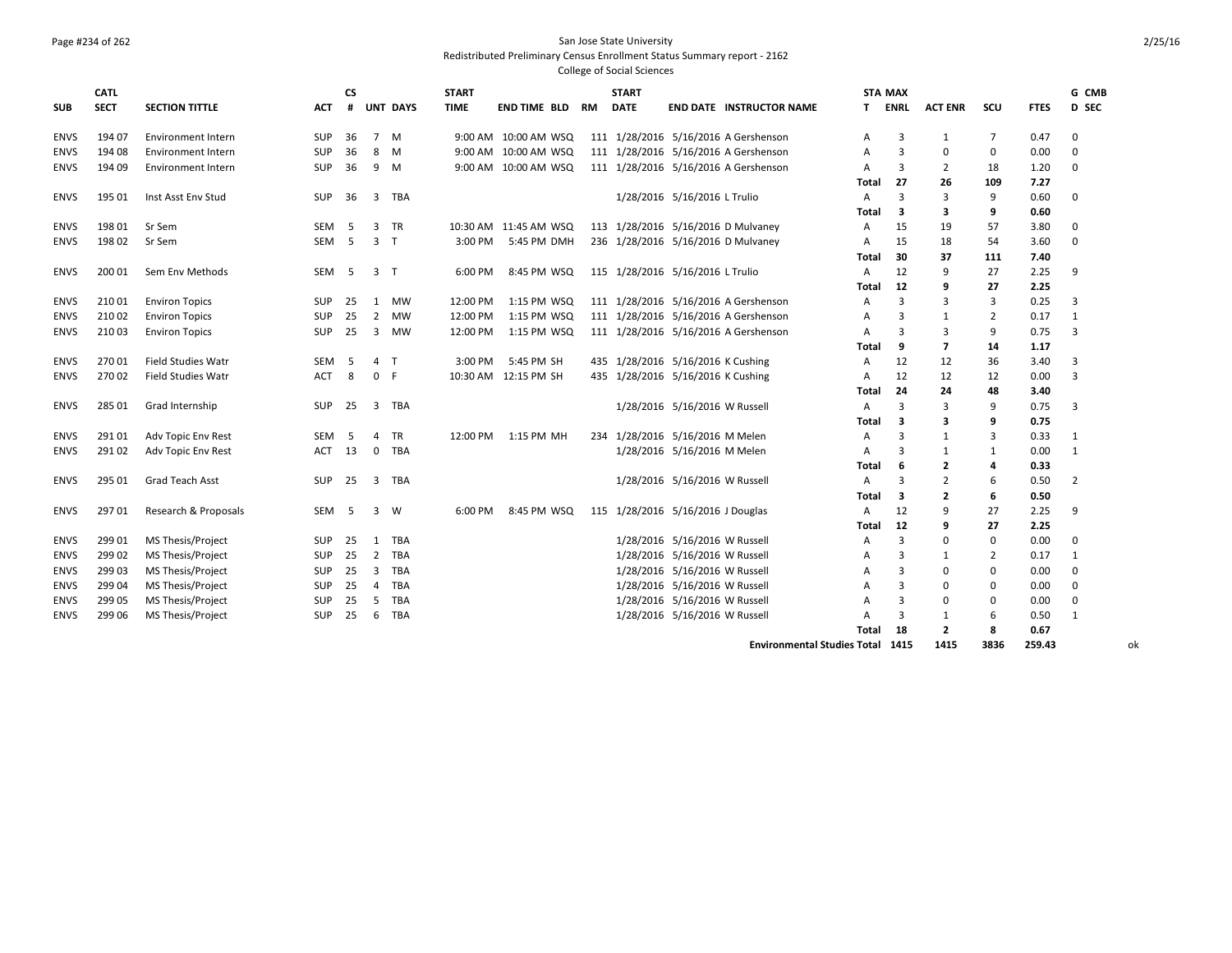#### Page #235 of 262 San Jose State University

Redistributed Preliminary Census Enrollment Status Summary report - 2162

| <b>SUB</b>  | <b>CATL</b><br><b>SECT</b> | <b>SECTION TITTLE</b>     | ACT        | СS<br>#                          |                         | <b>UNT DAYS</b> | <b>START</b><br><b>TIME</b> | <b>END TIME BLD</b>  | RM | <b>START</b><br>DATE              |                              | <b>END DATE INSTRUCTOR NAME</b>      | T.           | <b>STA MAX</b><br>ENRL | <b>ACT ENR</b>           | scu                      | <b>FTES</b>   | G CMB<br>D SEC                |                   |        |
|-------------|----------------------------|---------------------------|------------|----------------------------------|-------------------------|-----------------|-----------------------------|----------------------|----|-----------------------------------|------------------------------|--------------------------------------|--------------|------------------------|--------------------------|--------------------------|---------------|-------------------------------|-------------------|--------|
| Geography   |                            |                           |            |                                  |                         |                 |                             |                      |    |                                   |                              |                                      |              |                        |                          |                          |               |                               |                   |        |
| GEOG        | 101                        | Geog Natural Env          | LEC        | $\overline{2}$                   |                         | 3 MW            |                             | 10:30 AM 11:45 AM CL |    | 224 1/28/2016 5/16/2016 M Kelley  |                              |                                      | A            | 30                     | 28                       | 84                       | 5.60          | $\mathbf 0$                   |                   |        |
| GEOG        | 1 0 2                      | Geog Natural Env          | LEC        | $\overline{2}$                   | 3                       | TR              |                             | 9:00 AM 10:15 AM CL  |    | 224 1/28/2016 5/16/2016 T Seeley  |                              |                                      | Α            | 30                     | 29                       | 87                       | 5.80          | $\mathbf 0$                   |                   |        |
| GEOG        | 103                        | Geog Natural Env          | <b>LEC</b> | $\overline{2}$                   |                         | 3 TBA           |                             |                      |    |                                   | 1/28/2016 5/16/2016 T Seeley |                                      | A<br>Total   | 30<br>90               | 21<br>78                 | 63<br>234                | 4.20<br>15.60 | $\Omega$                      |                   |        |
| GEOG        | 1001                       | <b>Cultural Geography</b> | LEC        | $\overline{2}$                   | 3                       | TR              |                             | 10:30 AM 11:45 AM CL |    | 224 1/28/2016 5/16/2016 J Hasty   |                              |                                      | Α            | 35                     | 33                       | 99                       | 6.60          | $\mathbf 0$                   |                   |        |
| GEOG        | 1002                       | <b>Cultural Geography</b> | LEC        | $\overline{2}$                   | 3                       | TBA             |                             |                      |    |                                   | 1/28/2016 5/16/2016 E Pena   |                                      | Α            | 30                     | 27                       | 81                       | 5.40          | $\Omega$                      |                   |        |
| GEOG        | 1003                       | <b>Cultural Geography</b> | <b>LEC</b> | 2                                | 3                       | TBA             |                             |                      |    |                                   | 1/28/2016 5/16/2016 E Pena   |                                      | A            | 30                     | 30                       | 90                       | 6.00          | $\Omega$                      |                   |        |
|             |                            |                           |            |                                  |                         |                 |                             |                      |    |                                   |                              |                                      | Total        | 95                     | 90                       | 270                      | 18.00         |                               |                   |        |
| GEOG        | 1201                       | Global Geography          | LEC        | 1                                | 3                       | MW              |                             | 9:00 AM 10:15 AM CL  |    | 224 1/28/2016 5/16/2016 E Collins |                              |                                      | Α            | 35                     | 31                       | 93                       | 6.20          | $\Omega$                      |                   |        |
| GEOG        | 1202                       | Global Geography          | LEC        | 1                                | 3                       | TR              |                             | 12:00 PM 1:15 PM CL  |    | 224 1/28/2016 5/16/2016 T Seeley  |                              |                                      | Α            | 35                     | 34                       | 102                      | 6.80          | $\Omega$                      |                   |        |
| GEOG        | 1203                       | Global Geography          | LEC        | 1                                | 3                       | TBA             |                             |                      |    |                                   | 1/28/2016 5/16/2016 T Orf    |                                      | Α            | 35                     | 30                       | 90                       | 6.00          | $\Omega$                      |                   |        |
|             |                            |                           |            |                                  |                         |                 |                             |                      |    |                                   |                              |                                      | Total        | 105                    | 95                       | 285                      | 19.00         |                               |                   |        |
| GEOG        |                            | 100W 01 Writing Workshop  | SEM        | -5                               | 3                       | W               | 3:00 PM                     | 5:45 PM CL           |    |                                   |                              | 224 1/28/2016 5/16/2016 J Goodman    | A            | 25                     | 18                       | 54                       | 3.60          | $\mathbf 0$                   | c                 |        |
| <b>GLST</b> |                            | 100W 01 Writing Workshop  | SEM        | 5                                | 3                       | W               | 3:00 PM                     | 5:45 PM CL           |    |                                   |                              | 224 1/28/2016 5/16/2016 J Goodman    | A            | 0                      | $\mathbf 0$              | $\mathbf 0$              | 0.00          | $\mathbf 0$                   | $\mathsf{C}$      | $\ast$ |
|             |                            |                           |            |                                  |                         |                 |                             |                      |    |                                   |                              |                                      | Total        | 25                     | 18                       | 54                       | 3.60          |                               |                   |        |
| GEOG        | 11201                      | Nat Cult Terr Disp        | LEC        | $\overline{2}$                   | 3                       | MW              | 12:00 PM                    | 1:15 PM CL           |    | 224 1/28/2016 5/16/2016 M Kelley  |                              |                                      | Α            | 35                     | 36                       | 108                      | 7.20          | $\Omega$                      |                   |        |
| GEOG        | 112 02                     | Nat Cult Terr Disp        | <b>LEC</b> | $\overline{2}$                   | $\overline{3}$          | TBA             |                             |                      |    |                                   |                              | 1/28/2016 5/16/2016 K Rohrmeier      | A            | 35                     | 42                       | 126                      | 8.40          | $\Omega$                      |                   |        |
|             |                            |                           |            |                                  |                         |                 |                             |                      |    |                                   |                              |                                      | Total        | 70                     | 78                       | 234                      | 15.60         |                               |                   |        |
| GEOG        | 123 01                     | Geog K-12 Teachers        | LEC        | $\overline{2}$                   |                         | 3 TR            |                             | 12:00 PM 1:15 PM CL  |    |                                   |                              | 234 1/28/2016 5/16/2016 G Bacigalupi | A            | 20                     | 13                       | 39                       | 2.60          | $\mathbf{0}$                  |                   |        |
|             |                            |                           |            |                                  |                         |                 |                             |                      |    |                                   |                              |                                      | Total        | 20                     | 13                       | 39                       | 2.60          |                               |                   | $\ast$ |
| GEOG        | 160 01<br>160 01           | East and South Asia       | LEC<br>LEC | $\overline{2}$<br>$\overline{2}$ | 3<br>3                  | TBA<br>TBA      |                             |                      |    |                                   |                              | 1/28/2016 5/16/2016 D Sengupta       | Α<br>Α       | 30<br>0                | 33<br>$\mathbf 0$        | 99<br>$\mathbf 0$        | 6.70<br>0.00  | $\overline{2}$<br>$\mathbf 0$ | C<br>$\mathsf{C}$ | $\ast$ |
| ASIA        |                            | East and South Asia       |            |                                  |                         |                 |                             |                      |    |                                   |                              | 1/28/2016 5/16/2016 D Sengupta       | Total        | 30                     | 33                       | 99                       | 6.70          |                               |                   |        |
| GEOG        | 165 01                     | <b>National Parks</b>     | LEC        | $\overline{2}$                   | $\overline{\mathbf{3}}$ | TBA             |                             |                      |    |                                   | 1/28/2016 5/16/2016          |                                      | Α            | 26                     | 29                       | 87                       | 5.80          | $\mathbf{0}$                  | $\mathsf{C}$      |        |
| <b>ENVS</b> | 165 01                     | <b>National Parks</b>     | LEC        | $\overline{2}$                   | $\overline{3}$          | TBA             |                             |                      |    |                                   | 1/28/2016 5/16/2016          |                                      | Α            | 0                      | $\mathbf 0$              | $\mathbf 0$              | 0.00          | $\mathbf 0$                   | $\mathsf{C}$      | $\ast$ |
|             |                            |                           |            |                                  |                         |                 |                             |                      |    |                                   |                              |                                      | Total        | 26                     | 29                       | 87                       | 5.80          |                               |                   |        |
| GEOG        | 17201                      | Cart Compl & Prsnt        | LEC        | $\overline{2}$                   | 3                       | $\top$          | 4:30 PM                     | 6:15 PM WSQ          |    | 111 1/28/2016 5/16/2016 M Kelley  |                              |                                      | A            | 20                     | 18                       | 36                       | 3.75          | 3                             |                   |        |
| GEOG        | 172 02                     | Cart Compl & Prsnt        | LAB        | 15                               | 0 <sub>T</sub>          |                 | 6:30 PM                     | 9:15 PM WSQ          |    | 113 1/28/2016 5/16/2016 M Kelley  |                              |                                      | Α            | 20                     | 18                       | 18                       | 0.00          | $\overline{3}$                |                   |        |
|             |                            |                           |            |                                  |                         |                 |                             |                      |    |                                   |                              |                                      | Total        | 40                     | 36                       | 54                       | 3.75          |                               |                   |        |
| GEOG        | 180 01                     | <b>Indiv Studies</b>      | <b>SUP</b> | 36                               | 3                       | TBA             |                             |                      |    |                                   | 1/28/2016 5/16/2016 M Davis  |                                      | A            | $\mathbf{1}$           | 1                        | 3                        | 0.20          | $\Omega$                      |                   |        |
| GEOG        | 180 02                     | <b>Indiv Studies</b>      | <b>SUP</b> | 36                               |                         | 4 TBA           |                             |                      |    |                                   | 1/28/2016 5/16/2016 M Davis  |                                      | A            | $\mathbf{1}$           | 1                        | 4                        | 0.27          | $\Omega$                      |                   |        |
|             |                            |                           |            |                                  |                         |                 |                             |                      |    |                                   |                              |                                      | Total        | $\overline{2}$         | $\overline{2}$           | 7                        | 0.47          |                               |                   |        |
| GEOG        | 186 01                     | <b>Field Physical</b>     | SUP        | 36                               | 3 F                     |                 | 9:00 AM                     | 5:00 PM WSQ          |    | 111 1/28/2016 5/16/2016 G Pereira |                              |                                      | Α            | 20                     | 18                       | 54                       | 3.65          | 1                             |                   |        |
|             |                            |                           |            |                                  |                         |                 |                             |                      |    |                                   |                              |                                      | Total        | 20                     | 18                       | 54                       | 3.65          |                               |                   |        |
| GEOG        | 195 01                     | <b>Spatial Analysis</b>   | LEC        |                                  | $\overline{3}$          |                 |                             |                      |    |                                   |                              |                                      | х            | $\Omega$               | $\Omega$                 | 0                        | 0.00          | $\Omega$                      |                   |        |
|             |                            |                           |            |                                  |                         |                 |                             |                      |    |                                   |                              |                                      | Total        | $\mathbf 0$            | $\mathbf 0$              | $\mathbf 0$              | 0.00          |                               |                   |        |
| GEOG        | 19701                      | Geog Internship           | <b>SUP</b> | 36                               | $\mathbf{1}$            | TBA             |                             |                      |    |                                   | 1/28/2016 5/16/2016 M Davis  |                                      | Α            | 1                      | 3                        | 3                        | 0.20          | $\mathbf 0$                   |                   |        |
| GEOG        | 19702                      | Geog Internship           | <b>SUP</b> | 36                               | $\overline{3}$          | TBA             |                             |                      |    |                                   | 1/28/2016 5/16/2016 M Davis  |                                      | A            | 1                      | $\overline{2}$           | 6                        | 0.40          | $\Omega$                      |                   |        |
|             |                            |                           |            |                                  |                         |                 |                             |                      |    |                                   |                              |                                      | Total        | $\overline{2}$         | 5                        | 9                        | 0.60          |                               |                   |        |
| GEOG        | 199 01                     | Senior Seminar            | SEM        | 5                                | 3                       | $\mathsf R$     | 3:00 PM                     | 5:45 PM CL           |    | 224 1/28/2016 5/16/2016 G Pereira |                              |                                      | Α            | 15                     | 14                       | 42                       | 2.80          | $\mathbf 0$                   |                   |        |
| GEOG        | 199 02                     | Senior Seminar            | <b>SEM</b> |                                  | $\overline{3}$          |                 |                             |                      |    |                                   |                              |                                      | X            | $\Omega$               | $\Omega$                 | $\Omega$                 | 0.00          | $\Omega$                      |                   |        |
| GEOG        | 290 01                     |                           | SEM        | 5                                | 3 M                     |                 | 6:00 PM                     | 8:45 PM WSQ          |    | 111 1/28/2016 5/16/2016 G Pereira |                              |                                      | <b>Total</b> | 15<br>8                | 14<br>$\overline{7}$     | 42<br>21                 | 2.80<br>1.70  | 6                             |                   |        |
|             |                            | Sem: Res Design GIS       |            |                                  |                         |                 |                             |                      |    |                                   |                              |                                      | Α<br>Total   | 8                      | $\overline{\phantom{a}}$ | 21                       | 1.70          |                               |                   |        |
| GEOG        | 298 01                     | <b>Special Study</b>      | <b>SUP</b> | 25                               | 3                       | TBA             |                             |                      |    |                                   | 1/28/2016 5/16/2016 M Davis  |                                      | Α            | 1                      | 1                        | 3                        | 0.25          | 1                             |                   |        |
| GEOG        | 298 02                     | <b>Special Study</b>      | <b>SUP</b> | 25                               | $\overline{4}$          | TBA             |                             |                      |    |                                   | 1/28/2016 5/16/2016 M Davis  |                                      | Α            | $\mathbf{1}$           | 1                        | 4                        | 0.33          | 1                             |                   |        |
|             |                            |                           |            |                                  |                         |                 |                             |                      |    |                                   |                              |                                      | Total        | $\overline{2}$         | $\overline{2}$           | $\overline{\phantom{a}}$ | 0.58          |                               |                   |        |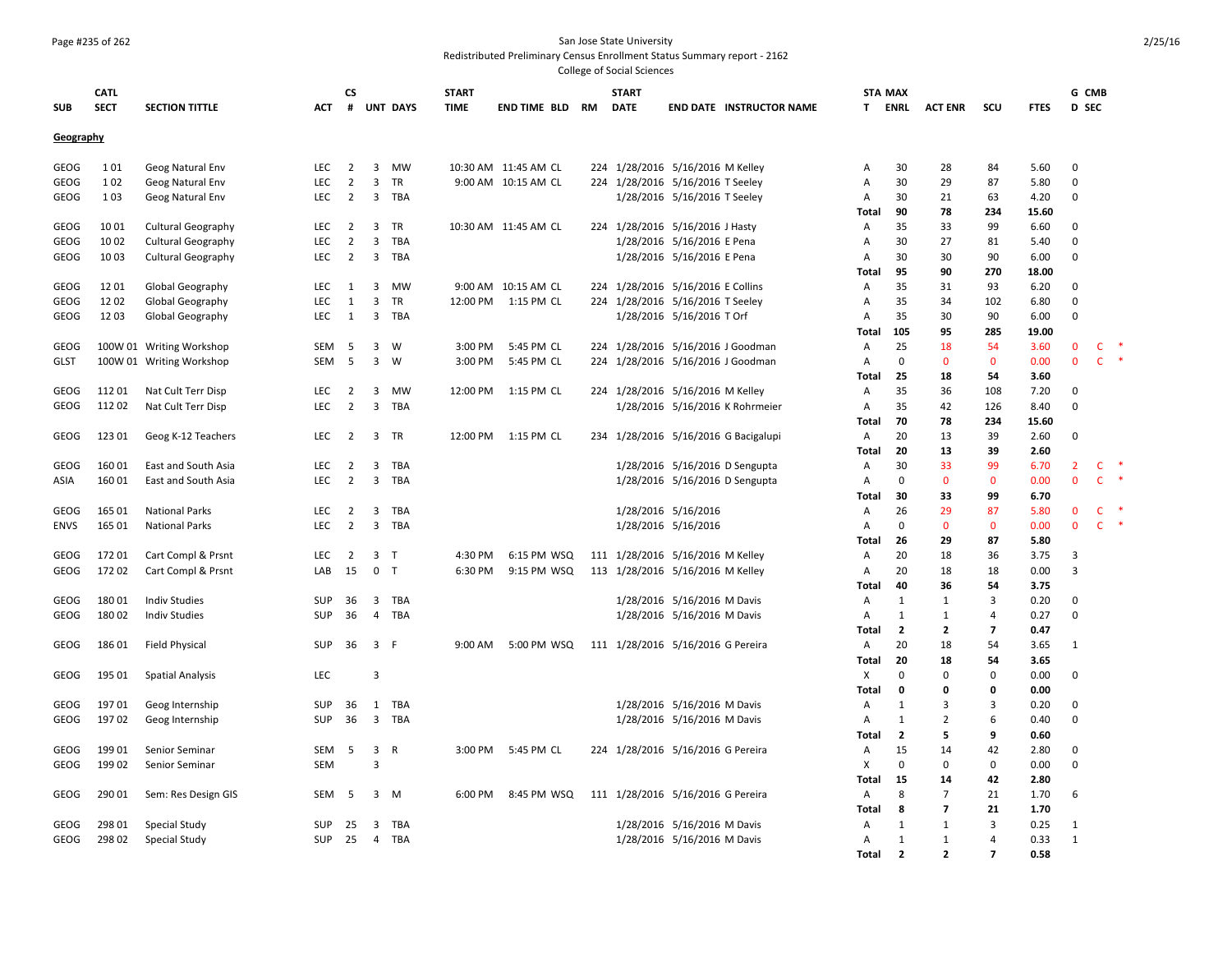## Page #236 of 262 San Jose State University

## Redistributed Preliminary Census Enrollment Status Summary report - 2162

| <b>SUB</b> | <b>CATL</b><br><b>SECT</b> | <b>SECTION TITTLE</b> | ACT        | СS   |   | <b>UNT DAYS</b> | <b>START</b><br><b>TIME</b> | <b>END TIME BLD</b> | RM | <b>START</b><br><b>DATE</b> | <b>END DATE INSTRUCTOR NAME</b> |                        | <b>STA MAX</b><br>ENRL |       | <b>ACT ENR</b> | scu      | <b>FTES</b> | G CMB<br><b>D</b> SEC |
|------------|----------------------------|-----------------------|------------|------|---|-----------------|-----------------------------|---------------------|----|-----------------------------|---------------------------------|------------------------|------------------------|-------|----------------|----------|-------------|-----------------------|
| GEOG       | 299 01                     | MA Thesis/Project     | <b>SUP</b> | - 25 |   | <b>TBA</b>      |                             |                     |    |                             | 1/28/2016 5/16/2016 M Davis     |                        |                        |       |                | $\Omega$ | 0.00        | - 0                   |
| GEOG       | 299 02                     | MA Thesis/Project     | <b>SUP</b> | - 25 |   | <b>TBA</b>      |                             |                     |    |                             | 1/28/2016 5/16/2016 M Davis     |                        |                        |       |                |          | 0.25        |                       |
| GEOG       | 299 03                     | MA Thesis/Project     | SUP        | - 25 | b | <b>TBA</b>      |                             |                     |    |                             | 1/28/2016 5/16/2016 M Davis     |                        |                        |       |                | $\Omega$ | 0.00        | - 0                   |
|            |                            |                       |            |      |   |                 |                             |                     |    |                             |                                 | Total                  |                        |       |                |          | 0.25        |                       |
|            |                            |                       |            |      |   |                 |                             |                     |    |                             |                                 | <b>Geography Total</b> |                        | - 553 | 519            | 1499     | 100.70      | оk                    |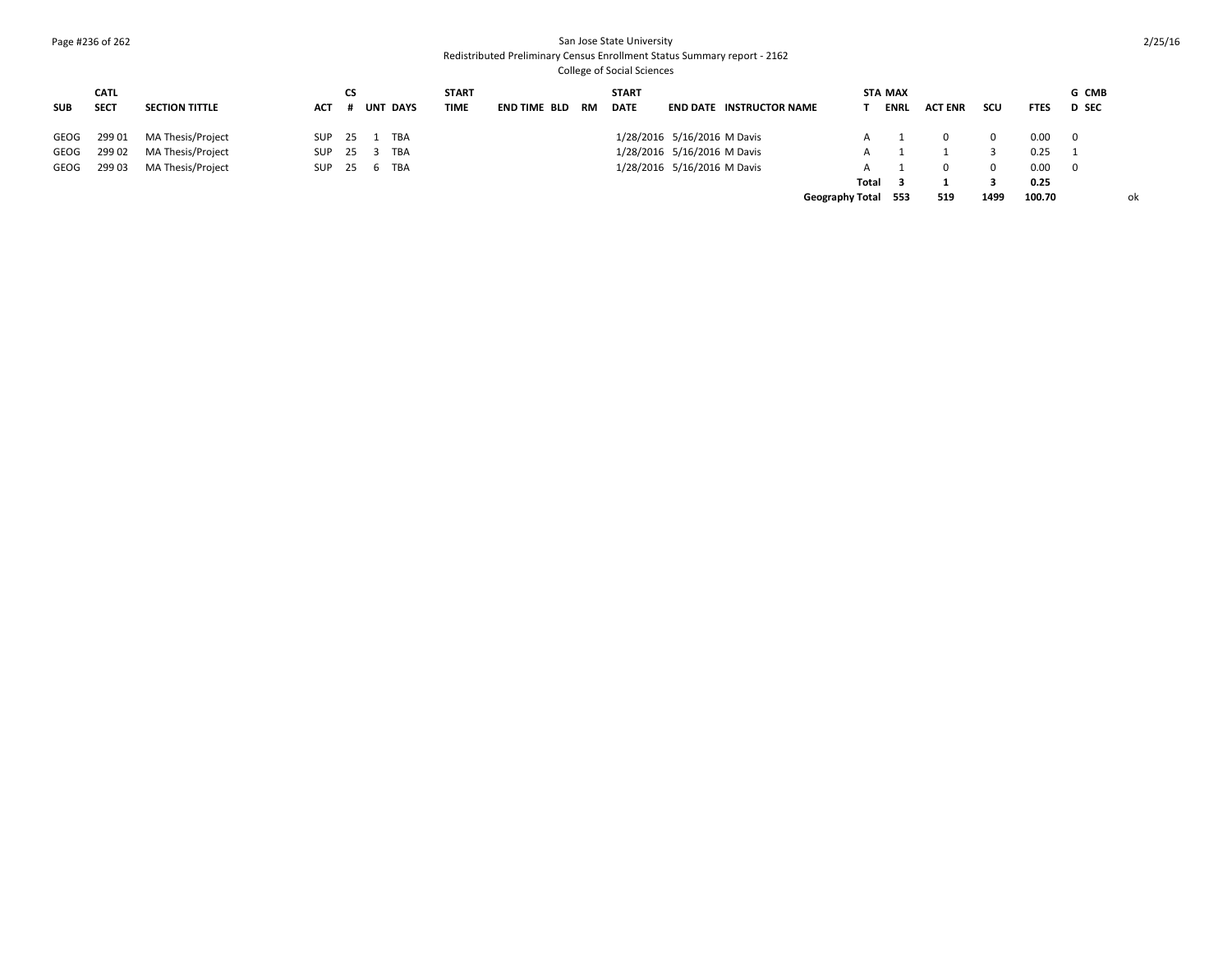## Page #237 of 262 San Jose State University

Redistributed Preliminary Census Enrollment Status Summary report - 2162

| <b>SUB</b>     | <b>CATL</b><br><b>SECT</b> | <b>SECTION TITTLE</b>                  | ACT               | СS             |                         | # UNT DAYS      | <b>START</b><br><b>TIME</b> | END TIME BLD                                            | - RM | <b>START</b><br><b>DATE</b>           |                     | <b>END DATE INSTRUCTOR NAME</b>    |              | <b>STA MAX</b><br><b>T</b> ENRL | <b>ACT ENR</b>    | scu                | <b>FTES</b>  | D SEC                       | G CMB        |        |
|----------------|----------------------------|----------------------------------------|-------------------|----------------|-------------------------|-----------------|-----------------------------|---------------------------------------------------------|------|---------------------------------------|---------------------|------------------------------------|--------------|---------------------------------|-------------------|--------------------|--------------|-----------------------------|--------------|--------|
| <b>History</b> |                            |                                        |                   |                |                         |                 |                             |                                                         |      |                                       |                     |                                    |              |                                 |                   |                    |              |                             |              |        |
| <b>HIST</b>    | 1A 01                      | World History to 1500                  | <b>LEC</b>        | $\overline{2}$ |                         | 3 MW            |                             | 10:30 AM 11:45 AM DMH 149A 1/28/2016 5/16/2016 A Katsev |      |                                       |                     |                                    | Α<br>Total   | 25<br>25                        | 27<br>27          | 81<br>81           | 5.40<br>5.40 | $\Omega$                    |              |        |
| <b>HIST</b>    | 1B 01                      | World History from 1500                | LEC               | $\overline{2}$ |                         | 3 TR            |                             | 1:30 PM 2:45 PM DMH                                     |      | 167 1/28/2016 5/16/2016 R Buyco       |                     |                                    | Α<br>Total   | 25<br>25                        | 22<br>22          | 66<br>66           | 4.40<br>4.40 | $\mathbf 0$                 |              |        |
| <b>HIST</b>    | 10A 01                     | Western Civilizatn                     | LEC               | $\overline{2}$ | 3                       | TR              |                             | 9:00 AM 10:15 AM DMH                                    |      | 163 1/28/2016 5/16/2016 R Cirivilleri |                     |                                    | Α            | 25                              | 27                | 81                 | 5.40         | $\Omega$                    |              |        |
| HIST           | 10B 01                     | Western Civilizatn                     | <b>LEC</b>        | 2              | $\overline{\mathbf{3}}$ | <b>TR</b>       |                             | 10:30 AM 11:45 AM DMH                                   |      | 163 1/28/2016 5/16/2016 R Cirivilleri |                     |                                    | A            | 25                              | 28                | 84                 | 5.60         | $\Omega$                    |              |        |
|                |                            |                                        |                   |                |                         |                 |                             |                                                         |      |                                       |                     |                                    | Total        | 50                              | 55                | 165                | 11.00        |                             |              |        |
| HIST           | 15A 01                     | Essen. US History                      | LEC               | 1              | 3                       | MW              |                             | 10:30 AM 11:45 AM SH                                    |      | 435 1/28/2016 5/16/2016 K Chilton     |                     |                                    | Α            | 45                              | 46                | 138                | 9.20         | $\mathbf{0}$                | C            |        |
| <b>POLS</b>    | 15A 01                     | Essen. US History                      | LEC               | $\mathbf{1}$   | $\overline{3}$          | <b>MW</b>       |                             | 10:30 AM 11:45 AM SH                                    |      | 435 1/28/2016 5/16/2016 K Chilton     |                     |                                    | Α            | $\mathbf 0$                     | $\mathbf{0}$      | $\mathbf{0}$       | 0.00         | $\mathbf{0}$                | $\mathsf{C}$ | $\ast$ |
| <b>HIST</b>    | 15A 02                     | Essen. US History                      | LEC               |                | 3                       |                 |                             |                                                         |      |                                       |                     |                                    | X            | 0                               | 0                 | 0                  | 0.00         | $\mathbf 0$                 |              |        |
| <b>POLS</b>    | 15A 02                     | Essen. US History                      | LEC               |                | 3                       |                 |                             |                                                         |      |                                       |                     |                                    | X            | $\Omega$                        | 0                 | 0                  | 0.00         | $\Omega$                    |              |        |
| <b>HIST</b>    | 15A 03                     | Essen. US History                      | <b>LEC</b>        | 1              | 3                       | <b>MW</b>       | 3:00 PM                     | 4:15 PM WSQ                                             |      | 207 1/28/2016 5/16/2016 M McBane      |                     |                                    | A            | 125                             | 122               | 366                | 24.40        | $\mathbf{0}$                | C            |        |
| <b>POLS</b>    | 15A 03                     | Essen. US History                      | LEC               | 1              | $\overline{\mathbf{3}}$ | MW              | 3:00 PM                     | 4:15 PM WSQ                                             |      | 207 1/28/2016 5/16/2016 M McBane      |                     |                                    | Α            | $\mathbf 0$                     | $\mathbf{0}$      | $\mathbf{0}$       | 0.00         | $\mathbf{0}$                | C            |        |
| HIST           | 15A 04                     | Essen. US History                      | LEC               | 1              | 3                       | TR              |                             | 9:00 AM 10:15 AM DMH                                    |      | 150 1/28/2016 5/16/2016 R Buyco       |                     |                                    | Α            | 45                              | 51                | 153                | 10.20        | $\Omega$                    | C            |        |
| <b>POLS</b>    | 15A 04                     | Essen. US History                      | LEC               | 1              | $\overline{3}$          | TR              |                             | 9:00 AM 10:15 AM DMH                                    |      | 150 1/28/2016 5/16/2016 R Buyco       |                     |                                    | Α            | $\mathbf 0$                     | $\mathbf 0$       | $\mathbf 0$        | 0.00         | $\mathbf{0}$                | C            |        |
|                |                            |                                        | LEC               | 1              | 3                       | TR              |                             | 10:30 AM 11:45 AM DMH                                   |      | 150 1/28/2016 5/16/2016 R Buyco       |                     |                                    |              | 45                              | 52                | 156                | 10.40        | $\mathbf 0$                 | C            |        |
| <b>HIST</b>    | 15A 05                     | Essen. US History                      |                   |                |                         |                 |                             |                                                         |      |                                       |                     |                                    | Α            |                                 |                   |                    |              |                             |              |        |
| <b>POLS</b>    | 15A 05<br>15A 06           | Essen. US History<br>Essen. US History | LEC<br><b>LEC</b> | 1<br>1         | $\mathbf{3}$<br>3       | TR<br><b>TR</b> | 12:00 PM                    | 10:30 AM 11:45 AM DMH<br>1:15 PM SH                     |      | 150 1/28/2016 5/16/2016 R Buyco       |                     |                                    | Α            | 0<br>45                         | $\mathbf 0$<br>40 | $\mathbf 0$<br>120 | 0.00<br>8.00 | $\mathbf 0$<br>$\mathbf{0}$ | C<br>C       | $\ast$ |
| HIST           |                            |                                        |                   |                | 3                       |                 |                             |                                                         |      | 435 1/28/2016 5/16/2016 L Guardino    |                     |                                    | Α            | $\mathbf 0$                     | $\mathbf{0}$      | $\mathbf{0}$       |              | $\mathbf{0}$                | C            | $\ast$ |
| <b>POLS</b>    | 15A 06                     | Essen. US History                      | LEC<br>LEC        | 1<br>1         |                         | TR<br>3 TR      | 12:00 PM<br>1:30 PM         | 1:15 PM SH<br>2:45 PM DMH                               |      | 435 1/28/2016 5/16/2016 L Guardino    |                     |                                    | Α            | 45                              | 44                |                    | 0.00<br>8.80 | $\mathbf{0}$                | C            | $\ast$ |
| HIST           | 15A 07                     | Essen. US History                      |                   |                |                         |                 |                             |                                                         |      |                                       |                     | 150 1/28/2016 5/16/2016 L Guardino | Α            |                                 |                   | 132                |              | $\mathbf{0}$                |              |        |
| <b>POLS</b>    | 15A 07                     | Essen. US History                      | LEC               | 1              | $\overline{3}$          | TR              | 1:30 PM                     | 2:45 PM DMH                                             |      | 150 1/28/2016 5/16/2016 L Guardino    |                     |                                    | Α            | $\mathbf 0$                     | $\mathbf{0}$      | $\mathbf{0}$       | 0.00         |                             | $\mathsf{C}$ | $\ast$ |
| <b>HIST</b>    | 15A 08                     | Essen. US History                      | LEC               | $\mathbf{1}$   | $\overline{3}$          | TR              | 3:00 PM                     | 4:15 PM YUH                                             |      | 124 1/28/2016 5/16/2016 R Cirivilleri |                     |                                    | Α            | 125                             | 114               | 342                | 22.80        | $\mathbf 0$                 | $\mathsf{C}$ | $\ast$ |
| <b>POLS</b>    | 15A 08                     | Essen. US History                      | LEC               | 1              | $\overline{3}$          | <b>TR</b>       | 3:00 PM                     | 4:15 PM YUH                                             |      | 124 1/28/2016 5/16/2016 R Cirivilleri |                     |                                    | Α            | $\mathbf 0$                     | $\mathbf{0}$      | $\mathbf{0}$       | 0.00         | $\mathbf{0}$                | $\mathsf{C}$ |        |
|                |                            |                                        |                   |                |                         |                 |                             |                                                         |      |                                       |                     |                                    | Total        | 475                             | 469               | 1407               | 93.80        |                             |              |        |
| HIST           | 20B 01                     | Hist of Amer Peopl                     | LEC               | $\overline{2}$ |                         | 3 TBA           |                             |                                                         |      |                                       |                     | 1/28/2016 5/16/2016 L Guardino     | Α            | 25                              | 23                | 69                 | 4.60         | $\mathbf 0$                 |              |        |
|                |                            |                                        |                   |                |                         |                 |                             |                                                         |      |                                       |                     |                                    | Total        | 25                              | 23                | 69                 | 4.60         |                             |              |        |
| <b>HIST</b>    | 5001                       | <b>Historical Process</b>              | SEM               | $\overline{4}$ |                         | 3 MW            |                             | 10:30 AM 11:45 AM CL                                    |      | 243 1/28/2016 5/16/2016 M Wilson      |                     |                                    | Α            | 25                              | 13                | 39                 | 2.60         | $\Omega$                    |              |        |
| <b>HIST</b>    | 50 02                      | <b>Historical Process</b>              | SEM               | $\overline{4}$ | 3                       | M               | 3:00 PM                     | 5:45 PM DMH                                             |      | 167 1/28/2016 5/16/2016 A Katsev      |                     |                                    | Α            | 25                              | $\overline{7}$    | 21                 | 1.40         | $\Omega$                    |              |        |
| HIST           | 5003                       | <b>Historical Process</b>              | SEM               | $\overline{4}$ | 3                       | W               | 3:00 PM                     | 5:45 PM DMH                                             |      |                                       |                     | 167 1/28/2016 5/16/2016 E Narveson | Α            | 25                              | 23                | 69                 | 4.60         | $\Omega$                    |              |        |
| HIST           | 5004                       | <b>Historical Process</b>              | SEM               | $\overline{4}$ | 3                       | <b>TR</b>       | 12:00 PM                    | 1:15 PM DMH                                             |      | 167 1/28/2016 5/16/2016 M Wilson      |                     |                                    | Α            | 25                              | 14                | 42                 | 2.80         | $\Omega$                    |              |        |
|                |                            |                                        |                   |                |                         |                 |                             |                                                         |      |                                       |                     |                                    | Total        | 100                             | 57                | 171                | 11.40        |                             |              |        |
| HIST           | 99 01                      | <b>History Fundamentals</b>            | SEM               | - 5            |                         | 3 TR            | 3:00 PM                     | 4:15 PM DMH                                             |      |                                       |                     | 167 1/28/2016 5/16/2016 L Guardino | Α            | 25                              | 16                | 48                 | 3.20         | $\mathbf 0$                 |              |        |
|                |                            |                                        |                   |                |                         |                 |                             |                                                         |      |                                       |                     |                                    | Total        | 25                              | 16                | 48                 | 3.20         |                             |              |        |
| <b>HIST</b>    |                            | 100W 01 History Writers' Workshop      | SEM               | 4              | 3                       | MW              | 12:00 PM                    | 1:15 PM CL                                              |      | 243 1/28/2016 5/16/2016 M Wilson      |                     |                                    | Α            | 25                              | 13                | 39                 | 2.60         | $\mathbf 0$                 |              |        |
| HIST           |                            | 100W 02 History Writers' Workshop      | <b>SEM</b>        | $\overline{4}$ | 3                       | TR              |                             | 10:30 AM 11:45 AM DMH                                   |      | 167 1/28/2016 5/16/2016 M Wilson      |                     |                                    | Α            | 25                              | 19                | 57                 | 3.80         | $\Omega$                    |              |        |
|                |                            |                                        |                   |                |                         |                 |                             |                                                         |      |                                       |                     |                                    | Total        | 50                              | 32                | 96                 | 6.40         |                             |              |        |
| HIST           | 102 01                     | Historiography                         | LEC               | $\overline{2}$ | 4                       | TBA             |                             |                                                         |      |                                       | 1/28/2016 5/16/2016 |                                    | Α            | 25                              | 31                | 124                | 8.33         | 1                           |              |        |
|                |                            |                                        |                   |                |                         |                 |                             |                                                         |      |                                       |                     |                                    | Total        | 25                              | 31                | 124                | 8.33         |                             |              |        |
| <b>HIST</b>    | 110B 01                    | Hist Japan Fr 1750                     | LEC               | $\overline{2}$ | 4                       | TBA             |                             |                                                         |      |                                       | 1/28/2016 5/16/2016 |                                    | Α            | 25                              | 23                | 92                 | 6.20         | $\mathbf{1}$                | $\mathsf{C}$ |        |
| ASIA           | 110B 01                    | Hist Japan Fr 1750                     | LEC               | $\overline{2}$ | $\overline{4}$          | TBA             |                             |                                                         |      |                                       | 1/28/2016 5/16/2016 |                                    | Α            | $\Omega$                        | $\mathbf 0$       | 0                  | 0.00         | $\mathbf 0$                 |              | $C$ *  |
|                |                            |                                        |                   |                |                         |                 |                             |                                                         |      |                                       |                     |                                    | Total        | 25                              | 23                | 92                 | 6.20         |                             |              |        |
| HIST           | 121B 01                    | Med. Worlds 11-15c                     | LEC               | 2              | 4                       | TBA             |                             |                                                         |      |                                       | 1/28/2016 5/16/2016 |                                    | Α            | 25                              | 26                | 104                | 6.93         | $\Omega$                    |              |        |
|                |                            |                                        |                   |                |                         |                 |                             |                                                         |      |                                       |                     |                                    | <b>Total</b> | 25                              | 26                | 104                | 6.93         |                             |              |        |
| <b>HIST</b>    | 126 01                     | Adv Topic Medieval                     | LEC               | $\overline{2}$ | $\overline{4}$          | TBA             |                             |                                                         |      |                                       | 1/28/2016 5/16/2016 |                                    | Α            | 25                              | 25                | 100                | 6.67         | $\mathbf 0$                 |              |        |
|                |                            |                                        |                   |                |                         |                 |                             |                                                         |      |                                       |                     |                                    | Total        | 25                              | 25                | 100                | 6.67         |                             |              |        |
| <b>HIST</b>    | 13201                      | Adv Topics World                       | LEC               | $\overline{2}$ |                         | 4 TBA           |                             |                                                         |      |                                       | 1/28/2016 5/16/2016 |                                    | Α            | 25                              | 16                | 64                 | 4.27         | $\Omega$                    |              |        |
| <b>HIST</b>    | 13202                      | Adv Topics World                       | LEC               | $\overline{2}$ |                         | 4 TBA           |                             |                                                         |      |                                       | 1/28/2016 5/16/2016 |                                    | A            | 25                              | 18                | 72                 | 4.80         | $\Omega$                    |              |        |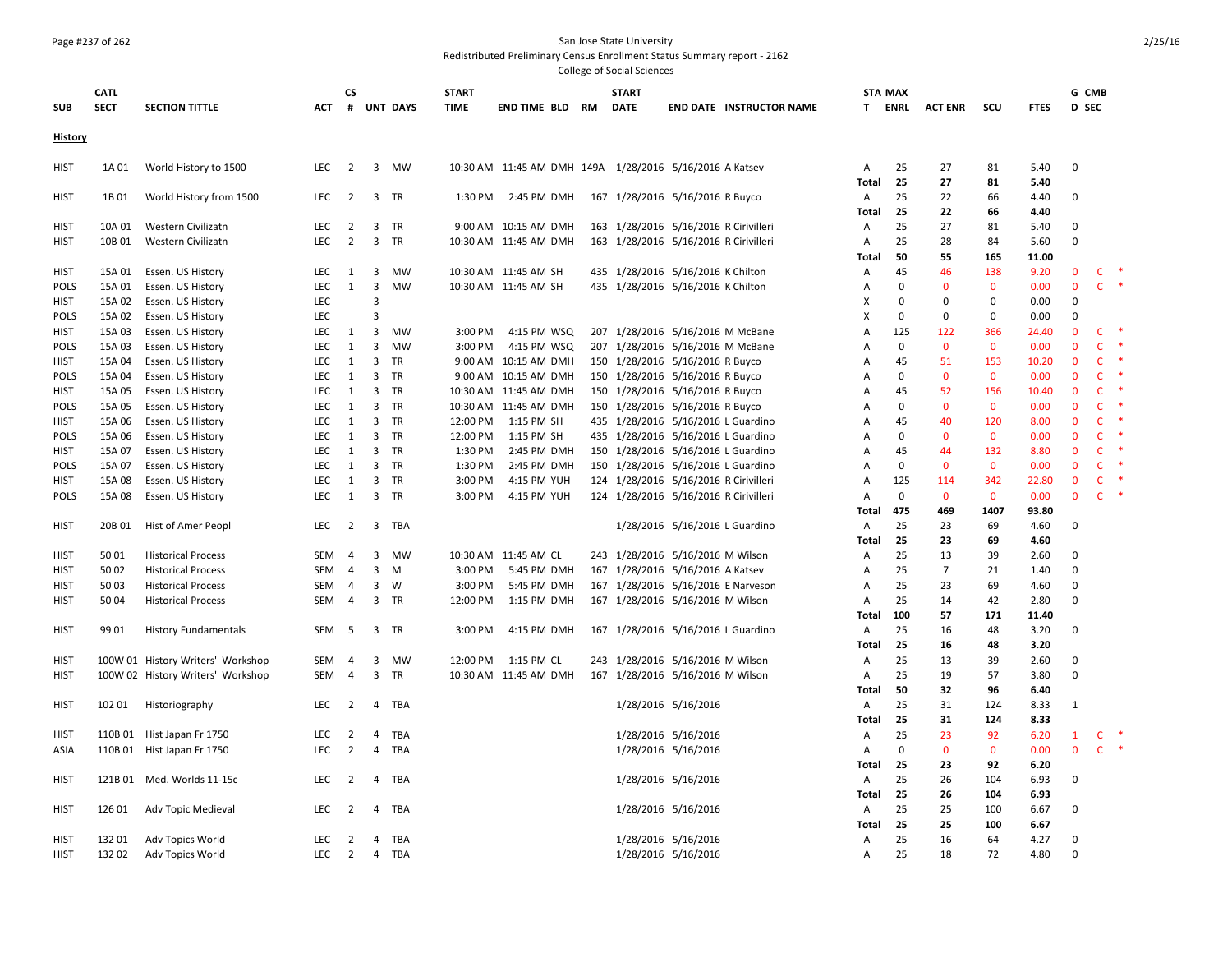## Page #238 of 262 San Jose State University

Redistributed Preliminary Census Enrollment Status Summary report - 2162

|             | <b>CATL</b> |                            |            | CS             |                |                 | <b>START</b> |                       | <b>START</b>                      |                            |                                     | <b>STA MAX</b> |             |                |              |              | G CMB       |
|-------------|-------------|----------------------------|------------|----------------|----------------|-----------------|--------------|-----------------------|-----------------------------------|----------------------------|-------------------------------------|----------------|-------------|----------------|--------------|--------------|-------------|
| <b>SUB</b>  | <b>SECT</b> | <b>SECTION TITTLE</b>      | <b>ACT</b> | #              |                | <b>UNT DAYS</b> | <b>TIME</b>  | END TIME BLD RM       | <b>DATE</b>                       |                            | <b>END DATE INSTRUCTOR NAME</b>     | T.             | <b>ENRL</b> | <b>ACT ENR</b> | SCU          | <b>FTES</b>  | D SEC       |
|             |             |                            |            |                |                |                 |              |                       |                                   |                            |                                     | Total          | 50          | 34             | 136          | 9.07         |             |
| <b>HIST</b> | 146 01      | Adv Topic Euro Hist        | LEC        | $\overline{2}$ |                | 4 TBA           |              |                       |                                   | 1/28/2016 5/16/2016        |                                     | A              | 25          | 22             | 88           | 5.87         | 0           |
|             |             |                            |            |                |                |                 |              |                       |                                   |                            |                                     | Total          | 25          | 22             | 88           | 5.87         |             |
| <b>HIST</b> | 153 01      | Hist Women Europe          | LEC        | 2              | 3              | MW              |              | 10:30 AM 11:45 AM DMH |                                   |                            | 165 1/28/2016 5/16/2016 M Pickering | Α              | 25          | 28             | 84           | 5.60         | 0           |
|             |             |                            |            |                |                |                 |              |                       |                                   |                            |                                     | Total          | 25          | 28             | 84           | 5.60         |             |
| <b>HIST</b> | 155 01      | 20th Century World         | LEC        | 2              | 3              | <b>MW</b>       |              | 9:00 AM 10:15 AM DMH  |                                   |                            | 163 1/28/2016 5/16/2016 E Reynolds  | Α              | 25          | 26             | 78           | 5.20         | 0           |
| <b>HIST</b> | 155 02      | 20th Century World         | LEC        | $\overline{2}$ | 3              | MW              | 1:30 PM      | 2:45 PM DMH           | 167 1/28/2016 5/16/2016 A Katsev  |                            |                                     | $\overline{A}$ | 25          | 26             | 78           | 5.20         | $\mathbf 0$ |
|             |             |                            |            |                |                |                 |              |                       |                                   |                            |                                     | Total          | 50          | 52             | 156          | 10.40        |             |
| <b>HIST</b> | 170 01      | <b>Topics Amer Hist</b>    | <b>LEC</b> | 2              | $\overline{3}$ | <b>MW</b>       | 12:00 PM     | 1:15 PM DMH           |                                   |                            | 163 1/28/2016 5/16/2016 M McBane    | A              | 25          | 29             | 87           | 5.80         | 0           |
| <b>HIST</b> | 170 02      | <b>Topics Amer Hist</b>    | LEC        | $\overline{2}$ | $\overline{3}$ | MW              | 1:30 PM      | 2:45 PM DMH           |                                   |                            | 163 1/28/2016 5/16/2016 M McBane    | Α              | 25          | 30             | 90           | 6.00         | 0           |
| <b>HIST</b> | 170 03      | <b>Topics Amer Hist</b>    | LEC        | $\overline{2}$ | 3              | M               | 3:00 PM      | 5:45 PM DMH           | 163 1/28/2016 5/16/2016 K Chilton |                            |                                     | Α              | 25          | 30             | 90           | 6.00         | 0           |
| HIST        | 17004       | <b>Topics Amer Hist</b>    | LEC        | $\overline{2}$ |                | $3 \quad W$     | 3:00 PM      | 5:45 PM DMH           | 163 1/28/2016 5/16/2016 K Chilton |                            |                                     | A              | 25          | 28             | 84           | 5.60         | $\mathbf 0$ |
|             |             |                            |            |                |                |                 |              |                       |                                   |                            |                                     | Total          | 100         | 117            | 351          | 23.40        |             |
| <b>HIST</b> | 170S 01     | <b>Topics Am History</b>   | LEC        | 3              | 3              | MW              | 12:00 PM     | 1:15 PM DMH           | 358 1/28/2016 5/16/2016 K Chilton |                            |                                     | A<br>Total     | 25<br>25    | 28             | 84<br>84     | 5.60         | 0           |
| <b>HIST</b> | 176 01      | Civil War & Recon          | LEC        | $\overline{2}$ |                | 4 TBA           |              |                       |                                   | 1/28/2016 5/16/2016        |                                     | A              | 25          | 28<br>25       | 100          | 5.60<br>6.73 | 1           |
|             |             |                            |            |                |                |                 |              |                       |                                   |                            |                                     | Total          | 25          | 25             | 100          | 6.73         |             |
| <b>HIST</b> | 181 01      | Adv Topics Am Hist         | LEC        | 2              | 4              | TBA             |              |                       |                                   | 1/28/2016 5/16/2016        |                                     | A              | 25          | 18             | 72           | 4.87         | 1           |
|             |             |                            |            |                |                |                 |              |                       |                                   |                            |                                     | Total          | 25          | 18             | 72           | 4.87         |             |
| <b>HIST</b> | 184 01      | Directed Reading           | SUP        | 36             |                | 4 TBA           |              |                       |                                   | 1/28/2016 5/16/2016        |                                     | A              | $\mathbf 0$ | $\mathbf 0$    | 0            | 0.00         | $\mathbf 0$ |
|             |             |                            |            |                |                |                 |              |                       |                                   |                            |                                     | Total          | $\mathbf 0$ | 0              | 0            | 0.00         |             |
| <b>HIST</b> | 18801       | Hist Women in U.S.         | LEC        | $\overline{2}$ | 3              | <b>TR</b>       | 1:30 PM      | 2:45 PM DMH           | 163 1/28/2016 5/16/2016 P Hill    |                            |                                     | $\overline{A}$ | 25          | 21             | 63           | 4.20         | $\mathbf 0$ |
|             |             |                            |            |                |                |                 |              |                       |                                   |                            |                                     | Total          | 25          | 21             | 63           | 4.20         |             |
| <b>HIST</b> |             | 189B 01 Ca Hist Since 1900 | LEC        | 2              | $\overline{4}$ | TBA             |              |                       |                                   | 1/28/2016 5/16/2016        |                                     | A              | 25          | 24             | 96           | 6.40         | 0           |
|             |             |                            |            |                |                |                 |              |                       |                                   |                            |                                     | Total          | 25          | 24             | 96           | 6.40         |             |
| <b>HIST</b> |             | 210C 01 Collog 20th C Am   | SEM        | - 5            | $\overline{4}$ | TBA             |              |                       |                                   | 1/28/2016 5/16/2016        |                                     | A              | 15          | 16             | 64           | 5.33         | 16          |
|             |             |                            |            |                |                |                 |              |                       |                                   |                            |                                     | Total          | 15          | 16             | 64           | 5.33         |             |
| <b>HIST</b> | 21101       | Adv Coll Mod Euro          | SEM        | - 5            | $\overline{4}$ | TBA             |              |                       |                                   | 1/28/2016 5/16/2016        |                                     | A              | 15          | 8              | 32           | 2.67         | 8           |
|             |             |                            |            |                |                |                 |              |                       |                                   |                            |                                     | Total          | 15          | 8              | 32           | 2.67         |             |
| <b>HIST</b> | 22101       | Sem in World Hist          | <b>SEM</b> | -5             | $\overline{4}$ | TBA             |              |                       |                                   | 1/28/2016 5/16/2016        |                                     | $\overline{A}$ | 15          | 8              | 32           | 2.67         | 8           |
|             |             |                            |            |                |                |                 |              |                       |                                   |                            |                                     | Total          | 15          | 8              | 32           | 2.67         |             |
| <b>HIST</b> | 280 01      | Recent Amer Hist           | SEM        | 5              | $\overline{4}$ | TBA             |              |                       |                                   | 1/28/2016 5/16/2016        |                                     | A              | 15          | 14             | 56           | 4.60         | 13          |
|             |             |                            |            |                |                |                 |              |                       |                                   |                            |                                     | Total          | 15          | 14             | 56           | 4.60         |             |
| <b>HIST</b> | 298 01      | <b>Spec Studies</b>        | SUP        | 25             |                | 2 TBA           |              |                       |                                   | 1/28/2016 5/16/2016 P Hill |                                     | Α              | 5           | 1              | 2            | 0.17         | 1           |
|             |             |                            |            |                |                |                 |              |                       |                                   |                            |                                     | Total          | 5           | 1              | $\mathbf{2}$ | 0.17         |             |
| <b>HIST</b> | 299 01      | <b>Masters Thesis</b>      | SUP        | 25             | 6              | TBA             |              |                       |                                   | 1/28/2016 5/16/2016        |                                     | $\mathsf{A}$   | 0           | $\Omega$       | 0            | 0.00         | 0           |
|             |             |                            |            |                |                |                 |              |                       |                                   |                            |                                     | Total          | 0           | o              | 0            | 0.00         |             |
| <b>JWSS</b> | 18001       | <b>Individual Studies</b>  | SUP        | 36             |                | 3 TBA           |              |                       |                                   | 1/28/2016 5/16/2016        |                                     | Α              | 5           | $\Omega$       | $\mathbf 0$  | 0.00         | $\mathbf 0$ |
|             |             |                            |            |                |                |                 |              |                       |                                   |                            |                                     | Total          | 5           | 0              | $\mathbf{0}$ | 0.00         |             |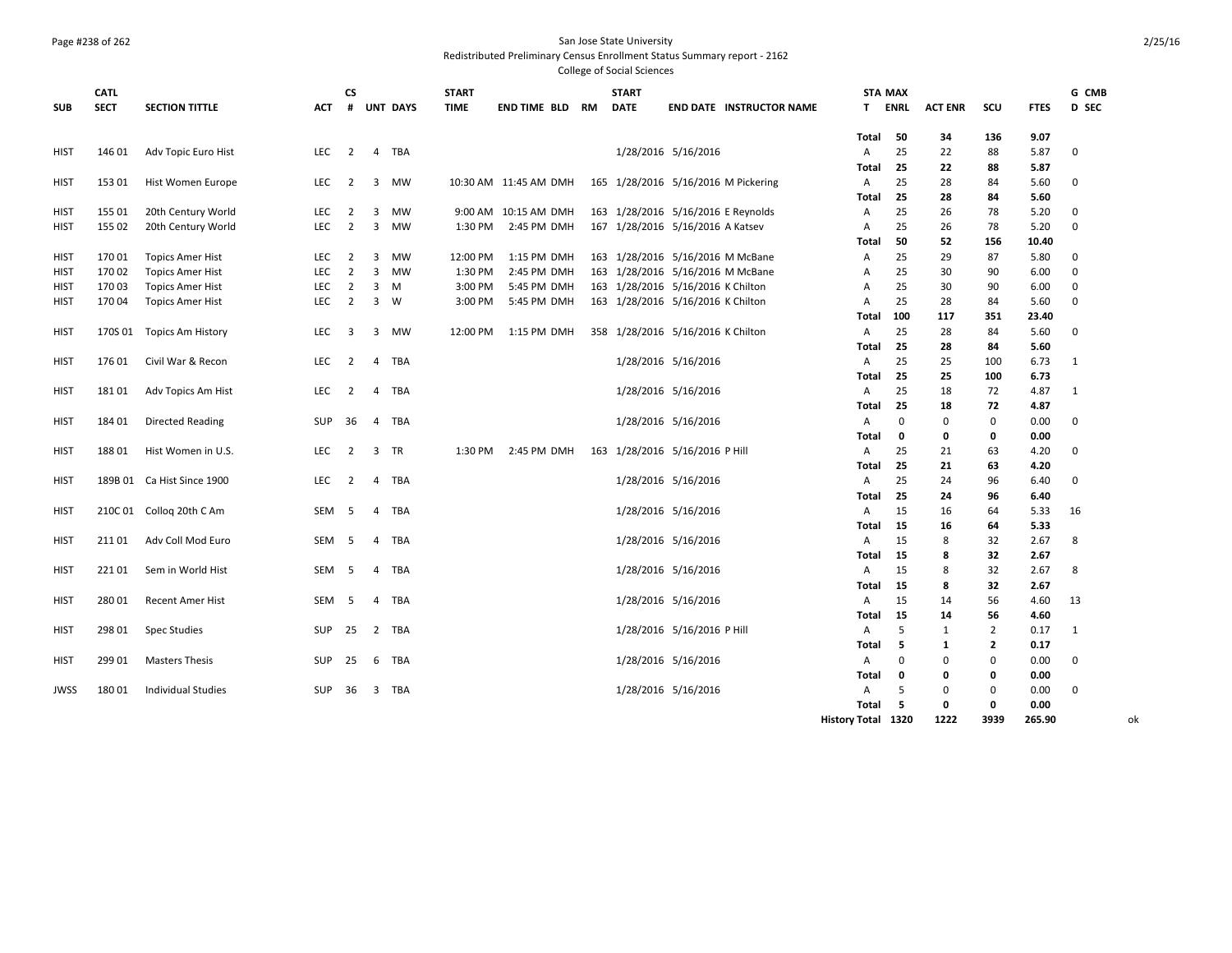## Page #239 of 262 San Jose State University

Redistributed Preliminary Census Enrollment Status Summary report - 2162

| <b>College of Social Sciences</b> |                          |                      |           |                         |    |                                                      |  |                               |                                                         |    |                             |  |                                                                                                                                                                               |             |                                                                                  |     |             |                         |    |
|-----------------------------------|--------------------------|----------------------|-----------|-------------------------|----|------------------------------------------------------|--|-------------------------------|---------------------------------------------------------|----|-----------------------------|--|-------------------------------------------------------------------------------------------------------------------------------------------------------------------------------|-------------|----------------------------------------------------------------------------------|-----|-------------|-------------------------|----|
| <b>CATL</b>                       |                          |                      | <b>CS</b> |                         |    | <b>START</b>                                         |  |                               |                                                         |    |                             |  |                                                                                                                                                                               |             |                                                                                  |     |             | G CMB                   |    |
| <b>SECT</b>                       | <b>SECTION TITTLE</b>    | <b>ACT</b>           |           |                         |    | <b>TIME</b>                                          |  |                               |                                                         |    |                             |  |                                                                                                                                                                               | <b>ENRL</b> | <b>ACT ENR</b>                                                                   | scu | <b>FTES</b> | <b>D</b> SEC            |    |
|                                   |                          |                      |           |                         |    |                                                      |  |                               |                                                         |    |                             |  |                                                                                                                                                                               |             |                                                                                  |     |             |                         |    |
| 156 01                            | Invent Mod World         | LEC                  | 2         | 3                       |    |                                                      |  |                               |                                                         |    |                             |  | A                                                                                                                                                                             | 35          | 36                                                                               | 108 | 7.20        | $\overline{\mathbf{0}}$ |    |
|                                   |                          |                      |           |                         |    |                                                      |  |                               |                                                         |    |                             |  |                                                                                                                                                                               | -35         | 36                                                                               | 108 | 7.20        |                         |    |
| 164 01                            | Global Citizenship       | <b>SEM</b>           | -5        |                         |    |                                                      |  |                               |                                                         |    |                             |  | A                                                                                                                                                                             | 35          | 38                                                                               | 114 | 7.65        | 1                       |    |
|                                   |                          |                      |           |                         |    |                                                      |  |                               |                                                         |    |                             |  |                                                                                                                                                                               | 35          | 38                                                                               | 114 | 7.65        |                         |    |
| 179 01                            | Seminar Global Studies   | LEC                  | 3         |                         |    |                                                      |  |                               |                                                         |    |                             |  | A                                                                                                                                                                             | 20          | 18                                                                               | 54  | 3.60        | 0                       |    |
|                                   |                          |                      |           |                         |    |                                                      |  |                               |                                                         |    |                             |  |                                                                                                                                                                               | -20         | 18                                                                               | 54  | 3.60        |                         |    |
| 189 01                            | <b>Global Experience</b> | <b>SUP</b>           |           | $\overline{\mathbf{3}}$ |    |                                                      |  |                               |                                                         |    |                             |  | A                                                                                                                                                                             | 5           | 3                                                                                | 9   | 0.60        | 0                       |    |
|                                   |                          |                      |           |                         |    |                                                      |  |                               |                                                         |    |                             |  |                                                                                                                                                                               | -5          | 3                                                                                | 9   | 0.60        |                         |    |
|                                   |                          |                      |           |                         |    |                                                      |  |                               |                                                         |    |                             |  |                                                                                                                                                                               | -95         | 95                                                                               | 285 | 19.05       |                         | оk |
|                                   |                          | Int'l Global Studies |           |                         | 48 | <b>UNT DAYS</b><br>M<br>3 <sub>1</sub><br>3 R<br>TBA |  | 3:00 PM<br>3:00 PM<br>3:00 PM | END TIME BLD<br>5:45 PM CL<br>5:45 PM CL<br>5:45 PM WSQ | RM | <b>START</b><br><b>DATE</b> |  | <b>END DATE INSTRUCTOR NAME</b><br>224 1/28/2016 5/16/2016 K Rohrmeier<br>224 1/28/2016 5/16/2016 J Goodman<br>111 1/28/2016 5/16/2016 M Davis<br>1/28/2016 5/16/2016 M Davis |             | <b>STA MAX</b><br>Total<br>Total<br>Total<br>Total<br>Int'l Global Studies Total |     |             |                         |    |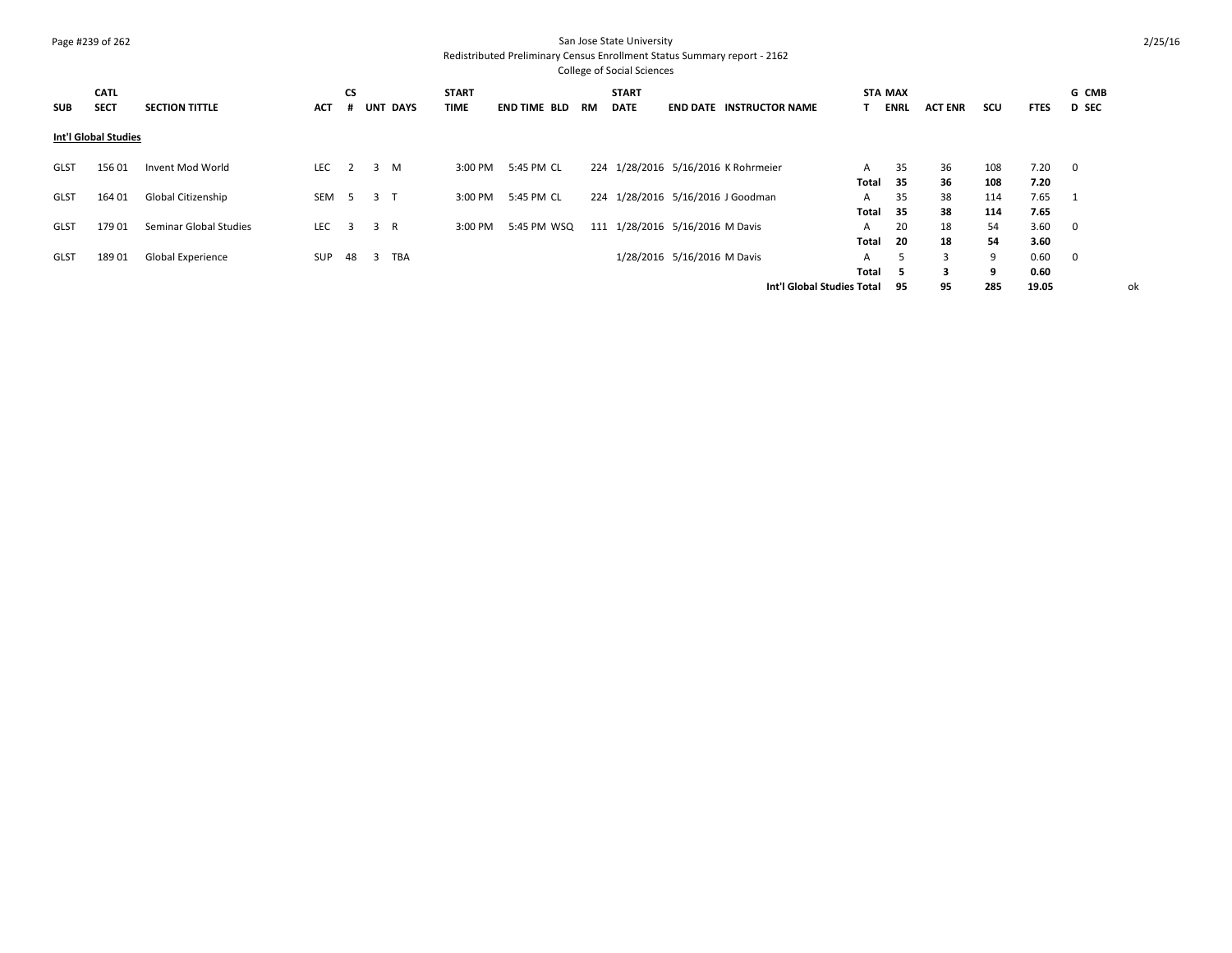# Page #240 of 262 San Jose State University

Redistributed Preliminary Census Enrollment Status Summary report - 2162

| <b>SUB</b> | <b>CATL</b><br><b>SECT</b>      | <b>SECTION TITTLE</b>       | <b>ACT</b> | CS<br>#        |                         | <b>UNT DAYS</b> | <b>START</b><br><b>TIME</b> | END TIME BLD RM       | <b>START</b><br><b>DATE</b>        |                               | <b>END DATE INSTRUCTOR NAME</b>           | T.             | <b>STA MAX</b><br>ENRL | <b>ACT ENR</b> | scu         | <b>FTES</b> | G CMB<br><b>D</b> SEC |  |
|------------|---------------------------------|-----------------------------|------------|----------------|-------------------------|-----------------|-----------------------------|-----------------------|------------------------------------|-------------------------------|-------------------------------------------|----------------|------------------------|----------------|-------------|-------------|-----------------------|--|
|            |                                 |                             |            |                |                         |                 |                             |                       |                                    |                               |                                           |                |                        |                |             |             |                       |  |
|            | <b>Mexican American Studies</b> |                             |            |                |                         |                 |                             |                       |                                    |                               |                                           |                |                        |                |             |             |                       |  |
| MAS        | 10B 01                          | Mex Am US Hist/Gov          | <b>LEC</b> | 2              | 3                       | <b>MW</b>       |                             | 9:00 AM 10:15 AM CL   |                                    |                               | 226 1/28/2016 5/16/2016 J Covarrubias     | A              | 36                     | 40             | 120         | 8.00        | 0                     |  |
| MAS        | 10B 02                          | Mex Am US Hist/Gov          | LEC        | $\overline{2}$ | 3                       | MW              |                             | 9:00 AM 10:15 AM CL   | 226 1/28/2016 5/16/2016 J Gamboa   |                               |                                           | A              | 36                     | 41             | 123         | 8.20        | $\mathbf 0$           |  |
| MAS        | 10B03                           | Mex Am US Hist/Gov          | LEC        | $\overline{2}$ |                         | 3 MW            |                             | 10:30 AM 11:45 AM CL  |                                    |                               | 226 1/28/2016 5/16/2016 J Covarrubias     | Α              | 36                     | 39             | 117         | 7.80        | $\mathbf 0$           |  |
| <b>MAS</b> | 10B 04                          | Mex Am US Hist/Gov          | LEC.       | $\overline{2}$ | $\overline{\mathbf{3}}$ | MW              |                             | 10:30 AM 11:45 AM CL  | 226 1/28/2016 5/16/2016 J Gamboa   |                               |                                           | $\mathsf{A}$   | 36                     | 39             | 117         | 7.80        | $\mathbf 0$           |  |
| MAS        | 10B 05                          | Mex Am US Hist/Gov          | LEC        | $\overline{2}$ | 3                       | TR              |                             | 9:00 AM 10:15 AM CL   |                                    |                               | 226 1/28/2016 5/16/2016 G Mora-Torres     | Α              | 36                     | 36             | 108         | 7.20        | 0                     |  |
| MAS        | 10B 06                          | Mex Am US Hist/Gov          | LEC        | $\overline{2}$ | 3                       | TR              |                             | 9:00 AM 10:15 AM CL   | 226 1/28/2016 5/16/2016 P Tabera   |                               |                                           | Α              | 36                     | 38             | 114         | 7.60        | $\mathsf 0$           |  |
| MAS        | 10B 07                          | Mex Am US Hist/Gov          | LEC        | $\overline{2}$ | 3                       | TR              |                             | 10:30 AM 11:45 AM CL  |                                    |                               | 226 1/28/2016 5/16/2016 G Mora-Torres     | Α              | 36                     | 41             | 123         | 8.20        | $\mathbf 0$           |  |
| <b>MAS</b> | 10B 08                          | Mex Am US Hist/Gov          | <b>LEC</b> | 2              | 3                       | TR              |                             | 10:30 AM 11:45 AM CL  | 226 1/28/2016 5/16/2016 P Tabera   |                               |                                           | A              | 36                     | 34             | 102         | 6.80        | $\mathbf 0$           |  |
| MAS        | 10B 09                          | Mex Am US Hist/Gov          | <b>LEC</b> | $\overline{2}$ | 3                       | TR              | 12:00 PM                    | 1:15 PM CL            |                                    |                               | 226 1/28/2016 5/16/2016 M Callahan        | Α              | 40                     | 46             | 138         | 9.20        | $\mathbf 0$           |  |
| MAS        | 10B 10                          | Mex Am US Hist/Gov          | LEC        | $\overline{2}$ | 3                       | TR              | 1:30 PM                     | 2:45 PM CL            |                                    |                               | 226 1/28/2016 5/16/2016 M Callahan        | A              | 40                     | 45             | 135         | 9.00        | $\Omega$              |  |
| MAS        | 10B 11                          | Mex Am US Hist/Gov          | LEC        | $\overline{2}$ | $\overline{\mathbf{3}}$ | <b>TR</b>       | 3:00 PM                     | 4:15 PM DMH           |                                    |                               | 234 1/28/2016 5/16/2016 M Callahan        | $\overline{A}$ | 40                     | 43             | 129         | 8.60        | $\mathbf 0$           |  |
|            |                                 |                             |            |                |                         |                 |                             |                       |                                    |                               |                                           | Total          | 408                    | 442            | 1326        | 88.40       |                       |  |
| MAS        | 74 01                           | <b>Public Address</b>       | SEM        | -4             | 3                       | MW              |                             | 9:00 AM 10:15 AM CL   | 234 1/28/2016 5/16/2016 P Tabera   |                               |                                           | Α              | 25                     | 28             | 84          | 5.60        | 0                     |  |
| MAS        | 74 02                           | <b>Public Address</b>       | SEM        | $\overline{4}$ | 3                       | <b>MW</b>       |                             | 9:00 AM 10:15 AM CL   |                                    |                               | 117 1/28/2016 5/16/2016 M Martinez        | Α              | 25                     | 23             | 69          | 4.60        | $\Omega$              |  |
| MAS        | 74 03                           | <b>Public Address</b>       | SEM        | $\overline{4}$ | 3                       | MW              |                             | 10:30 AM 11:45 AM HGH | 116 1/28/2016 5/16/2016 P Tabera   |                               |                                           | Α              | 25                     | 24             | 72          | 4.80        | 0                     |  |
| MAS        | 74 04                           | <b>Public Address</b>       | SEM        | $\overline{4}$ | 3                       | MW              |                             | 10:30 AM 11:45 AM DMH | 160 1/28/2016 5/16/2016 K Rios     |                               |                                           | Α              | 25                     | 25             | 75          | 5.00        | $\mathbf 0$           |  |
| MAS        | 74 05                           | <b>Public Address</b>       | <b>SEM</b> | $\overline{4}$ | 3                       | MW              | 12:00 PM                    | 1:15 PM DMH           | 162 1/28/2016 5/16/2016 K Rios     |                               |                                           | Α              | 25                     | 25             | 75          | 5.00        | $\mathbf 0$           |  |
| MAS        | 74 06                           | <b>Public Address</b>       | <b>SEM</b> | $\overline{4}$ | 3                       | <b>MW</b>       | 12:00 PM                    | 1:15 PM DMH           |                                    |                               | 347 1/28/2016 5/16/2016 G Mora-Torres     | $\mathsf{A}$   | 25                     | 25             | 75          | 5.00        | $\mathbf 0$           |  |
| MAS        | 74 07                           | <b>Public Address</b>       | SEM        | $\overline{4}$ | 3                       | TR              |                             | 9:00 AM 10:15 AM DMH  | 164 1/28/2016 5/16/2016 J Gamboa   |                               |                                           | Α              | 25                     | 25             | 75          | 5.00        | 0                     |  |
| MAS        | 74 08                           | <b>Public Address</b>       | SEM        | $\overline{4}$ | 3                       | TR              |                             | 9:00 AM 10:15 AM DMH  | 165 1/28/2016 5/16/2016 F Ponce    |                               |                                           | Α              | 25                     | 23             | 69          | 4.60        | $\mathbf 0$           |  |
| <b>MAS</b> | 74 09                           | <b>Public Address</b>       | SEM        | $\overline{4}$ | 3                       | TR              |                             | 10:30 AM 11:45 AM DMH | 353 1/28/2016 5/16/2016 J Gamboa   |                               |                                           | Α              | 25                     | 27             | 81          | 5.40        | $\mathbf 0$           |  |
| MAS        | 74 10                           | <b>Public Address</b>       | <b>SEM</b> |                | $\overline{3}$          |                 |                             |                       |                                    |                               |                                           | X              | $\mathbf 0$            | $\mathbf 0$    | 0           | 0.00        | $\mathbf 0$           |  |
| MAS        | 74 11                           | <b>Public Address</b>       | SEM        | $\overline{4}$ | $\overline{3}$          | <b>TR</b>       | 3:00 PM                     | 4:15 PM CL            | 303 1/28/2016 5/16/2016 R Alvarez  |                               |                                           | Α              | 25                     | 25             | 75          | 5.00        | $\mathbf 0$           |  |
|            |                                 |                             |            |                |                         |                 |                             |                       |                                    |                               |                                           | Total          | 250                    | 250            | 750         | 50.00       |                       |  |
| MAS        | 12701                           | Chic Crim Just Syst         | LEC        | $\overline{2}$ | 3                       | <b>TR</b>       |                             | 9:00 AM 10:15 AM HGH  | 217 1/28/2016 5/16/2016 J Troncoso |                               |                                           | $\overline{A}$ | 30                     | 21             | 63          | 4.25        | 1                     |  |
|            |                                 |                             |            |                |                         |                 |                             |                       |                                    |                               |                                           | Total          | 30                     | 21             | 63          | 4.25        |                       |  |
| MAS        | 130 01                          | Chicna/o Amer Soc           | LEC        | $\overline{2}$ | 3                       | MW              |                             | 9:00 AM 10:15 AM HGH  |                                    |                               | 225 1/28/2016 5/16/2016 G Mora-Torres     | Α              | 30                     | 27             | 81          | 5.40        | $\mathbf 0$           |  |
| MAS        | 130 02                          | Chicna/o Amer Soc           | <b>LEC</b> | $\overline{2}$ |                         | 3 TR            |                             | 9:00 AM 10:15 AM CL   |                                    |                               | 234 1/28/2016 5/16/2016 J Curry-Rodriguez | Α              | 30                     | 14             | 42          | 2.85        | $\mathbf{1}$          |  |
|            |                                 |                             |            |                |                         |                 |                             |                       |                                    |                               |                                           | <b>Total</b>   | 60                     | 41             | 123         | 8.25        |                       |  |
| MAS        | 144 01                          | Chicana/o Lit               | <b>LEC</b> | 1              | 3                       | - TR            |                             | 10:30 AM 11:45 AM DMH | 234 1/28/2016 5/16/2016 K Rios     |                               |                                           | A              | 30                     | 26             | 78          | 5.25        | 1                     |  |
|            |                                 |                             |            |                |                         |                 |                             |                       |                                    |                               |                                           | Total          | 30                     | 26             | 78          | 5.25        |                       |  |
| MAS        | 160 01                          | <b>Gender and Sexuality</b> | LEC        |                | 3                       |                 |                             |                       |                                    |                               |                                           | X              | $\mathbf 0$            | $\mathbf 0$    | $\mathbf 0$ | 0.00        | $\mathbf 0$           |  |
| MAS        | 160 02                          | Gender and Sexuality        | <b>LEC</b> | $\overline{2}$ |                         | 3 TR            |                             | 12:00 PM   1:15 PM CL |                                    |                               | 310 1/28/2016 5/16/2016 J Curry-Rodriguez | A              | 30                     | 31             | 93          | 6.35        | 3                     |  |
|            |                                 |                             |            |                |                         |                 |                             |                       |                                    |                               |                                           | <b>Total</b>   | 30                     | 31             | 93          | 6.35        |                       |  |
| MAS        | 175 01                          | <b>Human Migrations</b>     | LEC        |                | 3                       |                 |                             |                       |                                    |                               |                                           | X              | 0                      | $\mathbf 0$    | $\mathbf 0$ | 0.00        | $\mathbf 0$           |  |
|            |                                 |                             |            |                |                         |                 |                             |                       |                                    |                               |                                           | Total          | 0                      | 0              | 0           | 0.00        |                       |  |
| MAS        | 18001                           | <b>Indiv Studies</b>        | SUP        | 36             | 4                       | TBA             |                             |                       |                                    |                               | 1/28/2016 5/16/2016 J Troncoso            | Α              | $\Omega$               | 0              | 0           | 0.00        | $\Omega$              |  |
| MAS        | 18002                           | <b>Indiv Studies</b>        | SUP        | 36             | $\overline{3}$          | TBA             |                             |                       |                                    |                               | 1/28/2016 5/16/2016 J Troncoso            | Α              | 15                     | 5              | 15          | 1.00        | $\mathbf 0$           |  |
| MAS        | 18003                           | <b>Indiv Studies</b>        | <b>SUP</b> | 36             |                         | 1 MWF           | 6:00 PM                     | 8:00 PM               |                                    | 1/28/2016 5/16/2016   Sanchez |                                           | A              | 35                     | 27             | 27          | 1.82        | 1                     |  |
|            |                                 |                             |            |                |                         |                 |                             |                       |                                    |                               |                                           | Total          | 50                     | 32             | 42          | 2.82        |                       |  |
| MAS        | 185 01                          | Teaching in Diverse Society | LEC        | $\overline{2}$ | 3                       | MW              | 12:00 PM                    | 1:15 PM BBC           | 120 1/28/2016 5/16/2016 M Pizarro  |                               |                                           | Α              | $\Omega$               | 30             | 90          | 6.05        | $\mathbf{1}$<br>C     |  |
|            |                                 |                             |            |                |                         |                 |                             |                       |                                    |                               |                                           | <b>Total</b>   | 0                      | 30             | 90          | 6.05        |                       |  |
| MAS        | 215 01                          | Chicanas/os & Educ          | SEM        | - 5            |                         | 3 M             | 6:00 PM                     | 8:45 PM CL            | 306 1/28/2016 5/16/2016 M Pizarro  |                               |                                           | A              | 15                     | 12             | 36          | 2.95        | 11                    |  |
|            |                                 |                             |            |                |                         |                 |                             |                       |                                    |                               |                                           | <b>Total</b>   | 15                     | 12             | 36          | 2.95        |                       |  |
| MAS        | 225 01                          | Am Inst & Ch Comm           | SEM        | 6              | 3 <sub>T</sub>          |                 | 6:00 PM                     | 8:45 PM BBC           | 223 1/28/2016 5/16/2016 J Troncoso |                               |                                           | Α              | 15                     | 11             | 33          | 2.75        | 11                    |  |
|            |                                 |                             |            |                |                         |                 |                             |                       |                                    |                               |                                           | Total          | 15                     | 11             | 33          | 2.75        |                       |  |
| <b>MAS</b> | 252 01                          | <b>Comp Ethnic Studies</b>  | SEM        | 5              |                         | $3 \quad W$     | 6:00 PM                     | 8:45 PM BBC           | 223 1/28/2016 5/16/2016 K Rios     |                               |                                           | Α              | 15                     | 8              | 24          | 2.00        | 8                     |  |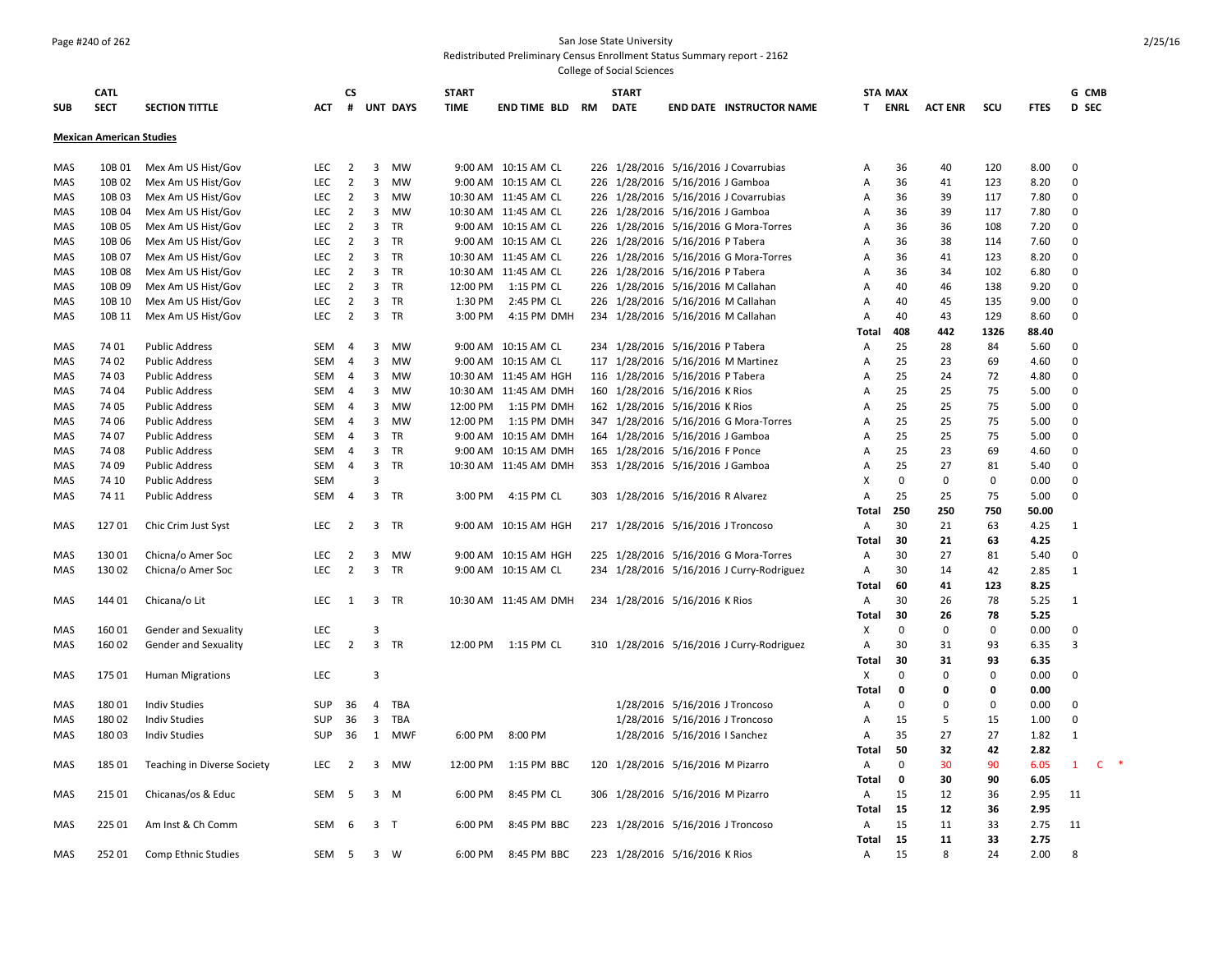## Page #241 of 262 San Jose State University

## Redistributed Preliminary Census Enrollment Status Summary report - 2162

|            | <b>CATL</b> |                         |            | <b>CS</b> |              |             | <b>START</b> |                     |    | <b>START</b> |                 |                                           |       | <b>STA MAX</b> |                |              |             | G CMB        |    |
|------------|-------------|-------------------------|------------|-----------|--------------|-------------|--------------|---------------------|----|--------------|-----------------|-------------------------------------------|-------|----------------|----------------|--------------|-------------|--------------|----|
| <b>SUB</b> | <b>SECT</b> | <b>SECTION TITTLE</b>   | ACT        |           | UNT          | <b>DAYS</b> | <b>TIME</b>  | <b>END TIME BLD</b> | RM | <b>DATE</b>  | <b>END DATE</b> | <b>INSTRUCTOR NAME</b>                    |       | <b>ENRL</b>    | <b>ACT ENR</b> | scu          | <b>FTES</b> | <b>D</b> SEC |    |
|            |             |                         |            |           |              |             |              |                     |    |              |                 |                                           | Total | 15             | 8              | 24           | 2.00        |              |    |
| MAS        | 275 02      | <b>Research Methods</b> | SEM        | - 5       | 3 S          |             | 10:30 AM     | 3:00 PM CL          |    |              |                 | 318 1/28/2016 5/16/2016 J Curry-Rodriguez | A     | 15             |                | 15           | 1.25        | -5           |    |
|            |             |                         |            |           |              |             |              |                     |    |              |                 |                                           | Total | 15             | 5.             | 15           | 1.25        |              |    |
| MAS        | 298 01      | <b>Special Studies</b>  | <b>SUP</b> | 25        | h            | <b>TBA</b>  |              |                     |    |              |                 | 1/28/2016 5/16/2016 J Troncoso            | A     | 0              | $\Omega$       | $\mathbf{0}$ | 0.00        | $\mathbf 0$  |    |
| MAS        | 298 02      | <b>Special Studies</b>  | <b>SUP</b> | 25        |              | <b>TBA</b>  |              |                     |    |              |                 | 1/28/2016 5/16/2016 J Troncoso            | A     | 15             |                | 21           | 1.75        |              |    |
|            |             |                         |            |           |              |             |              |                     |    |              |                 |                                           | Total | 15             |                | 21           | 1.75        |              |    |
| MAS        | 299 01      | <b>MA Thesis</b>        | <b>SUP</b> | 25        | <sub>b</sub> | <b>TBA</b>  |              |                     |    |              |                 | 1/28/2016 5/16/2016 J Troncoso            | A     | 0              | $\Omega$       | $\mathbf{0}$ | 0.00        | 0            |    |
| MAS        | 299 02      | <b>MA Thesis</b>        | <b>SUP</b> | 25        |              | <b>TBA</b>  |              |                     |    |              |                 | 1/28/2016 5/16/2016 J Troncoso            | A     | 15             | $\mathbf 0$    | $\mathbf{0}$ | 0.00        | 0            |    |
|            |             |                         |            |           |              |             |              |                     |    |              |                 |                                           | Total | 15             | 0              | $\mathbf{0}$ | 0.00        |              |    |
|            |             |                         |            |           |              |             |              |                     |    |              |                 | <b>Mexican American Studies Total</b>     |       | 948            | 916            | 2694         | 182.07      |              | оk |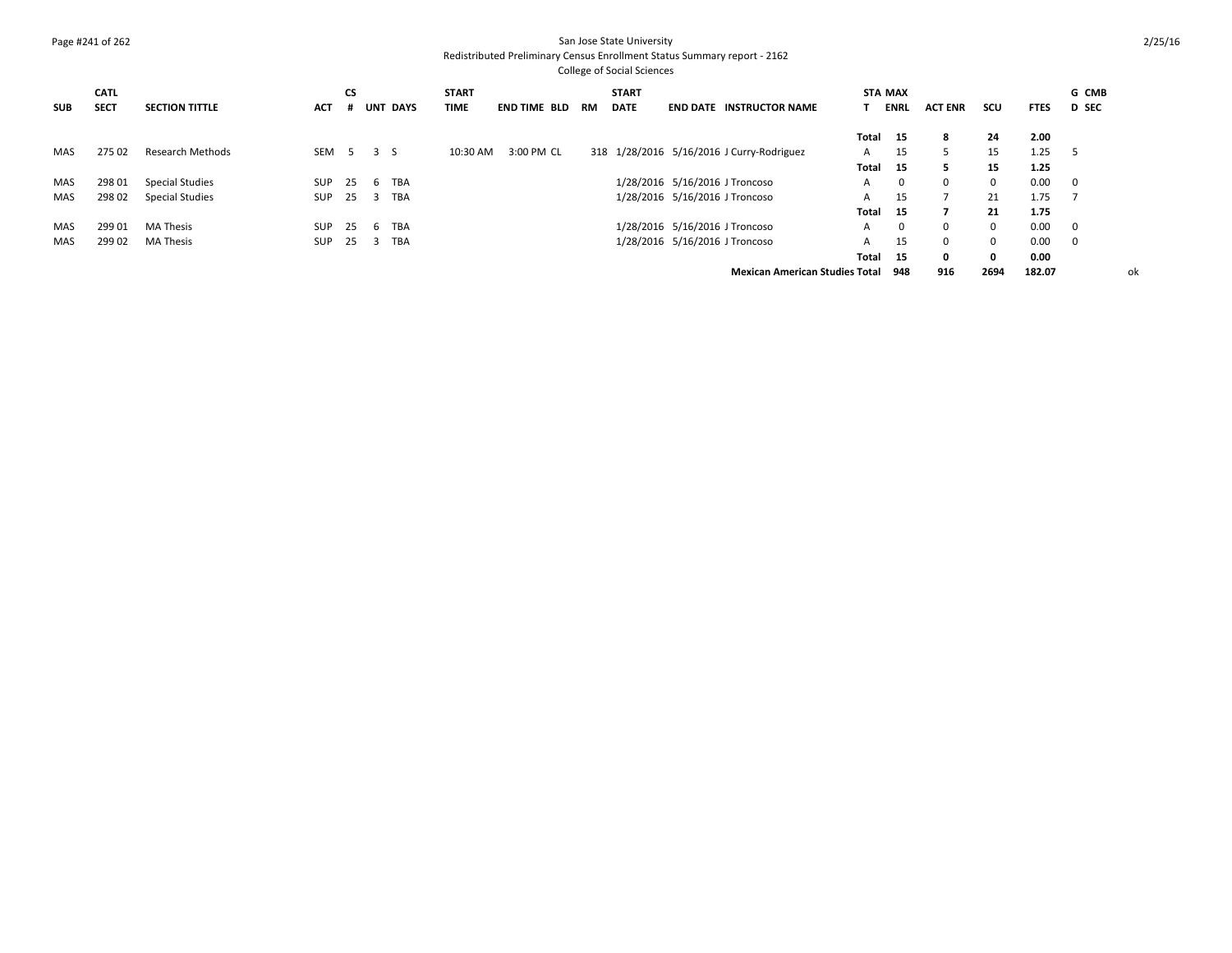#### Page #242 of 262 San Jose State University

Redistributed Preliminary Census Enrollment Status Summary report - 2162

| <b>SUB</b>  | <b>CATL</b><br><b>SECT</b> | <b>SECTION TITTLE</b>      | ACT        | CS<br>#        |                         | <b>UNT DAYS</b> | <b>START</b><br><b>TIME</b> | END TIME BLD                                           | RM | <b>START</b><br><b>DATE</b>        |                                | <b>END DATE INSTRUCTOR NAME</b>         | <b>STA MAX</b><br>T. | ENRL              | <b>ACT ENR</b>    | scu          | <b>FTES</b>  | G CMB<br>D SEC |              |        |
|-------------|----------------------------|----------------------------|------------|----------------|-------------------------|-----------------|-----------------------------|--------------------------------------------------------|----|------------------------------------|--------------------------------|-----------------------------------------|----------------------|-------------------|-------------------|--------------|--------------|----------------|--------------|--------|
|             | <b>Political Science</b>   |                            |            |                |                         |                 |                             |                                                        |    |                                    |                                |                                         |                      |                   |                   |              |              |                |              |        |
| PADM        | 210 01                     | Intro Pub Admin            | SEM        |                | 3                       |                 |                             |                                                        |    |                                    |                                |                                         | X                    | $\mathbf 0$       | 0                 | 0            | 0.00         | $\mathbf 0$    |              |        |
| PADM        | 21201                      | Admin Research             | SEM        | - 5            | 3 R                     |                 | 6:00 PM                     | 8:45 PM CL                                             |    | 306 1/28/2016 5/16/2016 Y No       |                                |                                         | Total<br>Α           | $\mathbf 0$<br>20 | $\mathbf{0}$<br>6 | 0<br>18      | 0.00<br>1.50 | 6              |              |        |
| PADM        | 213 01                     | Pol Analysis & Eval        | SEM        | 5              | 3 <sub>7</sub>          |                 | 6:00 PM                     | 8:45 PM CL                                             |    | 306 1/28/2016 5/16/2016 P Haas     |                                |                                         | Total<br>Α           | 20<br>20          | 6<br>15           | 18<br>45     | 1.50<br>3.75 | 15             |              |        |
|             |                            |                            |            |                |                         |                 |                             |                                                        |    |                                    |                                |                                         | Total                | 20                | 15                | 45           | 3.75         |                |              |        |
| PADM        | 214 01                     | Intro to Public Management | SEM        | 5              | 3 <sub>T</sub>          |                 | 6:00 PM                     | 8:45 PM DMH 149A 1/28/2016 5/16/2016 F Edwards         |    |                                    |                                |                                         | Α                    | 20                | 11                | 33           | 2.75         | 11             | C.           |        |
| URBP        | 214 01                     | Intro to Public Management | <b>SEM</b> | 5              | 3 <sub>T</sub>          |                 | 6:00 PM                     | 8:45 PM DMH 149A 1/28/2016 5/16/2016 F Edwards         |    |                                    |                                |                                         | Α                    | $\mathbf 0$       | $\mathbf 0$       | $\mathbf{0}$ | 0.00         | $\mathbf 0$    | $\mathsf{C}$ | $\ast$ |
|             |                            |                            |            |                |                         |                 |                             |                                                        |    |                                    |                                |                                         | Total                | 20                | 11                | 33           | 2.75         |                |              |        |
| PADM        | 21801                      | <b>Public Budgeting</b>    | SEM        | -5             |                         | 3 W             | 6:00 PM                     | 8:45 PM CL                                             |    | 306 1/28/2016 5/16/2016 E Beaudry  |                                |                                         | A                    | 20                | 19                | 57           | 4.75         | 19             |              |        |
|             |                            |                            |            |                |                         |                 |                             |                                                        |    |                                    |                                |                                         | Total                | 20                | 19                | 57           | 4.75         |                |              |        |
| PADM        | 219 01                     | Pub Financial Adm          | SEM        | -5             |                         | 3 W             | 6:00 PM                     | 8:45 PM DMH                                            |    | 161 1/28/2016 5/16/2016 T Tung     |                                |                                         | Α                    | 20                | 8                 | 24           | 2.00         | 8              |              |        |
|             |                            |                            |            |                |                         |                 |                             |                                                        |    |                                    |                                |                                         | Total                | 20                | 8                 | 24           | 2.00         |                |              |        |
|             |                            |                            | SEM        |                |                         |                 |                             |                                                        |    |                                    |                                |                                         |                      | 20                | 23                | 69           |              | 23             |              |        |
| PADM        | 220 01                     | NonProfitMgt               |            | -5             |                         | 3 R             | 6:00 PM                     | 8:45 PM DMH 149A 1/28/2016 5/16/2016 A Esparza         |    |                                    |                                |                                         | Α                    |                   |                   |              | 5.75         |                |              |        |
|             |                            |                            |            |                |                         |                 |                             |                                                        |    |                                    |                                |                                         | Total                | 20                | 23                | 69           | 5.75         |                |              |        |
| PADM        | 223 01                     | Law & Pub Admin            | SEM        | -5             |                         | $3 \quad M$     | 6:00 PM                     | 8:45 PM DMH                                            |    | 161 1/28/2016 5/16/2016 J Brent    |                                |                                         | Α                    | 20                | 14                | 42           | 3.50         | 14             |              |        |
|             |                            |                            |            |                |                         |                 |                             |                                                        |    |                                    |                                |                                         | Total                | 20                | 14                | 42           | 3.50         |                |              |        |
| PADM        | 281 01                     | Pub Adm Internship         | SUP        | 25             | 3 R                     |                 | 5:00 PM                     | 7:45 PM CL                                             |    | 308 1/28/2016 5/16/2016 G Percival |                                |                                         | Α                    | 5                 | 5                 | 15           | 1.25         | 5              |              |        |
|             |                            |                            |            |                |                         |                 |                             |                                                        |    |                                    |                                |                                         | Total                | 5                 | 5                 | 15           | 1.25         |                |              |        |
| PADM        | 298 01                     | <b>Special Problems</b>    | <b>SUP</b> | 25             | 3                       | TBA             |                             |                                                        |    |                                    | 1/28/2016 5/16/2016 F Edwards  |                                         | Α                    | 15                | 11                | 33           | 2.75         | 11             |              |        |
| PADM        | 298 02                     | <b>Special Problems</b>    | <b>SUP</b> | 25             | $\overline{\mathbf{3}}$ | TBA             |                             |                                                        |    |                                    | 1/28/2016 5/16/2016 P Haas     |                                         | Α                    | 15                | $\overline{2}$    | 6            | 0.50         | $\overline{2}$ |              |        |
| PADM        | 298 03                     | Special Problems           | <b>SUP</b> | 25             |                         | 3 TBA           |                             |                                                        |    |                                    | 1/28/2016 5/16/2016 G Percival |                                         | Α                    | 15                | $\mathbf{1}$      | 3            | 0.25         | 1              |              |        |
|             |                            |                            |            |                |                         |                 |                             |                                                        |    |                                    |                                |                                         | Total                | 45                | 14                | 42           | 3.50         |                |              |        |
| <b>POLS</b> | 101                        | Amer Govt                  | <b>LEC</b> | 2              | $\overline{3}$          | MW              |                             | 9:00 AM 10:15 AM DMH 149A 1/28/2016 5/16/2016 J Abrams |    |                                    |                                |                                         | Α                    | 40                | 40                | 120          | 8.00         | $\mathbf 0$    |              |        |
| <b>POLS</b> | 1 0 2                      | Amer Govt                  | <b>LEC</b> | $\overline{2}$ | 3                       | TR              | 3:00 PM                     | 4:15 PM DMH 149A                                       |    |                                    | 1/28/2016 5/16/2016 G Percival |                                         | Α                    | 40                | 38                | 114          | 7.65         | 1              |              |        |
| POLS        | 1 0 3                      | Amer Govt                  | LEC        | $\overline{2}$ | $\mathbf{3}$            | TR              | 9:00 AM                     | 10:15 AM DMH 149A                                      |    | 1/28/2016 5/16/2016 G Percival     |                                |                                         | Α                    | 40                | 40                | 120          | 8.00         | $\Omega$       |              |        |
| POLS        | 1 0 4                      | Amer Govt                  | LEC        | $\overline{2}$ | 3                       | M               | 6:00 PM                     | 8:45 PM DMH 149A                                       |    |                                    | 1/28/2016 5/16/2016 F Edwards  |                                         | Α                    | 40                | 40                | 120          | 8.00         | $\mathbf 0$    |              |        |
| <b>POLS</b> | 1 0 5                      | Amer Govt                  | <b>LEC</b> | $\overline{2}$ | 3                       | MW              | 12:00 PM                    | 1:15 PM DMH 149A                                       |    |                                    | 1/28/2016 5/16/2016 L Sokoloff |                                         | Α                    | 40                | 39                | 117          | 7.80         | $\Omega$       |              |        |
| <b>POLS</b> | 1 0 6                      | Amer Govt                  | LEC        | $\overline{2}$ | $\mathbf{3}$            | R               | 6:00 PM                     | 8:45 PM CL                                             |    | 234 1/28/2016 5/16/2016 D Caserta  |                                |                                         | Α                    | 40                | 28                | 84           | 5.60         | $\Omega$       |              |        |
| POLS        | 180                        | Amer Govt                  | LEC        | $\overline{2}$ | 3                       | TBA             |                             |                                                        |    |                                    | 1/28/2016 5/16/2016 J Brent    |                                         | Α                    | 40                | 37                | 111          | 7.40         | $\Omega$       |              |        |
| POLS        | 181                        | Amer Govt                  | <b>LEC</b> | $\overline{2}$ |                         | 3 TBA           |                             |                                                        |    |                                    | 1/28/2016 5/16/2016 J Brent    |                                         | Α                    | 40                | 38                | 114          | 7.65         | 1              |              |        |
|             |                            |                            |            |                |                         |                 |                             |                                                        |    |                                    |                                |                                         | Total                | 320               | 300               | 900          | 60.10        |                |              |        |
| POLS        | 201                        | Intro Comp Pol             | LEC        | $\overline{2}$ |                         | 3 TR            |                             | 9:00 AM 10:15 AM HGH                                   |    |                                    |                                | 116 1/28/2016 5/16/2016 S Bejar Lopez   | A                    | 40                | 21                | 63           | 4.20         | $\Omega$       |              |        |
| POLS        | 202                        | Intro Comp Pol             | LEC        | $\overline{2}$ | $\mathbf{3}$            | TR              | 12:00 PM                    | 1:15 PM HGH                                            |    |                                    |                                | 116 1/28/2016 5/16/2016 S Bejar Lopez   | Α                    | 40                | 41                | 123          | 8.20         | $\mathbf 0$    |              |        |
|             |                            |                            |            |                |                         |                 |                             |                                                        |    |                                    |                                |                                         | Total                | 80                | 62                | 186          | 12.40        |                |              |        |
| <b>POLS</b> | 3 0 1                      | Intro Pol Thought          |            |                |                         | 3 TR            |                             | 10:30 AM 11:45 AM HGH                                  |    | 116 1/28/2016 5/16/2016 L Quill    |                                |                                         |                      | 40                | 39                | 117          |              | $\Omega$       |              |        |
|             |                            |                            | LEC        | 3              |                         |                 |                             |                                                        |    |                                    |                                |                                         | Α                    |                   |                   |              | 7.80         |                |              |        |
| POLS        | 3 0 2                      | Intro Pol Thought          | LEC        | $\overline{3}$ | $\overline{3}$          | TR              | 3:00 PM                     | 4:15 PM SH                                             |    | 313 1/28/2016 5/16/2016 L Quill    |                                |                                         | Α                    | 40                | 30                | 90           | 6.00         | $\mathbf 0$    |              |        |
|             |                            |                            |            |                |                         |                 |                             |                                                        |    |                                    |                                |                                         | Total                | 80                | 69                | 207          | 13.80        |                |              |        |
| <b>POLS</b> | 401                        | Intro Intl Rel             | <b>LEC</b> | $\overline{2}$ | 3                       | <b>MW</b>       | 12:00 PM                    | 1:15 PM HGH                                            |    |                                    |                                | 116 1/28/2016 5/16/2016 K Sasikumar     | A                    | 40                | 41                | 123          | 8.20         | $\Omega$       |              |        |
| <b>POLS</b> | 480                        | Intro Intl Rel             | LEC        | $\overline{2}$ | $\mathbf{3}$            | TBA             |                             |                                                        |    |                                    |                                | 1/28/2016 5/16/2016 K Sasikumar         | Α                    | 40                | 38                | 114          | 7.60         | 0              |              |        |
|             |                            |                            |            |                |                         |                 |                             |                                                        |    |                                    |                                |                                         | Total                | 80                | 79                | 237          | 15.80        |                |              |        |
| <b>POLS</b> | 15B 01                     | Essen. US & CA Gov         | LEC        | 3              | 3                       | TR              |                             | 10:30 AM 11:45 AM BBC                                  |    |                                    |                                | 4 1/28/2016 5/16/2016 M Currin-Percival | Α                    | 45                | 47                | 141          | 9.40         | 0              | $\mathsf{C}$ |        |
| HIST        | 15B 01                     | Essen. US & CA Gov         | LEC        | 3              | 3                       | TR              |                             | 10:30 AM 11:45 AM BBC                                  |    |                                    |                                | 4 1/28/2016 5/16/2016 M Currin-Percival | Α                    | 0                 | $\mathbf{0}$      | $\mathbf{0}$ | 0.00         | $\mathbf{0}$   | $\mathsf{C}$ |        |
| POLS        | 15B 02                     | Essen. US & CA Gov         | LEC        | $\overline{3}$ | 3                       | MW              | 1:30 PM                     | 2:45 PM WSQ                                            |    |                                    |                                | 207 1/28/2016 5/16/2016 A Schendan      | Α                    | 45                | 54                | 162          | 10.80        | $\mathbf{0}$   | $\mathsf{C}$ |        |
| <b>HIST</b> | 15B 02                     | Essen. US & CA Gov         | <b>LEC</b> | 3              | 3                       | MW              | 1:30 PM                     | 2:45 PM WSQ                                            |    |                                    |                                | 207 1/28/2016 5/16/2016 A Schendan      | A                    | $\mathbf 0$       | $\mathbf 0$       | $\mathbf{0}$ | 0.00         | $\mathbf{0}$   | $\mathsf{C}$ |        |
| <b>POLS</b> | 15B 03                     | Essen. US & CA Gov         | <b>LEC</b> | 3              | $\overline{3}$          | TR              |                             | 10:30 AM 11:45 AM BBC                                  |    |                                    |                                | 4 1/28/2016 5/16/2016 M Currin-Percival | A                    | 45                | 48                | 144          | 9.60         | $\mathbf{0}$   | $\mathsf{C}$ | $\ast$ |
| <b>HIST</b> | 15B03                      | Essen. US & CA Gov         | LEC        | $\overline{3}$ |                         | 3 TR            |                             | 10:30 AM 11:45 AM BBC                                  |    |                                    |                                | 4 1/28/2016 5/16/2016 M Currin-Percival | A                    | $\Omega$          | $\Omega$          | $\Omega$     | 0.00         | $\Omega$       | $\mathsf{C}$ |        |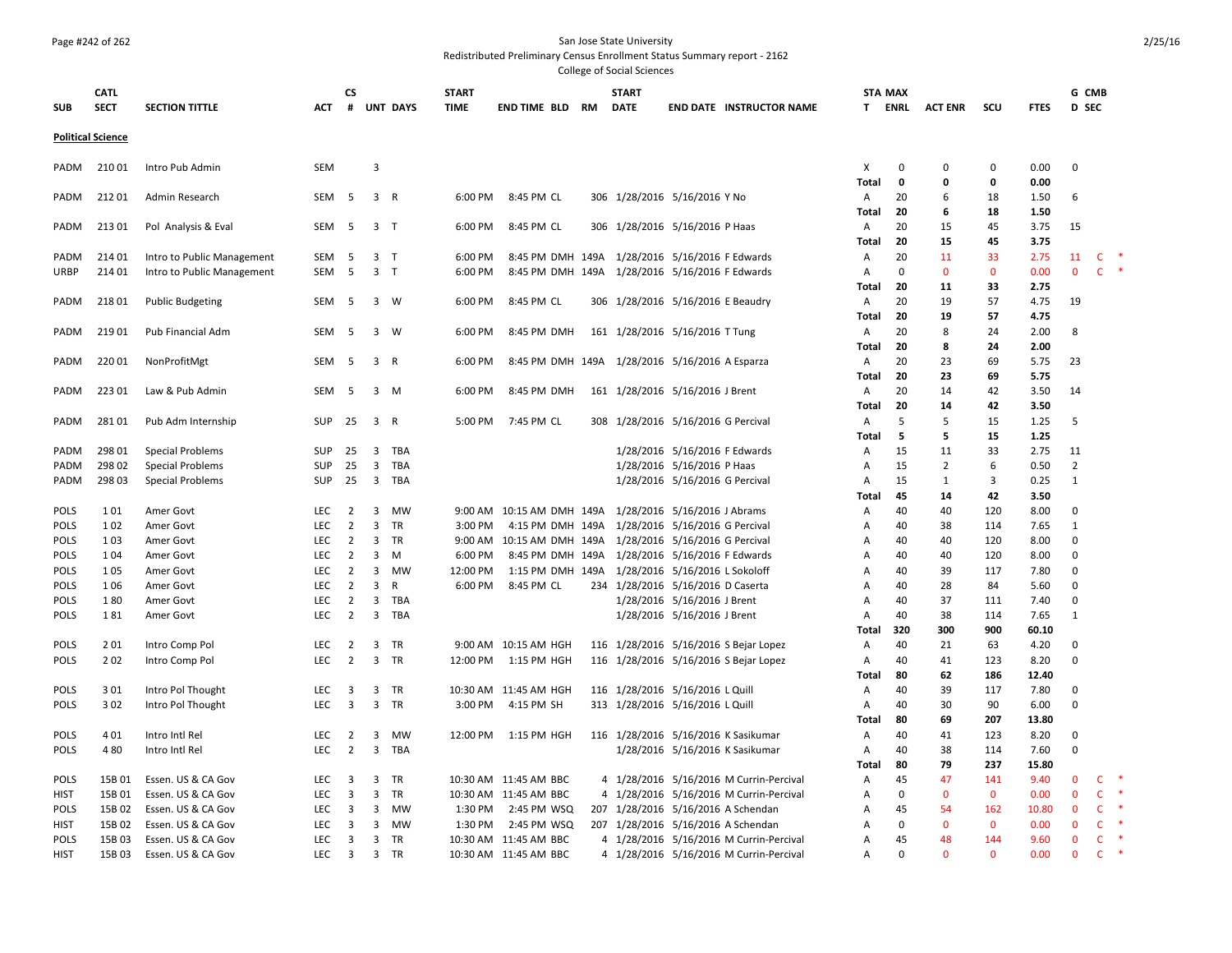### Page #243 of 262 San Jose State University Redistributed Preliminary Census Enrollment Status Summary report - 2162

|             | <b>CATL</b> |                       |                                   | <b>CS</b> |                 | <b>START</b> |                                               |           | <b>START</b> |                                 |                                 | STA MAX |                |     |             | G CMB         |  |
|-------------|-------------|-----------------------|-----------------------------------|-----------|-----------------|--------------|-----------------------------------------------|-----------|--------------|---------------------------------|---------------------------------|---------|----------------|-----|-------------|---------------|--|
| <b>SUB</b>  | <b>SECT</b> | <b>SECTION TITTLE</b> | <b>ACT</b>                        |           | <b>UNT DAYS</b> | <b>TIME</b>  | END TIME BLD                                  | <b>RM</b> | <b>DATE</b>  |                                 | <b>END DATE INSTRUCTOR NAME</b> | ENRL    | <b>ACT ENR</b> | scu | <b>FTES</b> | <b>D</b> SEC  |  |
| <b>POLS</b> | 15B 04      | Essen. US & CA Gov    | LEC $\overline{3}$ $\overline{3}$ |           | TR              |              | 9:00 AM  10:15 AM DMH                         |           |              | 234 1/28/2016 5/16/2016 R Ovetz |                                 | 45      | 42             | 126 | 8.40        | $0 C$ *       |  |
| <b>HIST</b> | 15B 04      | Essen. US & CA Gov    | LEC <sub>3</sub>                  |           | TR              |              | 9:00 AM  10:15 AM DMH                         |           |              | 234 1/28/2016 5/16/2016 R Ovetz |                                 |         |                |     | 0.00        | $0 \quad C$ * |  |
| <b>POLS</b> | 15B 05      | Essen. US & CA Gov    | LEC $\overline{3}$                |           | MW              | 4:30 PM      | 5:45 PM DMH 161 1/28/2016 5/16/2016 S Pinnell |           |              |                                 |                                 | 45      | 38.            | 114 | 7.60        | $0 \quad C$ * |  |
| <b>HIST</b> | 15B 05      | Essen. US & CA Gov    | LEC <sub>3</sub>                  |           | MW              | 4:30 PM      | 5:45 PM DMH 161 1/28/2016 5/16/2016 S Pinnell |           |              |                                 |                                 |         |                |     | 0.00        | $0 \quad C$ * |  |
| <b>POLS</b> | 15B 06      | Essen. US & CA Gov    | LEC $\overline{3}$                |           | TR              | 12:00 PM     | 1:15 PM DMH 149A 1/28/2016 5/16/2016 R Ovetz  |           |              |                                 |                                 | 45      | 42             | 126 | 8.40        | $0 \quad C$ * |  |
| HIST        | 15B 06      | Essen. US & CA Gov    | LEC <sub>3</sub>                  |           | - TR            | 12:00 PM     | 1:15 PM DMH 149A 1/28/2016 5/16/2016 R Ovetz  |           |              |                                 |                                 |         |                |     | n nn        | $0 \quad C$ * |  |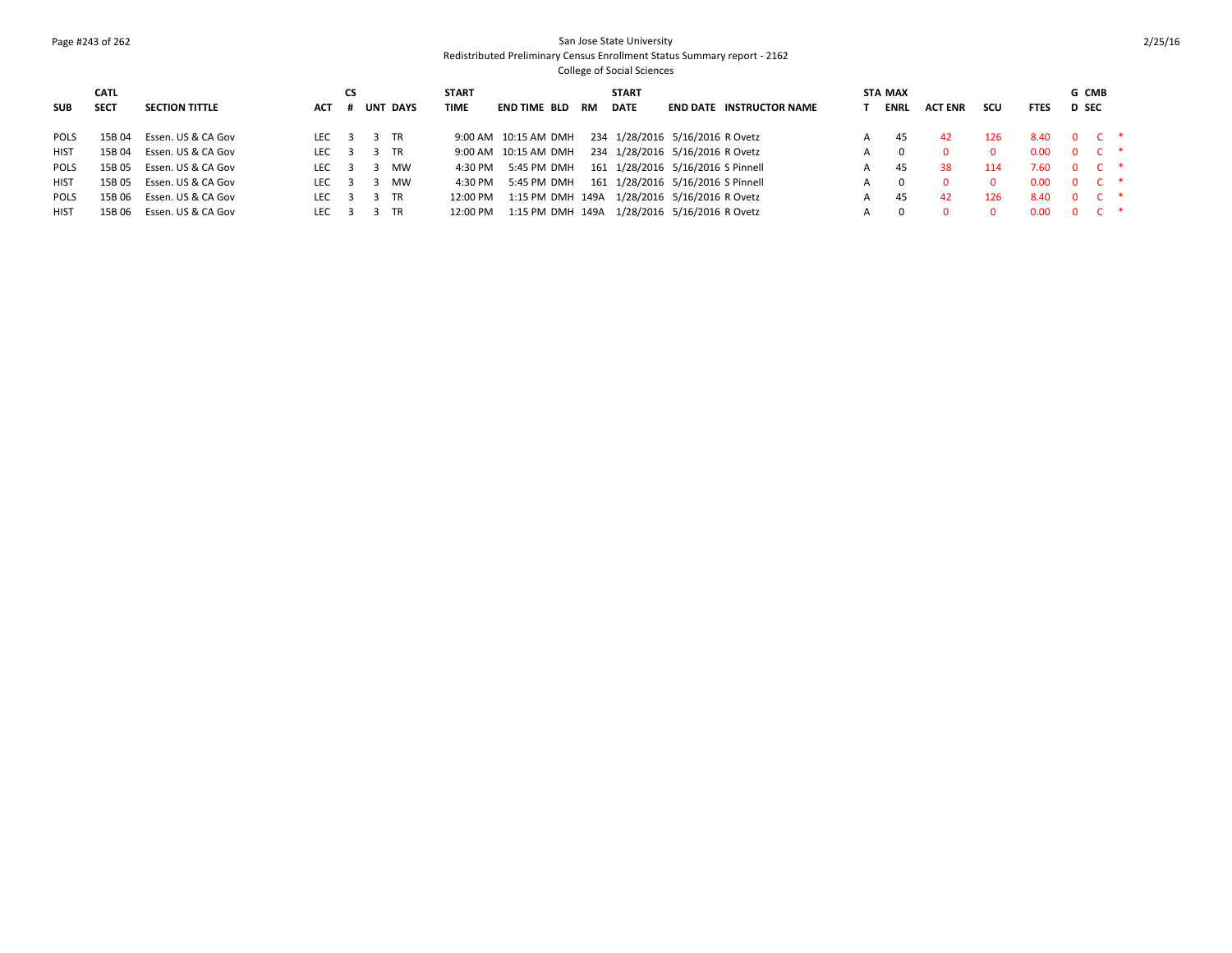### Page #244 of 262 San Jose State University Redistributed Preliminary Census Enrollment Status Summary report - 2162

|                     | <b>CATL</b>      |                                          |                   | СS                      |                         |                 | <b>START</b>       |                                                 |    | <b>START</b> |                                                                    |                                           |                | <b>STA MAX</b>  |                   |                    |              | G CMB                        |                              |               |
|---------------------|------------------|------------------------------------------|-------------------|-------------------------|-------------------------|-----------------|--------------------|-------------------------------------------------|----|--------------|--------------------------------------------------------------------|-------------------------------------------|----------------|-----------------|-------------------|--------------------|--------------|------------------------------|------------------------------|---------------|
| <b>SUB</b>          | <b>SECT</b>      | <b>SECTION TITTLE</b>                    | <b>ACT</b>        | #                       |                         | <b>UNT DAYS</b> | <b>TIME</b>        | END TIME BLD                                    | RM | <b>DATE</b>  |                                                                    | <b>END DATE INSTRUCTOR NAME</b>           | T.             | ENRL            | <b>ACT ENR</b>    | scu                | <b>FTES</b>  | D SEC                        |                              |               |
|                     |                  |                                          |                   |                         |                         |                 |                    |                                                 |    |              |                                                                    |                                           |                |                 |                   |                    |              |                              |                              | $\ast$        |
| POLS<br><b>HIST</b> | 15B 07<br>15B 07 | Essen. US & CA Gov                       | <b>LEC</b><br>LEC | 3<br>$\overline{3}$     | 3                       | TR<br>3 TR      | 1:30 PM<br>1:30 PM | 2:45 PM DMH<br>2:45 PM DMH                      |    |              | 234 1/28/2016 5/16/2016 G Stern<br>234 1/28/2016 5/16/2016 G Stern |                                           | A<br>А         | 45<br>$\pmb{0}$ | 43<br>$\mathbf 0$ | 129<br>$\mathbf 0$ | 8.60<br>0.00 | $\mathbf{0}$<br>$\mathbf{0}$ | $\mathsf{C}$<br>$\mathsf{C}$ |               |
| <b>POLS</b>         | 15B 08           | Essen. US & CA Gov<br>Essen. US & CA Gov | <b>LEC</b>        | $\overline{3}$          | 3                       | <b>TR</b>       | 3:00 PM            | 4:15 PM DMH                                     |    |              | 163 1/28/2016 5/16/2016 G Stern                                    |                                           | А              | 45              | 33                | 99                 | 6.60         | $\mathbf{0}$                 | C                            | -*            |
| <b>HIST</b>         | 15B 08           | Essen. US & CA Gov                       | LEC               | $\overline{\mathbf{3}}$ | $\overline{\mathbf{3}}$ | TR              | 3:00 PM            | 4:15 PM DMH                                     |    |              | 163 1/28/2016 5/16/2016 G Stern                                    |                                           |                | $\mathbf 0$     | $\mathbf 0$       | $\mathbf{0}$       | 0.00         | $\mathbf{0}$                 | $\mathsf{C}$                 |               |
| <b>POLS</b>         | 15B 09           | Essen. US & CA Gov                       | <b>LEC</b>        | $\overline{3}$          | 3                       | MW              | 12:00 PM           | 1:15 PM DMH                                     |    |              | 234 1/28/2016 5/16/2016 D Dudley                                   |                                           | Α<br>A         | 45              | 45                | 135                | 9.00         | $\mathbf{0}$                 | $\mathsf{C}$                 | $\ast$        |
| HIST                | 15B 09           | Essen. US & CA Gov                       | <b>LEC</b>        | 3                       | 3                       | <b>MW</b>       | 12:00 PM           | 1:15 PM DMH                                     |    |              | 234 1/28/2016 5/16/2016 D Dudley                                   |                                           | Α              | 0               | $\mathbf 0$       | $\mathbf{0}$       | 0.00         | $\mathbf{0}$                 | $\mathsf{C}$                 | $\rightarrow$ |
| POLS                | 15B 10           | Essen. US & CA Gov                       | LEC               | $\overline{\mathbf{3}}$ | 3                       | MW              |                    | 9:00 AM 10:15 AM BBC                            |    |              | 4 1/28/2016 5/16/2016 D Dudley                                     |                                           | Α              | 45              | 42                | 126                | 8.40         | $\Omega$                     | C                            | $\ast$        |
| <b>HIST</b>         | 15B 10           | Essen. US & CA Gov                       | <b>LEC</b>        | 3                       | 3                       | <b>MW</b>       |                    | 9:00 AM 10:15 AM BBC                            |    |              | 4 1/28/2016 5/16/2016 D Dudley                                     |                                           | Α              | $\Omega$        | $\mathbf{0}$      | $\mathbf{0}$       | 0.00         | $\mathbf{0}$                 | $\mathsf{C}$                 |               |
| POLS                | 15B 11           | Essen. US & CA Gov                       | <b>LEC</b>        | $\overline{3}$          | $\overline{\mathbf{3}}$ | <b>MW</b>       | 1:30 PM            | 2:45 PM WSQ                                     |    |              |                                                                    | 207 1/28/2016 5/16/2016 A Schendan        | A              | 45              | 43                | 129                | 8.60         | $\mathbf{0}$                 | $\mathsf{C}$                 | $\ast$        |
| <b>HIST</b>         | 15B 11           | Essen. US & CA Gov                       | <b>LEC</b>        | $\overline{3}$          | 3                       | <b>MW</b>       | 1:30 PM            | 2:45 PM WSQ                                     |    |              |                                                                    | 207 1/28/2016 5/16/2016 A Schendan        | A              | $\mathbf 0$     | $\mathbf{0}$      | $\mathbf{0}$       | 0.00         | $\mathbf{0}$                 | $\mathsf{C}$                 |               |
| POLS                | 15B 12           | Essen. US & CA Gov                       | LEC               | $\overline{3}$          | 3                       | MW              |                    | 9:00 AM 10:15 AM BBC                            |    |              | 4 1/28/2016 5/16/2016 D Dudley                                     |                                           | А              | 45              | 42                | 126                | 8.40         | $\mathbf{0}$                 | $\mathsf{C}$                 |               |
| <b>HIST</b>         | 15B 12           | Essen. US & CA Gov                       | <b>LEC</b>        | $\overline{3}$          | 3                       | MW              |                    | 9:00 AM 10:15 AM BBC                            |    |              | 4 1/28/2016 5/16/2016 D Dudley                                     |                                           | $\mathsf{A}$   | $\Omega$        | $\mathbf 0$       | $\mathbf{0}$       | 0.00         | $\mathbf{0}$                 | $\mathsf{C}$                 | $\ast$        |
|                     |                  |                                          |                   |                         |                         |                 |                    |                                                 |    |              |                                                                    |                                           | Total          | 540             | 519               | 1557               | 103.80       |                              |                              |               |
| POLS                | 2080             | Controv Legal Iss                        | <b>LEC</b>        | $\overline{3}$          |                         | 3 TBA           |                    |                                                 |    |              | 1/28/2016 5/16/2016 S Gordon                                       |                                           | $\mathsf{A}$   | 25              | 24                | 72                 | 4.80         | 0                            |                              |               |
| <b>POLS</b>         | 2081             | Controv Legal Iss                        | LEC               | $\overline{3}$          | $\overline{3}$          | TBA             |                    |                                                 |    |              | 1/28/2016 5/16/2016 S Gordon                                       |                                           | Α              | 25              | 23                | 69                 | 4.60         | $\Omega$                     |                              |               |
| POLS                | 2082             | Controv Legal Iss                        | LEC               | $\overline{\mathbf{3}}$ |                         | 3 TBA           |                    |                                                 |    |              | 1/28/2016 5/16/2016 S Benson                                       |                                           | $\overline{A}$ | 25              | 25                | 75                 | 5.00         | $\Omega$                     |                              |               |
|                     |                  |                                          |                   |                         |                         |                 |                    |                                                 |    |              |                                                                    |                                           | Total          | 75              | 72                | 216                | 14.40        |                              |                              |               |
| POLS                |                  | 100W 01 Writing Workshop                 | SEM               | $\overline{4}$          | 3                       | MW              |                    | 12:00 PM 1:15 PM CL                             |    |              | 303 1/28/2016 5/16/2016 S Benson                                   |                                           | $\overline{A}$ | 25              | 24                | 72                 | 4.80         | 0                            |                              |               |
| <b>POLS</b>         |                  | 100W 02 Writing Workshop                 | <b>SEM</b>        |                         | $\overline{3}$          |                 |                    |                                                 |    |              |                                                                    |                                           | X              | $\mathbf 0$     | $\mathbf 0$       | $\mathbf 0$        | 0.00         | $\Omega$                     |                              |               |
|                     |                  |                                          |                   |                         |                         |                 |                    |                                                 |    |              |                                                                    |                                           | Total          | 25              | 24                | 72                 | 4.80         |                              |                              |               |
| POLS                | 102 01           | <b>State Politics</b>                    | LEC.              | $\overline{2}$          |                         | 3 MW            | 3:00 PM            | 4:15 PM DMH 149A 1/28/2016 5/16/2016 D Caserta  |    |              |                                                                    |                                           | A              | 40              | 38                | 114                | 7.65         | 1                            |                              |               |
|                     |                  |                                          |                   |                         |                         |                 |                    |                                                 |    |              |                                                                    |                                           | Total          | 40              | 38                | 114                | 7.65         |                              |                              |               |
| POLS                | 103 01           | <b>Local Politics</b>                    | LEC               | $\overline{2}$          | 3 <sup>7</sup>          | W               | 6:00 PM            | 8:45 PM DMH 149A 1/28/2016 5/16/2016 R Diridon  |    |              |                                                                    |                                           | A              | 40              | 28                | 84                 | 5.65         | $\mathbf{1}$                 | C                            |               |
| <b>URBP</b>         | 103 01           | <b>Local Politics</b>                    | <b>LEC</b>        | $\overline{2}$          | $\overline{3}$          | W               | 6:00 PM            | 8:45 PM DMH 149A 1/28/2016 5/16/2016 R Diridon  |    |              |                                                                    |                                           | $\mathsf{A}$   | $\Omega$        | $\mathbf{0}$      | $\mathbf{0}$       | 0.00         | $\mathbf{0}$                 | $C$ *                        |               |
|                     |                  |                                          |                   |                         |                         |                 |                    |                                                 |    |              |                                                                    |                                           | Total          | 40              | 28                | 84                 | 5.65         |                              |                              |               |
| <b>POLS</b>         | 10701            | Pol & Pub Opinion                        | <b>LEC</b>        | 2                       | 3                       | <b>MW</b>       |                    | 9:00 AM 10:15 AM HGH                            |    |              |                                                                    | 116 1/28/2016 5/16/2016 M Currin-Percival | $\overline{A}$ | 40              | 25                | 75                 | 5.05         | 1                            |                              |               |
|                     |                  |                                          |                   |                         |                         |                 |                    |                                                 |    |              |                                                                    |                                           | Total          | 40              | 25                | 75                 | 5.05         |                              |                              |               |
| POLS                | 109 01           | Women and Politics                       | LEC               | $\overline{2}$          | 3                       | MW              | 1:30 PM            | 2:45 PM DMH 149A 1/28/2016 5/16/2016 S Benson   |    |              |                                                                    |                                           | A              | 40              | 33                | 99                 | 6.60         | $\Omega$                     |                              |               |
|                     |                  |                                          |                   |                         |                         |                 |                    |                                                 |    |              |                                                                    |                                           | <b>Total</b>   | 40              | 33                | 99                 | 6.60         |                              |                              |               |
| POLS                | 114 01           | Intro Pub Admin                          | <b>LEC</b>        | $\overline{2}$          |                         | 3 TR            | 3:00 PM            | 4:15 PM HGH                                     |    |              | 116 1/28/2016 5/16/2016 Y No                                       |                                           | $\mathsf{A}$   | 40              | 20                | 60                 | 4.00         | $\mathbf{0}$                 |                              |               |
|                     |                  |                                          |                   |                         |                         |                 |                    |                                                 |    |              |                                                                    |                                           | Total          | 40              | 20                | 60                 | 4.00         |                              |                              |               |
| POLS                | 120 01           | U S Law and Society                      | <b>LEC</b>        | $\overline{2}$          |                         | 3 MW            | 1:30 PM            | 2:45 PM HGH                                     |    |              | 116 1/28/2016 5/16/2016 B Field                                    |                                           | A              | 40              | 36                | 108                | 7.20         | $\mathbf 0$                  |                              |               |
|                     |                  |                                          |                   |                         |                         |                 |                    |                                                 |    |              |                                                                    |                                           | Total          | 40              | 36                | 108                | 7.20         |                              |                              |               |
| <b>POLS</b>         | 12201            | Judicial Politics                        | <b>LEC</b>        | $\overline{2}$          |                         | 3 TR            |                    | 9:00 AM 10:15 AM CL                             |    |              | 303 1/28/2016 5/16/2016 J Brent                                    |                                           | $\mathsf{A}$   | 40              | 23                | 69                 | 4.60         | $\Omega$                     |                              |               |
|                     |                  |                                          |                   |                         |                         |                 |                    |                                                 |    |              |                                                                    |                                           | Total          | 40              | 23                | 69                 | 4.60         |                              |                              |               |
| POLS                | 130 01           | <b>Public Policy</b>                     | <b>LEC</b>        | $\overline{2}$          |                         | 3 TR            | 1:30 PM            | 2:45 PM DMH 149A 1/28/2016 5/16/2016 G Percival |    |              |                                                                    |                                           | $\mathsf{A}$   | 40              | 31                | 93                 | 6.20         | 0                            |                              |               |
|                     |                  |                                          |                   |                         |                         |                 |                    |                                                 |    |              |                                                                    |                                           | Total          | 40              | 31                | 93                 | 6.20         |                              |                              |               |
| POLS                | 145 01           | <b>Asian Politics</b>                    | <b>LEC</b>        | $\overline{2}$          | 3                       | MW              | 4:30 PM            | 5:45 PM HGH                                     |    |              |                                                                    | 116 1/28/2016 5/16/2016 K Sasikumar       | $\overline{A}$ | 40              | 39                | 117                | 7.80         | $\mathbf{0}$                 | C                            |               |
| ASIA                | 145 01           | <b>Asian Politics</b>                    | <b>LEC</b>        | $\overline{2}$          | $\mathbf{3}$            | MW              | 4:30 PM            | 5:45 PM HGH                                     |    |              |                                                                    | 116 1/28/2016 5/16/2016 K Sasikumar       | $\overline{A}$ | $\mathbf 0$     | $\mathbf{0}$      | $\mathbf{0}$       | 0.00         | $\mathbf{0}$                 | $\mathsf{C}$                 | $\rightarrow$ |
|                     |                  |                                          |                   |                         |                         |                 |                    |                                                 |    |              |                                                                    |                                           | Total          | 40              | 39                | 117                | 7.80         |                              |                              |               |
| <b>POLS</b>         | 146 01           | Latin American Pol                       | LEC               | $\overline{2}$          |                         | 3 TR            | 1:30 PM            | 2:45 PM HGH                                     |    |              |                                                                    | 116 1/28/2016 5/16/2016 S Bejar Lopez     | $\mathsf{A}$   | 40              | 24                | 72                 | 4.80         | $\mathbf{0}$                 |                              |               |
|                     |                  |                                          |                   |                         |                         |                 |                    |                                                 |    |              |                                                                    |                                           | Total          | 40              | 24                | 72                 | 4.80         |                              |                              |               |
| <b>POLS</b>         | 15001            | War and Peace                            | <b>LEC</b>        |                         | 3                       |                 |                    |                                                 |    |              |                                                                    |                                           | X              | $\mathbf 0$     | 0                 | $\mathbf 0$        | 0.00         | $\Omega$                     |                              |               |
|                     |                  |                                          |                   |                         |                         |                 |                    |                                                 |    |              |                                                                    |                                           | Total          | 0               | 0                 | $\mathbf 0$        | 0.00         |                              |                              |               |
| <b>POLS</b>         |                  | 152B 01 Model UN                         | <b>LEC</b>        | $\overline{2}$          |                         | 3 MW            | 1:30 PM            | 2:45 PM DMH                                     |    |              | 161 1/28/2016 5/16/2016 D Dudley                                   |                                           | A              | 20              | 19                | 57                 | 3.80         | $\Omega$                     |                              |               |
|                     |                  |                                          |                   |                         |                         |                 |                    |                                                 |    |              |                                                                    |                                           | <b>Total</b>   | 20              | 19                | 57                 | 3.80         |                              |                              |               |
| <b>POLS</b>         | 154 01           | <b>US Foreign Policy</b>                 | <b>LEC</b>        | $\overline{2}$          | 3                       | <b>MW</b>       |                    | 9:00 AM 10:15 AM DMH                            |    |              | 161 1/28/2016 5/16/2016 S Pinnell                                  |                                           | $\mathsf{A}$   | 40              | 41                | 123                | 8.20         | $\mathbf 0$                  |                              |               |
|                     |                  |                                          |                   |                         |                         |                 |                    |                                                 |    |              |                                                                    |                                           | Total          | 40              | 41                | 123                | 8.20         |                              |                              |               |
| POLS                |                  | 160B 01 Modern Pol Though                | LEC               | $\overline{\mathbf{3}}$ |                         | 3 MW            |                    | 12:00 PM 1:15 PM SH                             |    |              |                                                                    | 311 1/28/2016 5/16/2016 A Schendan        | A              | 40              | 29                | 87                 | 5.80         | $\Omega$                     |                              |               |
|                     |                  |                                          |                   |                         |                         |                 |                    |                                                 |    |              |                                                                    |                                           |                |                 |                   |                    |              |                              |                              |               |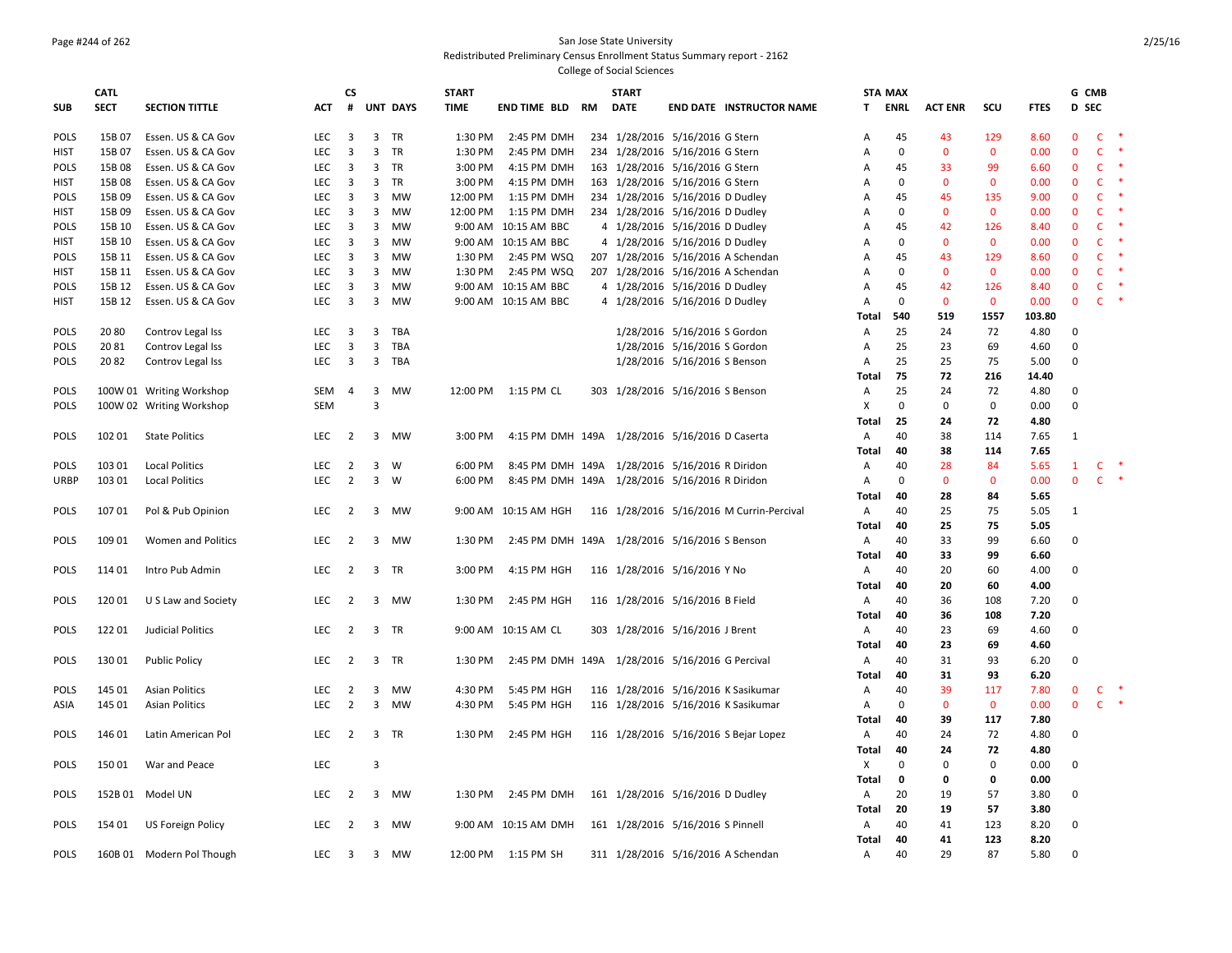## Page #245 of 262 San Jose State University

Redistributed Preliminary Census Enrollment Status Summary report - 2162

|             | <b>CATL</b> |                           |                  | <b>CS</b>               |              |                 | <b>START</b> |                       |    | <b>START</b> |                                                           |                                | <b>STA MAX</b> |                |      |             | G CMB        |
|-------------|-------------|---------------------------|------------------|-------------------------|--------------|-----------------|--------------|-----------------------|----|--------------|-----------------------------------------------------------|--------------------------------|----------------|----------------|------|-------------|--------------|
| <b>SUB</b>  | <b>SECT</b> | <b>SECTION TITTLE</b>     | <b>ACT</b>       | #                       |              | <b>UNT DAYS</b> | <b>TIME</b>  | <b>END TIME BLD</b>   | RM | <b>DATE</b>  | <b>END DATE INSTRUCTOR NAME</b>                           | T.                             | <b>ENRL</b>    | <b>ACT ENR</b> | scu  | <b>FTES</b> | <b>D</b> SEC |
|             |             |                           |                  |                         |              |                 |              |                       |    |              |                                                           |                                |                |                |      |             |              |
|             |             |                           |                  |                         |              |                 |              |                       |    |              |                                                           | <b>Total</b>                   | 40             | 29             | 87   | 5.80        |              |
| POLS        | 163 01      | Amer Pol Thought          | <b>LEC</b>       | 3                       | 3            | <b>MW</b>       |              | 10:30 AM 11:45 AM DMH |    |              | 161 1/28/2016 5/16/2016 K Peter                           | A                              | 40             | 39             | 117  | 7.80        | 0            |
|             |             |                           |                  |                         |              |                 |              |                       |    |              |                                                           | Total                          | 40             | 39             | 117  | 7.80        |              |
| <b>POLS</b> |             | 170V 01 Amer Pol Global   | SEM              | $\overline{\mathbf{3}}$ | 3            | <b>MW</b>       |              | 10:30 AM 11:45 AM CL  |    |              | 303 1/28/2016 5/16/2016 S Pinnell                         | A                              | 35             | 35             | 105  | 7.00        | 0            |
| POLS        | 170V 02     | Amer Pol Global           | SEM              | $\overline{\mathbf{3}}$ | 3            | MW              | 12:00 PM     | 1:15 PM SH            |    |              | 313 1/28/2016 5/16/2016 S Pinnell                         | A                              | 35             | 35             | 105  | 7.00        | 0            |
|             |             |                           |                  |                         |              |                 |              |                       |    |              |                                                           | Total                          | 70             | 70             | 210  | 14.00       |              |
| <b>POLS</b> | 18001       | <b>Indiv Studies</b>      | <b>SUP</b>       | 36                      | 3            | <b>TBA</b>      |              |                       |    |              | 1/28/2016 5/16/2016                                       | A                              | 10             | 0              | 0    | 0.00        | 0            |
| <b>POLS</b> | 18002       | <b>Indiv Studies</b>      | <b>SUP</b>       | 36                      | 3            | <b>TBA</b>      |              |                       |    |              | 1/28/2016 5/16/2016                                       | A                              | 10             | $\mathbf 0$    | 0    | 0.00        | 0            |
| <b>POLS</b> | 18003       | <b>Indiv Studies</b>      | <b>SUP</b>       | 36                      | 3            | TBA             |              |                       |    |              | 1/28/2016 5/16/2016                                       | A                              | 10             | $\Omega$       | 0    | 0.00        | 0            |
|             |             |                           |                  |                         |              |                 |              |                       |    |              |                                                           | Total                          | 30             | 0              | 0    | 0.00        |              |
| POLS        | 18101       | Internships               | SEM              | - 6                     | 3            | <b>TR</b>       |              |                       |    |              | 10:30 AM 11:45 AM DMH 149A 1/28/2016 5/16/2016 G Percival | A                              | 20             | 18             | 54   | 3.60        | 0            |
|             |             |                           |                  |                         |              |                 |              |                       |    |              |                                                           | Total                          | 20             | 18             | 54   | 3.60        |              |
| POLS        | 184 01      | <b>Directed Reading</b>   | <b>SUP</b>       | 36                      | 3            | <b>TBA</b>      |              |                       |    |              | 1/28/2016 5/16/2016                                       | Α                              | 10             | $\mathbf 0$    | 0    | 0.00        | 0            |
| <b>POLS</b> | 184 02      | <b>Directed Reading</b>   | <b>SUP</b>       | 36                      | 3            | <b>TBA</b>      |              |                       |    |              | 1/28/2016 5/16/2016                                       | A                              | 10             | $\mathbf 0$    | 0    | 0.00        | 0            |
| <b>POLS</b> | 18403       | Directed Reading          | <b>SUP</b>       | 36                      | 3            | <b>TBA</b>      |              |                       |    |              | 1/28/2016 5/16/2016                                       | A                              | 10             | $\mathbf 0$    | 0    | 0.00        | 0            |
|             |             |                           |                  |                         |              |                 |              |                       |    |              |                                                           | Total                          | 30             | 0              | 0    | 0.00        |              |
| <b>POLS</b> | 190 01      | Senior Seminar            | SEM              | - 5                     | 3            | <b>MW</b>       | 3:00 PM      | 4:15 PM HGH           |    |              | 116 1/28/2016 5/16/2016 K Sasikumar                       | A                              | 20             | 30             | 90   | 6.00        | 0            |
| POLS        | 190 02      | Senior Seminar            | SEM <sub>5</sub> |                         | 3            | <b>W</b>        | 6:00 PM      | 8:45 PM HGH           |    |              | 116 1/28/2016 5/16/2016 D Dudley                          | A                              | 20             | 20             | 60   | 4.00        | 0            |
|             |             |                           |                  |                         |              |                 |              |                       |    |              |                                                           | Total                          | 40             | 50             | 150  | 10.00       |              |
| <b>POLS</b> |             | 190H 01 Honors Thesis     | SUP              | 25                      | $\mathbf{1}$ | <b>TBA</b>      |              |                       |    |              | 1/28/2016 5/16/2016 K Sasikumar                           | A                              | 5              | 3              | 3    | 0.20        | 0            |
| POLS        |             | 190H 02 Honors Thesis     | <b>SUP</b>       | 25                      | $\mathbf{1}$ | TBA             |              |                       |    |              | 1/28/2016 5/16/2016 D Dudley                              | A                              | 5              | 6              | 6    | 0.40        | 0            |
|             |             |                           |                  |                         |              |                 |              |                       |    |              |                                                           | Total                          | 10             | 9              | 9    | 0.60        |              |
| <b>POLS</b> |             | 195A 01 Political Inquiry | <b>LEC</b>       | 3                       | 3            | <b>MW</b>       | 3:00 PM      | 4:15 PM DMH           |    |              | 161 1/28/2016 5/16/2016 M Currin-Percival                 | A                              | 35             | 35             | 105  | 7.00        | 0            |
|             |             |                           |                  |                         |              |                 |              |                       |    |              |                                                           | Total                          | 35             | 35             | 105  | 7.00        |              |
|             |             |                           |                  |                         |              |                 |              |                       |    |              |                                                           | <b>Political Science Total</b> | 2165           | 1847           | 5523 | 374.20      | οk           |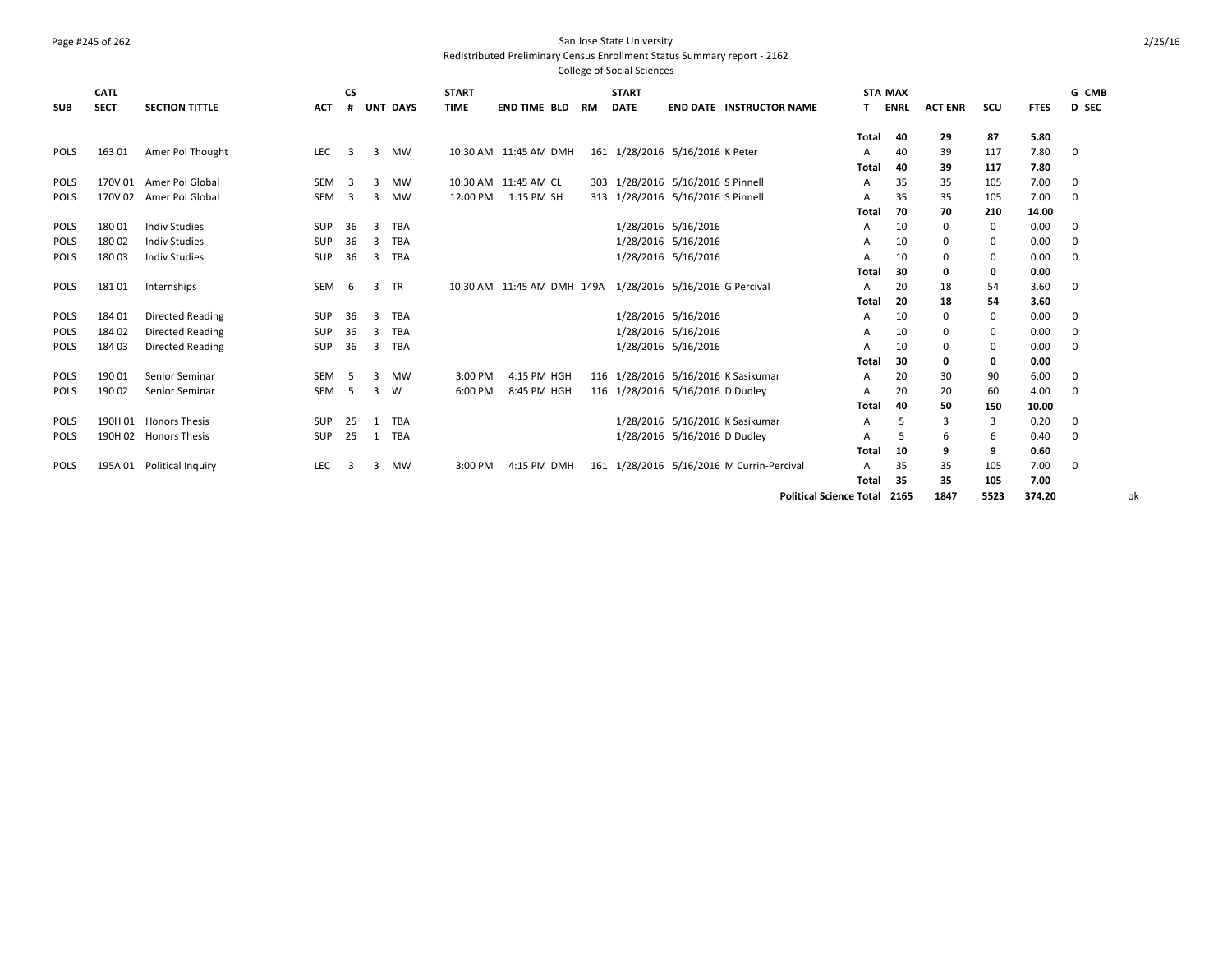#### Page #246 of 262 San Jose State University

Redistributed Preliminary Census Enrollment Status Summary report - 2162

|             | <b>CATL</b> |                           |            | CS             |                |                 | <b>START</b>      |                        |     | <b>START</b> |                                                          |       | <b>STA MAX</b> |                |              |             | G CMB        |                   |
|-------------|-------------|---------------------------|------------|----------------|----------------|-----------------|-------------------|------------------------|-----|--------------|----------------------------------------------------------|-------|----------------|----------------|--------------|-------------|--------------|-------------------|
| <b>SUB</b>  | <b>SECT</b> | <b>SECTION TITTLE</b>     | <b>ACT</b> | #              |                | <b>UNT DAYS</b> | <b>TIME</b>       | <b>END TIME BLD RM</b> |     | <b>DATE</b>  | <b>END DATE INSTRUCTOR NAME</b>                          | T.    | ENRL           | <b>ACT ENR</b> | scu          | <b>FTES</b> | <b>D</b> SEC |                   |
|             |             |                           |            |                |                |                 |                   |                        |     |              |                                                          |       |                |                |              |             |              |                   |
| Psychology  |             |                           |            |                |                |                 |                   |                        |     |              |                                                          |       |                |                |              |             |              |                   |
| <b>PSYC</b> | 101         | General Psychology        | LEC        | $\overline{2}$ | 3              | TR              | 1:30 PM           | 2:45 PM MD             |     |              | 101 1/28/2016 5/16/2016 G Feist                          | A     | 210            | 211            | 633          | 42.20       | 0            |                   |
| <b>PSYC</b> | 102         | General Psychology        | <b>LEC</b> | $\overline{2}$ | 3              | <b>MW</b>       | 3:00 PM           | 4:15 PM MD             | 101 |              | 1/28/2016 5/16/2016 V Favilla                            | А     | 210            | 199            | 597          | 39.85       | 1            |                   |
| <b>PSYC</b> | 103         | <b>General Psychology</b> | <b>LEC</b> | $\overline{2}$ | 3              | MW              |                   | 10:30 AM 11:45 AM DMH  |     |              | 355 1/28/2016 5/16/2016 N Rattan                         | А     | 38             | 41             | 123          | 8.20        | 0            |                   |
| <b>PSYC</b> | 104         | <b>General Psychology</b> | LEC        | $\overline{2}$ | 3              | TBA             |                   |                        |     |              | 1/28/2016 5/16/2016 O Rosito                             | А     | 38             | 33             | 99           | 6.60        | $\mathbf 0$  |                   |
| <b>PSYC</b> | 105         | General Psychology        | LEC        | $\overline{2}$ | 3              | W               | 6:00 PM           | 8:45 PM DMH            | 359 |              | 1/28/2016 5/16/2016 J Danese                             | А     | 38             | 34             | 102          | 6.80        | 0            |                   |
| <b>PSYC</b> | 106         | General Psychology        | <b>LEC</b> | $\overline{2}$ | 3              | $\mathsf{T}$    | 6:00 PM           | 8:45 PM DMH            |     |              | 353 1/28/2016 5/16/2016 R Karlsson                       | Α     | 38             | 28             | 84           | 5.60        | $\mathbf 0$  |                   |
|             |             |                           |            |                |                |                 |                   |                        |     |              |                                                          | Total | 572            | 546            | 1638         | 109.25      |              |                   |
| <b>PSYC</b> | 30 01       | Intro Psychbiology        | LEC        | 2              | 3              | TR              |                   | 9:00 AM 10:15 AM CL    |     |              | 117 1/28/2016 5/16/2016 Z Miguel Malaxechevarria         | A     | 40             | 43             | 129          | 8.60        | $\mathbf 0$  |                   |
| <b>PSYC</b> | 30 02       | Intro Psychbiology        | <b>LEC</b> | $\overline{2}$ | 3              | TR              | 3:00 PM           | 4:15 PM DMH            | 348 |              | 1/28/2016 5/16/2016 S Trafalis                           | А     | 40             | 38             | 114          | 7.60        | 0            |                   |
| <b>PSYC</b> | 3003        | Intro Psychbiology        | <b>LEC</b> | $\overline{2}$ | $\overline{3}$ | M               | 6:00 PM           | 8:45 PM DMH            |     |              | 355 1/28/2016 5/16/2016 D Kalar                          | A     | 40             | 35             | 105          | 7.00        | $\mathbf 0$  |                   |
|             |             |                           |            |                |                |                 |                   |                        |     |              |                                                          | Total | 120            | 116            | 348          | 23.20       |              |                   |
| <b>PSYC</b> |             | 100W 01 Writing Workshop  | SEM        | 4              | 3              | <b>MW</b>       | $9:00 \text{ AM}$ | 10:15 AM DMH           |     |              | 347 1/28/2016 5/16/2016 L Jones-Hagata                   | А     | 22             | 25             | 75           | 5.00        | 0            |                   |
| <b>PSYC</b> |             | 100W 02 Writing Workshop  | SEM        | $\overline{4}$ | 3              | <b>TR</b>       | 12:00 PM          | 1:15 PM DMH            |     |              | 356 1/28/2016 5/16/2016 C Foley                          | А     | 22             | 22             | 66           | 4.40        | 0            |                   |
| <b>PSYC</b> |             | 100W 03 Writing Workshop  | SEM        | $\overline{4}$ | 3              | <b>MW</b>       | 3:00 PM           | 4:15 PM DMH            |     |              | 359 1/28/2016 5/16/2016 J Danese                         | А     | 22             | 21             | 63           | 4.20        | 0            |                   |
| <b>PSYC</b> |             | 100W 04 Writing Workshop  | <b>SEM</b> | $\overline{4}$ | 3              | <b>MW</b>       | 12:00 PM          | 1:15 PM DMH            |     |              | 355 1/28/2016 5/16/2016 L Jones-Hagata                   | A     | 22             | 24             | 72           | 4.80        | $\mathbf 0$  |                   |
| <b>PSYC</b> |             | 100W 05 Writing Workshop  | <b>SEM</b> | $\overline{4}$ | 3              | TR              | 1:30 PM           | 2:45 PM DMH            |     |              | 347 1/28/2016 5/16/2016 S Lundquist                      | А     | 22             | 25             | 75           | 5.00        | $\mathbf 0$  |                   |
| <b>PSYC</b> |             | 100W 06 Writing Workshop  | SEM        | $\overline{4}$ | 3              | TR              |                   | 9:00 AM 10:15 AM DMH   |     |              | 356 1/28/2016 5/16/2016 L Cabral                         | A     | 22             | 19             | 57           | 3.80        | 0            |                   |
| <b>PSYC</b> |             | 100W 07 Writing Workshop  | SEM        | $\overline{4}$ | 3              | MW              |                   | 10:30 AM 11:45 AM DMH  | 347 |              | 1/28/2016 5/16/2016 J Maletis                            | А     | 22             | 23             | 69           | 4.60        | 0            |                   |
| <b>PSYC</b> |             | 100W 08 Writing Workshop  | SEM        | $\overline{4}$ | $\overline{3}$ | TR              |                   | 10:30 AM 11:45 AM DMH  |     |              | 356 1/28/2016 5/16/2016 S Torabian-Bassiri               | А     | 22             | 23             | 69           | 4.60        | 0            |                   |
| <b>PSYC</b> |             | 100W 09 Writing Workshop  | <b>SEM</b> | $\overline{4}$ | $\overline{3}$ | M               | 6:00 PM           | 8:45 PM DMH            |     |              | 358 1/28/2016 5/16/2016 R Majzler                        | A     | 22             | 22             | 66           | 4.40        | 0            |                   |
|             |             |                           |            |                |                |                 |                   |                        |     |              |                                                          | Total | 198            | 204            | 612          | 40.80       |              |                   |
| <b>PSYC</b> | 102 01      | Child Psych               | LEC        | 2              | 3              | TR              |                   | 9:00 AM 10:15 AM SCI   |     |              | 164 1/28/2016 5/16/2016 M Alvarez                        | Α     | 123            | 126            | 378          | 25.20       | 0            |                   |
| <b>PSYC</b> | 102 02      | Child Psych               | <b>LEC</b> | $\overline{2}$ | 3              | <b>MW</b>       | 4:30 PM           | 5:45 PM YUH            |     |              | 124 1/28/2016 5/16/2016 S Duh                            | Α     | 123            | 120            | 360          | 24.00       | $\mathbf 0$  |                   |
|             |             |                           |            |                |                |                 |                   |                        |     |              |                                                          | Total | 246            | 246            | 738          | 49.20       |              |                   |
| <b>PSYC</b> | 11001       | Abnormal Psy              | <b>LEC</b> | $\overline{2}$ | 3              | <b>MW</b>       |                   | 9:00 AM 10:15 AM WSQ   | 207 |              | 1/28/2016 5/16/2016 J Maletis                            | A     | 63             | 64             | 192          | 12.80       | $\mathbf 0$  |                   |
| <b>PSYC</b> | 11002       | Abnormal Psy              | <b>LEC</b> | $\overline{2}$ | 3              | F               |                   | 9:00 AM 11:45 AM WSQ   | 207 |              | 1/28/2016 5/16/2016 S Del Chiaro                         | А     | 121            | 103            | 309          | 20.60       | $\mathbf 0$  |                   |
| <b>PSYC</b> | 11003       | Abnormal Psy              | <b>LEC</b> | $\overline{2}$ | 3              | TR              | 4:30 PM           | 5:45 PM DMH            |     |              | 356 1/28/2016 5/16/2016 E Herb                           | А     | 38             | 37             | 111          | 7.40        | 0            |                   |
| <b>PSYC</b> | 110 04      | Abnormal Psy              | <b>LEC</b> | $\overline{2}$ | $\mathbf{3}$   | W               | 6:00 PM           | 8:45 PM DMH            |     |              | 356 1/28/2016 5/16/2016 L Tinson                         | Α     | 38             | 38             | 114          | 7.60        | 0            |                   |
|             |             |                           |            |                |                |                 |                   |                        |     |              |                                                          | Total | 260            | 242            | 726          | 48.40       |              |                   |
| <b>PSYC</b> | 112 01      | Psych of Adoles           | <b>LEC</b> | $\overline{2}$ | 3              | TR              |                   | 10:30 AM 11:45 AM CL   |     |              | 117 1/28/2016 5/16/2016 M Alvarez                        | A     | 40             | 40             | 120          | 8.00        | 0            |                   |
| <b>PSYC</b> | 11202       | Psych of Adoles           | <b>LEC</b> | $\overline{2}$ | 3              | TR              | 1:30 PM           | 2:45 PM CL             |     |              | 117 1/28/2016 5/16/2016 M Alvarez                        | A     | 40             | 38             | 114          | 7.60        | $\mathbf 0$  |                   |
| <b>PSYC</b> | 112 03      | Psych of Adoles           | <b>LEC</b> | $\overline{2}$ | 3              | MW              | 1:30 PM           | 2:45 PM DMH            |     |              | 356 1/28/2016 5/16/2016 L Jones-Hagata                   | Α     | 40             | 41             | 123          | 8.20        | $\Omega$     |                   |
|             |             |                           |            |                |                |                 |                   |                        |     |              |                                                          | Total | 120            | 119            | 357          | 23.80       |              |                   |
| <b>PSYC</b> | 114 01      | Psych of Aging            | <b>LEC</b> | $\overline{2}$ | 3              | TBA             |                   |                        |     |              | 1/28/2016 5/16/2016 E Woodhead                           | Α     | 38             | 37             | 111          | 7.40        | $\mathbf 0$  | C                 |
| GERO        | 114 01      | Psych of Aging            | <b>LEC</b> | $\overline{2}$ | $\overline{3}$ | TBA             |                   |                        |     |              | 1/28/2016 5/16/2016 E Woodhead                           | Α     | $\mathbf 0$    | $\mathbf{0}$   | $\mathbf{0}$ | 0.00        | $\mathbf{0}$ | $\mathsf{C}$<br>咪 |
|             |             |                           |            |                |                |                 |                   |                        |     |              |                                                          | Total | 38             | 37             | 111          | 7.40        |              |                   |
| <b>PSYC</b> | 11701       | Psych Tests & Meas        | <b>LEC</b> | $\overline{2}$ | 3              | <b>MW</b>       |                   | 9:00 AM 10:15 AM DMH   | 359 |              | 1/28/2016 5/16/2016 B Oliveira                           | Α     | 35             | 33             | 99           | 6.60        | $\Omega$     |                   |
| <b>PSYC</b> | 11702       | Psych Tests & Meas        | LEC        | $\overline{2}$ | $\mathbf{3}$   | $\mathsf{T}$    | 3:00 PM           | 5:45 PM CL             |     |              | 204 1/28/2016 5/16/2016 T Shirley                        | А     | 35             | 35             | 105          | 7.00        | 0            |                   |
| <b>PSYC</b> | 11703       | Psych Tests & Meas        | <b>LEC</b> | $\overline{2}$ | 3              | T               | 6:00 PM           | 8:45 PM DMH            | 359 |              | 1/28/2016 5/16/2016 B Oliveira                           | А     | 35             | 19             | 57           | 3.80        | 0            |                   |
| <b>PSYC</b> | 11704       | Psych Tests & Meas        | <b>LEC</b> | $\overline{2}$ | 3              | <b>MW</b>       | 7:30 AM           | 8:45 AM DMH            | 359 |              | 1/28/2016 5/16/2016 B Oliveira                           | А     | 35             | 18             | 54           | 3.60        | 0            |                   |
| <b>PSYC</b> | 11705       | Psych Tests & Meas        | <b>LEC</b> | $\overline{2}$ | 3              | TR              |                   |                        |     |              | 9:00 AM 10:15 AM DMH 226A 1/28/2016 5/16/2016 P Cravalho | Α     | 35             | 38             | 114          | 7.60        | 0            |                   |
|             |             |                           |            |                |                |                 |                   |                        |     |              |                                                          | Total | 175            | 143            | 429          | 28.60       |              |                   |
| <b>PSYC</b> | 120 10      | Adv Res Meth & Des        | LEC        | $\overline{2}$ | 4              | TR              | 1:30 PM           | 2:45 PM CL             |     |              | 204 1/28/2016 5/16/2016 G Savage                         | А     | 44             | 46             | 138          | 12.27       | $\mathbf 0$  |                   |
| <b>PSYC</b> | 120 11      | Adv Res Meth & Des        | <b>ACT</b> | $\overline{7}$ | $\mathbf 0$    | $\mathsf{T}$    | 3:00 PM           | 5:00 PM DMH            | 339 |              | 1/28/2016 5/16/2016 G Savage                             | А     | 22             | 24             | 24           | 0.00        | 0            |                   |
| <b>PSYC</b> | 120 12      | Adv Res Meth & Des        | <b>ACT</b> | $\overline{7}$ | $\mathbf{0}$   | R               | 3:00 PM           | 5:00 PM DMH            |     |              | 339 1/28/2016 5/16/2016 G Savage                         | А     | 22             | 22             | 22           | 0.00        | 0            |                   |
| <b>PSYC</b> | 120 20      | Adv Res Meth & Des        | <b>LEC</b> | $\overline{2}$ | $\overline{4}$ | TR              | 4:30 PM           | 5:45 PM DMH            |     |              | 355 1/28/2016 5/16/2016 S Trafalis                       | А     | 44             | 44             | 132          | 11.73       | 0            |                   |
| <b>PSYC</b> | 120 21      | Adv Res Meth & Des        | <b>ACT</b> | $\overline{7}$ | $\mathbf{0}$   | $\mathsf{T}$    | 6:00 PM           | 8:00 PM DMH            |     |              | 339 1/28/2016 5/16/2016 S Trafalis                       | A     | 22             | 22             | 22           | 0.00        | $\Omega$     |                   |
|             |             |                           |            |                |                |                 |                   |                        |     |              |                                                          |       |                |                |              |             |              |                   |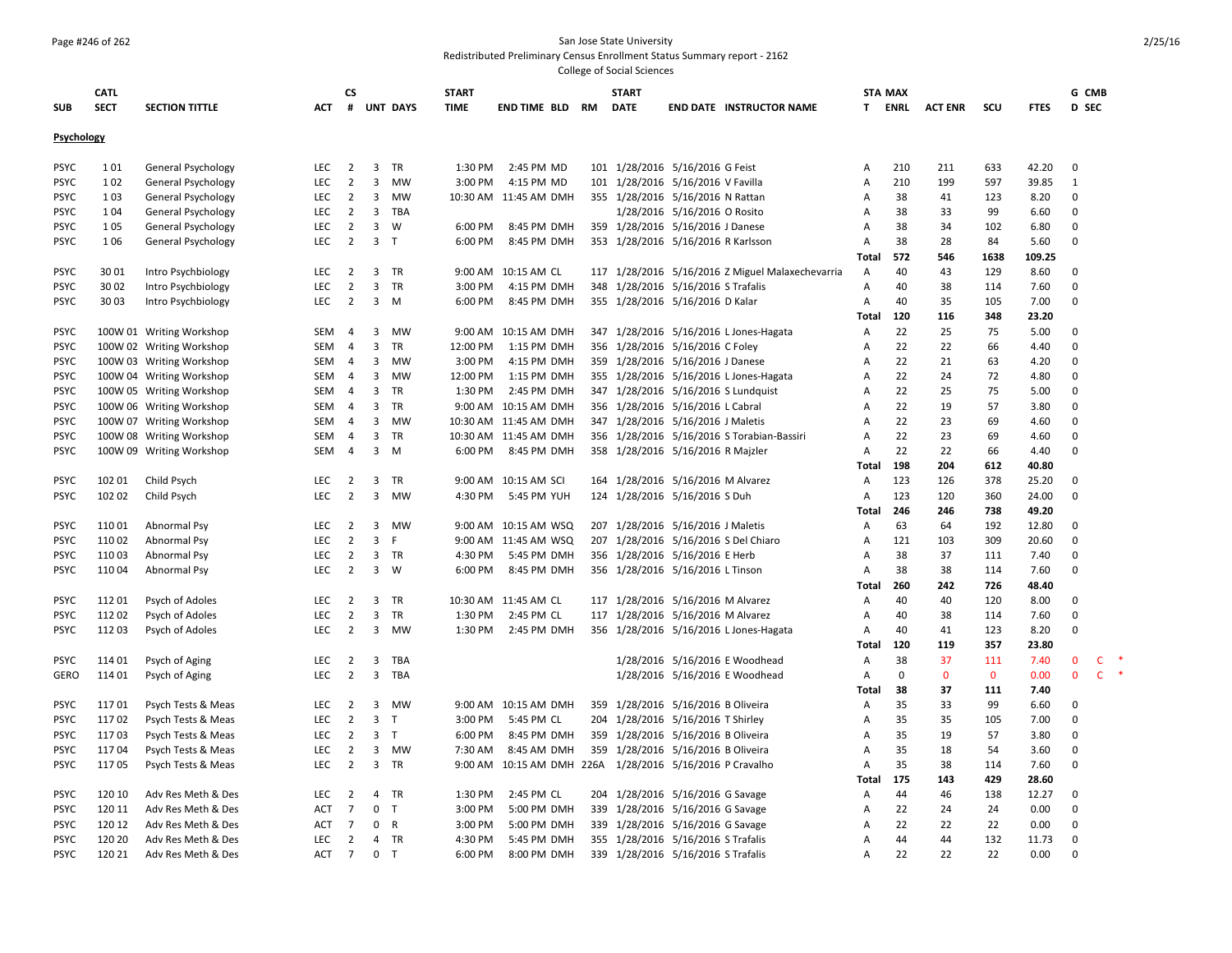#### Page #247 of 262 San Jose State University Redistributed Preliminary Census Enrollment Status Summary report - 2162

|             | <b>CATL</b> |                             |            | <b>CS</b>      |                |                 | <b>START</b> |                       |    | <b>START</b> |                                    |                                               |                | <b>STA MAX</b> |                |              |             | G CMB          |              |        |
|-------------|-------------|-----------------------------|------------|----------------|----------------|-----------------|--------------|-----------------------|----|--------------|------------------------------------|-----------------------------------------------|----------------|----------------|----------------|--------------|-------------|----------------|--------------|--------|
| <b>SUB</b>  | <b>SECT</b> | <b>SECTION TITTLE</b>       | <b>ACT</b> | #              |                | <b>UNT DAYS</b> | <b>TIME</b>  | END TIME BLD          | RM | <b>DATE</b>  |                                    | <b>END DATE INSTRUCTOR NAME</b>               | T.             | <b>ENRL</b>    | <b>ACT ENR</b> | scu          | <b>FTES</b> | D SEC          |              |        |
|             |             |                             |            |                |                |                 |              |                       |    |              |                                    |                                               |                |                |                |              |             |                |              |        |
| <b>PSYC</b> | 120 22      | Adv Res Meth & Des          | <b>ACT</b> | $\overline{7}$ | 0              | R               | 6:00 PM      | 8:00 PM DMH           |    |              | 339 1/28/2016 5/16/2016 S Trafalis |                                               | $\mathsf{A}$   | 22             | 22             | 22           | 0.00        | $\Omega$       |              |        |
| <b>PSYC</b> | 120 30      | Adv Res Meth & Des          | <b>LEC</b> | $\overline{2}$ | 4              | <b>MW</b>       | 1:30 PM      | 2:45 PM DMH           |    |              |                                    | 353 1/28/2016 5/16/2016 S Torabian-Bassiri    | Α              | 44             | 48             | 144          | 12.80       | $\mathbf 0$    |              |        |
| <b>PSYC</b> | 120 31      | Adv Res Meth & Des          | ACT        | 7              | $\mathbf 0$    | M               | 3:00 PM      | 5:00 PM DMH           |    |              |                                    | 339 1/28/2016 5/16/2016 S Torabian-Bassiri    | A              | 22             | 25             | 25           | 0.00        | $\Omega$       |              |        |
| <b>PSYC</b> | 120 32      | Adv Res Meth & Des          | ACT        | $\overline{7}$ | 0              | W               | 3:00 PM      | 5:00 PM DMH           |    |              |                                    | 339 1/28/2016 5/16/2016 S Torabian-Bassiri    | A              | 22             | 23             | 23           | 0.00        | $\Omega$       |              |        |
| <b>PSYC</b> | 120 40      | Adv Res Meth & Des          | <b>LEC</b> | $\overline{2}$ | 4              | <b>MW</b>       | 4:30 PM      | 5:45 PM DMH           |    |              | 355 1/28/2016 5/16/2016 S Trafalis |                                               | A              | 44             | 47             | 141          | 12.53       | $\Omega$       |              |        |
| <b>PSYC</b> | 120 41      | Adv Res Meth & Des          | ACT        | $\overline{7}$ | 0              | M               | 6:00 PM      | 8:00 PM DMH           |    |              | 339 1/28/2016 5/16/2016 S Trafalis |                                               | Α              | 22             | 25             | 25           | 0.00        | $\Omega$       |              |        |
| <b>PSYC</b> | 120 42      | Adv Res Meth & Des          | <b>ACT</b> | $\overline{7}$ | 0              | W               | 6:00 PM      | 8:00 PM DMH           |    |              | 339 1/28/2016 5/16/2016 S Trafalis |                                               | Α              | 22             | 22             | 22           | 0.00        | $\Omega$       |              |        |
|             |             |                             |            |                |                |                 |              |                       |    |              |                                    |                                               | Total          | 352            | 370            | 740          | 49.33       |                |              |        |
| <b>PSYC</b> |             | 121B 10 Adv R Met: Cog/Perc | SEM        | 4              |                | 2 M             | 9:00 AM      | 9:50 AM DMH           |    |              | 339 1/28/2016 5/16/2016 P Cravalho |                                               | A              | 22             | 8              | 8            | 1.07        | $\mathbf 0$    |              |        |
| <b>PSYC</b> |             | 121B 11 Adv R Met: Cog/Perc | LAB        | 16             | 0              | M               |              | 10:00 AM 12:50 PM DMH |    |              | 339 1/28/2016 5/16/2016 P Cravalho |                                               | Α              | 22             | 8              | 8            | 0.00        | $\mathbf 0$    |              |        |
|             |             |                             |            |                |                |                 |              |                       |    |              |                                    |                                               | Total          | 44             | 16             | 16           | 1.07        |                |              |        |
| <b>PSYC</b> |             | 121C 10 Adv R Met: Clinical | SEM        | $\overline{4}$ | $\overline{2}$ | F               | 9:00 AM      | 9:50 AM DMH           |    |              | 164 1/28/2016 5/16/2016 J Fanos    |                                               | $\mathsf{A}$   | 22             | 23             | 23           | 3.07        | $\mathbf 0$    |              |        |
| <b>PSYC</b> |             | 121C 11 Adv R Met: Clinical | LAB        | 16             |                | 0 F             |              | 10:00 AM 12:50 PM DMH |    |              | 167 1/28/2016 5/16/2016 J Fanos    |                                               | A              | 22             | 23             | 23           | 0.00        | $\Omega$       |              |        |
|             |             |                             |            |                |                |                 |              |                       |    |              |                                    |                                               | Total          | 44             | 46             | 46           | 3.07        |                |              |        |
| <b>PSYC</b> | 121E 10     | Physiopsyc Res Lab          | LEC        | $\overline{4}$ |                | 2 <sub>T</sub>  |              | 9:00 AM 10:00 AM DMH  |    |              | 339 1/28/2016 5/16/2016 A Defensor |                                               | $\mathsf{A}$   | 22             | 23             | 23           | 3.07        | $\mathbf 0$    |              |        |
| <b>PSYC</b> | 121E 11     | Physiopsyc Res Lab          | LAB        | 16             | $\mathbf 0$    | T               | 10:15 AM     | 1:00 PM DMH           |    |              | 339 1/28/2016 5/16/2016 A Defensor |                                               | $\overline{A}$ | 22             | 23             | 23           | 0.00        | $\Omega$       |              |        |
|             |             |                             |            |                |                |                 |              |                       |    |              |                                    |                                               | Total          | 44             | 46             | 46           | 3.07        |                |              |        |
| <b>PSYC</b> | 126 01      | Drugs + Brain & Beh         | LEC        | $\overline{2}$ | 3              | TR              | 1:30 PM      | 2:45 PM DMH           |    |              |                                    | 356 1/28/2016 5/16/2016 C Chancellor-Freeland | A              | 40             | 38             | 114          | 7.80        | $\overline{4}$ | C            |        |
| <b>HS</b>   | 126 01      | Drugs + Brain & Beh         | LEC        | $\overline{2}$ | 3              | <b>TR</b>       | 1:30 PM      | 2:45 PM DMH           |    |              |                                    | 356 1/28/2016 5/16/2016 C Chancellor-Freeland | $\overline{A}$ | $\Omega$       | $\mathbf{0}$   | $\mathbf{0}$ | 0.00        | $\mathbf{0}$   | $\mathsf{C}$ |        |
|             |             |                             |            |                |                |                 |              |                       |    |              |                                    |                                               | Total          | 40             | 38             | 114          | 7.80        |                |              |        |
| <b>PSYC</b> | 129 01      | Neuroscience                | LEC        | $\overline{2}$ | 3              | TR              | 3:00 PM      | 4:15 PM DMH           |    |              |                                    | 356 1/28/2016 5/16/2016 C Chancellor-Freeland | A              | 32             | 31             | 93           | 6.20        | $\mathbf 0$    | C            |        |
| <b>BIOL</b> | 129 01      | Neuroscience                | <b>LEC</b> | $\overline{2}$ | 3              | TR              | 3:00 PM      | 4:15 PM DMH           |    |              |                                    | 356 1/28/2016 5/16/2016 C Chancellor-Freeland | $\mathsf{A}$   | $\mathbf 0$    | $\mathbf 0$    | $\mathbf 0$  | 0.00        | $\mathbf 0$    | $\mathsf{C}$ | 咪      |
| <b>PSYC</b> | 129 02      | Neuroscience                | LEC        | $\overline{2}$ | 3              | MW              | 12:00 PM     | 1:15 PM DMH           |    |              | 353 1/28/2016 5/16/2016 G Starkey  |                                               | A              | 32             | 33             | 99           | 6.65        | $\mathbf{1}$   | $\mathsf{C}$ | $\ast$ |
| <b>BIOL</b> | 129 02      | Neuroscience                | <b>LEC</b> | $\overline{2}$ | 3              | MW              | 12:00 PM     | 1:15 PM DMH           |    |              | 353 1/28/2016 5/16/2016 G Starkey  |                                               | Α              | $\Omega$       | $\mathbf 0$    | $\mathbf 0$  | 0.00        | $\mathbf 0$    | $\mathsf{C}$ | $\ast$ |
|             |             |                             |            |                |                |                 |              |                       |    |              |                                    |                                               | Total          | 64             | 64             | 192          | 12.85       |                |              |        |
| <b>PSYC</b> | 135 01      | Cognition                   | SEM        | $5^{\circ}$    | 3              | <b>TR</b>       | 12:00 PM     | 1:15 PM CL            |    |              |                                    | 117 1/28/2016 5/16/2016 L Huntsman            | $\mathsf{A}$   | 38             | 33             | 99           | 6.65        | $\mathbf{1}$   |              |        |
| <b>PSYC</b> | 135 02      | Cognition                   | <b>SEM</b> | - 5            | 3              | <b>MW</b>       |              | 10:30 AM 11:45 AM CL  |    |              |                                    | 117 1/28/2016 5/16/2016 M Van Selst           | $\overline{A}$ | 38             | 43             | 129          | 8.70        | $\overline{2}$ |              |        |
| <b>PSYC</b> | 135 03      | Cognition                   | SEM        | - 5            | 3              | TR              |              | 10:30 AM 11:45 AM DMH |    |              |                                    | 355 1/28/2016 5/16/2016 S Macramalla          | A              | 38             | 40             | 120          | 8.00        | $\Omega$       |              |        |
|             |             |                             |            |                |                |                 |              |                       |    |              |                                    |                                               | Total          | 114            | 116            | 348          | 23.35       |                |              |        |
| <b>PSYC</b> | 13901       | Psy of Person               | <b>LEC</b> | $\overline{2}$ | 3              | TR              | 12:00 PM     | 1:15 PM DMH           |    |              | 355 1/28/2016 5/16/2016 G Feist    |                                               | $\mathsf{A}$   | 38             | 47             | 141          | 9.40        | $\Omega$       |              |        |
| <b>PSYC</b> | 139 02      | Psy of Person               | <b>LEC</b> | $\overline{2}$ | 3              | <b>MW</b>       |              | 9:00 AM 10:15 AM DMH  |    |              |                                    | 356 1/28/2016 5/16/2016 S Del Chiaro          | A              | 38             | 40             | 120          | 8.05        | 1              |              |        |
| <b>PSYC</b> | 139 03      | Psy of Person               | <b>LEC</b> | $\overline{2}$ | 3              | MW              | 1:30 PM      | 2:45 PM DMH           |    |              | 355 1/28/2016 5/16/2016 N Rattan   |                                               | Α              | 38             | 42             | 126          | 8.40        | $\pmb{0}$      |              |        |
| <b>PSYC</b> | 13904       | Psy of Person               | LEC        | $\overline{2}$ | 3              | <b>MW</b>       | 3:00 PM      | 4:15 PM DMH           |    |              | 356 1/28/2016 5/16/2016 N Rattan   |                                               | $\mathsf{A}$   | 38             | 43             | 129          | 8.60        | $\mathbf 0$    |              |        |
| <b>PSYC</b> | 139 05      | Psy of Person               | LEC        | $\overline{2}$ | $\overline{3}$ | F               | 1:00 PM      | 3:45 PM DMH           |    |              |                                    | 165 1/28/2016 5/16/2016 S Del Chiaro          | A              | 38             | 39             | 117          | 7.80        | 0              |              |        |
|             |             |                             |            |                |                |                 |              |                       |    |              |                                    |                                               | Total          | 190            | 211            | 633          | 42.25       |                |              |        |
| <b>PSYC</b> | 142 01      | Child Psychopathology       | LEC        | $\overline{2}$ | 3              | <b>MW</b>       | 7:30 AM      | 8:45 AM DMH           |    |              | 355 1/28/2016 5/16/2016 N Wagner   |                                               | A              | 35             | 35             | 105          | 7.00        | $\Omega$       |              |        |
| <b>PSYC</b> | 142 02      | Child Psychopathology       | <b>LEC</b> | $\overline{2}$ | 3              | <b>MW</b>       | 12:00 PM     | 1:15 PM DMH           |    |              | 359 1/28/2016 5/16/2016 N Wagner   |                                               |                | 35             | 35             | 105          | 7.00        | $\mathbf 0$    |              |        |
|             |             |                             |            |                |                |                 |              |                       |    |              |                                    |                                               | A              | 35             | 35             |              |             | $\Omega$       |              |        |
| <b>PSYC</b> | 142 03      | Child Psychopathology       | <b>LEC</b> | $\overline{2}$ | 3              | <b>TR</b>       | 1:30 PM      | 2:45 PM DMH           |    |              | 355 1/28/2016 5/16/2016 N Wagner   |                                               | A              |                |                | 105          | 7.00        |                |              |        |
|             |             |                             |            |                |                |                 |              |                       |    |              |                                    |                                               | Total          | 105            | 105            | 315          | 21.00       |                |              |        |
| <b>PSYC</b> | 154 01      | Social Psy                  | LEC        | $\overline{2}$ | 3              | TBA             |              |                       |    |              | 1/28/2016 5/16/2016                |                                               | A              | 38             | 37             | 111          | 7.40        | $\mathbf 0$    |              |        |
| <b>PSYC</b> | 154 02      | Social Psy                  | <b>LEC</b> | $\overline{2}$ | 3              | <b>TR</b>       | 7:30 AM      | 8:45 AM DMH           |    |              | 359 1/28/2016 5/16/2016 A Asuncion |                                               | Α              | 38             | 38             | 114          | 7.60        | $\Omega$       |              |        |
| <b>PSYC</b> | 154 03      | Social Psy                  | LEC        | $\overline{2}$ | 3              | TR              | 1:30 PM      | 2:45 PM DMH           |    |              | 359 1/28/2016 5/16/2016 A Asuncion |                                               | A              | 38             | 38             | 114          | 7.60        | $\Omega$       |              |        |
| <b>PSYC</b> | 154 04      | Social Psy                  | <b>LEC</b> | $\overline{2}$ | 3              | MW              | 1:30 PM      | 2:45 PM DMH           |    |              | 359 1/28/2016 5/16/2016 N Wagner   |                                               | $\mathsf{A}$   | 38             | 38             | 114          | 7.60        | $\mathbf 0$    |              |        |
|             |             |                             |            |                |                |                 |              |                       |    |              |                                    |                                               | Total          | 152            | 151            | 453          | 30.20       |                |              |        |
| <b>PSYC</b> | 155 01      | Human Learning              | LEC        | $\overline{2}$ | 3              | MW              |              | 10:30 AM 11:45 AM DMH |    |              |                                    | 356 1/28/2016 5/16/2016 S Del Chiaro          | A              | 38             | 43             | 129          | 8.65        | $\mathbf{1}$   |              |        |
| <b>PSYC</b> | 155 02      | Human Learning              | <b>LEC</b> | $\overline{2}$ | 3              | TR              | 3:00 PM      | 4:15 PM DMH           |    |              | 359 1/28/2016 5/16/2016 V Carr     |                                               | A              | 38             | 39             | 117          | 7.80        | $\mathbf 0$    |              |        |
| <b>PSYC</b> | 155 03      | Human Learning              | <b>LEC</b> | $\overline{2}$ |                | 3 TR            | 12:00 PM     | 1:15 PM DMH           |    |              | 359 1/28/2016 5/16/2016 V Carr     |                                               | A              | 38             | 39             | 117          | 7.80        | $\mathbf 0$    |              |        |
|             |             |                             |            |                |                |                 |              |                       |    |              |                                    |                                               | Total          | 114            | 121            | 363          | 24.25       |                |              |        |
| <b>PSYC</b> | 158 01      | Perception                  | LEC        | $\overline{2}$ |                | 3 TR            |              | 9:00 AM 10:15 AM DMH  |    |              | 359 1/28/2016 5/16/2016 C Feria    |                                               | $\mathsf{A}$   | 38             | 38             | 114          | 7.60        | $\Omega$       |              |        |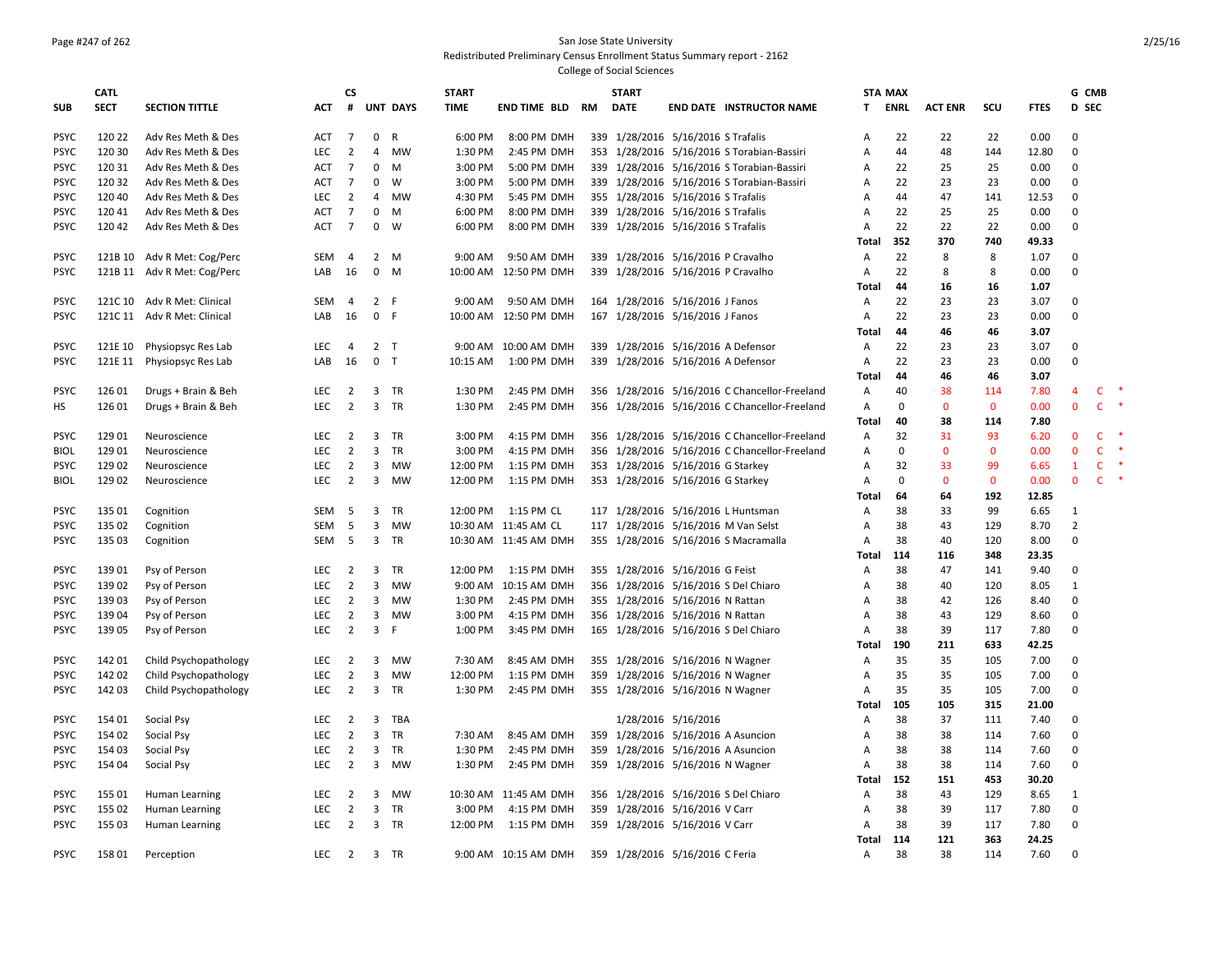# Page #248 of 262 San Jose State University

Redistributed Preliminary Census Enrollment Status Summary report - 2162

|             | <b>CATL</b> |                            |            | <b>CS</b>      |                |            | <b>START</b> |                                                   |    | <b>START</b> |                                    |                                           |              | <b>STA MAX</b> |                |              |             | G CMB        |    |  |
|-------------|-------------|----------------------------|------------|----------------|----------------|------------|--------------|---------------------------------------------------|----|--------------|------------------------------------|-------------------------------------------|--------------|----------------|----------------|--------------|-------------|--------------|----|--|
| <b>SUB</b>  | <b>SECT</b> | <b>SECTION TITTLE</b>      | <b>ACT</b> |                |                | # UNT DAYS | <b>TIME</b>  | <b>END TIME BLD</b>                               | RM | <b>DATE</b>  |                                    | <b>END DATE INSTRUCTOR NAME</b>           |              | T ENRL         | <b>ACT ENR</b> | scu          | <b>FTES</b> | D SEC        |    |  |
| <b>PSYC</b> | 15802       | Perception                 | LEC        | $\overline{2}$ | 3              | <b>TR</b>  | 1:30 PM      | 2:45 PM DMH                                       |    |              | 353 1/28/2016 5/16/2016 C Feria    |                                           | А            | 38             | 37             | 111          | 7.55        | 3            |    |  |
| <b>PSYC</b> | 158 03      | Perception                 | LEC        | $\overline{2}$ | $\overline{3}$ | - F        | 11:00 AM     | 1:45 PM DMH 149A 1/28/2016 5/16/2016 S Macramalla |    |              |                                    |                                           | А            | 38             | 10             | 30           | 2.00        | $\mathbf 0$  |    |  |
|             |             |                            |            |                |                |            |              |                                                   |    |              |                                    |                                           | <b>Total</b> | 114            | 85             | 255          | 17.15       |              |    |  |
| <b>PSYC</b> | 16001       | <b>Clinical Psychology</b> | LEC        | 2              | 3              | <b>TR</b>  | 4:30 PM      | 5:45 PM DMH                                       |    |              | 353 1/28/2016 5/16/2016 B Oliveira |                                           | А            | 38             | 36             | 108          | 7.20        | 0            |    |  |
| <b>PSYC</b> | 16002       | <b>Clinical Psychology</b> | <b>LEC</b> | 2              | 3              | M          | 6:00 PM      | 8:45 PM DMH                                       |    |              | 356 1/28/2016 5/16/2016 L Tobin    |                                           | А            | 38             | 31             | 93           | 6.20        | 0            |    |  |
| <b>PSYC</b> | 160 03      | <b>Clinical Psychology</b> | LEC        | 2              | $\overline{3}$ | <b>TR</b>  |              | 9:00 AM 10:15 AM DMH                              |    |              | 353 1/28/2016 5/16/2016 S Nadeau   |                                           | А            | 38             | 43             | 129          | 8.60        | 0            |    |  |
| <b>PSYC</b> | 160 04      | <b>Clinical Psychology</b> | LEC        | $\overline{2}$ | 3              | MW         |              | 10:30 AM 11:45 AM DMH                             |    |              |                                    | 353 1/28/2016 5/16/2016 S Lundquist       | А            | 38             | 38             | 114          | 7.60        | $\Omega$     |    |  |
|             |             |                            |            |                |                |            |              |                                                   |    |              |                                    |                                           | Total        | 152            | 148            | 444          | 29.60       |              |    |  |
| <b>PSYC</b> | 165 01      | Theory Meth Couns          | LEC        | 3              | 3              | TR         | 3:00 PM      | 4:15 PM DMH                                       |    |              | 353 1/28/2016 5/16/2016 E Herb     |                                           | А            | 35             | 32             | 96           | 6.40        | 0            |    |  |
| <b>PSYC</b> | 165 02      | Theory Meth Couns          | <b>LEC</b> | $\overline{3}$ | $\overline{3}$ | W          | 4:30 PM      | 7:15 PM DMH                                       |    |              |                                    | 348 1/28/2016 5/16/2016 S Lundquist       | А            | 35             | 29             | 87           | 5.80        | $\Omega$     |    |  |
|             |             |                            |            |                |                |            |              |                                                   |    |              |                                    |                                           | Total        | 70             | 61             | 183          | 12.20       |              |    |  |
| <b>PSYC</b> | 16701       | Sports Psychology          | LEC        | 2              | 3              | <b>MW</b>  |              | 9:00 AM 10:15 AM SPX                              |    |              |                                    | 163 1/28/2016 5/16/2016 T Semerjian       | А            | 40             | $\mathbf{0}$   | $\mathbf{0}$ | 0.00        | $\mathbf{0}$ | C. |  |
|             |             |                            |            |                |                |            |              |                                                   |    |              |                                    |                                           | Total        | 40             | 0              | 0            | 0.00        |              |    |  |
| <b>PSYC</b> | 17001       | <b>Indus Psy</b>           | <b>LEC</b> | 2              | 3              | <b>MW</b>  | 12:00 PM     | 1:15 PM CL                                        |    |              | 117 1/28/2016 5/16/2016 A Rogers   |                                           | Α            | 38             | 36             | 108          | 7.20        | $\Omega$     |    |  |
| <b>PSYC</b> | 170 02      | Indus Psy                  | <b>LEC</b> | $\overline{2}$ | $\overline{3}$ | M          | 6:00 PM      | 8:45 PM DMH                                       |    |              | 359 1/28/2016 5/16/2016 H Pila     |                                           | А            | 38             | 31             | 93           | 6.20        | 0            |    |  |
|             |             |                            |            |                |                |            |              |                                                   |    |              |                                    |                                           | Total        | 76             | 67             | 201          | 13.40       |              |    |  |
| <b>PSYC</b> | 173 01      | <b>Human Factors</b>       | LEC        | 2              | 3              | <b>TR</b>  |              | 9:00 AM 10:15 AM DMH                              |    |              | 355 1/28/2016 5/16/2016 D Schuster |                                           | А            | 38             | 39             | 117          | 7.80        | $\Omega$     |    |  |
|             |             |                            |            |                |                |            |              |                                                   |    |              |                                    |                                           | Total        | 38             | 39             | 117          | 7.80        |              |    |  |
| <b>PSYC</b> | 175 01      | Management Psy             | LEC        | $\overline{2}$ | 3              | W          | 6:00 PM      | 8:45 PM DMH                                       |    |              | 166 1/28/2016 5/16/2016 H Pila     |                                           | А            | 35             | 31             | 93           | 6.20        | 0            |    |  |
|             |             |                            |            |                |                |            |              |                                                   |    |              |                                    |                                           | Total        | 35             | 31             | 93           | 6.20        |              |    |  |
| <b>PSYC</b> | 18001       | <b>Indiv Studies</b>       | SUP        | - 36           | 4              | TBA        |              |                                                   |    |              | 1/28/2016 5/16/2016                |                                           | А            | 0              | 0              | 0            | 0.00        | $\Omega$     |    |  |
| <b>PSYC</b> | 18002       | <b>Indiv Studies</b>       | SUP        |                | $\mathbf{1}$   |            |              |                                                   |    |              |                                    |                                           | х            | 0              | 0              | 0            | 0.00        | $\mathbf 0$  |    |  |
| <b>PSYC</b> | 18003       | <b>Indiv Studies</b>       | SUP        | 36             | $\overline{2}$ | TBA        |              |                                                   |    |              | 1/28/2016 5/16/2016                |                                           | А            | 3              | 0              | 0            | 0.00        | $\mathbf 0$  |    |  |
| <b>PSYC</b> | 18004       | <b>Indiv Studies</b>       | SUP        | 36             | $\overline{2}$ | TBA        |              |                                                   |    |              | 1/28/2016 5/16/2016 L Heiden       |                                           | А            | 3              | 3              | 6            | 0.40        | $\Omega$     |    |  |
| <b>PSYC</b> | 18005       | <b>Indiv Studies</b>       | SUP        | 36             | 3              | TBA        |              |                                                   |    |              | 1/28/2016 5/16/2016 J Fanos        |                                           | А            | 3              | 1              | 3            | 0.20        | $\Omega$     |    |  |
| <b>PSYC</b> | 18006       | <b>Indiv Studies</b>       | <b>SUP</b> | 36             | 3              | TBA        |              |                                                   |    |              |                                    | 1/28/2016 5/16/2016 C Chancellor-Freeland | А            | з              |                | 3            | 0.20        | $\Omega$     |    |  |
| <b>PSYC</b> | 18007       | <b>Indiv Studies</b>       | SUP        | 36             | $\overline{3}$ | <b>TBA</b> |              |                                                   |    |              | 1/28/2016 5/16/2016                |                                           | А            | 3              | 0              | 0            | 0.00        | $\Omega$     |    |  |
| <b>PSYC</b> | 18008       | <b>Indiv Studies</b>       | <b>SUP</b> | 36             | 3              | TBA        |              |                                                   |    |              | 1/28/2016 5/16/2016                |                                           | А            | 3              | $\Omega$       | $\Omega$     | 0.00        | $\Omega$     |    |  |
| <b>PSYC</b> | 18009       | <b>Indiv Studies</b>       | SUP        | 36             | 2              | TBA        |              |                                                   |    |              | 1/28/2016 5/16/2016                |                                           | А            | 3              | 0              | $\Omega$     | 0.00        | $\Omega$     |    |  |
| <b>PSYC</b> | 180 10      | <b>Indiv Studies</b>       | SUP        | 36             | 1              | TBA        |              |                                                   |    |              |                                    | 1/28/2016 5/16/2016 M Van Selst           | А            | 3              | 1              | $\mathbf{1}$ | 0.07        | $\Omega$     |    |  |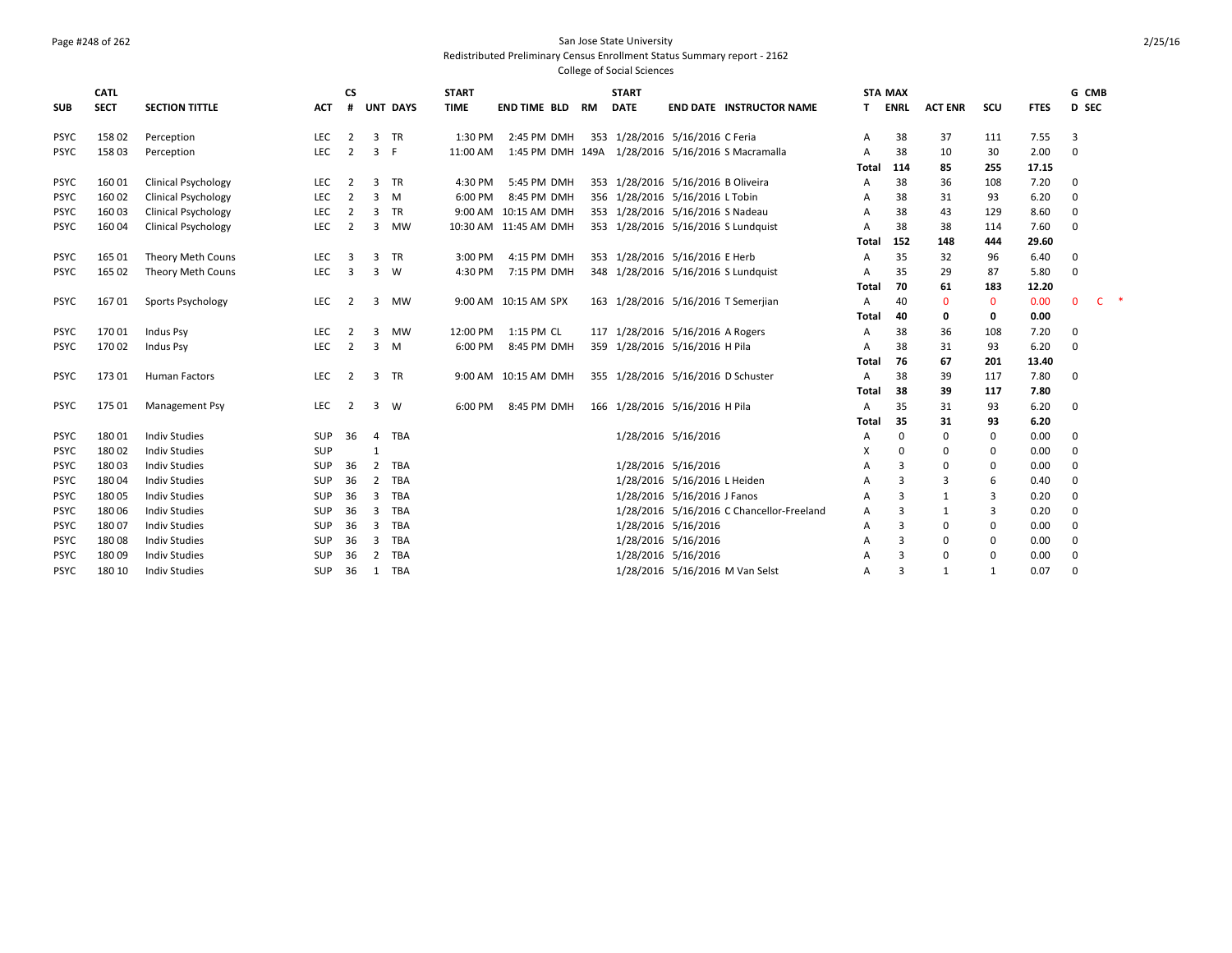#### Page #249 of 262 San Jose State University

#### Redistributed Preliminary Census Enrollment Status Summary report - 2162

| <b>SECT</b><br><b>SECTION TITTLE</b><br>#<br><b>UNT DAYS</b><br><b>TIME</b><br><b>DATE</b><br><b>ENRL</b><br><b>SUB</b><br>ACT<br><b>END TIME BLD RM</b><br><b>END DATE INSTRUCTOR NAME</b><br>T.<br><b>ACT ENR</b><br>scu<br><b>FTES</b><br>1/28/2016 5/16/2016 D Schuster<br><b>PSYC</b><br>180 11<br><b>Indiv Studies</b><br><b>SUP</b><br>36<br>1<br>TBA<br>A<br>3<br>1<br>1<br>0.07<br>180 12<br>$\overline{3}$<br>1/28/2016 5/16/2016<br>3<br>$\pmb{0}$<br><b>PSYC</b><br><b>Indiv Studies</b><br>SUP<br>36<br>TBA<br>0<br>0.00<br>Α<br><b>PSYC</b><br>180 15<br><b>Indiv Studies</b><br>SUP<br>$\overline{2}$<br>TBA<br>1/28/2016 5/16/2016 C Chancellor-Freeland<br>3<br>$\overline{2}$<br>0.13<br>36<br>Α<br>1<br>180 20<br>2 TBA<br>1/28/2016 5/16/2016 M Van Selst<br>3<br><b>PSYC</b><br><b>Indiv Studies</b><br>SUP<br>36<br>$\overline{2}$<br>0.13<br>A<br>1<br>$\overline{2}$<br>$\mathbf 0$<br>180 21<br>TBA<br>1/28/2016 5/16/2016<br>$\mathbf{3}$<br><b>PSYC</b><br><b>Indiv Studies</b><br>SUP<br>36<br>Α<br>$\Omega$<br>0.00<br>180 31<br>2 TBA<br>1/28/2016 5/16/2016<br>3<br>$\mathbf 0$<br>0.00<br><b>PSYC</b><br><b>Indiv Studies</b><br><b>SUP</b><br>36<br>$\Omega$<br>A<br>42<br>18<br>1.20<br>Total<br>9<br>1/28/2016 5/16/2016<br>$\mathbf 0$<br>$\mathbf 0$<br>0.00<br><b>PSYC</b><br>184 01<br><b>Directed Reading</b><br>SUP<br>36<br>4 TBA<br>Α<br>$\Omega$<br>1/28/2016 5/16/2016<br>$\Omega$<br><b>PSYC</b><br>184 02<br><b>Directed Reading</b><br><b>SUP</b><br>36<br>1<br>TBA<br>3<br>0.00<br>A<br>0<br>1<br>TBA<br>1/28/2016 5/16/2016<br>3<br>$\Omega$<br>0.00<br><b>PSYC</b><br>184 10<br><b>Directed Reading</b><br>SUP<br>36<br>$\overline{A}$<br>O<br>2 TBA<br>1/28/2016 5/16/2016<br>3<br>$\Omega$<br><b>PSYC</b><br>184 14<br><b>Directed Reading</b><br>SUP<br>0.00<br>36<br>A<br>$\Omega$<br>$\overline{2}$<br>TBA<br>1/28/2016 5/16/2016<br>$\mathbf{3}$<br>$\Omega$<br><b>PSYC</b><br>184 15<br><b>Directed Reading</b><br>SUP<br>36<br>0.00<br>Α<br>$\Omega$<br>1/28/2016 5/16/2016<br>3<br>$\mathbf 0$<br><b>PSYC</b><br>184 16<br><b>Directed Reading</b><br>SUP<br>36<br>$\overline{4}$<br>TBA<br>0.00<br>A<br>$\Omega$<br>5<br>3<br>1/28/2016 5/16/2016 S Del Chiaro<br>12<br><b>PSYC</b><br>184 17<br><b>Directed Reading</b><br>SUP<br>36<br>TBA<br>Α<br>4<br>0.80<br>3 TBA<br>1/28/2016 5/16/2016 A Asuncion<br>5<br>3<br>0.20<br><b>PSYC</b><br>184 18<br><b>Directed Reading</b><br><b>SUP</b><br>36<br>A<br>1<br>25<br>5<br>15<br>1.00<br>Total<br>$\mathbf 0$<br>$\mathbf 0$<br><b>PSYC</b><br>18601<br>Psych Field Wk<br><b>SUP</b><br>36<br>$\overline{4}$<br>TBA<br>1/28/2016 5/16/2016<br>A<br>$\Omega$<br>0.00<br>1/28/2016 5/16/2016<br>3<br>$\pmb{0}$<br><b>PSYC</b><br>186 02<br>1<br>TBA<br>0.00<br>Psych Field Wk<br>SUP<br>36<br>A<br>$\Omega$<br>18603<br>$\overline{2}$<br>TBA<br>1/28/2016 5/16/2016 M Hosoda<br>3<br>$\overline{2}$<br><b>PSYC</b><br>Psych Field Wk<br><b>SUP</b><br>36<br>0.13<br>A<br>-1<br>$\overline{3}$<br>3<br><b>PSYC</b><br>186 04<br>Psych Field Wk<br>SUP<br>36<br>TBA<br>1/28/2016 5/16/2016 A Prins<br>A<br>3<br>0.20<br>1<br>5<br>186 05<br>SUP<br>$\overline{4}$<br>TBA<br>1/28/2016 5/16/2016 A Prins<br>0.27<br><b>PSYC</b><br>Psych Field Wk<br>36<br>A<br>1<br>4<br>9<br>14<br>3<br>0.60<br>Total<br>22<br>190 01<br>9:00 AM 10:15 AM CL<br>243 1/28/2016 5/16/2016 S Torabian-Bassiri<br>22<br>66<br><b>PSYC</b><br><b>Current Issues Capstone</b><br>SEM<br>5<br>3<br>MW<br>Α<br>4.40<br>190 02<br>3<br>347 1/28/2016 5/16/2016 J Fanos<br>A<br>22<br>84<br><b>PSYC</b><br><b>Current Issues Capstone</b><br>SEM<br>5<br>M<br>4:30 PM<br>7:15 PM DMH<br>28<br>5.60<br>190 03<br>3<br>W<br>4:30 PM<br>7:15 PM DMH<br>347 1/28/2016 5/16/2016 J Fanos<br>A<br>22<br>27<br>81<br><b>PSYC</b><br><b>Current Issues Capstone</b><br>SEM<br>5<br>5.40<br>3<br>347 1/28/2016 5/16/2016 C Chancellor-Freeland<br>22<br>81<br><b>PSYC</b><br>190 04<br><b>Current Issues Capstone</b><br>SEM<br>-5<br><b>TR</b><br>10:30 AM 11:45 AM DMH<br>A<br>27<br>5.40<br>243 1/28/2016 5/16/2016 A Caffrey<br>22<br>78<br><b>PSYC</b><br>190 05<br>3 TR<br>1:30 PM<br>2:45 PM CL<br>A<br>26<br>5.20<br><b>Current Issues Capstone</b><br>SEM<br>5<br><b>PSYC</b><br>190 06<br>3<br><b>TR</b><br>3:00 PM<br>4:15 PM DMH<br>347 1/28/2016 5/16/2016 A Caffrey<br>$\overline{A}$<br>22<br>24<br>72<br>4.80<br>5 | <b>D</b> SEC<br>$\Omega$<br>0<br>0 |
|-------------------------------------------------------------------------------------------------------------------------------------------------------------------------------------------------------------------------------------------------------------------------------------------------------------------------------------------------------------------------------------------------------------------------------------------------------------------------------------------------------------------------------------------------------------------------------------------------------------------------------------------------------------------------------------------------------------------------------------------------------------------------------------------------------------------------------------------------------------------------------------------------------------------------------------------------------------------------------------------------------------------------------------------------------------------------------------------------------------------------------------------------------------------------------------------------------------------------------------------------------------------------------------------------------------------------------------------------------------------------------------------------------------------------------------------------------------------------------------------------------------------------------------------------------------------------------------------------------------------------------------------------------------------------------------------------------------------------------------------------------------------------------------------------------------------------------------------------------------------------------------------------------------------------------------------------------------------------------------------------------------------------------------------------------------------------------------------------------------------------------------------------------------------------------------------------------------------------------------------------------------------------------------------------------------------------------------------------------------------------------------------------------------------------------------------------------------------------------------------------------------------------------------------------------------------------------------------------------------------------------------------------------------------------------------------------------------------------------------------------------------------------------------------------------------------------------------------------------------------------------------------------------------------------------------------------------------------------------------------------------------------------------------------------------------------------------------------------------------------------------------------------------------------------------------------------------------------------------------------------------------------------------------------------------------------------------------------------------------------------------------------------------------------------------------------------------------------------------------------------------------------------------------------------------------------------------------------------------------------------------------------------------------------------------------------------------------------------------------------------------------------------------------------------------------------------------------------------------------------------------------------------------------------------------------------------------------------------------------------------------------------------------------------------------------------------------------------------------------------------------------------------------------------------------------------------------------------------------------------------------------------------------------------------------------------------------------------------------------------------------------------------------------|------------------------------------|
|                                                                                                                                                                                                                                                                                                                                                                                                                                                                                                                                                                                                                                                                                                                                                                                                                                                                                                                                                                                                                                                                                                                                                                                                                                                                                                                                                                                                                                                                                                                                                                                                                                                                                                                                                                                                                                                                                                                                                                                                                                                                                                                                                                                                                                                                                                                                                                                                                                                                                                                                                                                                                                                                                                                                                                                                                                                                                                                                                                                                                                                                                                                                                                                                                                                                                                                                                                                                                                                                                                                                                                                                                                                                                                                                                                                                                                                                                                                                                                                                                                                                                                                                                                                                                                                                                                                                                                                                             |                                    |
|                                                                                                                                                                                                                                                                                                                                                                                                                                                                                                                                                                                                                                                                                                                                                                                                                                                                                                                                                                                                                                                                                                                                                                                                                                                                                                                                                                                                                                                                                                                                                                                                                                                                                                                                                                                                                                                                                                                                                                                                                                                                                                                                                                                                                                                                                                                                                                                                                                                                                                                                                                                                                                                                                                                                                                                                                                                                                                                                                                                                                                                                                                                                                                                                                                                                                                                                                                                                                                                                                                                                                                                                                                                                                                                                                                                                                                                                                                                                                                                                                                                                                                                                                                                                                                                                                                                                                                                                             |                                    |
|                                                                                                                                                                                                                                                                                                                                                                                                                                                                                                                                                                                                                                                                                                                                                                                                                                                                                                                                                                                                                                                                                                                                                                                                                                                                                                                                                                                                                                                                                                                                                                                                                                                                                                                                                                                                                                                                                                                                                                                                                                                                                                                                                                                                                                                                                                                                                                                                                                                                                                                                                                                                                                                                                                                                                                                                                                                                                                                                                                                                                                                                                                                                                                                                                                                                                                                                                                                                                                                                                                                                                                                                                                                                                                                                                                                                                                                                                                                                                                                                                                                                                                                                                                                                                                                                                                                                                                                                             |                                    |
|                                                                                                                                                                                                                                                                                                                                                                                                                                                                                                                                                                                                                                                                                                                                                                                                                                                                                                                                                                                                                                                                                                                                                                                                                                                                                                                                                                                                                                                                                                                                                                                                                                                                                                                                                                                                                                                                                                                                                                                                                                                                                                                                                                                                                                                                                                                                                                                                                                                                                                                                                                                                                                                                                                                                                                                                                                                                                                                                                                                                                                                                                                                                                                                                                                                                                                                                                                                                                                                                                                                                                                                                                                                                                                                                                                                                                                                                                                                                                                                                                                                                                                                                                                                                                                                                                                                                                                                                             |                                    |
|                                                                                                                                                                                                                                                                                                                                                                                                                                                                                                                                                                                                                                                                                                                                                                                                                                                                                                                                                                                                                                                                                                                                                                                                                                                                                                                                                                                                                                                                                                                                                                                                                                                                                                                                                                                                                                                                                                                                                                                                                                                                                                                                                                                                                                                                                                                                                                                                                                                                                                                                                                                                                                                                                                                                                                                                                                                                                                                                                                                                                                                                                                                                                                                                                                                                                                                                                                                                                                                                                                                                                                                                                                                                                                                                                                                                                                                                                                                                                                                                                                                                                                                                                                                                                                                                                                                                                                                                             |                                    |
|                                                                                                                                                                                                                                                                                                                                                                                                                                                                                                                                                                                                                                                                                                                                                                                                                                                                                                                                                                                                                                                                                                                                                                                                                                                                                                                                                                                                                                                                                                                                                                                                                                                                                                                                                                                                                                                                                                                                                                                                                                                                                                                                                                                                                                                                                                                                                                                                                                                                                                                                                                                                                                                                                                                                                                                                                                                                                                                                                                                                                                                                                                                                                                                                                                                                                                                                                                                                                                                                                                                                                                                                                                                                                                                                                                                                                                                                                                                                                                                                                                                                                                                                                                                                                                                                                                                                                                                                             | 0                                  |
|                                                                                                                                                                                                                                                                                                                                                                                                                                                                                                                                                                                                                                                                                                                                                                                                                                                                                                                                                                                                                                                                                                                                                                                                                                                                                                                                                                                                                                                                                                                                                                                                                                                                                                                                                                                                                                                                                                                                                                                                                                                                                                                                                                                                                                                                                                                                                                                                                                                                                                                                                                                                                                                                                                                                                                                                                                                                                                                                                                                                                                                                                                                                                                                                                                                                                                                                                                                                                                                                                                                                                                                                                                                                                                                                                                                                                                                                                                                                                                                                                                                                                                                                                                                                                                                                                                                                                                                                             | $\mathbf{0}$                       |
|                                                                                                                                                                                                                                                                                                                                                                                                                                                                                                                                                                                                                                                                                                                                                                                                                                                                                                                                                                                                                                                                                                                                                                                                                                                                                                                                                                                                                                                                                                                                                                                                                                                                                                                                                                                                                                                                                                                                                                                                                                                                                                                                                                                                                                                                                                                                                                                                                                                                                                                                                                                                                                                                                                                                                                                                                                                                                                                                                                                                                                                                                                                                                                                                                                                                                                                                                                                                                                                                                                                                                                                                                                                                                                                                                                                                                                                                                                                                                                                                                                                                                                                                                                                                                                                                                                                                                                                                             | $\Omega$                           |
|                                                                                                                                                                                                                                                                                                                                                                                                                                                                                                                                                                                                                                                                                                                                                                                                                                                                                                                                                                                                                                                                                                                                                                                                                                                                                                                                                                                                                                                                                                                                                                                                                                                                                                                                                                                                                                                                                                                                                                                                                                                                                                                                                                                                                                                                                                                                                                                                                                                                                                                                                                                                                                                                                                                                                                                                                                                                                                                                                                                                                                                                                                                                                                                                                                                                                                                                                                                                                                                                                                                                                                                                                                                                                                                                                                                                                                                                                                                                                                                                                                                                                                                                                                                                                                                                                                                                                                                                             |                                    |
|                                                                                                                                                                                                                                                                                                                                                                                                                                                                                                                                                                                                                                                                                                                                                                                                                                                                                                                                                                                                                                                                                                                                                                                                                                                                                                                                                                                                                                                                                                                                                                                                                                                                                                                                                                                                                                                                                                                                                                                                                                                                                                                                                                                                                                                                                                                                                                                                                                                                                                                                                                                                                                                                                                                                                                                                                                                                                                                                                                                                                                                                                                                                                                                                                                                                                                                                                                                                                                                                                                                                                                                                                                                                                                                                                                                                                                                                                                                                                                                                                                                                                                                                                                                                                                                                                                                                                                                                             | 0                                  |
|                                                                                                                                                                                                                                                                                                                                                                                                                                                                                                                                                                                                                                                                                                                                                                                                                                                                                                                                                                                                                                                                                                                                                                                                                                                                                                                                                                                                                                                                                                                                                                                                                                                                                                                                                                                                                                                                                                                                                                                                                                                                                                                                                                                                                                                                                                                                                                                                                                                                                                                                                                                                                                                                                                                                                                                                                                                                                                                                                                                                                                                                                                                                                                                                                                                                                                                                                                                                                                                                                                                                                                                                                                                                                                                                                                                                                                                                                                                                                                                                                                                                                                                                                                                                                                                                                                                                                                                                             | 0                                  |
|                                                                                                                                                                                                                                                                                                                                                                                                                                                                                                                                                                                                                                                                                                                                                                                                                                                                                                                                                                                                                                                                                                                                                                                                                                                                                                                                                                                                                                                                                                                                                                                                                                                                                                                                                                                                                                                                                                                                                                                                                                                                                                                                                                                                                                                                                                                                                                                                                                                                                                                                                                                                                                                                                                                                                                                                                                                                                                                                                                                                                                                                                                                                                                                                                                                                                                                                                                                                                                                                                                                                                                                                                                                                                                                                                                                                                                                                                                                                                                                                                                                                                                                                                                                                                                                                                                                                                                                                             | $\mathbf 0$                        |
|                                                                                                                                                                                                                                                                                                                                                                                                                                                                                                                                                                                                                                                                                                                                                                                                                                                                                                                                                                                                                                                                                                                                                                                                                                                                                                                                                                                                                                                                                                                                                                                                                                                                                                                                                                                                                                                                                                                                                                                                                                                                                                                                                                                                                                                                                                                                                                                                                                                                                                                                                                                                                                                                                                                                                                                                                                                                                                                                                                                                                                                                                                                                                                                                                                                                                                                                                                                                                                                                                                                                                                                                                                                                                                                                                                                                                                                                                                                                                                                                                                                                                                                                                                                                                                                                                                                                                                                                             | 0                                  |
|                                                                                                                                                                                                                                                                                                                                                                                                                                                                                                                                                                                                                                                                                                                                                                                                                                                                                                                                                                                                                                                                                                                                                                                                                                                                                                                                                                                                                                                                                                                                                                                                                                                                                                                                                                                                                                                                                                                                                                                                                                                                                                                                                                                                                                                                                                                                                                                                                                                                                                                                                                                                                                                                                                                                                                                                                                                                                                                                                                                                                                                                                                                                                                                                                                                                                                                                                                                                                                                                                                                                                                                                                                                                                                                                                                                                                                                                                                                                                                                                                                                                                                                                                                                                                                                                                                                                                                                                             | 0                                  |
|                                                                                                                                                                                                                                                                                                                                                                                                                                                                                                                                                                                                                                                                                                                                                                                                                                                                                                                                                                                                                                                                                                                                                                                                                                                                                                                                                                                                                                                                                                                                                                                                                                                                                                                                                                                                                                                                                                                                                                                                                                                                                                                                                                                                                                                                                                                                                                                                                                                                                                                                                                                                                                                                                                                                                                                                                                                                                                                                                                                                                                                                                                                                                                                                                                                                                                                                                                                                                                                                                                                                                                                                                                                                                                                                                                                                                                                                                                                                                                                                                                                                                                                                                                                                                                                                                                                                                                                                             | 0                                  |
|                                                                                                                                                                                                                                                                                                                                                                                                                                                                                                                                                                                                                                                                                                                                                                                                                                                                                                                                                                                                                                                                                                                                                                                                                                                                                                                                                                                                                                                                                                                                                                                                                                                                                                                                                                                                                                                                                                                                                                                                                                                                                                                                                                                                                                                                                                                                                                                                                                                                                                                                                                                                                                                                                                                                                                                                                                                                                                                                                                                                                                                                                                                                                                                                                                                                                                                                                                                                                                                                                                                                                                                                                                                                                                                                                                                                                                                                                                                                                                                                                                                                                                                                                                                                                                                                                                                                                                                                             | $\mathbf 0$                        |
|                                                                                                                                                                                                                                                                                                                                                                                                                                                                                                                                                                                                                                                                                                                                                                                                                                                                                                                                                                                                                                                                                                                                                                                                                                                                                                                                                                                                                                                                                                                                                                                                                                                                                                                                                                                                                                                                                                                                                                                                                                                                                                                                                                                                                                                                                                                                                                                                                                                                                                                                                                                                                                                                                                                                                                                                                                                                                                                                                                                                                                                                                                                                                                                                                                                                                                                                                                                                                                                                                                                                                                                                                                                                                                                                                                                                                                                                                                                                                                                                                                                                                                                                                                                                                                                                                                                                                                                                             | $\Omega$                           |
|                                                                                                                                                                                                                                                                                                                                                                                                                                                                                                                                                                                                                                                                                                                                                                                                                                                                                                                                                                                                                                                                                                                                                                                                                                                                                                                                                                                                                                                                                                                                                                                                                                                                                                                                                                                                                                                                                                                                                                                                                                                                                                                                                                                                                                                                                                                                                                                                                                                                                                                                                                                                                                                                                                                                                                                                                                                                                                                                                                                                                                                                                                                                                                                                                                                                                                                                                                                                                                                                                                                                                                                                                                                                                                                                                                                                                                                                                                                                                                                                                                                                                                                                                                                                                                                                                                                                                                                                             |                                    |
|                                                                                                                                                                                                                                                                                                                                                                                                                                                                                                                                                                                                                                                                                                                                                                                                                                                                                                                                                                                                                                                                                                                                                                                                                                                                                                                                                                                                                                                                                                                                                                                                                                                                                                                                                                                                                                                                                                                                                                                                                                                                                                                                                                                                                                                                                                                                                                                                                                                                                                                                                                                                                                                                                                                                                                                                                                                                                                                                                                                                                                                                                                                                                                                                                                                                                                                                                                                                                                                                                                                                                                                                                                                                                                                                                                                                                                                                                                                                                                                                                                                                                                                                                                                                                                                                                                                                                                                                             | 0                                  |
|                                                                                                                                                                                                                                                                                                                                                                                                                                                                                                                                                                                                                                                                                                                                                                                                                                                                                                                                                                                                                                                                                                                                                                                                                                                                                                                                                                                                                                                                                                                                                                                                                                                                                                                                                                                                                                                                                                                                                                                                                                                                                                                                                                                                                                                                                                                                                                                                                                                                                                                                                                                                                                                                                                                                                                                                                                                                                                                                                                                                                                                                                                                                                                                                                                                                                                                                                                                                                                                                                                                                                                                                                                                                                                                                                                                                                                                                                                                                                                                                                                                                                                                                                                                                                                                                                                                                                                                                             | 0                                  |
|                                                                                                                                                                                                                                                                                                                                                                                                                                                                                                                                                                                                                                                                                                                                                                                                                                                                                                                                                                                                                                                                                                                                                                                                                                                                                                                                                                                                                                                                                                                                                                                                                                                                                                                                                                                                                                                                                                                                                                                                                                                                                                                                                                                                                                                                                                                                                                                                                                                                                                                                                                                                                                                                                                                                                                                                                                                                                                                                                                                                                                                                                                                                                                                                                                                                                                                                                                                                                                                                                                                                                                                                                                                                                                                                                                                                                                                                                                                                                                                                                                                                                                                                                                                                                                                                                                                                                                                                             | $\mathbf 0$                        |
|                                                                                                                                                                                                                                                                                                                                                                                                                                                                                                                                                                                                                                                                                                                                                                                                                                                                                                                                                                                                                                                                                                                                                                                                                                                                                                                                                                                                                                                                                                                                                                                                                                                                                                                                                                                                                                                                                                                                                                                                                                                                                                                                                                                                                                                                                                                                                                                                                                                                                                                                                                                                                                                                                                                                                                                                                                                                                                                                                                                                                                                                                                                                                                                                                                                                                                                                                                                                                                                                                                                                                                                                                                                                                                                                                                                                                                                                                                                                                                                                                                                                                                                                                                                                                                                                                                                                                                                                             | 0                                  |
|                                                                                                                                                                                                                                                                                                                                                                                                                                                                                                                                                                                                                                                                                                                                                                                                                                                                                                                                                                                                                                                                                                                                                                                                                                                                                                                                                                                                                                                                                                                                                                                                                                                                                                                                                                                                                                                                                                                                                                                                                                                                                                                                                                                                                                                                                                                                                                                                                                                                                                                                                                                                                                                                                                                                                                                                                                                                                                                                                                                                                                                                                                                                                                                                                                                                                                                                                                                                                                                                                                                                                                                                                                                                                                                                                                                                                                                                                                                                                                                                                                                                                                                                                                                                                                                                                                                                                                                                             | $\Omega$                           |
|                                                                                                                                                                                                                                                                                                                                                                                                                                                                                                                                                                                                                                                                                                                                                                                                                                                                                                                                                                                                                                                                                                                                                                                                                                                                                                                                                                                                                                                                                                                                                                                                                                                                                                                                                                                                                                                                                                                                                                                                                                                                                                                                                                                                                                                                                                                                                                                                                                                                                                                                                                                                                                                                                                                                                                                                                                                                                                                                                                                                                                                                                                                                                                                                                                                                                                                                                                                                                                                                                                                                                                                                                                                                                                                                                                                                                                                                                                                                                                                                                                                                                                                                                                                                                                                                                                                                                                                                             |                                    |
|                                                                                                                                                                                                                                                                                                                                                                                                                                                                                                                                                                                                                                                                                                                                                                                                                                                                                                                                                                                                                                                                                                                                                                                                                                                                                                                                                                                                                                                                                                                                                                                                                                                                                                                                                                                                                                                                                                                                                                                                                                                                                                                                                                                                                                                                                                                                                                                                                                                                                                                                                                                                                                                                                                                                                                                                                                                                                                                                                                                                                                                                                                                                                                                                                                                                                                                                                                                                                                                                                                                                                                                                                                                                                                                                                                                                                                                                                                                                                                                                                                                                                                                                                                                                                                                                                                                                                                                                             | 0                                  |
|                                                                                                                                                                                                                                                                                                                                                                                                                                                                                                                                                                                                                                                                                                                                                                                                                                                                                                                                                                                                                                                                                                                                                                                                                                                                                                                                                                                                                                                                                                                                                                                                                                                                                                                                                                                                                                                                                                                                                                                                                                                                                                                                                                                                                                                                                                                                                                                                                                                                                                                                                                                                                                                                                                                                                                                                                                                                                                                                                                                                                                                                                                                                                                                                                                                                                                                                                                                                                                                                                                                                                                                                                                                                                                                                                                                                                                                                                                                                                                                                                                                                                                                                                                                                                                                                                                                                                                                                             | 0                                  |
|                                                                                                                                                                                                                                                                                                                                                                                                                                                                                                                                                                                                                                                                                                                                                                                                                                                                                                                                                                                                                                                                                                                                                                                                                                                                                                                                                                                                                                                                                                                                                                                                                                                                                                                                                                                                                                                                                                                                                                                                                                                                                                                                                                                                                                                                                                                                                                                                                                                                                                                                                                                                                                                                                                                                                                                                                                                                                                                                                                                                                                                                                                                                                                                                                                                                                                                                                                                                                                                                                                                                                                                                                                                                                                                                                                                                                                                                                                                                                                                                                                                                                                                                                                                                                                                                                                                                                                                                             | 0                                  |
|                                                                                                                                                                                                                                                                                                                                                                                                                                                                                                                                                                                                                                                                                                                                                                                                                                                                                                                                                                                                                                                                                                                                                                                                                                                                                                                                                                                                                                                                                                                                                                                                                                                                                                                                                                                                                                                                                                                                                                                                                                                                                                                                                                                                                                                                                                                                                                                                                                                                                                                                                                                                                                                                                                                                                                                                                                                                                                                                                                                                                                                                                                                                                                                                                                                                                                                                                                                                                                                                                                                                                                                                                                                                                                                                                                                                                                                                                                                                                                                                                                                                                                                                                                                                                                                                                                                                                                                                             | $\Omega$                           |
|                                                                                                                                                                                                                                                                                                                                                                                                                                                                                                                                                                                                                                                                                                                                                                                                                                                                                                                                                                                                                                                                                                                                                                                                                                                                                                                                                                                                                                                                                                                                                                                                                                                                                                                                                                                                                                                                                                                                                                                                                                                                                                                                                                                                                                                                                                                                                                                                                                                                                                                                                                                                                                                                                                                                                                                                                                                                                                                                                                                                                                                                                                                                                                                                                                                                                                                                                                                                                                                                                                                                                                                                                                                                                                                                                                                                                                                                                                                                                                                                                                                                                                                                                                                                                                                                                                                                                                                                             | 0                                  |
|                                                                                                                                                                                                                                                                                                                                                                                                                                                                                                                                                                                                                                                                                                                                                                                                                                                                                                                                                                                                                                                                                                                                                                                                                                                                                                                                                                                                                                                                                                                                                                                                                                                                                                                                                                                                                                                                                                                                                                                                                                                                                                                                                                                                                                                                                                                                                                                                                                                                                                                                                                                                                                                                                                                                                                                                                                                                                                                                                                                                                                                                                                                                                                                                                                                                                                                                                                                                                                                                                                                                                                                                                                                                                                                                                                                                                                                                                                                                                                                                                                                                                                                                                                                                                                                                                                                                                                                                             | 0                                  |
| <b>Current Issues Capstone</b><br>SEM                                                                                                                                                                                                                                                                                                                                                                                                                                                                                                                                                                                                                                                                                                                                                                                                                                                                                                                                                                                                                                                                                                                                                                                                                                                                                                                                                                                                                                                                                                                                                                                                                                                                                                                                                                                                                                                                                                                                                                                                                                                                                                                                                                                                                                                                                                                                                                                                                                                                                                                                                                                                                                                                                                                                                                                                                                                                                                                                                                                                                                                                                                                                                                                                                                                                                                                                                                                                                                                                                                                                                                                                                                                                                                                                                                                                                                                                                                                                                                                                                                                                                                                                                                                                                                                                                                                                                                       |                                    |
| 3<br>347 1/28/2016 5/16/2016 S Duh<br>22<br><b>PSYC</b><br>190 07<br><b>Current Issues Capstone</b><br>SEM<br>5<br>MW<br>1:30 PM<br>2:45 PM DMH<br>$\overline{A}$<br>26<br>78<br>5.20                                                                                                                                                                                                                                                                                                                                                                                                                                                                                                                                                                                                                                                                                                                                                                                                                                                                                                                                                                                                                                                                                                                                                                                                                                                                                                                                                                                                                                                                                                                                                                                                                                                                                                                                                                                                                                                                                                                                                                                                                                                                                                                                                                                                                                                                                                                                                                                                                                                                                                                                                                                                                                                                                                                                                                                                                                                                                                                                                                                                                                                                                                                                                                                                                                                                                                                                                                                                                                                                                                                                                                                                                                                                                                                                                                                                                                                                                                                                                                                                                                                                                                                                                                                                                       | 0                                  |
| 3<br>117 1/28/2016 5/16/2016 J Maletis<br>22<br>22<br><b>PSYC</b><br>190 08<br><b>Current Issues Capstone</b><br>SEM<br>-5<br>MW<br>3:00 PM<br>4:15 PM CL<br>Α<br>66<br>4.40                                                                                                                                                                                                                                                                                                                                                                                                                                                                                                                                                                                                                                                                                                                                                                                                                                                                                                                                                                                                                                                                                                                                                                                                                                                                                                                                                                                                                                                                                                                                                                                                                                                                                                                                                                                                                                                                                                                                                                                                                                                                                                                                                                                                                                                                                                                                                                                                                                                                                                                                                                                                                                                                                                                                                                                                                                                                                                                                                                                                                                                                                                                                                                                                                                                                                                                                                                                                                                                                                                                                                                                                                                                                                                                                                                                                                                                                                                                                                                                                                                                                                                                                                                                                                                | $\Omega$                           |
| 176<br>202<br>606<br>40.40<br>Total                                                                                                                                                                                                                                                                                                                                                                                                                                                                                                                                                                                                                                                                                                                                                                                                                                                                                                                                                                                                                                                                                                                                                                                                                                                                                                                                                                                                                                                                                                                                                                                                                                                                                                                                                                                                                                                                                                                                                                                                                                                                                                                                                                                                                                                                                                                                                                                                                                                                                                                                                                                                                                                                                                                                                                                                                                                                                                                                                                                                                                                                                                                                                                                                                                                                                                                                                                                                                                                                                                                                                                                                                                                                                                                                                                                                                                                                                                                                                                                                                                                                                                                                                                                                                                                                                                                                                                         |                                    |
| <b>PSYC</b><br>191 01<br>Psych of Prejudice<br>LEC<br>3<br>TBA<br>1/28/2016 5/16/2016<br>38<br>38<br>7.60<br>2<br>Α<br>114                                                                                                                                                                                                                                                                                                                                                                                                                                                                                                                                                                                                                                                                                                                                                                                                                                                                                                                                                                                                                                                                                                                                                                                                                                                                                                                                                                                                                                                                                                                                                                                                                                                                                                                                                                                                                                                                                                                                                                                                                                                                                                                                                                                                                                                                                                                                                                                                                                                                                                                                                                                                                                                                                                                                                                                                                                                                                                                                                                                                                                                                                                                                                                                                                                                                                                                                                                                                                                                                                                                                                                                                                                                                                                                                                                                                                                                                                                                                                                                                                                                                                                                                                                                                                                                                                  | 0                                  |
| 3<br>TBA<br>1/28/2016 5/16/2016<br>38<br><b>PSYC</b><br>191 02<br>Psych of Prejudice<br><b>LEC</b><br>2<br>Α<br>34<br>102<br>6.80                                                                                                                                                                                                                                                                                                                                                                                                                                                                                                                                                                                                                                                                                                                                                                                                                                                                                                                                                                                                                                                                                                                                                                                                                                                                                                                                                                                                                                                                                                                                                                                                                                                                                                                                                                                                                                                                                                                                                                                                                                                                                                                                                                                                                                                                                                                                                                                                                                                                                                                                                                                                                                                                                                                                                                                                                                                                                                                                                                                                                                                                                                                                                                                                                                                                                                                                                                                                                                                                                                                                                                                                                                                                                                                                                                                                                                                                                                                                                                                                                                                                                                                                                                                                                                                                           | 0                                  |
| $\overline{\mathbf{3}}$<br><b>PSYC</b><br>19103<br>Psych of Prejudice<br>LEC<br>$\overline{2}$<br>R<br>6:00 PM<br>8:45 PM DMH<br>356 1/28/2016 5/16/2016 L Tinson<br>A<br>38<br>26<br>78<br>5.20                                                                                                                                                                                                                                                                                                                                                                                                                                                                                                                                                                                                                                                                                                                                                                                                                                                                                                                                                                                                                                                                                                                                                                                                                                                                                                                                                                                                                                                                                                                                                                                                                                                                                                                                                                                                                                                                                                                                                                                                                                                                                                                                                                                                                                                                                                                                                                                                                                                                                                                                                                                                                                                                                                                                                                                                                                                                                                                                                                                                                                                                                                                                                                                                                                                                                                                                                                                                                                                                                                                                                                                                                                                                                                                                                                                                                                                                                                                                                                                                                                                                                                                                                                                                            | 0                                  |
| 3<br>355 1/28/2016 5/16/2016 N Rattan<br>38<br>8.00<br><b>PSYC</b><br>191 04<br>Psych of Prejudice<br><b>LEC</b><br>$\overline{2}$<br><b>MW</b><br>9:00 AM 10:15 AM DMH<br>Α<br>40<br>120                                                                                                                                                                                                                                                                                                                                                                                                                                                                                                                                                                                                                                                                                                                                                                                                                                                                                                                                                                                                                                                                                                                                                                                                                                                                                                                                                                                                                                                                                                                                                                                                                                                                                                                                                                                                                                                                                                                                                                                                                                                                                                                                                                                                                                                                                                                                                                                                                                                                                                                                                                                                                                                                                                                                                                                                                                                                                                                                                                                                                                                                                                                                                                                                                                                                                                                                                                                                                                                                                                                                                                                                                                                                                                                                                                                                                                                                                                                                                                                                                                                                                                                                                                                                                   | $\mathbf 0$                        |
| $\overline{3}$<br>359 1/28/2016 5/16/2016 N Rattan<br>38<br><b>PSYC</b><br>191 05<br>LEC<br>$\overline{2}$<br>TR<br>10:30 AM 11:45 AM DMH<br>A<br>39<br>117<br>7.85<br>Psych of Prejudice                                                                                                                                                                                                                                                                                                                                                                                                                                                                                                                                                                                                                                                                                                                                                                                                                                                                                                                                                                                                                                                                                                                                                                                                                                                                                                                                                                                                                                                                                                                                                                                                                                                                                                                                                                                                                                                                                                                                                                                                                                                                                                                                                                                                                                                                                                                                                                                                                                                                                                                                                                                                                                                                                                                                                                                                                                                                                                                                                                                                                                                                                                                                                                                                                                                                                                                                                                                                                                                                                                                                                                                                                                                                                                                                                                                                                                                                                                                                                                                                                                                                                                                                                                                                                   | 1                                  |
| 191 06<br>LEC<br>3<br>6:00 PM<br>8:45 PM DMH<br>353 1/28/2016 5/16/2016 J Ventura<br>38<br>35<br>105<br>7.00<br><b>PSYC</b><br>Psych of Prejudice<br>$\overline{2}$<br>W<br>$\overline{A}$                                                                                                                                                                                                                                                                                                                                                                                                                                                                                                                                                                                                                                                                                                                                                                                                                                                                                                                                                                                                                                                                                                                                                                                                                                                                                                                                                                                                                                                                                                                                                                                                                                                                                                                                                                                                                                                                                                                                                                                                                                                                                                                                                                                                                                                                                                                                                                                                                                                                                                                                                                                                                                                                                                                                                                                                                                                                                                                                                                                                                                                                                                                                                                                                                                                                                                                                                                                                                                                                                                                                                                                                                                                                                                                                                                                                                                                                                                                                                                                                                                                                                                                                                                                                                  | $\Omega$                           |
| 228<br>Total<br>212<br>636<br>42.45                                                                                                                                                                                                                                                                                                                                                                                                                                                                                                                                                                                                                                                                                                                                                                                                                                                                                                                                                                                                                                                                                                                                                                                                                                                                                                                                                                                                                                                                                                                                                                                                                                                                                                                                                                                                                                                                                                                                                                                                                                                                                                                                                                                                                                                                                                                                                                                                                                                                                                                                                                                                                                                                                                                                                                                                                                                                                                                                                                                                                                                                                                                                                                                                                                                                                                                                                                                                                                                                                                                                                                                                                                                                                                                                                                                                                                                                                                                                                                                                                                                                                                                                                                                                                                                                                                                                                                         |                                    |
| 167 1/28/2016 5/16/2016 M Van Selst<br>20<br>45<br><b>PSYC</b><br>195 01<br>Honors Sem in Psy<br>SEM<br>5<br>3<br>MW<br>9:00 AM 10:15 AM DMH<br>Α<br>15<br>3.05                                                                                                                                                                                                                                                                                                                                                                                                                                                                                                                                                                                                                                                                                                                                                                                                                                                                                                                                                                                                                                                                                                                                                                                                                                                                                                                                                                                                                                                                                                                                                                                                                                                                                                                                                                                                                                                                                                                                                                                                                                                                                                                                                                                                                                                                                                                                                                                                                                                                                                                                                                                                                                                                                                                                                                                                                                                                                                                                                                                                                                                                                                                                                                                                                                                                                                                                                                                                                                                                                                                                                                                                                                                                                                                                                                                                                                                                                                                                                                                                                                                                                                                                                                                                                                             | $\mathbf{1}$                       |
| 20<br>45<br>15<br>3.05<br>Total                                                                                                                                                                                                                                                                                                                                                                                                                                                                                                                                                                                                                                                                                                                                                                                                                                                                                                                                                                                                                                                                                                                                                                                                                                                                                                                                                                                                                                                                                                                                                                                                                                                                                                                                                                                                                                                                                                                                                                                                                                                                                                                                                                                                                                                                                                                                                                                                                                                                                                                                                                                                                                                                                                                                                                                                                                                                                                                                                                                                                                                                                                                                                                                                                                                                                                                                                                                                                                                                                                                                                                                                                                                                                                                                                                                                                                                                                                                                                                                                                                                                                                                                                                                                                                                                                                                                                                             |                                    |
| <b>PSYC</b><br>199 01<br>SUP<br>3<br>TBA<br>1/28/2016 5/16/2016<br>A<br>$\overline{2}$<br>$\mathbf 0$<br>0.00<br>Senior Hon Thesis<br>36<br>$\mathbf 0$                                                                                                                                                                                                                                                                                                                                                                                                                                                                                                                                                                                                                                                                                                                                                                                                                                                                                                                                                                                                                                                                                                                                                                                                                                                                                                                                                                                                                                                                                                                                                                                                                                                                                                                                                                                                                                                                                                                                                                                                                                                                                                                                                                                                                                                                                                                                                                                                                                                                                                                                                                                                                                                                                                                                                                                                                                                                                                                                                                                                                                                                                                                                                                                                                                                                                                                                                                                                                                                                                                                                                                                                                                                                                                                                                                                                                                                                                                                                                                                                                                                                                                                                                                                                                                                     | 0                                  |
| 3<br>1/28/2016 5/16/2016 V Carr<br>$\overline{2}$<br>3<br><b>PSYC</b><br>19902<br>Senior Hon Thesis<br><b>SUP</b><br>36<br>TBA<br>A<br>1<br>0.20                                                                                                                                                                                                                                                                                                                                                                                                                                                                                                                                                                                                                                                                                                                                                                                                                                                                                                                                                                                                                                                                                                                                                                                                                                                                                                                                                                                                                                                                                                                                                                                                                                                                                                                                                                                                                                                                                                                                                                                                                                                                                                                                                                                                                                                                                                                                                                                                                                                                                                                                                                                                                                                                                                                                                                                                                                                                                                                                                                                                                                                                                                                                                                                                                                                                                                                                                                                                                                                                                                                                                                                                                                                                                                                                                                                                                                                                                                                                                                                                                                                                                                                                                                                                                                                            | 0                                  |
| $\mathbf{3}$<br>$\overline{2}$<br>3<br>19903<br>TBA<br>1/28/2016 5/16/2016 M Van Selst<br><b>PSYC</b><br>Senior Hon Thesis<br>SUP<br>36<br>Α<br>1<br>0.20                                                                                                                                                                                                                                                                                                                                                                                                                                                                                                                                                                                                                                                                                                                                                                                                                                                                                                                                                                                                                                                                                                                                                                                                                                                                                                                                                                                                                                                                                                                                                                                                                                                                                                                                                                                                                                                                                                                                                                                                                                                                                                                                                                                                                                                                                                                                                                                                                                                                                                                                                                                                                                                                                                                                                                                                                                                                                                                                                                                                                                                                                                                                                                                                                                                                                                                                                                                                                                                                                                                                                                                                                                                                                                                                                                                                                                                                                                                                                                                                                                                                                                                                                                                                                                                   | 0                                  |
| 19904<br>$\overline{3}$<br>TBA<br>1/28/2016 5/16/2016<br>$\overline{2}$<br>$\mathbf 0$<br>0.00<br><b>PSYC</b><br>Senior Hon Thesis<br><b>SUP</b><br>36<br>A<br>$\Omega$                                                                                                                                                                                                                                                                                                                                                                                                                                                                                                                                                                                                                                                                                                                                                                                                                                                                                                                                                                                                                                                                                                                                                                                                                                                                                                                                                                                                                                                                                                                                                                                                                                                                                                                                                                                                                                                                                                                                                                                                                                                                                                                                                                                                                                                                                                                                                                                                                                                                                                                                                                                                                                                                                                                                                                                                                                                                                                                                                                                                                                                                                                                                                                                                                                                                                                                                                                                                                                                                                                                                                                                                                                                                                                                                                                                                                                                                                                                                                                                                                                                                                                                                                                                                                                     | $\mathbf 0$                        |
| 8<br>$\overline{2}$<br>6<br>0.40<br>Total                                                                                                                                                                                                                                                                                                                                                                                                                                                                                                                                                                                                                                                                                                                                                                                                                                                                                                                                                                                                                                                                                                                                                                                                                                                                                                                                                                                                                                                                                                                                                                                                                                                                                                                                                                                                                                                                                                                                                                                                                                                                                                                                                                                                                                                                                                                                                                                                                                                                                                                                                                                                                                                                                                                                                                                                                                                                                                                                                                                                                                                                                                                                                                                                                                                                                                                                                                                                                                                                                                                                                                                                                                                                                                                                                                                                                                                                                                                                                                                                                                                                                                                                                                                                                                                                                                                                                                   |                                    |
| 308 1/28/2016 5/16/2016 E Klaw<br>12<br>33<br><b>PSYC</b><br>209 01<br>Psyc of Contem Fam<br>SEM<br>3<br>M<br>9:00 AM 11:45 AM DMH<br>A<br>11<br>2.75<br>-5                                                                                                                                                                                                                                                                                                                                                                                                                                                                                                                                                                                                                                                                                                                                                                                                                                                                                                                                                                                                                                                                                                                                                                                                                                                                                                                                                                                                                                                                                                                                                                                                                                                                                                                                                                                                                                                                                                                                                                                                                                                                                                                                                                                                                                                                                                                                                                                                                                                                                                                                                                                                                                                                                                                                                                                                                                                                                                                                                                                                                                                                                                                                                                                                                                                                                                                                                                                                                                                                                                                                                                                                                                                                                                                                                                                                                                                                                                                                                                                                                                                                                                                                                                                                                                                 | 11                                 |
| 12<br>11<br>33<br>2.75<br>Total                                                                                                                                                                                                                                                                                                                                                                                                                                                                                                                                                                                                                                                                                                                                                                                                                                                                                                                                                                                                                                                                                                                                                                                                                                                                                                                                                                                                                                                                                                                                                                                                                                                                                                                                                                                                                                                                                                                                                                                                                                                                                                                                                                                                                                                                                                                                                                                                                                                                                                                                                                                                                                                                                                                                                                                                                                                                                                                                                                                                                                                                                                                                                                                                                                                                                                                                                                                                                                                                                                                                                                                                                                                                                                                                                                                                                                                                                                                                                                                                                                                                                                                                                                                                                                                                                                                                                                             |                                    |
| Child Psychopathol<br>308 1/28/2016 5/16/2016 S Nadeau<br>12<br>33<br>2.75<br><b>PSYC</b><br>21101<br>SEM<br>-5<br>$\overline{3}$<br>R<br>12:00 PM 2:45 PM DMH<br>Α<br>11                                                                                                                                                                                                                                                                                                                                                                                                                                                                                                                                                                                                                                                                                                                                                                                                                                                                                                                                                                                                                                                                                                                                                                                                                                                                                                                                                                                                                                                                                                                                                                                                                                                                                                                                                                                                                                                                                                                                                                                                                                                                                                                                                                                                                                                                                                                                                                                                                                                                                                                                                                                                                                                                                                                                                                                                                                                                                                                                                                                                                                                                                                                                                                                                                                                                                                                                                                                                                                                                                                                                                                                                                                                                                                                                                                                                                                                                                                                                                                                                                                                                                                                                                                                                                                   | 11                                 |
| 12<br>11<br>33<br>2.75<br>Total                                                                                                                                                                                                                                                                                                                                                                                                                                                                                                                                                                                                                                                                                                                                                                                                                                                                                                                                                                                                                                                                                                                                                                                                                                                                                                                                                                                                                                                                                                                                                                                                                                                                                                                                                                                                                                                                                                                                                                                                                                                                                                                                                                                                                                                                                                                                                                                                                                                                                                                                                                                                                                                                                                                                                                                                                                                                                                                                                                                                                                                                                                                                                                                                                                                                                                                                                                                                                                                                                                                                                                                                                                                                                                                                                                                                                                                                                                                                                                                                                                                                                                                                                                                                                                                                                                                                                                             |                                    |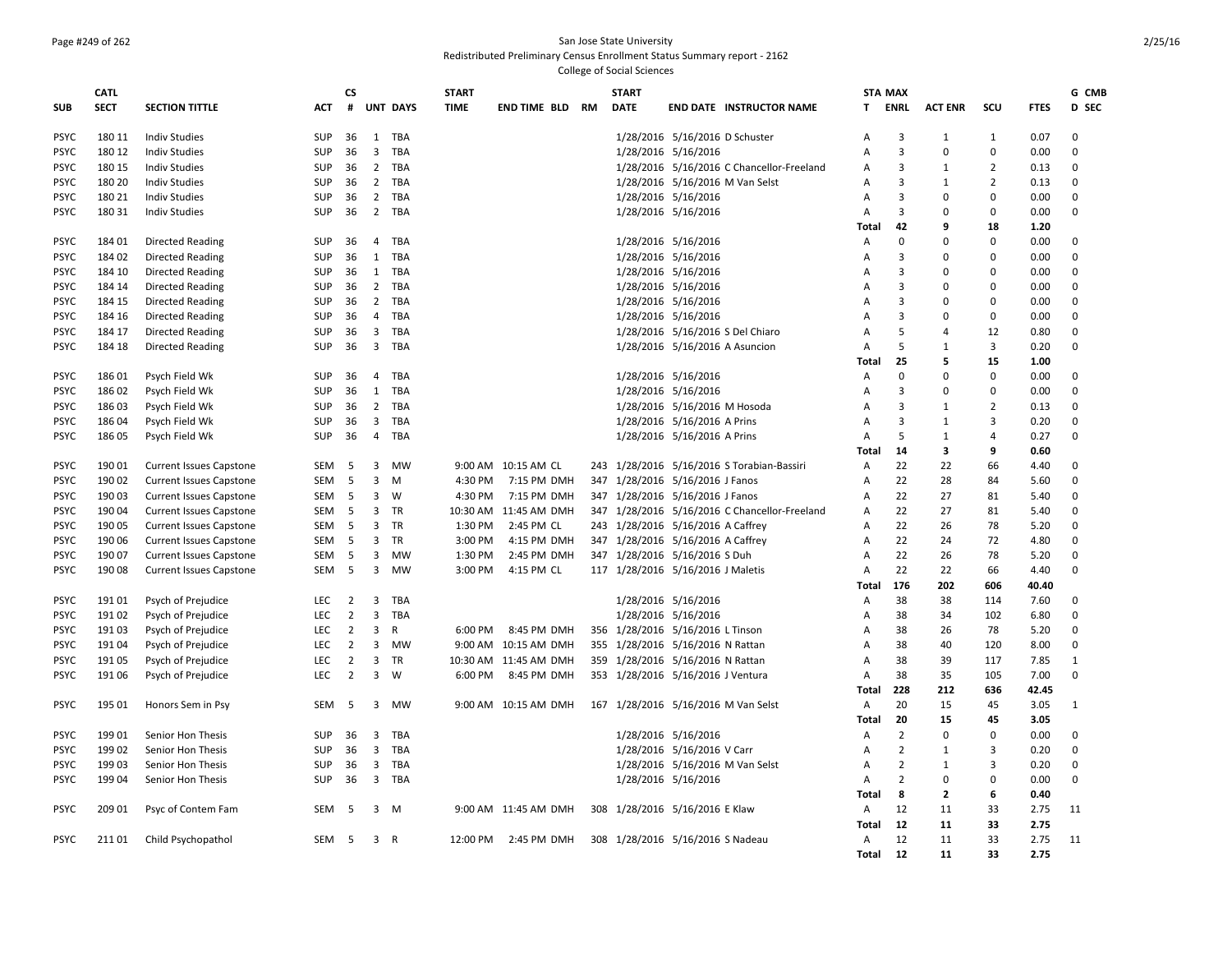#### Page #250 of 262 San Jose State University

#### Redistributed Preliminary Census Enrollment Status Summary report - 2162

|                            | CATL             |                                     |            | <b>CS</b> |                                |                 | <b>START</b> |                        | <b>START</b>                       |                                            |                                           |                       | <b>STA MAX</b>                   |                |                      |              | G CMB                   |
|----------------------------|------------------|-------------------------------------|------------|-----------|--------------------------------|-----------------|--------------|------------------------|------------------------------------|--------------------------------------------|-------------------------------------------|-----------------------|----------------------------------|----------------|----------------------|--------------|-------------------------|
| <b>SUB</b>                 | <b>SECT</b>      | <b>SECTION TITTLE</b>               | <b>ACT</b> | #         |                                | <b>UNT DAYS</b> | <b>TIME</b>  | <b>END TIME BLD RM</b> | <b>DATE</b>                        |                                            | <b>END DATE INSTRUCTOR NAME</b>           | T.                    | ENRL                             | <b>ACT ENR</b> | scu                  | <b>FTES</b>  | <b>D</b> SEC            |
| <b>PSYC</b>                | 212 01           | Life Span Dev                       | SEM        | - 5       |                                | 3 W             |              | 12:00 PM 2:45 PM DMH   |                                    |                                            | 308 1/28/2016 5/16/2016 E Woodhead        | $\mathsf{A}$          | 12                               | 11             | 33                   | 2.75         | 11                      |
|                            |                  |                                     |            |           |                                |                 |              |                        |                                    |                                            |                                           | Total                 | 12                               | 11             | 33                   | 2.75         |                         |
| <b>PSYC</b>                | 220 01           | Sem Exper Psych                     | <b>SEM</b> | - 5       |                                | 3 TR            | 12:00 PM     | 1:15 PM DMH            | 347 1/28/2016 5/16/2016 C Feria    |                                            |                                           | $\overline{A}$        | 10                               | 8              | 24                   | 2.00         | 8                       |
| <b>PSYC</b>                | 224B 01          | Clin Psych Prac II                  | SUP        | 25        |                                | 3 TBA           |              |                        |                                    |                                            | 1/28/2016 5/16/2016 E Woodhead            | Total<br>$\mathsf{A}$ | 10<br>12                         | 8<br>11        | 24<br>33             | 2.00<br>2.75 | 11                      |
|                            |                  |                                     |            |           |                                |                 |              |                        |                                    |                                            |                                           | <b>Total</b>          | 12                               | 11             | 33                   | 2.75         |                         |
| <b>PSYC</b>                | 225 01           | Adv Grp Dynamics                    | SEM        | -5        | 3                              | M               | 12:00 PM     | 2:45 PM DMH            | 308 1/28/2016 5/16/2016 E Klaw     |                                            |                                           | Α                     | 12                               | 11             | 33                   | 2.75         | 11                      |
|                            |                  |                                     |            |           |                                |                 |              |                        |                                    |                                            |                                           | Total                 | 12                               | 11             | 33                   | 2.75         |                         |
| <b>PSYC</b>                | 230 01           | Sem Physio Psych                    | SEM        | - 5       |                                | 3 TR            |              | 9:00 AM 10:15 AM DMH   | 347 1/28/2016 5/16/2016 V Carr     |                                            |                                           | Α                     | 10                               | 10             | 30                   | 2.45         | 9                       |
|                            |                  |                                     |            |           |                                |                 |              |                        |                                    |                                            |                                           | <b>Total</b>          | 10                               | 10             | 30                   | 2.45         |                         |
| <b>PSYC</b>                | 232 01           | Clinical Psychopharm                | SEM        | -5        |                                | $3 \quad W$     |              | 9:00 AM 11:45 AM DMH   |                                    |                                            | 308 1/28/2016 5/16/2016 G Callaghan       | $\overline{A}$        | 12                               | 11             | 33                   | 2.75         | 11                      |
|                            |                  |                                     |            |           |                                |                 |              |                        |                                    |                                            |                                           | Total                 | 12                               | 11             | 33                   | 2.75         |                         |
| <b>PSYC</b>                | 243 01           | Field Wk in Psych                   | <b>SEM</b> | 6         |                                | 6 TBA           |              |                        |                                    | 1/28/2016 5/16/2016                        |                                           | Α                     | $\Omega$                         | 0              | $\mathbf 0$          | 0.00         | $\mathbf 0$             |
| <b>PSYC</b>                | 243 02           | Field Wk in Psych                   | <b>SEM</b> | 6         | 3 <sub>T</sub>                 |                 | 12:00 PM     | 2:45 PM DMH            |                                    |                                            | 308 1/28/2016 5/16/2016 G Callaghan       | A                     | 12                               | 11             | 33                   | 2.75         | 11                      |
|                            |                  |                                     |            |           |                                |                 |              |                        |                                    |                                            |                                           | Total                 | 12                               | 11             | 33                   | 2.75         |                         |
| <b>PSYC</b>                | 249 01           | I/O Psy Field Work                  | SUP        | 25        |                                | 3 W             | 6:00 PM      | 8:45 PM DMH            | 308 1/28/2016 5/16/2016 M Hosoda   |                                            |                                           | $\overline{A}$        | 13                               | 8              | 24                   | 2.00         | 8                       |
|                            |                  |                                     |            |           |                                |                 |              |                        |                                    |                                            |                                           | Total                 | 13                               | 8              | 24                   | 2.00         |                         |
| <b>PSYC</b>                | 254 01           | Social Psy Seminar                  | SEM        | 5         |                                | 3 TR            |              | 9:00 AM 10:15 AM DMH   | 348 1/28/2016 5/16/2016 A Asuncion |                                            |                                           | Α<br>Total            | 10<br>10                         | 8<br>8         | 24<br>24             | 2.00<br>2.00 | 8                       |
| <b>PSYC</b>                | 258 01           | Methods Psychother                  | SEM        | 6         | 3 <sub>T</sub>                 |                 |              | 9:00 AM 11:45 AM DMH   |                                    |                                            | 308 1/28/2016 5/16/2016 G Callaghan       | A                     | 12                               | 11             | 33                   | 2.75         | 11                      |
|                            |                  |                                     |            |           |                                |                 |              |                        |                                    |                                            |                                           | Total                 | 12                               | 11             | 33                   | 2.75         |                         |
| <b>PSYC</b>                | 260 01           | <b>Crisis Counseling</b>            | SEM        | -6        | 3 R                            |                 |              | 9:00 AM 11:45 AM DMH   | 308 1/28/2016 5/16/2016 A Prins    |                                            |                                           | $\overline{A}$        | 12                               | 11             | 33                   | 2.75         | 11                      |
|                            |                  |                                     |            |           |                                |                 |              |                        |                                    |                                            |                                           | Total                 | 12                               | 11             | 33                   | 2.75         |                         |
| <b>PSYC</b>                | 27101            | Sem App Psy H Res                   | SEM        | - 5       | 3                              | <b>MW</b>       | 4:30 PM      | 5:45 PM DMH            | 308 1/28/2016 5/16/2016 A Rogers   |                                            |                                           | A                     | 13                               | 12             | 36                   | 3.00         | 12                      |
|                            |                  |                                     |            |           |                                |                 |              |                        |                                    |                                            |                                           | Total                 | 13                               | 12             | 36                   | 3.00         |                         |
| <b>PSYC</b>                | 293 01           | Org Dev                             | SEM        | - 5       | 3 <sub>T</sub>                 |                 | 6:00 PM      | 8:45 PM DMH            | 308 1/28/2016 5/16/2016 L Davis    |                                            |                                           | $\mathsf{A}$          | 10                               | 11             | 33                   | 2.75         | 11                      |
|                            |                  |                                     |            |           |                                |                 |              |                        |                                    |                                            |                                           | Total                 | 10                               | 11             | 33                   | 2.75         |                         |
| <b>PSYC</b>                | 298 01           | Special Prob                        | SUP        | 25        | 4                              | TBA             |              |                        |                                    | 1/28/2016 5/16/2016                        |                                           | A                     | $\mathbf 0$                      | $\mathbf 0$    | 0                    | 0.00         | $\mathbf 0$             |
| <b>PSYC</b>                | 298 02           | <b>Special Prob</b>                 | SUP        | 25        |                                | 3 TBA           |              |                        |                                    | 1/28/2016 5/16/2016 A Prins                |                                           | Α                     | 15                               | 11             | 33                   | 2.75         | 11                      |
| <b>PSYC</b>                | 298 03           | <b>Special Prob</b>                 | <b>SUP</b> | 25        | 1                              | TBA             |              |                        |                                    | 1/28/2016 5/16/2016                        |                                           | А                     | 3                                | $\Omega$       | $\Omega$             | 0.00         | 0                       |
| <b>PSYC</b>                | 298 05           | <b>Special Prob</b>                 | SUP        | 25        | $\overline{3}$                 | TBA             |              |                        |                                    |                                            | 1/28/2016 5/16/2016 C Chancellor-Freeland | Α                     | 3                                | 3              | 9                    | 0.75         | $\overline{3}$          |
| <b>PSYC</b>                | 298 09           | <b>Special Prob</b>                 | SUP        | 25        | $\overline{2}$                 | TBA             |              |                        |                                    | 1/28/2016 5/16/2016                        |                                           | А                     | $\overline{3}$                   | 0              | $\Omega$             | 0.00         | $\mathbf 0$             |
| <b>PSYC</b>                | 298 10           | <b>Special Prob</b>                 | SUP        | 25        |                                | 3 TBA           |              |                        |                                    | 1/28/2016 5/16/2016                        |                                           | A                     | $\overline{3}$                   | 0              | $\Omega$<br>$\Omega$ | 0.00         | 0                       |
| <b>PSYC</b><br><b>PSYC</b> | 298 11<br>298 12 | <b>Special Prob</b><br>Special Prob | SUP<br>SUP | 25<br>25  | $\mathbf{3}$<br>$\overline{3}$ | TBA<br>TBA      |              |                        |                                    | 1/28/2016 5/16/2016<br>1/28/2016 5/16/2016 |                                           | A<br>A                | $\overline{3}$<br>$\overline{3}$ | 0<br>0         | $\Omega$             | 0.00<br>0.00 | $\mathbf 0$<br>$\Omega$ |
|                            |                  |                                     |            |           |                                |                 |              |                        |                                    |                                            |                                           | Total                 | 33                               | 14             | 42                   | 3.50         |                         |
| <b>PSYC</b>                | 299 01           | <b>Masters Thesis</b>               | <b>SUP</b> | 25        | 6                              | TBA             |              |                        |                                    | 1/28/2016 5/16/2016                        |                                           | A                     | $\Omega$                         | $\Omega$       | $\Omega$             | 0.00         | $\Omega$                |
| <b>PSYC</b>                | 299 02           | <b>Masters Thesis</b>               | <b>SUP</b> | 25        | $\overline{3}$                 | TBA             |              |                        |                                    | 1/28/2016 5/16/2016 R Rogers               |                                           | A                     | $\overline{3}$                   | 1              | 3                    | 0.25         | 1                       |
| <b>PSYC</b>                | 299 03           | <b>Masters Thesis</b>               | SUP        | 25        | $\overline{3}$                 | TBA             |              |                        |                                    |                                            | 1/28/2016 5/16/2016 M Van Selst           | Α                     | $\overline{3}$                   | 1              | $\overline{3}$       | 0.25         | 1                       |
| <b>PSYC</b>                | 299 04           | <b>Masters Thesis</b>               | SUP        | 25        | 3                              | TBA             |              |                        |                                    | 1/28/2016 5/16/2016 D Schuster             |                                           | Α                     | $\overline{3}$                   | $\mathbf{1}$   | 3                    | 0.25         | 1                       |
| <b>PSYC</b>                | 299 05           | <b>Masters Thesis</b>               | SUP        | 25        | $\mathbf{3}$                   | TBA             |              |                        |                                    | 1/28/2016 5/16/2016 C Feria                |                                           | Α                     | $\overline{3}$                   | $\mathbf{1}$   | 3                    | 0.25         | 1                       |
| <b>PSYC</b>                | 299 06           | <b>Masters Thesis</b>               | SUP        | 25        | 3                              | TBA             |              |                        |                                    | 1/28/2016 5/16/2016 G Feist                |                                           | Α                     | 3                                | $\mathbf{1}$   | 3                    | 0.25         | 1                       |
| <b>PSYC</b>                | 299 07           | <b>Masters Thesis</b>               | SUP        | 25        | $\overline{3}$                 | TBA             |              |                        |                                    | 1/28/2016 5/16/2016 S Laraway              |                                           | A                     | 3                                | $\mathbf{1}$   | 3                    | 0.25         | 1                       |
| <b>PSYC</b>                | 299 08           | <b>Masters Thesis</b>               | SUP        | 25        | $\overline{3}$                 | TBA             |              |                        |                                    |                                            | 1/28/2016 5/16/2016 C Chancellor-Freeland | A                     | 3                                | 1              | $\overline{3}$       | 0.25         | 1                       |
| <b>PSYC</b>                | 299 09           | <b>Masters Thesis</b>               | SUP        | 25        | 6                              | TBA             |              |                        |                                    | 1/28/2016 5/16/2016                        |                                           | А                     | 3                                | 0              | $\Omega$             | 0.00         | 0                       |
| <b>PSYC</b>                | 299 18           | <b>Masters Thesis</b>               | <b>SUP</b> | 25        | $\overline{2}$                 | TBA             |              |                        |                                    | 1/28/2016 5/16/2016                        |                                           | A                     | 3                                | $\Omega$       | $\Omega$             | 0.00         | $\Omega$                |
| <b>PSYC</b>                | 299 19           | <b>Masters Thesis</b>               | SUP        | 25        | $\overline{2}$                 | TBA             |              |                        |                                    | 1/28/2016 5/16/2016                        |                                           | A                     | $\overline{3}$                   | 0              | $\mathbf 0$          | 0.00         | $\mathbf 0$             |
| <b>PSYC</b>                | 299 20           | <b>Masters Thesis</b>               | SUP        | 25        | $\overline{4}$                 | TBA             |              |                        |                                    | 1/28/2016 5/16/2016                        |                                           | А                     | $\overline{3}$                   | $\mathbf 0$    | $\Omega$             | 0.00         | $\Omega$                |
| <b>PSYC</b>                | 299 21           | <b>Masters Thesis</b>               | <b>SUP</b> | 25        |                                | 4 TBA           |              |                        |                                    | 1/28/2016 5/16/2016                        |                                           | A                     | $\overline{3}$                   | $\Omega$       | $\Omega$             | 0.00         | $\Omega$                |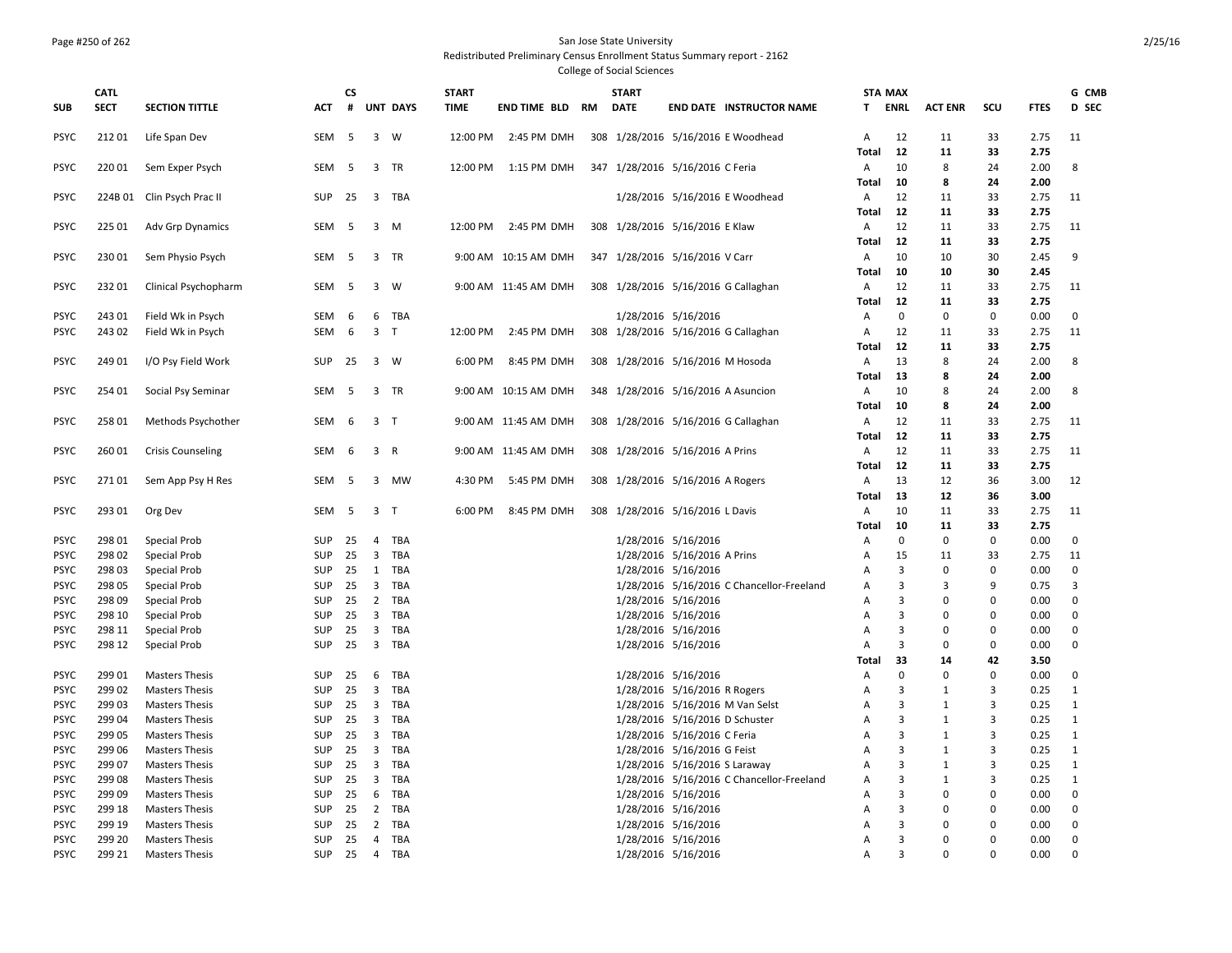## Page #251 of 262 San Jose State University

## Redistributed Preliminary Census Enrollment Status Summary report - 2162

College of Social Sciences

|             | CATL        |                          |            | <b>CS</b>     |              |             | <b>START</b> |                       |     | <b>START</b> |                                      |       | <b>STA MAX</b> |                |      |             | G CMB          |
|-------------|-------------|--------------------------|------------|---------------|--------------|-------------|--------------|-----------------------|-----|--------------|--------------------------------------|-------|----------------|----------------|------|-------------|----------------|
| <b>SUB</b>  | <b>SECT</b> | <b>SECTION TITTLE</b>    | <b>ACT</b> | #             | <b>UNT</b>   | <b>DAYS</b> | <b>TIME</b>  | <b>END TIME BLD</b>   | RM  | <b>DATE</b>  | <b>END DATE INSTRUCTOR NAME</b>      |       | <b>ENRL</b>    | <b>ACT ENR</b> | scu  | <b>FTES</b> | D SEC          |
| <b>PSYC</b> | 299 22      | <b>Masters Thesis</b>    | <b>SUP</b> | 25            | 6            | TBA         |              |                       |     |              | 1/28/2016 5/16/2016 M Hosoda         | A     | 3              | $\overline{2}$ | 12   | 1.00        | $\overline{2}$ |
| <b>PSYC</b> | 299 23      | <b>Masters Thesis</b>    | <b>SUP</b> | 25            | 6            | TBA         |              |                       |     |              | 1/28/2016 5/16/2016 H Tokunaga       | A     | 3              | 3              | 18   | 1.50        | 3              |
| <b>PSYC</b> | 299 24      | <b>Masters Thesis</b>    | <b>SUP</b> | 25            | 6            | TBA         |              |                       |     | 1/28/2016    | 5/16/2016                            | A     | з              | $\Omega$       | 0    | 0.00        | 0              |
| <b>PSYC</b> | 299 25      | <b>Masters Thesis</b>    | <b>SUP</b> | 25            |              | TBA         |              |                       |     |              | 1/28/2016 5/16/2016                  | A     | 3              | $\Omega$       | 0    | 0.00        | 0              |
| <b>PSYC</b> | 299 26      | <b>Masters Thesis</b>    | <b>SUP</b> | 25            | 6            | TBA         |              |                       |     |              | 1/28/2016 5/16/2016                  | A     | з              |                | 0    | 0.00        | 0              |
| <b>PSYC</b> | 299 27      | <b>Masters Thesis</b>    | <b>SUP</b> | 25            | 1            | TBA         |              |                       |     |              | 1/28/2016 5/16/2016                  | A     | з              | $\Omega$       | 0    | 0.00        | 0              |
|             |             |                          |            |               |              |             |              |                       |     |              |                                      | Total | 54             | 12             | 51   | 4.25        |                |
| <b>STAT</b> | 95 01       | Elem Stat                | <b>LEC</b> |               | 3            | TR          |              | 10:30 AM 11:45 AM SCI |     |              | 164 1/28/2016 5/16/2016 L Huntsman   | A     | 121            | 121            | 363  | 24.20       | $\mathbf{0}$   |
| <b>STAT</b> | 95 02       | Elem Stat                | <b>LEC</b> |               | 3            | <b>MW</b>   | 12:00 PM     | 1:15 PM WSQ           | 207 | 1/28/2016    | 5/16/2016 H Tokunaga                 | A     | 121            | 131            | 393  | 26.20       | $\mathbf{0}$   |
| <b>STAT</b> | 95 03       | Elem Stat                | LEC        |               | 3            | TR          | 3:00 PM      | 4:15 PM WSQ           | 207 |              | 1/28/2016 5/16/2016 S Macramalla     | A     | 121            | 109            | 327  | 21.85       |                |
| <b>STAT</b> | 95 04       | Elem Stat                | LEC        |               | $\mathbf{R}$ | TBA         |              |                       |     |              | 1/28/2016 5/16/2016 C Kempel         | A     | 40             | 41             | 123  | 8.20        | $\mathbf 0$    |
| <b>STAT</b> | 95 05       | Elem Stat                | <b>LEC</b> |               | 3            | TR          | 1:30 PM      | 2:45 PM CL            |     |              | 224 1/28/2016 5/16/2016 S Macramalla | A     | 40             | 42             | 126  | 8.45        |                |
| <b>STAT</b> | 95 06       | Elem Stat                | LEC        |               | 3            | W           | 6:00 PM      | 8:45 PM DMH           |     |              | 355 1/28/2016 5/16/2016 E Keneski    | A     | 40             | 40             | 120  | 8.00        | 0              |
| <b>STAT</b> | 95 07       | Elem Stat                | LEC        | 2             | 3            | .F          | 10:30 AM     | 1:15 PM CL            |     |              | 117 1/28/2016 5/16/2016 L Huntsman   | A     | 40             | 36             | 108  | 7.25        |                |
|             |             |                          |            |               |              |             |              |                       |     |              |                                      | Total | 523            | 520            | 1560 | 104.15      |                |
| <b>STAT</b> | 115 01      | Interm Stat              | <b>LEC</b> | $\mathcal{L}$ | 3            | <b>MW</b>   | 4:30 PM      | 5:45 PM DMH           |     |              | 359 1/28/2016 5/16/2016 M Hosoda     | A     | 32             | 27             | 81   | 5.40        | 0              |
| <b>STAT</b> | 115 02      | Interm Stat              | <b>LEC</b> | 2             | 3            | TR          |              | 10:30 AM 11:45 AM DMH |     |              | 348 1/28/2016 5/16/2016 D Schuster   | A     | 32             | 35             | 105  | 7.05        | 1              |
| <b>STAT</b> | 115 03      | Interm Stat              | <b>LEC</b> |               | 3            | <b>TR</b>   | 1:30 PM      | 2:45 PM DMH           |     |              | 348 1/28/2016 5/16/2016 P Cravalho   | A     | 32             | 31             | 93   | 6.20        | $\mathbf{0}$   |
| <b>STAT</b> | 115 04      | Interm Stat              | <b>LEC</b> |               | 3            | <b>MW</b>   |              | 9:00 AM 10:15 AM DMH  |     |              | 353 1/28/2016 5/16/2016 G Starkey    | A     | 32             | 27             | 81   | 5.50        | $\overline{2}$ |
|             |             |                          |            |               |              |             |              |                       |     |              |                                      | Total | 128            | 120            | 360  | 24.15       |                |
| STAT        | 235 01      | <b>Multivar Analysis</b> | SEM        | -5            | 3            | <b>MW</b>   | 3:00 PM      | 4:15 PM DMH           |     |              | 347 1/28/2016 5/16/2016 H Tokunaga   | A     | 25             | 19             | 57   | 4.75        | 19             |
|             |             |                          |            |               |              |             |              |                       |     |              |                                      | Total | 25             | 19             | 57   | 4.75        |                |

**Psychology Total 4967 4657 13391 904.08** ok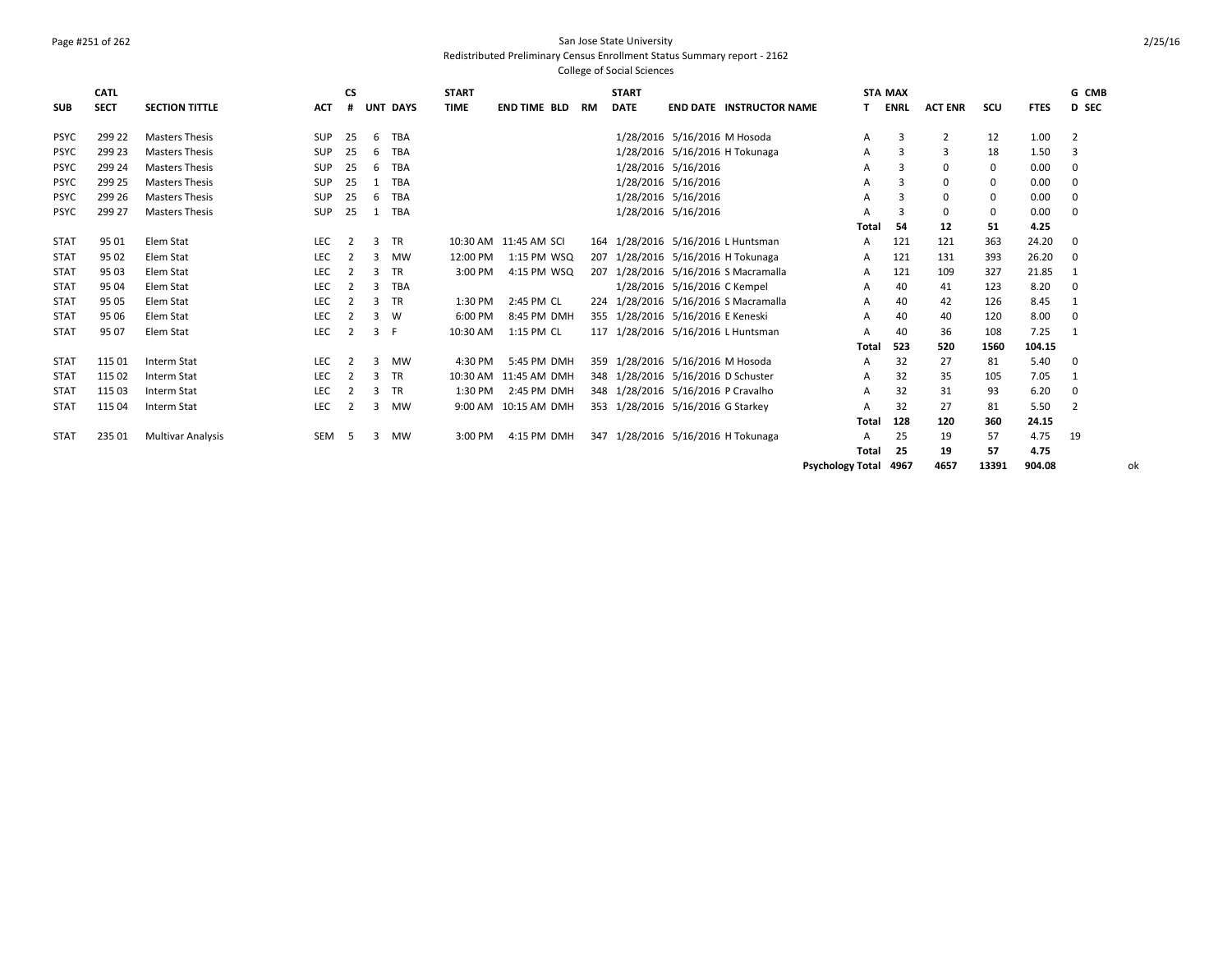# Page #252 of 262 San Jose State University

Redistributed Preliminary Census Enrollment Status Summary report - 2162

| <b>SUB</b>             | <b>CATL</b><br><b>SECT</b> | <b>SECTION TITTLE</b>     | <b>ACT</b> | <b>CS</b><br>#          |                         | <b>UNT DAYS</b> | <b>START</b><br>TIME | END TIME BLD RM                              | <b>START</b><br><b>DATE</b>      |                             | <b>END DATE INSTRUCTOR NAME</b>               | T.           | <b>STA MAX</b><br><b>ENRL</b> | <b>ACT ENR</b> | scu          | <b>FTES</b> | G CMB<br>D SEC |              |           |
|------------------------|----------------------------|---------------------------|------------|-------------------------|-------------------------|-----------------|----------------------|----------------------------------------------|----------------------------------|-----------------------------|-----------------------------------------------|--------------|-------------------------------|----------------|--------------|-------------|----------------|--------------|-----------|
| <b>Social Sciences</b> |                            |                           |            |                         |                         |                 |                      |                                              |                                  |                             |                                               |              |                               |                |              |             |                |              |           |
| AAS                    | 33B 01                     | As Am US Hist/Pol         | LEC        | $\overline{2}$          |                         | 3 MW            |                      | 9:00 AM 10:15 AM ENG                         | 343 1/28/2016 5/16/2016 S Choi   |                             |                                               | Α            | 45                            | 42             | 126          | 8.40        | $\mathbf 0$    |              |           |
| AAS                    | 33B02                      | As Am US Hist/Pol         | <b>LEC</b> | $\overline{2}$          | 3                       | <b>MW</b>       |                      | 9:00 AM 10:15 AM ENG                         | 343 1/28/2016 5/16/2016 J Franks |                             |                                               | A            | 45                            | 44             | 132          | 8.80        | $\Omega$       |              |           |
| AAS                    | 33B03                      | As Am US Hist/Pol         | LEC        | $\overline{2}$          | 3                       | <b>MW</b>       |                      | 10:30 AM 11:45 AM ENG                        | 343 1/28/2016 5/16/2016 S Choi   |                             |                                               | Α            | 40                            | 41             | 123          | 8.20        | $\mathbf{0}$   |              |           |
| AAS                    | 33B 04                     | As Am US Hist/Pol         | LEC        | $\overline{2}$          | 3                       | MW              |                      | 10:30 AM 11:45 AM ENG                        | 343 1/28/2016 5/16/2016 J Franks |                             |                                               | A            | 45                            | 44             | 132          | 8.80        | $\mathbf 0$    |              |           |
| AAS                    | 33B 05                     | As Am US Hist/Pol         | LEC        | $\overline{2}$          | 3                       | MW              | 12:00 PM             | 1:15 PM ENG                                  | 343 1/28/2016 5/16/2016 S Doi    |                             |                                               | A            | 45                            | 44             | 132          | 8.80        | $\Omega$       |              |           |
| AAS                    | 33B 06                     | As Am US Hist/Pol         | <b>LEC</b> | $\overline{2}$          | 3                       | <b>MW</b>       | 1:30 PM              | 2:45 PM ENG                                  | 343 1/28/2016 5/16/2016 S Choi   |                             |                                               | А            | 45                            | 45             | 135          | 9.00        | $\Omega$       |              |           |
| AAS                    | 33B 07                     | As Am US Hist/Pol         | LEC        | $\overline{2}$          | 3                       | MW              | 1:30 PM              | 2:45 PM ENG                                  | 343 1/28/2016 5/16/2016 J Franks |                             |                                               | Α            | 45                            | 45             | 135          | 9.00        | $\mathbf 0$    |              |           |
| AAS                    | 33B08                      | As Am US Hist/Pol         | LEC        | $\overline{2}$          | $\mathbf{3}$            | MW              | 3:00 PM              | 4:15 PM ENG                                  | 343 1/28/2016 5/16/2016 S Choi   |                             |                                               | Α            | 45                            | 45             | 135          | 9.00        | $\mathbf 0$    |              |           |
| AAS                    | 33B 09                     | As Am US Hist/Pol         | <b>LEC</b> | $\overline{2}$          | 3                       | <b>MW</b>       | 3:00 PM              | 4:15 PM ENG                                  | 343 1/28/2016 5/16/2016 S Doi    |                             |                                               | A            | 45                            | 42             | 126          | 8.40        | $\Omega$       |              |           |
| AAS                    | 33B 10                     | As Am US Hist/Pol         | LEC        | $\overline{2}$          | 3                       | TR              |                      | 9:00 AM 10:15 AM ENG                         |                                  |                             | 343 1/28/2016 5/16/2016 V Francisco-Menchavez | А            | 45                            | 44             | 132          | 8.80        | $\mathbf{0}$   |              |           |
| AAS                    | 33B 11                     | As Am US Hist/Pol         | LEC        | $\overline{2}$          | 3                       | TR              |                      | 10:30 AM 11:45 AM ENG                        |                                  |                             | 343 1/28/2016 5/16/2016 V Francisco-Menchavez | А            | 45                            | 45             | 135          | 9.00        | $\mathbf 0$    |              |           |
| AAS                    | 33B 12                     | As Am US Hist/Pol         | LEC        | $\overline{2}$          | 3                       | TR              |                      | 10:30 AM 11:45 AM ENG                        | 343 1/28/2016 5/16/2016 A Yamato |                             |                                               | Α            | 45                            | 43             | 129          | 8.60        | $\mathbf 0$    |              |           |
| AAS                    | 33B 13                     | As Am US Hist/Pol         | <b>LEC</b> | $\overline{2}$          | 3                       | TR              | 12:00 PM             | 1:15 PM ENG                                  | 343 1/28/2016 5/16/2016 A Berney |                             |                                               | А            | 45                            | 49             | 147          | 9.80        | $\Omega$       |              |           |
| AAS                    | 33B 14                     | As Am US Hist/Pol         | <b>LEC</b> | $\overline{2}$          | 3                       | TR              | 1:30 PM              | 2:45 PM ENG                                  | 343 1/28/2016 5/16/2016 S Doi    |                             |                                               | Α            | 45                            | 41             | 123          | 8.20        | $\mathbf 0$    |              |           |
| AAS                    | 33B 15                     | As Am US Hist/Pol         | LEC        | $\overline{2}$          | 3                       | TR              | 3:00 PM              | 4:15 PM ENG                                  | 343 1/28/2016 5/16/2016 A Berney |                             |                                               | Α            | 45                            | 46             | 138          | 9.20        | $\mathbf 0$    |              |           |
| AAS                    | 33B 16                     | As Am US Hist/Pol         | LEC        | $\overline{2}$          | 3                       | <b>TR</b>       | 4:30 PM              | 5:45 PM DMH                                  | 163 1/28/2016 5/16/2016 A Berney |                             |                                               | Α            | 45                            | 41             | 123          | 8.20        | $\Omega$       |              |           |
| AAS                    | 33B 17                     | As Am US Hist/Pol         | <b>LEC</b> | $\overline{2}$          | 3                       | $\mathsf{R}$    | 6:00 PM              | 8:45 PM CL                                   | 224 1/28/2016 5/16/2016 S Choi   |                             |                                               | A            | 45                            | 34             | 102          | 6.80        | $\Omega$       |              |           |
| AAS                    | 33B 18                     | As Am US Hist/Pol         | LEC        | $\overline{2}$          | 3 <sub>T</sub>          |                 | 6:00 PM              | 8:45 PM SH                                   |                                  |                             | 346 1/28/2016 5/16/2016 S de Bourbon          | А            | 45                            | 31             | 93           | 6.20        | $\mathbf 0$    |              |           |
|                        |                            |                           |            |                         |                         |                 |                      |                                              |                                  |                             |                                               | Total        | 805                           | 766            | 2298         | 153.20      |                |              |           |
| AAS                    | 125 01                     | <b>Filipino Exper</b>     | <b>LEC</b> | $\overline{2}$          |                         | 3 TR            | 3:00 PM              | 4:15 PM DMH 226A 1/28/2016 5/16/2016 P Chua  |                                  |                             |                                               | А            | 40                            | 14             | 42           | 2.80        | $\mathbf 0$    |              |           |
|                        |                            |                           |            |                         |                         |                 |                      |                                              |                                  |                             |                                               | Total        | 40                            | 14             | 42           | 2.80        |                |              |           |
| AAS                    | 175 01                     | Asian Am Comm             | LEC        | $\overline{2}$          |                         | 3 TR            | 1:30 PM              | 2:45 PM DMH                                  | 161 1/28/2016 5/16/2016 A Yamato |                             |                                               | А            | 40                            | 36             | 108          | 7.20        | $\mathbf 0$    |              |           |
|                        |                            |                           |            |                         |                         |                 |                      |                                              |                                  |                             |                                               | Total        | 40                            | 36             | 108          | 7.20        |                |              |           |
| AAS                    | 18001                      | <b>Individual Studies</b> | <b>SUP</b> | 36                      | $\overline{4}$          | TBA             |                      |                                              |                                  | 1/28/2016 5/16/2016         |                                               | A            | $\Omega$                      | $\Omega$       | $\Omega$     | 0.00        | $\Omega$       |              |           |
| AAS                    | 180 31                     | Individual Studies        | SUP        | 36                      | $\overline{\mathbf{3}}$ | TBA             |                      |                                              |                                  | 1/28/2016 5/16/2016         |                                               | А            | $\overline{3}$                | $\Omega$       | $\Omega$     | 0.00        | $\mathbf 0$    |              |           |
|                        |                            |                           |            |                         |                         |                 |                      |                                              |                                  |                             |                                               | Total        | 3                             | 0              | $\mathbf 0$  | 0.00        |                |              |           |
| AAS                    | 190 01                     | Internship                | SUP        | 36                      | $\overline{\mathbf{3}}$ | TBA             |                      |                                              |                                  | 1/28/2016 5/16/2016         |                                               | Α            | 5                             | $\Omega$       | $\Omega$     | 0.00        | 0              |              |           |
|                        |                            |                           |            |                         |                         |                 |                      |                                              |                                  |                             |                                               | Total        | -5                            | 0              | 0            | 0.00        |                |              |           |
| SOCS                   |                            | 100W 01 Writing Workshop  | SEM        | 4                       |                         | 3 MW            | 4:30 PM              | 5:45 PM DMH                                  | 162 1/28/2016 5/16/2016 D Jones  |                             |                                               | Α            | 25                            | 12             | 36           | 2.40        | $\mathbf 0$    |              |           |
|                        |                            |                           |            |                         |                         |                 |                      |                                              |                                  |                             |                                               | <b>Total</b> | 25                            | 12             | 36           | 2.40        |                |              |           |
| SOCS                   | 13701                      | CA Hist Soc Sci Pers      | LEC        | 2                       | 3                       | TR              | 12:00 PM             | 1:15 PM DMH 226A                             |                                  | 1/28/2016 5/16/2016 W Rouse |                                               | A            | 40                            | 36             | 108          | 7.20        | $\Omega$       | $\mathsf{C}$ | $\ast$    |
| ANTH                   | 13701                      | CA Hist Soc Sci Pers      | <b>LEC</b> | $\overline{2}$          | 3                       | <b>TR</b>       | 12:00 PM             | 1:15 PM DMH 226A                             |                                  | 1/28/2016 5/16/2016 W Rouse |                                               | Α            | 0                             | $\Omega$       | $\Omega$     | 0.00        | $\Omega$       | $\mathsf{C}$ |           |
| GEOG                   | 13701                      | CA Hist Soc Sci Pers      | LEC        | $\overline{2}$          | 3                       | TR              | 12:00 PM             | 1:15 PM DMH 226A 1/28/2016 5/16/2016 W Rouse |                                  |                             |                                               | A            | $\mathbf 0$                   | $\Omega$       | $\mathbf{0}$ | 0.00        | $\mathbf{0}$   | $\mathsf{C}$ |           |
| <b>HIST</b>            | 13701                      | CA Hist Soc Sci Pers      | LEC        | $\overline{2}$          | 3                       | TR              | 12:00 PM             | 1:15 PM DMH 226A 1/28/2016 5/16/2016 W Rouse |                                  |                             |                                               | Α            | $\Omega$                      | $\Omega$       | $\Omega$     | 0.00        | $\mathbf{0}$   | $\mathsf C$  | $\ast$    |
| SOCS                   | 13702                      | CA Hist Soc Sci Pers      | LEC        | $\overline{2}$          | 3                       | <b>TR</b>       | 3:00 PM              | 4:15 PM HGH                                  | 122 1/28/2016 5/16/2016 W Rouse  |                             |                                               | Α            | 40                            | 13             | 39           | 2.65        | 1              | C            |           |
| <b>ANTH</b>            | 13702                      | CA Hist Soc Sci Pers      | LEC        | $\overline{2}$          | $\overline{3}$          | TR              | 3:00 PM              | 4:15 PM HGH                                  | 122 1/28/2016 5/16/2016 W Rouse  |                             |                                               | A            | $\Omega$                      | $\Omega$       | $\mathbf{0}$ | 0.00        | $\Omega$       | $\mathsf{C}$ | $\ast$    |
| GEOG                   | 13702                      | CA Hist Soc Sci Pers      | LEC        | $\overline{2}$          | 3                       | <b>TR</b>       | 3:00 PM              | 4:15 PM HGH                                  | 122 1/28/2016 5/16/2016 W Rouse  |                             |                                               | Α            | $\Omega$                      | $\Omega$       | $\mathbf{0}$ | 0.00        | $\mathbf{0}$   | $\mathsf{C}$ |           |
| <b>HIST</b>            | 13702                      | CA Hist Soc Sci Pers      | <b>LEC</b> | $\overline{2}$          |                         | 3 TR            | 3:00 PM              | 4:15 PM HGH                                  | 122 1/28/2016 5/16/2016 W Rouse  |                             |                                               | A            | $\Omega$                      | $\Omega$       | $\mathbf{0}$ | 0.00        | $\mathbf{0}$   | $\mathsf{C}$ | $\ast$    |
|                        |                            |                           |            |                         |                         |                 |                      |                                              |                                  |                             |                                               | Total        | 80                            | 49             | 147          | 9.85        |                |              |           |
| SOCS                   | 13801                      | US Hist Soc Sci Pers      | LEC        | $\overline{2}$          | 3                       | W               | 6:00 PM              | 8:45 PM DMH                                  |                                  |                             | 227 1/28/2016 5/16/2016 W Thowdis             | Α            | 40                            | 36             | 108          | 7.20        | $\Omega$       | $\mathsf{C}$ | $\ast$    |
| ANTH                   | 13801                      | US Hist Soc Sci Pers      | <b>LEC</b> | $\overline{2}$          | $\overline{\mathbf{3}}$ | W               | 6:00 PM              | 8:45 PM DMH                                  |                                  |                             | 227 1/28/2016 5/16/2016 W Thowdis             | Α            | $\Omega$                      | $\mathbf{0}$   | $\Omega$     | 0.00        | $\Omega$       | $\mathsf{C}$ | $\ast$    |
| <b>GEOG</b>            | 13801                      | US Hist Soc Sci Pers      | <b>LEC</b> | $\overline{2}$          | 3                       | W               | 6:00 PM              | 8:45 PM DMH                                  |                                  |                             | 227 1/28/2016 5/16/2016 W Thowdis             | A            | $\Omega$                      | $\mathbf{0}$   | $\Omega$     | 0.00        | $\mathbf{0}$   | $\mathsf{C}$ | $\ast$    |
| <b>HIST</b>            | 13801                      | US Hist Soc Sci Pers      | <b>LEC</b> | $\overline{2}$          |                         | $3 \quad W$     | 6:00 PM              | 8:45 PM DMH                                  |                                  |                             | 227 1/28/2016 5/16/2016 W Thowdis             | Α            | 0                             | $\mathbf{0}$   | $\mathbf{0}$ | 0.00        | $\mathbf{0}$   | $\mathsf{C}$ | $\;$ $\;$ |
|                        |                            |                           |            |                         |                         |                 |                      |                                              |                                  |                             |                                               | Total        | 40                            | 36             | 108          | 7.20        |                |              |           |
| SOCS                   | 13901                      | Wrl Hist Soc Sci Pers     | LEC        | 3                       | 3                       | M               | 6:30 PM              | 9:15 PM DMH                                  |                                  |                             | 162 1/28/2016 5/16/2016 J Gonzalez - Luna     | Α            | 30                            | 32             | 96           | 6.40        | $\Omega$       | $\mathsf{C}$ | $\ast$    |
| ANTH                   | 139 01                     | Wrl Hist Soc Sci Pers     | <b>LEC</b> | $\overline{\mathbf{3}}$ | 3                       | M               | 6:30 PM              | 9:15 PM DMH                                  |                                  |                             | 162 1/28/2016 5/16/2016 J Gonzalez - Luna     | Α            | $\mathbf 0$                   | $\mathbf{0}$   | $\Omega$     | 0.00        | $\mathbf{0}$   | $\mathsf{C}$ | $\ast$    |
| GEOG                   | 139 01                     | Wrl Hist Soc Sci Pers     | <b>LEC</b> | $\overline{\mathbf{3}}$ |                         | $3 \, M$        | 6:30 PM              | 9:15 PM DMH                                  |                                  |                             | 162 1/28/2016 5/16/2016 J Gonzalez - Luna     | A            | $\Omega$                      | $\Omega$       | $\Omega$     | 0.00        | $\Omega$       | $\mathsf{C}$ | $\ast$    |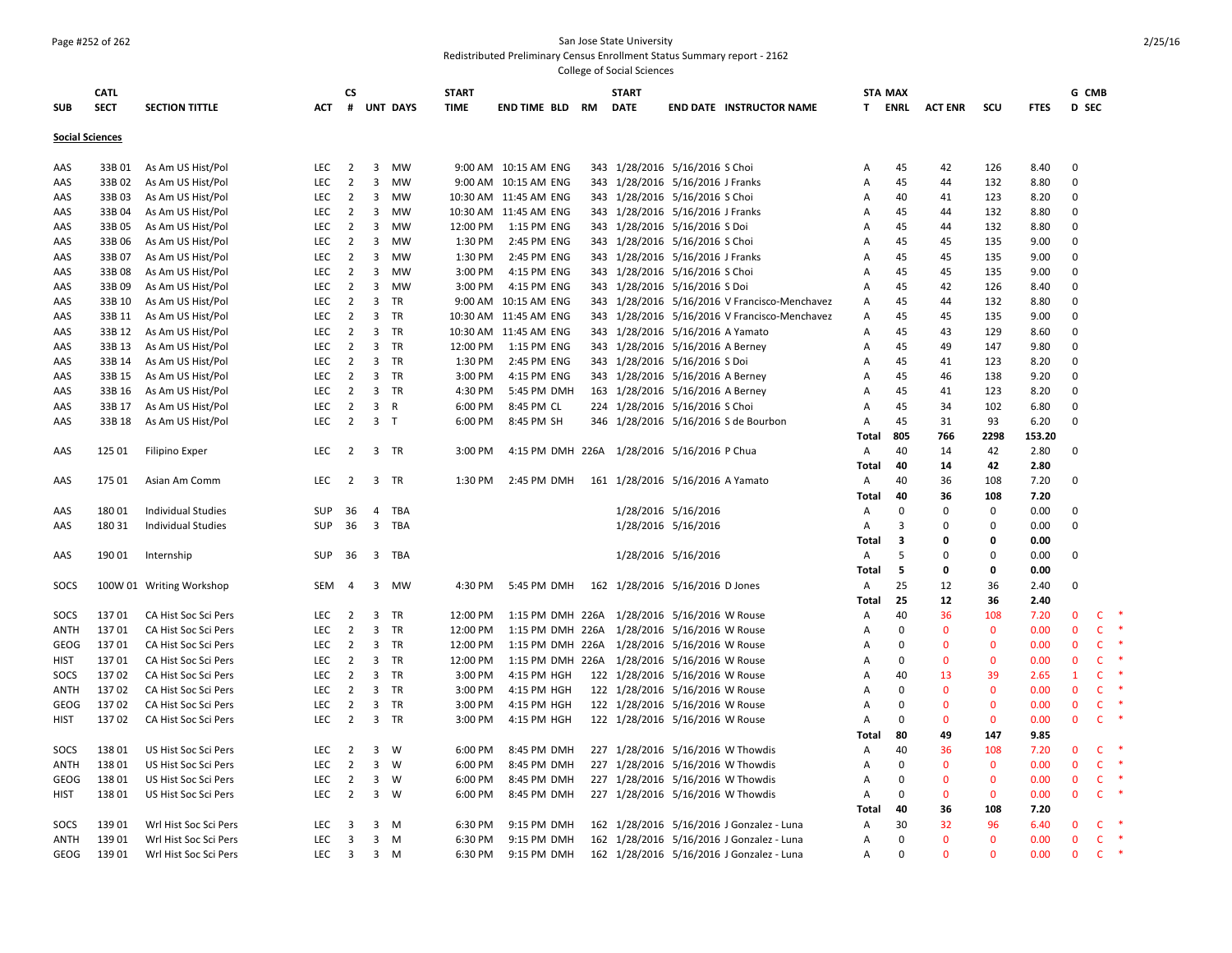#### Page #253 of 262 San Jose State University

Redistributed Preliminary Census Enrollment Status Summary report - 2162

College of Social Sciences

|             | <b>CATL</b> |                             |            | <b>CS</b>               |                         |                 | <b>START</b> |                                                         |    | <b>START</b> |                                    |                                           |                | <b>STA MAX</b> |                   |                   |              |              | G CMB        |               |
|-------------|-------------|-----------------------------|------------|-------------------------|-------------------------|-----------------|--------------|---------------------------------------------------------|----|--------------|------------------------------------|-------------------------------------------|----------------|----------------|-------------------|-------------------|--------------|--------------|--------------|---------------|
| <b>SUB</b>  | <b>SECT</b> | <b>SECTION TITTLE</b>       | <b>ACT</b> | #                       |                         | <b>UNT DAYS</b> | <b>TIME</b>  | END TIME BLD                                            | RM | <b>DATE</b>  |                                    | <b>END DATE INSTRUCTOR NAME</b>           | T.             | ENRL           | <b>ACT ENR</b>    | scu               | <b>FTES</b>  |              | D SEC        |               |
|             |             |                             |            |                         |                         |                 |              |                                                         |    |              |                                    |                                           |                |                |                   |                   |              | $\mathbf 0$  | $\mathsf{C}$ | $\ast$        |
| <b>HIST</b> | 139 01      | Wrl Hist Soc Sci Pers       | LEC        | $\overline{\mathbf{3}}$ |                         | $3 \quad M$     | 6:30 PM      | 9:15 PM DMH                                             |    |              |                                    | 162 1/28/2016 5/16/2016 J Gonzalez - Luna | Α<br>Total     | 0<br>30        | $\mathbf 0$<br>32 | $\mathbf 0$<br>96 | 0.00<br>6.40 |              |              |               |
| SOCS        | 17701       | Soci Education              | LEC        | $\overline{2}$          |                         | 3 TR            | 1:30 PM      | 2:45 PM HGH                                             |    |              | 122 1/28/2016 5/16/2016 M Alaniz   |                                           | Α              | 40             | 15                | 45                | 3.00         | $\mathbf{0}$ | $\mathsf{C}$ | $\ast$        |
| SOCI        | 17701       | Soci Education              | <b>LEC</b> | $\overline{2}$          | $\overline{3}$          | <b>TR</b>       | 1:30 PM      | 2:45 PM HGH                                             |    |              | 122 1/28/2016 5/16/2016 M Alaniz   |                                           |                | $\mathbf 0$    | $\mathbf{0}$      | $\mathbf{0}$      | 0.00         | $\Omega$     | $\mathsf{C}$ | $\ast$        |
| SOCS        | 17702       | Soci Education              | LEC        | $\overline{2}$          |                         | 3 TR            |              | 10:30 AM 11:45 AM DMH 226A 1/28/2016 5/16/2016 M Alaniz |    |              |                                    |                                           | Α<br>Α         | 40             | 33                | 99                | 6.60         | $\mathbf{0}$ | $\mathsf{C}$ | $\;$ $\;$     |
| SOCI        | 17702       | Soci Education              | <b>LEC</b> | $\overline{2}$          |                         | 3 TR            |              | 10:30 AM 11:45 AM DMH 226A 1/28/2016 5/16/2016 M Alaniz |    |              |                                    |                                           | A              | $\Omega$       | $\mathbf{0}$      | $\mathbf{0}$      | 0.00         | $\mathbf{0}$ | $\mathsf{C}$ | $\ast$        |
|             |             |                             |            |                         |                         |                 |              |                                                         |    |              |                                    |                                           | Total          | 80             | 48                | 144               | 9.60         |              |              |               |
| SOCS        | 18001       | <b>Indiv Studies</b>        | SUP        | 36                      | $\overline{\mathbf{3}}$ | TBA             |              |                                                         |    |              | 1/28/2016 5/16/2016                |                                           |                | $\Omega$       | 0                 | 0                 | 0.00         | $\mathbf 0$  |              |               |
|             |             |                             |            |                         |                         |                 |              |                                                         |    |              |                                    |                                           | Α              | 3              | $\mathbf 0$       | $\Omega$          |              |              |              |               |
| SOCS        | 180 31      | <b>Indiv Studies</b>        | SUP        | 36                      |                         | 3 TBA           |              |                                                         |    |              | 1/28/2016 5/16/2016                |                                           | Α              | 3              | 0                 |                   | 0.00         | $\mathbf 0$  |              |               |
|             |             |                             |            |                         |                         |                 |              |                                                         |    |              |                                    |                                           | Total          |                |                   | 0                 | 0.00         |              |              |               |
| SOCS        | 185 01      | Teaching in Diverse Society | LEC        | $\overline{2}$          |                         | 3 MW            | 12:00 PM     | 1:15 PM BBC                                             |    |              | 120 1/28/2016 5/16/2016 M Pizarro  |                                           | $\overline{A}$ | 30             | $\Omega$          | $\Omega$          | 0.00         | $\mathbf{0}$ | $C$ *        |               |
|             |             |                             |            |                         |                         |                 |              |                                                         |    |              |                                    |                                           | Total          | 30             | 0                 | Ω                 | 0.00         |              |              |               |
| SOCS        | 190 01      | Internship                  | SUP        | 36                      | 3                       | TBA             |              |                                                         |    |              | 1/28/2016 5/16/2016                |                                           | Α              | 8              | 0                 | $\Omega$          | 0.00         | $\Omega$     |              |               |
| SOCS        | 190 31      | Internship                  | SUP        | - 36                    |                         | 3 TBA           |              |                                                         |    |              | 1/28/2016 5/16/2016                |                                           | Α              | 3              | 0                 | 0                 | 0.00         | $\Omega$     |              |               |
|             |             |                             |            |                         |                         |                 |              |                                                         |    |              |                                    |                                           | Total          | 11             | 0                 | 0                 | 0.00         |              |              |               |
| <b>WOMS</b> | 5Q 01       | Gender Race Media           | <b>SEM</b> | 4                       |                         | 3 MW            |              | 9:00 AM 10:15 AM CL                                     |    |              | 111 1/28/2016 5/16/2016 S Gallardo |                                           | A              | 30             | 13                | 39                | 2.60         | $\mathbf 0$  |              |               |
|             |             |                             |            |                         |                         |                 |              |                                                         |    |              |                                    |                                           | Total          | 30             | 13                | 39                | 2.60         |              |              |               |
| <b>WOMS</b> | 1001        | Women, Gender & Sex         | LEC        | $\overline{2}$          | 3                       | <b>TR</b>       |              | 10:30 AM 11:45 AM DMH                                   |    |              | 162 1/28/2016 5/16/2016 S Gerami   |                                           | Α              | 38             | 32                | 96                | 6.40         | $\Omega$     |              |               |
| <b>WOMS</b> | 1002        | Women, Gender & Sex         | LEC        | $\overline{2}$          |                         | 3 TR            | 3:00 PM      | 4:15 PM DMH                                             |    |              | 162 1/28/2016 5/16/2016 S Gerami   |                                           | Α              | 38             | 25                | 75                | 5.05         | 1            |              |               |
|             |             |                             |            |                         |                         |                 |              |                                                         |    |              |                                    |                                           | Total          | 76             | 57                | 171               | 11.45        |              |              |               |
| <b>WOMS</b> | 20 01       | Wom of Color in US          | LEC        | $\overline{2}$          | 3                       | <b>TR</b>       | 12:00 PM     | 1:15 PM BBC                                             |    |              | 3 1/28/2016 5/16/2016 S Gallardo   |                                           | Α              | 38             | 41                | 123               | 8.20         | 0            | C.           | $\ast$        |
| AAS         | 20 01       | Wom of Color in US          | LEC        | $\overline{2}$          | 3                       | TR              | 12:00 PM     | 1:15 PM BBC                                             |    |              | 3 1/28/2016 5/16/2016 S Gallardo   |                                           | Α              | $\mathbf 0$    | $\mathbf{0}$      | $\mathbf{0}$      | 0.00         | $\mathbf{0}$ | $\mathsf{C}$ | $\ast$        |
| <b>WOMS</b> | 20 02       | Wom of Color in US          | LEC        | $\overline{2}$          |                         | 3 W             | 6:00 PM      | 8:45 PM CL                                              |    |              | 111 1/28/2016 5/16/2016 S Gallardo |                                           | Α              | 38             | 33                | 99                | 6.60         | $\mathbf{0}$ | C            | $\ast$        |
| AAS         | 20 02       | Wom of Color in US          | <b>LEC</b> | $\overline{2}$          |                         | 3 W             | 6:00 PM      | 8:45 PM CL                                              |    |              | 111 1/28/2016 5/16/2016 S Gallardo |                                           | A              | $\Omega$       | $\mathbf{0}$      | $\mathbf{0}$      | 0.00         | $\mathbf{0}$ | $\mathsf{C}$ | $\rightarrow$ |
|             |             |                             |            |                         |                         |                 |              |                                                         |    |              |                                    |                                           | Total          | 76             | 74                | 222               | 14.80        |              |              |               |
| <b>WOMS</b> | 101 01      | Study of Women              | LEC        | $\overline{2}$          | 3                       | MW              |              | 10:30 AM 11:45 AM CL                                    |    |              | 111 1/28/2016 5/16/2016 S Gallardo |                                           | Α              | 35             | 33                | 99                | 6.60         | $\Omega$     |              |               |
| WOMS        | 101 02      | Study of Women              | LEC        | $\overline{2}$          |                         | 3 MW            |              | 1:30 PM 2:45 PM CL                                      |    |              | 111 1/28/2016 5/16/2016 S Gallardo |                                           | Α              | 35             | 32                | 96                | 6.40         | $\mathbf 0$  |              |               |
|             |             |                             |            |                         |                         |                 |              |                                                         |    |              |                                    |                                           | Total          | 70             | 65                | 195               | 13.00        |              |              |               |
| <b>WOMS</b> | 102 01      | Global Women                | <b>LEC</b> | $\overline{2}$          | 3                       | MW              |              | 9:00 AM 10:15 AM DMH                                    |    |              | 162 1/28/2016 5/16/2016 A Castillo |                                           | Α              | 35             | 37                | 111               | 7.40         | $\Omega$     |              |               |
| <b>WOMS</b> | 102 02      | Global Women                | <b>LEC</b> | $\overline{2}$          |                         | 3 MW            | 3:00 PM      | 4:15 PM DMH                                             |    |              | 162 1/28/2016 5/16/2016 T Bakhru   |                                           | $\overline{A}$ | 35             | 35                | 105               | 7.00         | $\Omega$     |              |               |
|             |             |                             |            |                         |                         |                 |              |                                                         |    |              |                                    |                                           | Total          | 70             | 72                | 216               | 14.40        |              |              |               |
| <b>WOMS</b> | 169 01      | Sexuality Body              | LEC        | $\overline{2}$          |                         | 3 MW            | 1:30 PM      | 2:45 PM DMH                                             |    |              | 162 1/28/2016 5/16/2016 T Bakhru   |                                           | A              | 38             | 18                | 54                | 3.65         | 1            |              |               |
|             |             |                             |            |                         |                         |                 |              |                                                         |    |              |                                    |                                           | Total          | 38             | 18                | 54                | 3.65         |              |              |               |
| <b>WOMS</b> | 18001       | <b>Individual Studies</b>   | <b>SUP</b> | 36                      | $\overline{\mathbf{3}}$ | TBA             |              |                                                         |    |              | 1/28/2016 5/16/2016                |                                           | $\overline{A}$ | 0              | $\mathbf 0$       | 0                 | 0.00         | $\Omega$     |              |               |
| <b>WOMS</b> | 180 11      | <b>Individual Studies</b>   | SUP        | 36                      | 1                       | TBA             |              |                                                         |    |              | 1/28/2016 5/16/2016                |                                           | Α              | 3              | $\mathbf 0$       | $\Omega$          | 0.00         | $\mathbf 0$  |              |               |
| <b>WOMS</b> | 18031       | <b>Individual Studies</b>   | <b>SUP</b> | 36                      |                         | 3 TBA           |              |                                                         |    |              | 1/28/2016 5/16/2016                |                                           | A              | 3              | $\Omega$          | $\Omega$          | 0.00         | $\Omega$     |              |               |
| WOMS        | 18032       | <b>Individual Studies</b>   | SUP        | 36                      |                         | 3 TBA           |              |                                                         |    |              | 1/28/2016 5/16/2016                |                                           | A              | 3              | $\Omega$          | 0                 | 0.00         | $\mathbf 0$  |              |               |
|             |             |                             |            |                         |                         |                 |              |                                                         |    |              |                                    |                                           | Total          | 9              | $\mathbf 0$       | 0                 | 0.00         |              |              |               |
| <b>WOMS</b> | 190 01      | Internship                  | SUP        | 36                      | 3                       | TBA             |              |                                                         |    |              | 1/28/2016 5/16/2016                |                                           | Α              | 5              | $\Omega$          | $\Omega$          | 0.00         | 0            |              |               |
| <b>WOMS</b> | 190 11      | Internship                  | <b>SUP</b> | 36                      |                         | 1 TBA           |              |                                                         |    |              | 1/28/2016 5/16/2016                |                                           | A              | 3              | $\Omega$          | $\Omega$          | 0.00         | $\mathbf 0$  |              |               |
|             |             |                             |            |                         |                         |                 |              |                                                         |    |              |                                    |                                           | Total          | 8              | $\Omega$          | 0                 | 0.00         |              |              |               |
|             |             |                             |            |                         |                         |                 |              |                                                         |    |              |                                    |                                           |                |                |                   |                   |              |              |              |               |

**Social Sciences Total 1569 1292 3876 258.55** ok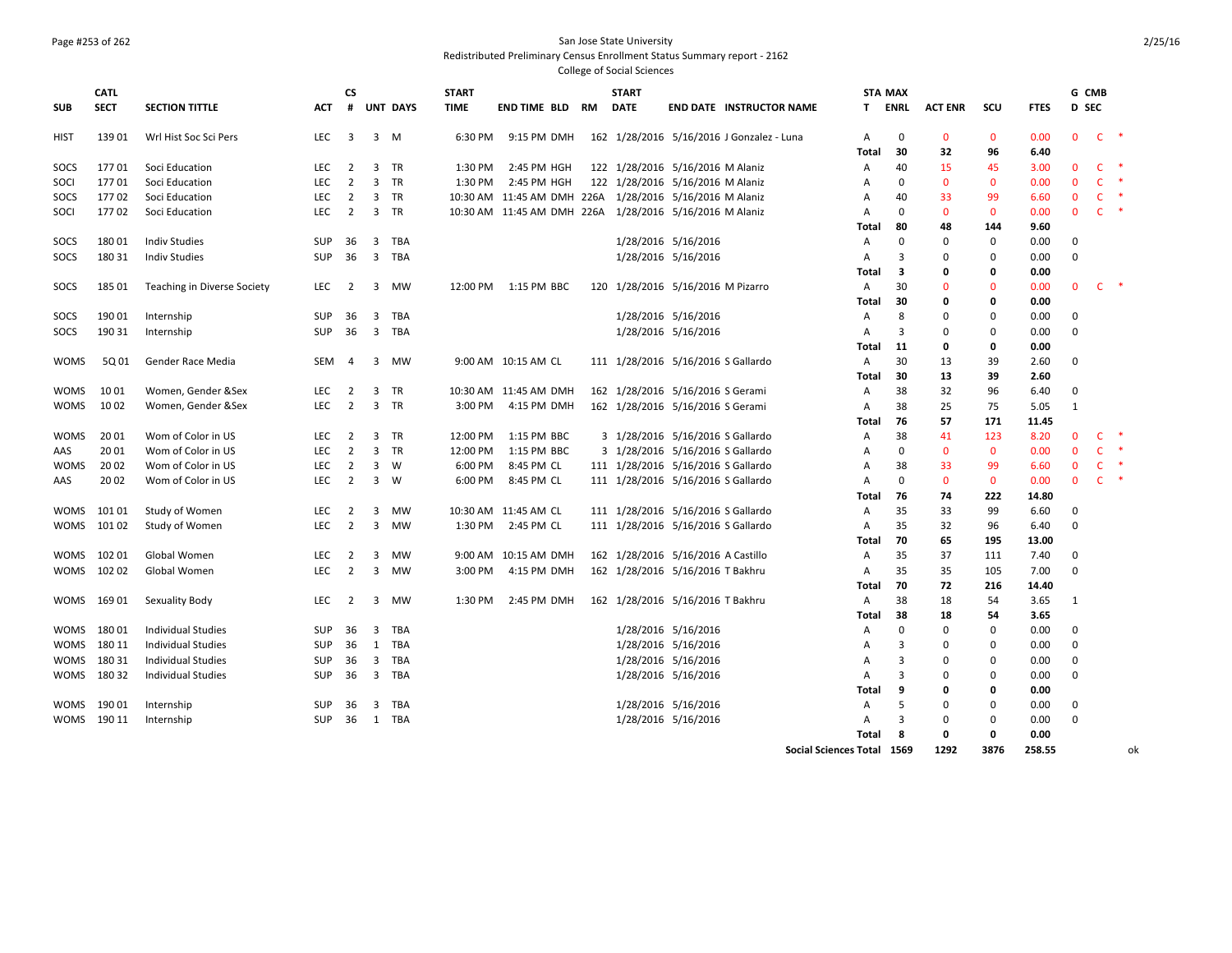#### Page #254 of 262 San Jose State University

Redistributed Preliminary Census Enrollment Status Summary report - 2162

|             | <b>CATL</b> |                          |            | <b>CS</b>               |                |                 | <b>START</b><br><b>TIME</b> |                                              |      | <b>START</b>                       |                              |                                                                 |                | <b>STA MAX</b> |                |              |             | G CMB        |              |   |
|-------------|-------------|--------------------------|------------|-------------------------|----------------|-----------------|-----------------------------|----------------------------------------------|------|------------------------------------|------------------------------|-----------------------------------------------------------------|----------------|----------------|----------------|--------------|-------------|--------------|--------------|---|
| <b>SUB</b>  | <b>SECT</b> | <b>SECTION TITTLE</b>    | <b>ACT</b> | #                       |                | <b>UNT DAYS</b> |                             | <b>END TIME BLD</b>                          | RM   | <b>DATE</b>                        |                              | <b>END DATE INSTRUCTOR NAME</b>                                 | T.             | <b>ENRL</b>    | <b>ACT ENR</b> | scu          | <b>FTES</b> | D SEC        |              |   |
| Sociology   |             |                          |            |                         |                |                 |                             |                                              |      |                                    |                              |                                                                 |                |                |                |              |             |              |              |   |
| SOCI        | 1 0 1       | Intro to Sociology       | LEC        | 1                       | 3              | <b>MW</b>       |                             | 9:00 AM 10:15 AM DMH                         |      | 227 1/28/2016 5/16/2016 M Pasion   |                              |                                                                 | A              | 40             | 42             | 126          | 8.40        | 0            |              |   |
| SOCI        | 1 0 2       | Intro to Sociology       | LEC        | $\mathbf{1}$            | 3              | MW              |                             | 10:30 AM 11:45 AM DMH                        |      | 227 1/28/2016 5/16/2016 M Pasion   |                              |                                                                 | Α              | 40             | 37             | 111          | 7.40        | 0            |              |   |
| SOCI        | 1 0 3       | Intro to Sociology       | LEC        | 1                       |                | 3 TR            |                             | 10:30 AM 11:45 AM WSQ                        |      | 207 1/28/2016 5/16/2016 S Murray   |                              |                                                                 | Α              | 120            | 115            | 345          | 23.00       | $\mathbf 0$  |              |   |
|             |             |                          |            |                         |                |                 |                             |                                              |      |                                    |                              |                                                                 | Total          | 200            | 194            | 582          | 38.80       |              |              |   |
| SOCI        | 15 01       | Stat Ap in Soc Sci       | LEC        | 3                       | 3              | MW              | 1:30 PM                     | 2:45 PM DMH                                  |      | 231 1/28/2016 5/16/2016 M Vallerga |                              |                                                                 | Α              | 30             | 28             | 84           | 5.60        | $\mathbf 0$  | C            |   |
| SOCS        | 15 01       | Stat Ap in Soc Sci       | LEC        | $\overline{3}$          | 3              | MW              | 1:30 PM                     | 2:45 PM DMH                                  |      | 231 1/28/2016 5/16/2016 M Vallerga |                              |                                                                 | Α              | $\mathbf 0$    | $\mathbf 0$    | $\mathbf 0$  | 0.00        | $\mathbf 0$  | C            |   |
| SOCI        | 15 02       | Stat Ap in Soc Sci       | LEC        | $\overline{3}$          | 3              | TR              |                             | 10:30 AM 11:45 AM DMH                        |      | 231 1/28/2016 5/16/2016 M Vallerga |                              |                                                                 | A              | 30             | 29             | 87           | 5.80        | $\mathbf{0}$ | $\mathsf{C}$ |   |
| SOCS        | 15 02       | Stat Ap in Soc Sci       | LEC        | $\overline{\mathbf{3}}$ | 3              | <b>TR</b>       |                             | 10:30 AM 11:45 AM DMH                        |      | 231 1/28/2016 5/16/2016 M Vallerga |                              |                                                                 | A              | 0              | $\mathbf{0}$   | $\mathbf{0}$ | 0.00        | $\mathbf{0}$ | <b>C</b>     |   |
|             |             |                          |            |                         |                |                 |                             |                                              |      |                                    |                              |                                                                 | Total          | 60             | 57             | 171          | 11.40       |              |              |   |
| SOCI        | 5701        | Community Involve        | LEC        | 1                       | 3              | <b>MW</b>       | 12:00 PM                    | 1:15 PM HB                                   |      | 407 1/28/2016 5/16/2016 C Cox      |                              |                                                                 | Α              | 40             | 36             | 108          | 7.20        | $\bf{0}$     | C            |   |
| <b>UNVS</b> | 5701        | Community Involve        | <b>LEC</b> | 1                       | 3              | <b>MW</b>       | 12:00 PM                    | 1:15 PM HB                                   |      | 407 1/28/2016 5/16/2016 C Cox      |                              |                                                                 | Α              | 0              | $\mathbf{0}$   | $\mathbf{0}$ | 0.00        | $\mathbf{0}$ | C            | ∗ |
|             |             |                          |            |                         |                |                 |                             |                                              |      |                                    |                              |                                                                 | <b>Total</b>   | 40             | 36             | 108          | 7.20        |              |              |   |
| SOCI        | 8001        | Social Problems          | <b>LEC</b> | 1                       | 3              | <b>TR</b>       |                             | 9:00 AM 10:15 AM DMH                         |      | 227 1/28/2016 5/16/2016 D Brook    |                              |                                                                 | A              | 50             | 45             | 135          | 9.00        | $\mathbf 0$  |              |   |
| SOCI        | 8002        | Social Problems          | <b>LEC</b> | 1                       | 3              | <b>MW</b>       | 1:30 PM                     | 2:45 PM SH                                   |      | 100 1/28/2016 5/16/2016 V Montes   |                              |                                                                 | Α              | 110            | 91             | 273          | 18.20       | $\mathbf 0$  |              |   |
| SOCI        | 8003        | Social Problems          | LEC        | 1                       | 3              | <b>TR</b>       | 4:30 PM                     | 5:45 PM DMH                                  |      | 227 1/28/2016 5/16/2016 D Brook    |                              |                                                                 | A              | 50             | 38             | 114          | 7.60        | $\mathbf 0$  |              |   |
|             |             |                          |            |                         |                |                 |                             |                                              |      |                                    |                              |                                                                 | Total          | 210            | 174            | 522          | 34.80       |              |              |   |
| SOCI        |             | 100W 01 Writing Workshop | SEM        | $\overline{4}$          | 3              | <b>MW</b>       |                             |                                              |      |                                    |                              | 9:00 AM 10:15 AM DMH 226A 1/28/2016 5/16/2016 R Bryant-Anderson | A              | 25             | 25             | 75           | 5.00        | 0            |              |   |
| SOCI        |             | 100W 02 Writing Workshop | SEM        | 4                       | 3              | TR              | 12:00 PM                    | 1:15 PM DMH                                  |      | 231 1/28/2016 5/16/2016 T Dehaan   |                              |                                                                 | Α              | 25             | 25             | 75           | 5.00        | $\mathbf 0$  |              |   |
| SOCI        |             | 100W 03 Writing Workshop | SEM        | $\overline{4}$          | 3              | <b>MW</b>       | 3:00 PM                     | 4:15 PM DMH                                  |      |                                    |                              | 231 1/28/2016 5/16/2016 R Bryant-Anderson                       | Α              | 25             | 25             | 75           | 5.00        | $\mathbf 0$  |              |   |
| SOCI        |             | 100W 04 Writing Workshop | SEM        | 4                       | 3              | <b>MW</b>       | 1:30 PM                     | 2:45 PM DMH 226A 1/28/2016 5/16/2016 D Jones |      |                                    |                              |                                                                 | Α              | 25             | 24             | 72           | 4.80        | $\mathbf 0$  |              |   |
| SOCI        |             | 100W 05 Writing Workshop | SEM        | -4                      | 3              | TR              | 4:30 PM                     | 5:45 PM DMH                                  |      | 162 1/28/2016 5/16/2016 T Dehaan   |                              |                                                                 | Α              | 25             | 25             | 75           | 5.00        | $\mathbf 0$  |              |   |
|             |             |                          |            |                         |                |                 |                             |                                              |      |                                    |                              |                                                                 | Total          | 125            | 124            | 372          | 24.80       |              |              |   |
| SOCI        | 101 01      | Social Theory            | <b>LEC</b> | $\overline{2}$          | 3              | <b>MW</b>       | 10:30 AM                    | 11:45 AM DMH                                 | 226A |                                    | 1/28/2016 5/16/2016 M Rokni  |                                                                 | A              | 40             | 35             | 105          | 7.00        | 0            |              |   |
| SOCI        | 101 02      | Social Theory            | LEC        | $\overline{2}$          | 3              | MW              | 4:30 PM                     | 5:45 PM DMH                                  |      | 231 1/28/2016 5/16/2016 M Rokni    |                              |                                                                 | Α              | 40             | 13             | 39           | 2.60        | $\mathbf 0$  |              |   |
| SOCI        | 101 03      | Social Theory            | LEC        | $\overline{2}$          | 3              | TR              |                             | 10:30 AM 11:45 AM DMH                        |      | 164 1/28/2016 5/16/2016 P Chua     |                              |                                                                 | Α              | 40             | 41             | 123          | 8.20        | $\mathbf 0$  |              |   |
| SOCI        | 101 04      | Social Theory            | LEC        | $\overline{2}$          | 3              | TR              | 1:30 PM                     | 2:45 PM DMH                                  |      | 231 1/28/2016 5/16/2016 P Chua     |                              |                                                                 | Α              | 40             | 39             | 117          | 7.80        | 0            |              |   |
|             |             |                          |            |                         |                |                 |                             |                                              |      |                                    |                              |                                                                 | Total          | 160            | 128            | 384          | 25.60       |              |              |   |
| SOCI        | 102 01      | Intro To Stat            | LEC        | 3                       | 3              | M               | 6:00 PM                     | 8:45 PM DMH                                  |      | 227 1/28/2016 5/16/2016 J Bautista |                              |                                                                 | A              | 35             | 13             | 39           | 2.60        | $\mathbf 0$  |              |   |
|             |             |                          |            |                         |                |                 |                             |                                              |      |                                    |                              |                                                                 | Total          | 35             | 13             | 39           | 2.60        |              |              |   |
| SOCI        | 104 01      | <b>Quantit Res Meth</b>  | <b>LEC</b> | $\overline{2}$          | 3              | <b>MW</b>       | 9:00 AM                     | 10:15 AM DMH                                 |      | 231 1/28/2016 5/16/2016 J DeHaan   |                              |                                                                 | $\overline{A}$ | 35             | 39             | 117          | 7.80        | 0            |              |   |
| SOCI        | 104 02      | <b>Quantit Res Meth</b>  | LEC        | $\overline{2}$          | 3              | TR              | 9:00 AM                     | 10:15 AM DMH                                 |      | 162 1/28/2016 5/16/2016 J DeHaan   |                              |                                                                 | А              | 35             | 37             | 111          | 7.40        | 0            |              |   |
| SOCI        | 104 03      | <b>Quantit Res Meth</b>  | LEC        | $\overline{2}$          | 3              | $\mathsf{T}$    | 6:00 PM                     | 8:45 PM DMH 226A                             |      |                                    | 1/28/2016 5/16/2016 J DeHaan |                                                                 | Α              | 35             | 26             | 78           | 5.25        | 1            |              |   |
|             |             |                          |            |                         |                |                 |                             |                                              |      |                                    |                              |                                                                 | Total          | 105            | 102            | 306          | 20.45       |              |              |   |
| SOCI        | 105 01      | Qual Research Meth       | LEC        | 2                       | 3              | <b>MW</b>       | 12:00 PM                    | 1:15 PM DMH 226A                             |      |                                    | 1/28/2016 5/16/2016 N Boero  |                                                                 | A              | 35             | 36             | 108          | 7.20        | 0            |              |   |
| SOCI        | 105 02      | Qual Research Meth       | LEC        | $\overline{2}$          | 3              | W               | 6:00 PM                     | 8:45 PM DMH                                  |      | 231 1/28/2016 5/16/2016 N Boero    |                              |                                                                 | А              | 40             | 31             | 93           | 6.20        | $\mathbf 0$  |              |   |
| SOCI        | 105 03      | Qual Research Meth       | <b>LEC</b> | $\overline{2}$          |                | 3 TR            | 3:00 PM                     | 4:15 PM DMH                                  |      | 227 1/28/2016 5/16/2016 S Nava     |                              |                                                                 | Α              | 40             | 32             | 96           | 6.40        | $\mathbf 0$  |              |   |
|             |             |                          |            |                         |                |                 |                             |                                              |      |                                    |                              |                                                                 | Total          | 115            | 99             | 297          | 19.80       |              |              |   |
| SOCI        | 105B 01     | Adv Qual Research        | LEC        | $\overline{2}$          |                | 3 TR            | 1:30 PM                     | 2:45 PM DMH                                  |      |                                    |                              | 162 1/28/2016 5/16/2016 A Leisenring                            | Α              | 30             | 20             | 60           | 4.05        | 1            |              |   |
|             |             |                          |            |                         |                |                 |                             |                                              |      |                                    |                              |                                                                 | Total          | 30             | 20             | 60           | 4.05        |              |              |   |
| SOCI        | 116 01      | <b>Global Society</b>    | <b>LEC</b> | 1                       | 3              | <b>MW</b>       | 12:00 PM                    | 1:15 PM DMH                                  |      | 231 1/28/2016 5/16/2016 V Montes   |                              |                                                                 | Α              | 40             | 37             | 111          | 7.40        | 0            |              |   |
| SOCI        | 116 02      | <b>Global Society</b>    | LEC        | 1                       | 3              | <b>TR</b>       | 1:30 PM                     | 2:45 PM DMH                                  |      | 227 1/28/2016 5/16/2016 D Brook    |                              |                                                                 | A              | 35             | 35             | 105          | 7.00        | $\mathbf 0$  |              |   |
| SOCI        | 116 03      | <b>Global Society</b>    | LEC        | 1                       | 3 <sub>7</sub> |                 | 6:00 PM                     | 8:45 PM DMH                                  |      | 162 1/28/2016 5/16/2016 D Brook    |                              |                                                                 | Α              | 35             | 32             | 96           | 6.40        | 0            |              |   |
|             |             |                          |            |                         |                |                 |                             |                                              |      |                                    |                              |                                                                 | Total          | 110            | 104            | 312          | 20.80       |              |              |   |
| SOCI        | 118 01      | Soci of Hum Rights       | LEC        | $\overline{2}$          | 3              | MW              | 3:00 PM                     | 4:15 PM HB                                   |      | 407 1/28/2016 5/16/2016 C Cox      |                              |                                                                 | A              | 40             | 38             | 114          | 7.60        | 0            |              |   |
|             |             |                          |            |                         |                |                 |                             |                                              |      |                                    |                              |                                                                 | Total          | 40             | 38             | 114          | 7.60        |              |              |   |
| SOCI        | 120 01      | Contemp Soc Issues       | <b>LEC</b> | 2                       | 3              | <b>TR</b>       | 12:00 PM                    | 1:15 PM DMH                                  |      |                                    |                              | 161 1/28/2016 5/16/2016 S de Bourbon                            | Α              | 40             | 33             | 99           | 6.60        | 0            |              |   |
| SOCI        | 120 13      | Contemp Soc Issues       | <b>LEC</b> |                         | 3              |                 |                             |                                              |      |                                    |                              |                                                                 | X              | $\Omega$       | $\Omega$       | $\Omega$     | 0.00        | $\Omega$     |              |   |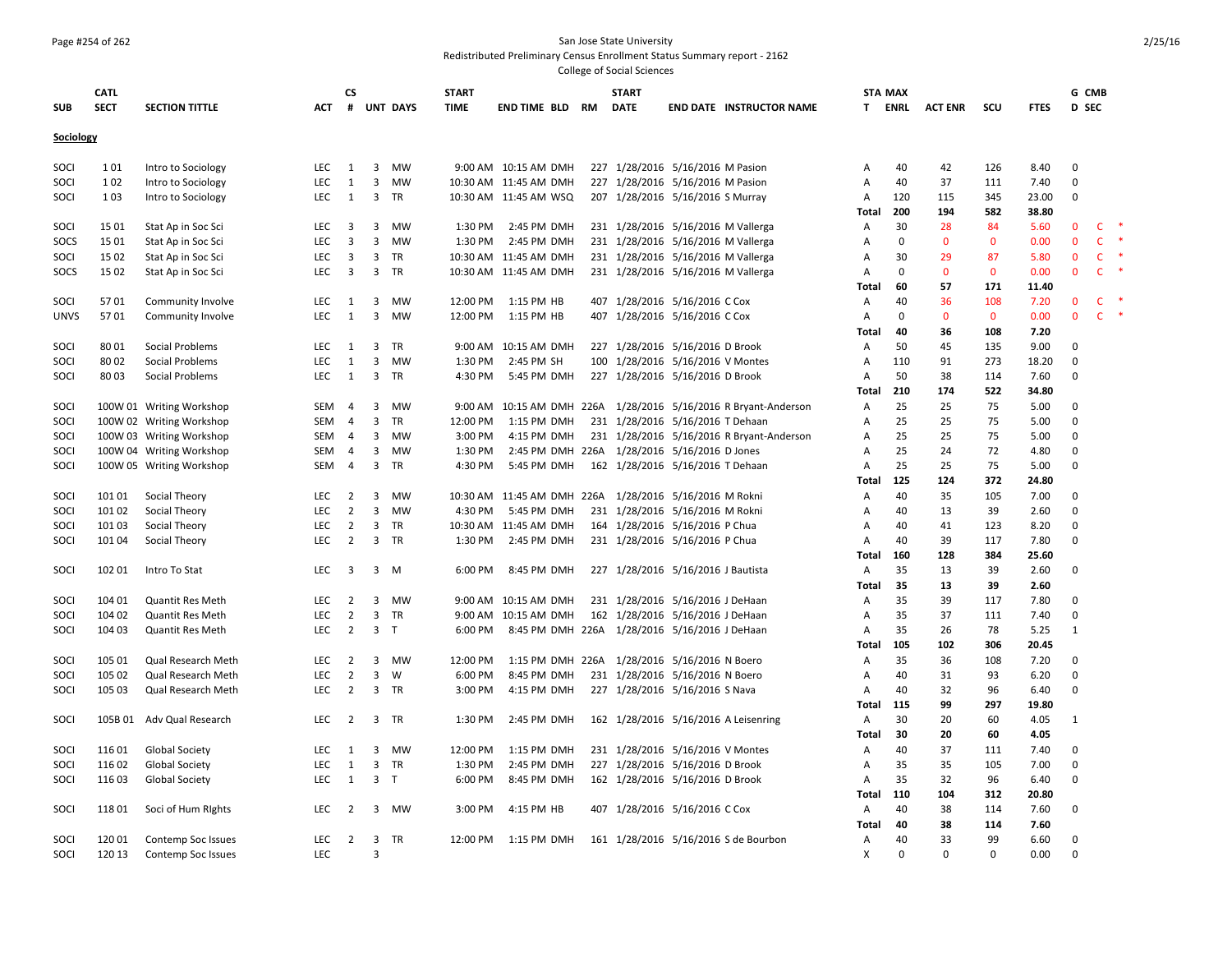#### Page #255 of 262 San Jose State University

Redistributed Preliminary Census Enrollment Status Summary report - 2162

|             | <b>CATL</b> |                        |            | <b>CS</b>      |                |                 | <b>START</b> |                                                   | <b>START</b>                       |                             |                                           | <b>STA MAX</b> |                   |                |                    |              | G CMB          |              |               |
|-------------|-------------|------------------------|------------|----------------|----------------|-----------------|--------------|---------------------------------------------------|------------------------------------|-----------------------------|-------------------------------------------|----------------|-------------------|----------------|--------------------|--------------|----------------|--------------|---------------|
| <b>SUB</b>  | <b>SECT</b> | <b>SECTION TITTLE</b>  | <b>ACT</b> | #              |                | <b>UNT DAYS</b> | <b>TIME</b>  | <b>END TIME BLD RM</b>                            | <b>DATE</b>                        |                             | <b>END DATE INSTRUCTOR NAME</b>           | T.             | ENRL              | <b>ACT ENR</b> | SCU                | <b>FTES</b>  | D SEC          |              |               |
|             |             |                        |            |                |                |                 |              |                                                   |                                    |                             |                                           | Total          | 40                | 33             | 99                 | 6.60         |                |              |               |
| SOCI        | 140 01      | Soci of Media          | <b>LEC</b> | $\overline{2}$ |                | 3 MW            | 3:00 PM      | 4:15 PM DMH                                       | 227 1/28/2016 5/16/2016 M Rokni    |                             |                                           | $\mathsf{A}$   | 40                | 38             | 114                | 7.60         | $\mathbf 0$    |              |               |
| SOCI        | 146 01      | Work Power & Leisure   | LEC        | $\overline{2}$ | 3 <sub>T</sub> |                 | 6:00 PM      | 8:45 PM DMH                                       | 231 1/28/2016 5/16/2016 P Rudy     |                             |                                           | Total<br>A     | 40<br>40          | 38<br>27       | 114<br>81          | 7.60<br>5.40 | $\mathbf 0$    |              |               |
|             |             |                        |            |                |                |                 |              |                                                   |                                    |                             |                                           | Total          | 40                | 27             | 81                 | 5.40         |                |              |               |
| SOCI        | 151 01      | Violence in Family     | LEC        | $\overline{2}$ |                | 3 TR            |              | 9:00 AM 10:15 AM DMH                              |                                    |                             | 231 1/28/2016 5/16/2016 S de Bourbon      | A              | 40                | 44             | 132                | 8.85         | 1              |              |               |
|             |             |                        |            |                |                |                 |              |                                                   |                                    |                             |                                           | Total          | 40                | 44             | 132                | 8.85         |                |              |               |
| SOCI        | 154 01      | Non Conform Behav      | LEC        | $\overline{2}$ |                | 3 MW            |              | 9:00 AM 10:15 AM HGH                              | 122 1/28/2016 5/16/2016 S Morewitz |                             |                                           | A              | 40<br>40          | 38             | 114                | 7.60         | $\mathbf 0$    |              |               |
| SOCI        | 161 01      | City Life              | LEC        | $\overline{2}$ | 3 <sup>7</sup> | R               | 6:00 PM      | 8:45 PM DMH                                       | 231 1/28/2016 5/16/2016 S Nava     |                             |                                           | Total<br>Α     | 40                | 38<br>22       | 114<br>66          | 7.60<br>4.40 | $\mathbf{0}$   | C            | $\ast$        |
| GEOG        | 161 01      | City Life              | <b>LEC</b> | $\overline{2}$ | 3 R            |                 | 6:00 PM      | 8:45 PM DMH                                       | 231 1/28/2016 5/16/2016 S Nava     |                             |                                           | A              | $\mathbf 0$       | $\mathbf 0$    | $\mathbf 0$        | 0.00         | $\mathbf{0}$   | $\mathsf{C}$ | $\ast$        |
|             |             |                        |            |                |                |                 |              |                                                   |                                    |                             |                                           | Total          | 40                | 22             | 66                 | 4.40         |                |              |               |
| SOCI        | 162 01      | Race/Ethnic Rels       | <b>LEC</b> | $\overline{2}$ |                | 3 TR            |              | 10:30 AM 11:45 AM HGH                             | 122 1/28/2016 5/16/2016 F DuCros   |                             |                                           | A              | 35                | 34             | 102                | 6.80         | $\mathbf 0$    |              |               |
| SOCI        | 162 02      | Race/Ethnic Rels       | <b>LEC</b> | $\overline{2}$ |                | 3 TR            | 3:00 PM      | 4:15 PM DMH                                       | 231 1/28/2016 5/16/2016 F DuCros   |                             |                                           | Α              | 35                | 35             | 105                | 7.00         | $\mathbf 0$    |              |               |
|             |             |                        |            |                |                |                 |              |                                                   |                                    |                             |                                           | Total          | 70                | 69             | 207                | 13.80        |                |              |               |
| SOCI        | 163 01      | Social Change          | LEC        | $\overline{2}$ | $3 \quad M$    |                 | 6:00 PM      | 8:45 PM HGH                                       | 122 1/28/2016 5/16/2016 V Montes   |                             |                                           | A<br>Total     | 40<br>40          | 32<br>32       | 96<br>96           | 6.40<br>6.40 | 0              |              |               |
| SOCI        | 164 01      | Social Action          | <b>LEC</b> | $\overline{2}$ |                | 3 TR            |              | 9:00 AM 10:15 AM HGH                              |                                    |                             | 122 1/28/2016 5/16/2016 S Myers-Lipton    | A              | 40                | 21             | 63                 | 4.25         | 1              |              |               |
|             |             |                        |            |                |                |                 |              |                                                   |                                    |                             |                                           | Total          | 40                | 21             | 63                 | 4.25         |                |              |               |
| SOCI        | 165 01      | Poverty Wealth Prv     | LEC        | $\overline{2}$ |                | 3 MW            | 4:30 PM      | 5:45 PM BBC                                       | 203 1/28/2016 5/16/2016 C Cox      |                             |                                           | A              | 40                | 39             | 117                | 7.80         | 0              |              |               |
|             |             |                        |            |                |                |                 |              |                                                   |                                    |                             |                                           | Total          | 40                | 39             | 117                | 7.80         |                |              |               |
| SOCI        | 16901       | Polit Sociology        | LEC        | $\overline{2}$ |                | 3 MW            | 12:00 PM     | 1:15 PM DMH                                       | 227 1/28/2016 5/16/2016 M Rokni    |                             |                                           | A              | 40                | 24             | 72                 | 4.90         | 2              |              |               |
|             |             |                        |            |                |                |                 |              |                                                   |                                    |                             |                                           | Total          | 40                | 24             | 72                 | 4.90         |                |              |               |
| SOCI        | 17001       | Soci of Family         | <b>LEC</b> | $\overline{2}$ |                | 3 TR            | 3:00 PM      | 4:15 PM DMH                                       | 161 1/28/2016 5/16/2016 T Dehaan   |                             |                                           | A<br>Total     | 40<br>40          | 41<br>41       | 123<br>123         | 8.20<br>8.20 | 0              |              |               |
| SOCI        | 171 01      | Person and Society     | LEC        |                | 3              |                 |              |                                                   |                                    |                             |                                           | X              | $\Omega$          | 0              | $\mathbf 0$        | 0.00         | 0              |              |               |
|             |             |                        |            |                |                |                 |              |                                                   |                                    |                             |                                           | Total          | 0                 | 0              | 0                  | 0.00         |                |              |               |
| <b>SOCI</b> | 17201       | <b>LGBT Studies</b>    | <b>LEC</b> | $\overline{2}$ | 3 R            |                 | 6:00 PM      | 8:45 PM DMH                                       | 227 1/28/2016 5/16/2016 A House    |                             |                                           | A              | 40                | 22             | 66                 | 4.40         | 0              |              |               |
|             |             |                        |            |                |                |                 |              |                                                   |                                    |                             |                                           | Total          | 40                | 22             | 66                 | 4.40         |                |              |               |
| SOCI        | 173 01      | Socialization          | LEC        |                | 3              |                 |              |                                                   |                                    |                             |                                           | Χ              | $\mathbf 0$       | $\mathbf 0$    | 0                  | 0.00         | $\mathbf 0$    |              |               |
| SOCI        | 17302       | Socialization          | LEC        | $\overline{2}$ |                | 3 MW            | 1:30 PM      | 2:45 PM DMH                                       |                                    |                             | 227 1/28/2016 5/16/2016 R Bryant-Anderson | A<br>Total     | 40<br>40          | 38<br>38       | 114<br>114         | 7.60<br>7.60 | 0              |              |               |
| SOCI        | 174 01      | <b>Sexualities</b>     | <b>LEC</b> | $\overline{2}$ | 3              | MW              |              | 10:30 AM 11:45 AM DMH                             | 231 1/28/2016 5/16/2016 C Cox      |                             |                                           | A              | 40                | 40             | 120                | 8.00         | $\mathbf 0$    |              |               |
|             |             |                        |            |                |                |                 |              |                                                   |                                    |                             |                                           | Total          | 40                | 40             | 120                | 8.00         |                |              |               |
| SOCI        | 175 01      | Soc of Mas & Fem       | LEC        | $\overline{2}$ |                | 3 TR            | 1:30 PM      | 2:45 PM DMH 226A 1/28/2016 5/16/2016 S de Bourbon |                                    |                             |                                           | A              | 40                | 38             | 114                | 7.60         | $\mathbf 0$    | C            | $\rightarrow$ |
| <b>WOMS</b> | 175 01      | Soc of Mas & Fem       | <b>LEC</b> | 2              |                | 3 TR            | 1:30 PM      | 2:45 PM DMH 226A 1/28/2016 5/16/2016 S de Bourbon |                                    |                             |                                           | $\overline{A}$ | $\mathbf 0$       | $\mathbf{0}$   | $\mathbf{0}$       | 0.00         | $\Omega$       | $\mathsf{C}$ | $\rightarrow$ |
|             |             |                        |            |                |                |                 |              |                                                   |                                    |                             |                                           | Total          | 40                | 38             | 114                | 7.60         |                |              |               |
| SOCI        | 17801       | Sociology of Childhood | LEC        | $\overline{2}$ |                | 3 TR            | 4:30 PM      | 5:45 PM DMH                                       | 161 1/28/2016 5/16/2016 S Nava     |                             |                                           | A              | 40                | 38             | 114                | 7.70         | $\overline{2}$ |              |               |
| SOCI        | 18001       | <b>Indiv Studies</b>   | <b>SUP</b> | 36             |                | 4 TBA           |              |                                                   |                                    |                             | 1/28/2016 5/16/2016 V Francisco-Menchavez | Total<br>A     | 40<br>$\mathbf 0$ | 38<br>0        | 114<br>$\mathbf 0$ | 7.70<br>0.00 | 0              |              |               |
| SOCI        | 180 20      | <b>Indiv Studies</b>   | <b>SUP</b> | 36             | $\mathbf{3}$   | TBA             |              |                                                   |                                    | 1/28/2016 5/16/2016         |                                           | A              | $\overline{2}$    | $\Omega$       | $\mathbf 0$        | 0.00         | 0              |              |               |
| SOCI        | 180 21      | <b>Indiv Studies</b>   | <b>SUP</b> | 36             |                | 2 TBA           |              |                                                   |                                    | 1/28/2016 5/16/2016 W Rouse |                                           | Α              | $\overline{2}$    | 1              | $\overline{2}$     | 0.13         | 0              |              |               |
| SOCI        | 180 31      | <b>Indiv Studies</b>   | SUP        | 36             |                | 3 TBA           |              |                                                   |                                    |                             | 1/28/2016 5/16/2016 V Francisco-Menchavez | $\overline{A}$ | $\overline{2}$    | 1              | $\overline{3}$     | 0.20         | $\mathbf 0$    |              |               |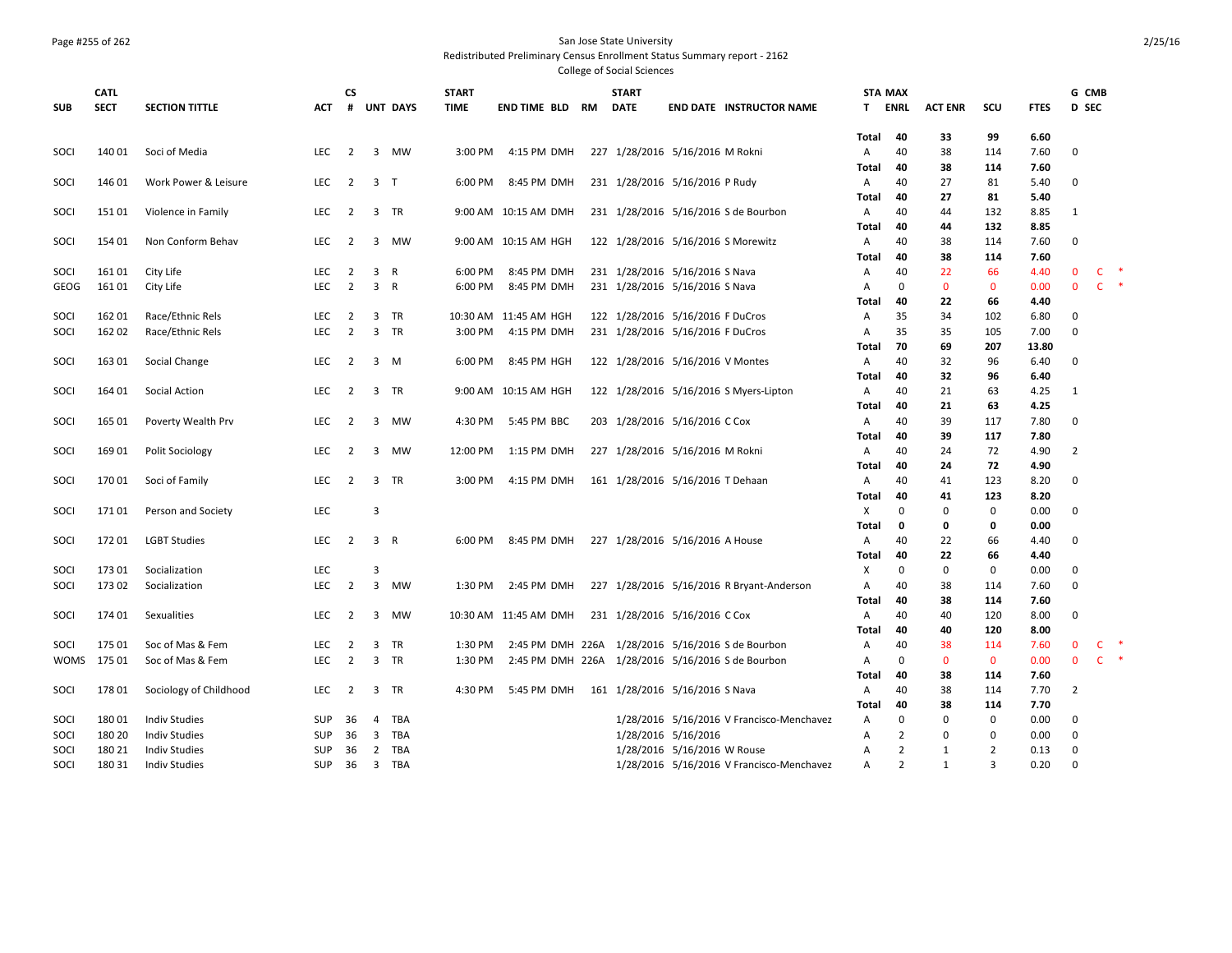# Page #256 of 262 San Jose State University

Redistributed Preliminary Census Enrollment Status Summary report - 2162

|              | <b>CATL</b>     |                            |            | <b>CS</b>      |                         |                 | <b>START</b> |                      |  | <b>START</b> |                                               |                                  |                | <b>STA MAX</b> |                          |                |              | G CMB          |
|--------------|-----------------|----------------------------|------------|----------------|-------------------------|-----------------|--------------|----------------------|--|--------------|-----------------------------------------------|----------------------------------|----------------|----------------|--------------------------|----------------|--------------|----------------|
| <b>SUB</b>   | <b>SECT</b>     | <b>SECTION TITTLE</b>      | <b>ACT</b> | #              |                         | <b>UNT DAYS</b> | <b>TIME</b>  | END TIME BLD RM      |  | <b>DATE</b>  |                                               | <b>END DATE INSTRUCTOR NAME</b>  | T.             | ENRL           | <b>ACT ENR</b>           | scu            | <b>FTES</b>  | <b>D</b> SEC   |
| SOCI         | 180 41          | <b>Indiv Studies</b>       | SUP        | 36             |                         | 4 TBA           |              |                      |  |              | 1/28/2016 5/16/2016                           |                                  | A              | $\overline{2}$ | $\Omega$                 | $\mathbf 0$    | 0.00         | $\Omega$       |
|              |                 |                            |            |                |                         |                 |              |                      |  |              |                                               |                                  | Total          | 8              | $\overline{2}$           | 5              | 0.33         |                |
| SOCI         | 18101           | Service Internship         | SUP        | 36             | 6                       | TBA             |              |                      |  |              | 1/28/2016 5/16/2016                           |                                  | Α              | $\Omega$       | $\Omega$                 | 0              | 0.00         | $\Omega$       |
| SOCI         | 181 11          | Service Internship         | <b>SUP</b> | 36             | 1                       | TBA             |              |                      |  |              | 1/28/2016 5/16/2016                           |                                  | A              | $\overline{2}$ | $\Omega$                 | $\Omega$       | 0.00         | $\Omega$       |
| SOCI         | 181 21          | Service Internship         | SUP        | 36             | $\overline{2}$          | TBA             |              |                      |  |              | 1/28/2016 5/16/2016                           |                                  | Α              | $\overline{2}$ | 0                        | $\mathbf 0$    | 0.00         | 0              |
| SOCI         | 181 31          | Service Internship         | SUP        | 36             | $\overline{3}$          | TBA             |              |                      |  |              | 1/28/2016 5/16/2016                           |                                  | Α              | $\overline{2}$ | $\Omega$                 | $\Omega$       | 0.00         | 0              |
| SOCI         | 18132           | Service Internship         | <b>SUP</b> | 36             | 3                       | TBA             |              |                      |  |              | 1/28/2016 5/16/2016                           |                                  | A              | $\overline{2}$ | $\Omega$                 | $\Omega$       | 0.00         | $\Omega$       |
| SOCI         | 18141           | Service Internship         | SUP        | 36             | $\overline{4}$          | TBA             |              |                      |  |              | 1/28/2016 5/16/2016                           |                                  | A              | $\Omega$       | 0                        | $\mathbf 0$    | 0.00         | $\Omega$       |
|              |                 |                            |            |                |                         |                 |              |                      |  |              |                                               |                                  | Total          | 8              | 0                        | 0              | 0.00         |                |
| SOCI         | 181B 01         | Sociology Capstone         | <b>LEC</b> | $\overline{2}$ | 3                       | <b>TR</b>       |              | 9:00 AM 10:15 AM DMH |  |              | 161 1/28/2016 5/16/2016 P Rudy                |                                  | Α              | 50             | 40                       | 120            | 8.00         | 0              |
| SOCI         |                 | 181B 02 Sociology Capstone | <b>LEC</b> | $\overline{2}$ | 3                       | M               | 6:00 PM      | 8:45 PM DMH          |  |              | 357 1/28/2016 5/16/2016 P Rudy                |                                  | A              | 48             | 40                       | 120            | 8.00         | $\Omega$       |
| SOCI         |                 | 181B 03 Sociology Capstone | LEC        | $\overline{2}$ | $\mathbf{3}$            | $\mathsf{R}$    | 6:00 PM      | 8:45 PM HGH          |  |              | 116 1/28/2016 5/16/2016 C Cox                 |                                  | Α              | 40             | 25                       | 75             | 5.00         | $\mathbf 0$    |
|              |                 |                            |            |                |                         |                 |              |                      |  |              |                                               |                                  | Total          | 138            | 105                      | 315            | 21.00        |                |
| SOCI         |                 | 199H 01 Sen Hon Thesis     | <b>SUP</b> | 36             | $\overline{4}$          | TBA             |              |                      |  |              | 1/28/2016 5/16/2016                           |                                  | $\overline{A}$ | $\mathbf 0$    | $\Omega$                 | $\mathbf 0$    | 0.00         | $\Omega$       |
| SOCI         |                 | 199H 31 Sen Hon Thesis     | SUP        | 36             | $\mathbf{3}$            | TBA             |              |                      |  |              | 1/28/2016 5/16/2016                           |                                  | Α              | $\overline{2}$ | $\Omega$                 | $\pmb{0}$      | 0.00         | 0              |
| SOCI         |                 | 199H 32 Sen Hon Thesis     | SUP        | 36             | $\overline{\mathbf{3}}$ | TBA             |              |                      |  |              | 1/28/2016 5/16/2016                           |                                  | $\overline{A}$ | $\overline{2}$ | $\Omega$                 | $\Omega$       | 0.00         | $\mathbf 0$    |
| SOCI         |                 | 199H 33 Sen Hon Thesis     | <b>SUP</b> | 36             | $\mathbf{3}$            | TBA             |              |                      |  |              | 1/28/2016 5/16/2016                           |                                  | Α              | $\overline{2}$ | O                        | $\mathbf 0$    | 0.00         | $\Omega$       |
|              |                 |                            |            |                |                         |                 |              |                      |  |              |                                               |                                  | Total          | 6              | 0                        | 0              | 0.00         |                |
| SOCI         | 204 01          | Quant Data Analysis        | SEM        | - 5            |                         | $3 \quad W$     | 6:00 PM      |                      |  |              | 8:45 PM DMH 226A 1/28/2016 5/16/2016 M Thiele |                                  | Α              | 15             | 5                        | 15             | 1.25         | .5             |
|              |                 |                            |            |                |                         |                 |              |                      |  |              |                                               |                                  | Total          | 15             | 5                        | 15             | 1.25         |                |
| SOCI         | 275 01          | Sem Gender Issues          | <b>SEM</b> | -5             |                         | $3 \quad M$     | 6:00 PM      |                      |  |              | 8:45 PM DMH 226A 1/28/2016 5/16/2016 T Bakhru |                                  | A              | 30             | $\overline{7}$           | 21             | 1.75         | $\overline{7}$ |
|              |                 |                            |            |                |                         |                 |              |                      |  |              |                                               |                                  | <b>Total</b>   | 30             | $\overline{\phantom{a}}$ | 21             | 1.75         |                |
| SOCI         | 28101           | Internship in Soc          | SUP        | 25             | 6                       | TBA             |              |                      |  |              | 1/28/2016 5/16/2016                           |                                  | A              | $\Omega$       | $\Omega$                 | $\mathbf 0$    | 0.00         | $\Omega$       |
| SOCI         | 281 11          | Internship in Soc          | SUP        | 25             | 1                       | TBA             |              |                      |  |              | 1/28/2016 5/16/2016                           |                                  | A              | $\overline{2}$ | $\Omega$                 | $\pmb{0}$      | 0.00         | 0              |
| SOCI         | 281 21          | Internship in Soc          | SUP        | 25             | $\overline{2}$          | TBA             |              |                      |  |              |                                               | 1/28/2016 5/16/2016 A Leisenring | Α              | $\overline{2}$ | 1                        | $\overline{2}$ | 0.17         | 1              |
|              |                 |                            | <b>SUP</b> |                | 3                       |                 |              |                      |  |              |                                               |                                  |                | 4              | 1                        | 3              |              | 1              |
| SOCI<br>SOCI | 281 31<br>28132 | Internship in Soc          | SUP        | 25<br>25       | $\overline{\mathbf{3}}$ | TBA<br>TBA      |              |                      |  |              | 1/28/2016 5/16/2016 S Murray                  |                                  | A              | $\Omega$       | 1                        | 3              | 0.25<br>0.25 |                |
|              |                 | Internship in Soc          |            |                |                         |                 |              |                      |  |              | 1/28/2016 5/16/2016 P Rudy                    |                                  | Α              |                |                          | 3              |              | 1              |
| SOCI         | 281 33          | Internship in Soc          | SUP        | 25             | $\overline{3}$          | TBA             |              |                      |  |              |                                               | 1/28/2016 5/16/2016 A Leisenring | Α              | $\mathbf{1}$   | $\mathbf{1}$             |                | 0.25         | 1              |
| SOCI         | 281 34          | Internship in Soc          | SUP        | 25             | $\mathbf{3}$            | TBA             |              |                      |  |              | 1/28/2016 5/16/2016 V Montes                  |                                  | A              | $\mathbf{1}$   | 1                        | 3              | 0.25         | 1              |
| SOCI         | 281 35          | Internship in Soc          | SUP        | 25             | 3                       | TBA             |              |                      |  |              | 1/28/2016 5/16/2016 D Brook                   |                                  | A              | $\mathbf{1}$   | 1                        | 3              | 0.25         | 1              |
| SOCI         | 281 61          | Internship in Soc          | SUP        | 25             | 6                       | TBA             |              |                      |  |              | 1/28/2016 5/16/2016                           |                                  | Α              | $\mathbf{1}$   | $\mathbf 0$              | $\pmb{0}$      | 0.00         | $\mathbf 0$    |
|              |                 |                            |            |                |                         |                 |              |                      |  |              |                                               |                                  | Total          | 12             | 6                        | 17             | 1.42         |                |
| SOCI         | 298 01          | <b>Special Studies</b>     | SUP        | 25             | $\overline{4}$          | TBA             |              |                      |  |              | 1/28/2016 5/16/2016 N Boero                   |                                  | A              | $\mathbf 0$    | 0                        | $\mathbf 0$    | 0.00         | $\mathbf 0$    |
| SOCI         | 298 31          | <b>Special Studies</b>     | SUP        | 25             | 3                       | TBA             |              |                      |  |              | 1/28/2016 5/16/2016 P Chua                    |                                  | Α              | $\overline{2}$ | $\mathbf{1}$             | 3              | 0.25         | 1              |
| SOCI         | 298 32          | <b>Special Studies</b>     | SUP        | 25             | $\overline{3}$          | TBA             |              |                      |  |              | 1/28/2016 5/16/2016                           |                                  | Α              | $\overline{2}$ | $\Omega$                 | $\Omega$       | 0.00         | 0              |
| SOCI         | 298 33          | <b>Special Studies</b>     | SUP        | 25             |                         | 3 TBA           |              |                      |  |              | 1/28/2016 5/16/2016                           |                                  | A              | $\overline{2}$ | 0                        | $\mathbf 0$    | 0.00         | 0              |
| SOCI         | 298 34          | <b>Special Studies</b>     | SUP        | 25             | 3                       | TBA             |              |                      |  |              | 1/28/2016 5/16/2016 N Boero                   |                                  | Α              | $\mathbf{1}$   | 1                        | 3              | 0.25         | 1              |
| SOCI         | 298 35          | <b>Special Studies</b>     | SUP        | 25             | $\overline{3}$          | TBA             |              |                      |  |              | 1/28/2016 5/16/2016                           |                                  | A              | $\mathbf{1}$   | $\Omega$                 | 0              | 0.00         | 0              |
| SOCI         | 298 41          | <b>Special Studies</b>     | SUP        | 25             | $\overline{4}$          | TBA             |              |                      |  |              | 1/28/2016 5/16/2016                           |                                  | A              | $\Omega$       | $\Omega$                 | $\mathbf 0$    | 0.00         | 0              |
|              |                 |                            |            |                |                         |                 |              |                      |  |              |                                               |                                  | Total          | 8              | $\mathbf{2}$             | 6              | 0.50         |                |
| SOCI         | 299 01          | <b>Masters Thesis</b>      | <b>SUP</b> | 25             | 6                       | TBA             |              |                      |  |              | 1/28/2016 5/16/2016 N Boero                   |                                  | A              | $\Omega$       | $\Omega$                 | $\Omega$       | 0.00         | 0              |
| SOCI         | 299 31          | <b>Masters Thesis</b>      | SUP        | 25             | $\overline{3}$          | TBA             |              |                      |  |              |                                               | 1/28/2016 5/16/2016 A Leisenring | Α              | $\overline{2}$ | -1                       | 3              | 0.25         | 1              |
| SOCI         | 299 32          | <b>Masters Thesis</b>      | SUP        | 25             | $\overline{\mathbf{3}}$ | TBA             |              |                      |  |              | 1/28/2016 5/16/2016 N Boero                   |                                  | Α              | $\overline{2}$ | 1                        | 3              | 0.25         | 1              |
| SOCI         | 299 33          | <b>Masters Thesis</b>      | SUP        | 25             | 3                       | <b>TBA</b>      |              |                      |  |              | 1/28/2016 5/16/2016                           |                                  | A              | $\overline{2}$ | $\Omega$                 | $\Omega$       | 0.00         | $\mathbf 0$    |
| SOCI         | 299 34          | <b>Masters Thesis</b>      | SUP        | 25             | $\overline{3}$          | TBA             |              |                      |  |              | 1/28/2016 5/16/2016                           |                                  | A              | $\overline{2}$ | 0                        | $\mathbf 0$    | 0.00         | 0              |
| SOCI         | 299 35          | <b>Masters Thesis</b>      | SUP        | 25             | $\overline{\mathbf{3}}$ | TBA             |              |                      |  |              | 1/28/2016 5/16/2016                           |                                  | $\overline{A}$ | $\overline{2}$ | $\Omega$                 | $\mathbf 0$    | 0.00         | 0              |
| SOCI         | 299 61          | <b>Masters Thesis</b>      | <b>SUP</b> | 25             | 6                       | TBA             |              |                      |  |              | 1/28/2016 5/16/2016                           |                                  | A              | $\overline{2}$ | $\Omega$                 | $\mathbf 0$    | 0.00         | 0              |
| SOCI         | 299 62          | <b>Masters Thesis</b>      | <b>SUP</b> | 25             | 6                       | TBA             |              |                      |  |              | 1/28/2016 5/16/2016                           |                                  | A              | $\overline{2}$ | $\Omega$                 | $\Omega$       | 0.00         | $\Omega$       |
| SOCI         | 299 63          | <b>Masters Thesis</b>      | SUP        | 25             | 6                       | TBA             |              |                      |  |              | 1/28/2016 5/16/2016                           |                                  | $\overline{A}$ | $\mathbf{1}$   | $\Omega$                 | $\Omega$       | 0.00         | $\Omega$       |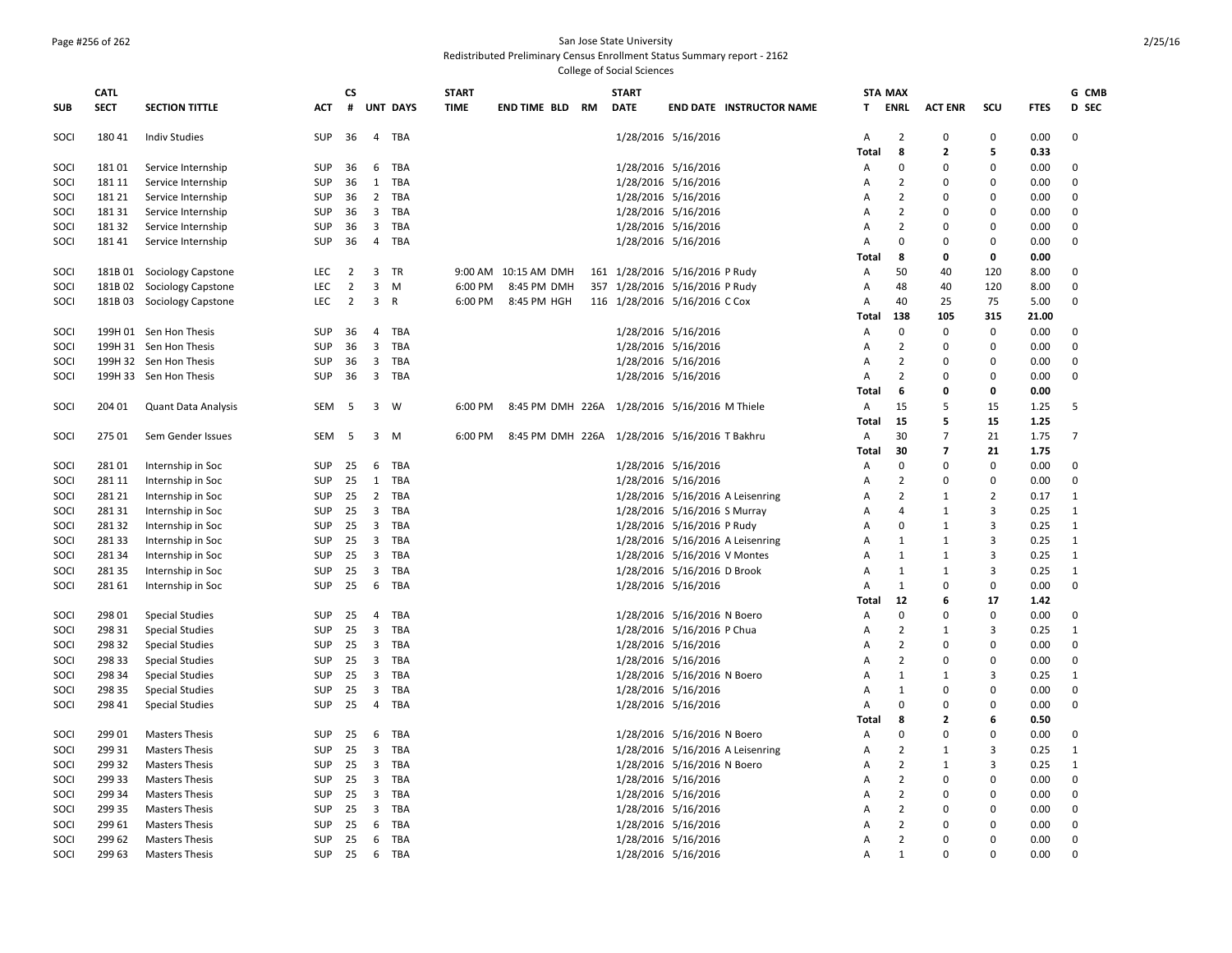#### Page #257 of 262 San Jose State University

Redistributed Preliminary Census Enrollment Status Summary report - 2162

College of Social Sciences

|            | CATL        |                       |     | ີ                  | <b>START</b> |              |           | <b>START</b> |                                 |       | <b>STA MAX</b> |                |     |             | G CMB        |
|------------|-------------|-----------------------|-----|--------------------|--------------|--------------|-----------|--------------|---------------------------------|-------|----------------|----------------|-----|-------------|--------------|
| <b>SUB</b> | <b>SECT</b> | <b>SECTION TITTLE</b> | ACT | UNT<br><b>DAYS</b> | <b>TIME</b>  | END TIME BLD | <b>RM</b> | <b>DATE</b>  | <b>END DATE INSTRUCTOR NAME</b> |       | <b>ENRL</b>    | <b>ACT ENR</b> | scu | <b>FTES</b> | <b>D</b> SEC |
|            |             |                       |     |                    |              |              |           |              |                                 | Total | 15             |                |     | 0.50        |              |

**Sociology Total 2180 1822 5464 365.75** ok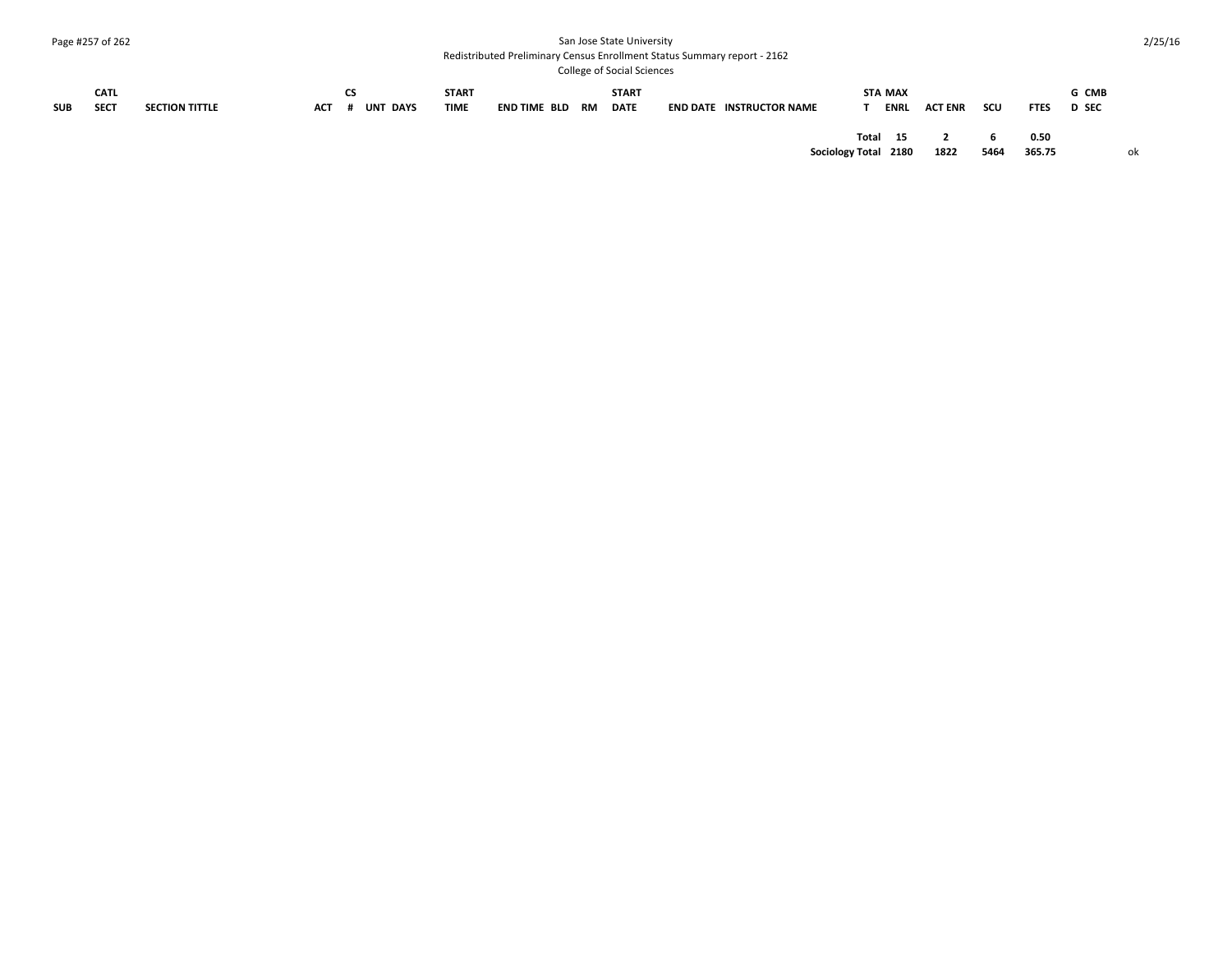## Page #258 of 262 San Jose State University

## Redistributed Preliminary Census Enrollment Status Summary report - 2162

| <b>SUB</b>  | <b>CATL</b><br><b>SECT</b>           | <b>SECTION TITTLE</b>     | <b>ACT</b>       | <b>CS</b> |                | <b>UNT DAYS</b> | <b>START</b><br><b>TIME</b> | <b>END TIME BLD</b> | <b>RM</b> | <b>START</b><br><b>DATE</b> | <b>END DATE INSTRUCTOR NAME</b>    | <b>STA MAX</b> | <b>ENRL</b>  | <b>ACT ENR</b>          | scu          | <b>FTES</b>  | G CMB<br><b>D</b> SEC |              |               |
|-------------|--------------------------------------|---------------------------|------------------|-----------|----------------|-----------------|-----------------------------|---------------------|-----------|-----------------------------|------------------------------------|----------------|--------------|-------------------------|--------------|--------------|-----------------------|--------------|---------------|
|             | <b>Urban &amp; Regional Planning</b> |                           |                  |           |                |                 |                             |                     |           |                             |                                    |                |              |                         |              |              |                       |              |               |
| <b>URBP</b> | 120 01                               | Int Hous Econ Poli        | SEM              | -5        | $\overline{4}$ | TBA             |                             |                     |           |                             | 1/28/2016 5/16/2016 S Mathur       | A              | 5            | 1                       | 4            | 0.27         | $\mathbf 0$           |              |               |
| <b>URBP</b> | 136 02                               | Int Land Use Plan         | SEM              | -5        | Δ              | TBA             |                             |                     |           |                             | 1/28/2016 5/16/2016                | Total<br>Α     | -5<br>6      | 1                       | 4<br>28      | 0.27<br>1.87 | $\mathbf 0$           | $C$ *        |               |
| <b>ENVS</b> | 136 02                               | Int Land Use Plan         | SEM              | -5        | 4              | TBA             |                             |                     |           |                             | 1/28/2016 5/16/2016                | A              | 0            | $\Omega$                | $\mathbf{0}$ | 0.00         | $\mathbf{0}$          | C.           | $\rightarrow$ |
|             |                                      |                           |                  |           |                |                 |                             |                     |           |                             |                                    | <b>Total</b>   | 6            | 7                       | 28           | 1.87         |                       |              |               |
| <b>URBP</b> | 15001                                | Intro Muni Finance        | SEM              | $-5$      | 4              | TBA             |                             |                     |           |                             | 1/28/2016 5/16/2016                | Α              | 5            | 1                       | 4            | 0.27         | 0                     |              |               |
|             |                                      |                           |                  |           |                |                 |                             |                     |           |                             |                                    | Total          | -5           | -1                      | 4            | 0.27         |                       |              |               |
| <b>URBP</b> | 15101                                | Intro Urban Design        | SEM              | - 5       | $\Lambda$      | TBA             |                             |                     |           |                             | 1/28/2016 5/16/2016                | Α              | .5           | $\overline{2}$          | 8            | 0.53         | $\mathbf{0}$          | C.           | - *           |
| <b>DSIT</b> | 15101                                | Intro Urban Design        | SEM              | - 5       | 4              | TBA             |                             |                     |           |                             | 1/28/2016 5/16/2016                | A              | 0            | $\Omega$                | $\mathbf{0}$ | 0.00         | $\mathbf{0}$          | C.           | $\rightarrow$ |
|             |                                      |                           |                  |           |                |                 |                             |                     |           |                             |                                    | Total          | 5            | $\overline{2}$          | 8            | 0.53         |                       |              |               |
| <b>URBP</b> | 156 01                               | <b>Intro Local Trans</b>  | SEM              | -5        | $\Delta$       | TBA             |                             |                     |           |                             | 1/28/2016 5/16/2016                | Α              | 5            | 6                       | 24           | 1.67         |                       | C.           | $\rightarrow$ |
| <b>ENVS</b> | 156 01                               | Intro Local Trans         | SEM              | $-5$      | $\overline{4}$ | TBA             |                             |                     |           |                             | 1/28/2016 5/16/2016                | A              | 0            | $\Omega$                | $\mathbf{0}$ | 0.00         | $\mathbf{0}$          | $\mathsf{C}$ | $\rightarrow$ |
|             |                                      |                           |                  |           |                |                 |                             |                     |           |                             |                                    | Total          | -5           | 6                       | 24           | 1.67         |                       |              |               |
| <b>URBP</b> | 175 01                               | <b>Urb Studies Topics</b> | SEM <sub>5</sub> |           | 3 <sub>T</sub> |                 | 3:00 PM                     | 5:45 PM CL          |           |                             | 117 1/28/2016 5/16/2016 D Harris   | Α              | 40           | 3                       | 3            | 0.65         | 1                     |              |               |
|             |                                      |                           |                  |           |                |                 |                             |                     |           |                             |                                    | Total          | 40           | 3                       | 3            | 0.65         |                       |              |               |
| <b>URBP</b> | 178 01                               | Intro to Reg Trans Ping   | <b>SEM</b>       |           | 4              |                 |                             |                     |           |                             |                                    | х              | 0            | 0                       | 0            | 0.00         | 0                     |              |               |
| <b>ENVS</b> | 17801                                | Intro to Reg Trans Ping   | SEM              |           | $\overline{4}$ |                 |                             |                     |           |                             |                                    | X              | $\Omega$     | 0                       | 0            | 0.00         | $\mathbf 0$           |              |               |
|             |                                      |                           |                  |           |                |                 |                             |                     |           |                             |                                    | Total          | $\mathbf{0}$ | 0                       | 0            | 0.00         |                       |              |               |
| <b>URBP</b> | 179A 01                              | Fund of GIS Urb Plng      | <b>ACT</b>       | 13        | Δ              | TBA             |                             |                     |           |                             | 1/28/2016 5/16/2016   Jeyachandran | A              | 5            | $\overline{2}$          | 8            | 0.53         | $\mathbf 0$           | C            | $\rightarrow$ |
| <b>ENVS</b> | 179A 01                              | Fund of GIS Urb Plng      | <b>ACT</b>       | 13        | 4              | TBA             |                             |                     |           |                             | 1/28/2016 5/16/2016   Jeyachandran | A              | 0            | $\Omega$                | $\mathbf{0}$ | 0.00         | $\mathbf{0}$          | C            | $\rightarrow$ |
|             |                                      |                           |                  |           |                |                 |                             |                     |           |                             |                                    | Total          | -5           | $\overline{\mathbf{2}}$ | 8            | 0.53         |                       |              |               |
| <b>URBP</b> | 200 01                               | Urb Plan Seminar          | SEM              | $-5$      | $\overline{4}$ | TBA             |                             |                     |           |                             | 1/28/2016 5/16/2016                | Α              | 18           | 14                      | 56           | 4.67         | 14                    |              |               |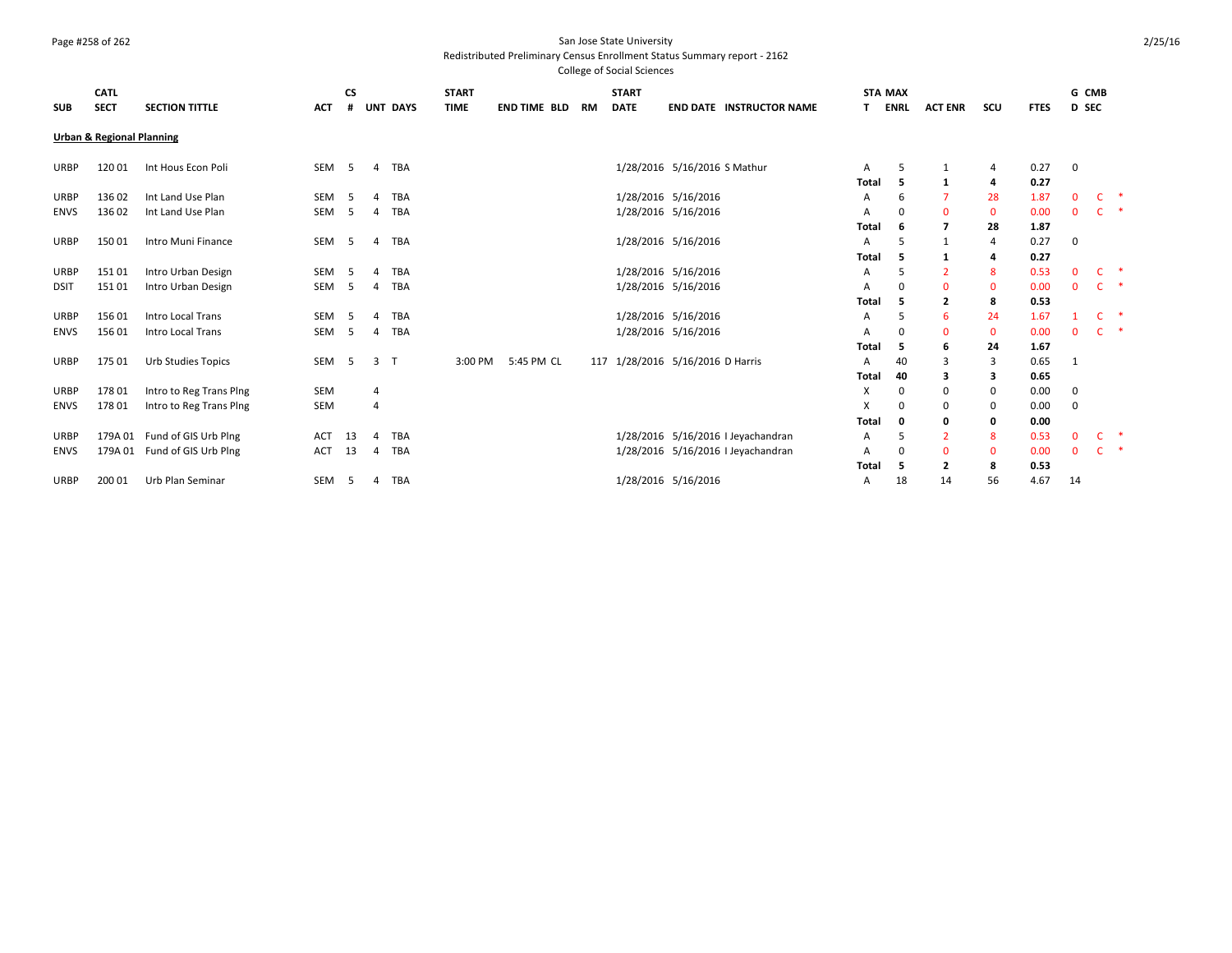## Page #259 of 262 San Jose State University

Redistributed Preliminary Census Enrollment Status Summary report - 2162

College of Social Sciences

|             | <b>CATL</b> |                                     |            | CS  |                         |                 | <b>START</b> |                      |           | <b>START</b> |                                    | <b>STA MAX</b> |             |                |             |             | G CMB          |
|-------------|-------------|-------------------------------------|------------|-----|-------------------------|-----------------|--------------|----------------------|-----------|--------------|------------------------------------|----------------|-------------|----------------|-------------|-------------|----------------|
| <b>SUB</b>  | <b>SECT</b> | <b>SECTION TITTLE</b>               | <b>ACT</b> | #   |                         | <b>UNT DAYS</b> | <b>TIME</b>  | <b>END TIME BLD</b>  | <b>RM</b> | <b>DATE</b>  | <b>END DATE INSTRUCTOR NAME</b>    | T.             | <b>ENRL</b> | <b>ACT ENR</b> | SCU         | <b>FTES</b> | D SEC          |
|             |             |                                     |            |     |                         |                 |              |                      |           |              |                                    | Total          | 18          | 14             | 56          | 4.67        |                |
| URBP        | 201 01      | Comm. Assessment                    | SEM        | 5   | 6                       | R               | 1:30 PM      | 7:00 PM WSQ          |           |              | 208 1/28/2016 5/16/2016 G Wessel   | A              | 15          | 8              | 48          | 4.00        | 8              |
|             |             |                                     |            |     |                         |                 |              |                      |           |              |                                    | Total          | 15          | 8              | 48          | 4.00        |                |
| URBP        | 204 01      | <b>Quant Methods</b>                | <b>SEM</b> | -5  | 4                       | TBA             |              |                      |           |              | 1/28/2016 5/16/2016                | $\overline{A}$ | 15          | 5              | 20          | 1.67        | -5             |
|             |             |                                     |            |     |                         |                 |              |                      |           |              |                                    | Total          | 15          | 5              | 20          | 1.67        |                |
| <b>URBP</b> | 207 01      | Real Estate Bus Plan                | SEM        | - 5 | $\overline{\mathbf{3}}$ | W               |              | 7:30 PM 10:00 PM CL  |           |              | 318 1/28/2016 5/16/2016 G Brownlow | A              | 15          | 8              | 24          | 2.00        | 8              |
|             |             |                                     |            |     |                         |                 |              |                      |           |              |                                    | Total          | 15          | 8              | 24          | 2.00        |                |
| <b>URBP</b> | 208 01      | Real Estate Studio                  | SEM        | 5   | 3                       | R               |              | 7:30 PM 10:00 PM DMH |           |              | 308 1/28/2016 5/16/2016 K Snider   | A              | 15          | 3              | 9           | 0.75        | 3              |
|             |             |                                     |            |     |                         |                 |              |                      |           |              |                                    | Total          | 15          | з              | 9           | 0.75        |                |
| <b>URBP</b> | 223 01      | Housing Econ & Pol                  | SEM        | - 5 | $\overline{4}$          | TBA             |              |                      |           |              | 1/28/2016 5/16/2016                | $\overline{A}$ | 15          | 10             | 40          | 3.33        | 10             |
|             |             |                                     |            |     |                         |                 |              |                      |           |              |                                    | Total          | 15          | 10             | 40          | 3.33        |                |
| <b>URBP</b> | 225 02      | Land Use Plng Law                   | SEM        | 5   | $\overline{4}$          | TBA             |              |                      |           |              | 1/28/2016 5/16/2016                | Α              | 18          | 15             | 60          | 5.00        | 15             |
|             |             |                                     |            |     |                         |                 |              |                      |           |              |                                    | Total          | 18          | 15             | 60          | 5.00        |                |
| URBP        | 23101       | Urb Design in Plan                  | SEM        | -5  | 4                       | TBA             |              |                      |           |              | 1/28/2016 5/16/2016                | $\mathsf{A}$   | 15          | $\mathbf{q}$   | 36          | 3.00        | 9              |
|             |             |                                     |            |     |                         |                 |              |                      |           |              |                                    | Total          | 15          | q              | 36          | 3.00        |                |
| <b>URBP</b> | 234 01      | Field Study Sem                     | SEM        | 5   | 1                       | TBA             |              |                      |           |              | 1/28/2016 5/16/2016 H Nixon        | $\overline{A}$ | 5           | 1              | 1           | 0.08        | 1              |
|             |             |                                     |            |     |                         |                 |              |                      |           |              |                                    | Total          | 5           | 1              | 1           | 0.08        |                |
| <b>URBP</b> | 236 01      | Urb Plan Pol Analysis               | SEM        | 5   | 4                       | TBA             |              |                      |           |              | 1/28/2016 5/16/2016                | $\mathsf{A}$   | 18          | 10             | 40          | 3.33        | 10             |
| URBP        | 236 02      | Urb Plan Pol Analysis               | SEM        | -5  | $\overline{4}$          | TBA             |              |                      |           |              | 1/28/2016 5/16/2016                | A              | 18          | 16             | 64          | 5.33        | 16             |
|             |             |                                     |            |     |                         |                 |              |                      |           |              |                                    | Total          | 36          | 26             | 104         | 8.67        |                |
| <b>URBP</b> | 24101       | Plan Sustain City                   | SEM        | - 5 |                         | 2 W             | 4:30 PM      | 7:00 PM BBC          |           |              | 125 1/28/2016 5/16/2016 R Eastwood | A              | 18          | 13             | 26          | 2.17        | 13             |
|             |             |                                     |            |     |                         |                 |              |                      |           |              |                                    | Total          | 18          | 13             | 26          | 2.17        |                |
| <b>URBP</b> | 250 01      | Urb Pl Pub Finance                  | SEM        | - 5 | 4                       | TBA             |              |                      |           |              | 1/28/2016 5/16/2016                | A              | 15          | 13             | 52          | 4.33        | 13             |
|             |             |                                     |            |     |                         |                 |              |                      |           |              |                                    | Total          | 15          | 13             | 52          | 4.33        |                |
| <b>URBP</b> | 256 01      | Sust Trns Pl Local                  | SEM        | - 5 | $\overline{4}$          | TBA             |              |                      |           |              | 1/28/2016 5/16/2016                | A              | 15          | 12             | 48          | 4.00        | 12             |
|             |             |                                     |            |     |                         |                 |              |                      |           |              |                                    | Total          | 15          | 12             | 48          | 4.00        |                |
| <b>URBP</b> | 275 01      | Urb Plan Topics                     | SEM        | - 5 | 2 S                     |                 | 9:30 AM      | 3:00 PM WSQ          |           |              | 208 1/28/2016 5/16/2016 E Bossard  | A              | 15          | 4              | 16          | 0.67        | 4              |
|             |             |                                     |            |     |                         |                 |              |                      |           |              |                                    | Total          | 15          | Δ              | 16          | 0.67        |                |
| <b>URBP</b> | 276 01      | Social Media Plnng                  | SEM        |     | $\overline{1}$          |                 |              |                      |           |              |                                    | Х              | 0           | O              | $\mathbf 0$ | 0.00        | 0              |
|             |             |                                     |            |     |                         |                 |              |                      |           |              |                                    | <b>Total</b>   | $\mathbf 0$ | o              | $\mathbf 0$ | 0.00        |                |
| <b>URBP</b> | 278 01      | Intro to GIS Urb Plng               | SEM        | -5  | 4                       | TBA             |              |                      |           |              | 1/28/2016 5/16/2016   Jeyachandran | A              | 15          | 13             | 52          | 4.33        | 13             |
|             |             |                                     |            |     |                         |                 |              |                      |           |              |                                    | Total          | 15          | 13             | 52          | 4.33        |                |
| <b>URBP</b> | 280 01      | Plng Rsearch Topic                  | SEM        | -5  | 1                       | TBA             |              |                      |           |              | 1/28/2016 5/16/2016 H Nixon        | A              | 5           | 3              | 3           | 0.25        | 3              |
| <b>URBP</b> | 28002       | Plng Rsearch Topic                  | SEM        | 5   | 3                       | TBA             |              |                      |           |              | 1/28/2016 5/16/2016 H Nixon        | A              | 5           | 1              | 1           | 0.25        | $\mathbf{1}$   |
|             |             |                                     |            |     |                         |                 |              |                      |           |              |                                    | Total          | 10          | 4              | 4           | 0.50        |                |
| <b>URBP</b> | 297P 01     | Plan Rpt Prelim                     | SEM        | 5   | 1                       | M               | 4:30 PM      | 7:00 PM SH           |           |              | 311 1/28/2016 5/16/2016 K Fang     | A              | 18          | 19             | 19          | 1.58        | 19             |
|             |             |                                     |            |     |                         |                 |              |                      |           |              |                                    | <b>Total</b>   | 18          | 19             | 19          | 1.58        |                |
| <b>URBP</b> | 298A 01     | Special Study-Rpt Devt              | <b>SUP</b> | 25  | 3                       | M               | 4:30 PM      | 7:00 PM              |           |              | 1/28/2016 5/16/2016 H Nixon        | A              | 10          | $\overline{2}$ | 6           | 0.50        | 2              |
| URBP        | 298A 02     | Special Study-Rpt Devt              | <b>SUP</b> | 25  | 3                       | M               | 4:30 PM      | 7:00 PM              |           |              | 1/28/2016 5/16/2016 G Wessel       | Α              | 10          | з              | 9           | 0.75        | 3              |
| <b>URBP</b> | 298A 03     | Special Study-Rpt Devt              | <b>SUP</b> | 25  | 3                       | M               | 4:30 PM      | 7:00 PM              |           |              | 1/28/2016 5/16/2016 K Fang         | $\overline{A}$ | 10          | 4              | 12          | 1.00        | 4              |
| <b>URBP</b> | 298A 04     | Special Study-Rpt Devt              | <b>SUP</b> | 25  |                         | $3 \quad M$     | 4:30 PM      | 7:00 PM              |           |              | 1/28/2016 5/16/2016 K Fang         | $\overline{A}$ | 10          | 4              | 12          | 1.00        | 4              |
|             |             |                                     |            |     |                         |                 |              |                      |           |              |                                    |                | 40          | 13             | 39          | 3.25        |                |
|             |             |                                     |            |     |                         |                 |              |                      |           |              |                                    | Total          |             |                |             |             |                |
| URBP        | 298B 01     | Special Study: Pln Rpt Comp         | SUP        | 25  | 3                       | TBA             |              |                      |           |              | 1/28/2016 5/16/2016 K Fang         | A              | 10          | 5              | 15          | 1.25        | 5              |
| URBP        | 298B 02     | Special Study: Pln Rpt Comp         | <b>SUP</b> | 25  | 3                       | TBA             |              |                      |           |              | 1/28/2016 5/16/2016 H Nixon        | A              | 10          | 7              | 21          | 1.75        | $\overline{7}$ |
| <b>URBP</b> | 298B03      | Special Study: Pln Rpt Comp         | SUP        | 25  | 3                       | TBA             |              |                      |           |              | 1/28/2016 5/16/2016 G Wessel       | A              | 10          | 7              | 21          | 1.75        | $\overline{7}$ |
| <b>URBP</b> |             | 298B 04 Special Study: Pln Rpt Comp | <b>SUP</b> | 25  | $\overline{3}$          | TBA             |              |                      |           |              | 1/28/2016 5/16/2016 K Fang         | A              | 10          | 4              | 12          | 1.00        | $\overline{4}$ |
|             |             |                                     |            |     |                         |                 |              |                      |           |              |                                    | Total          | 40          | 23             | 69          | 5.75        |                |

**Urban & Regional Planning Total 424 235 802 65.53** ok